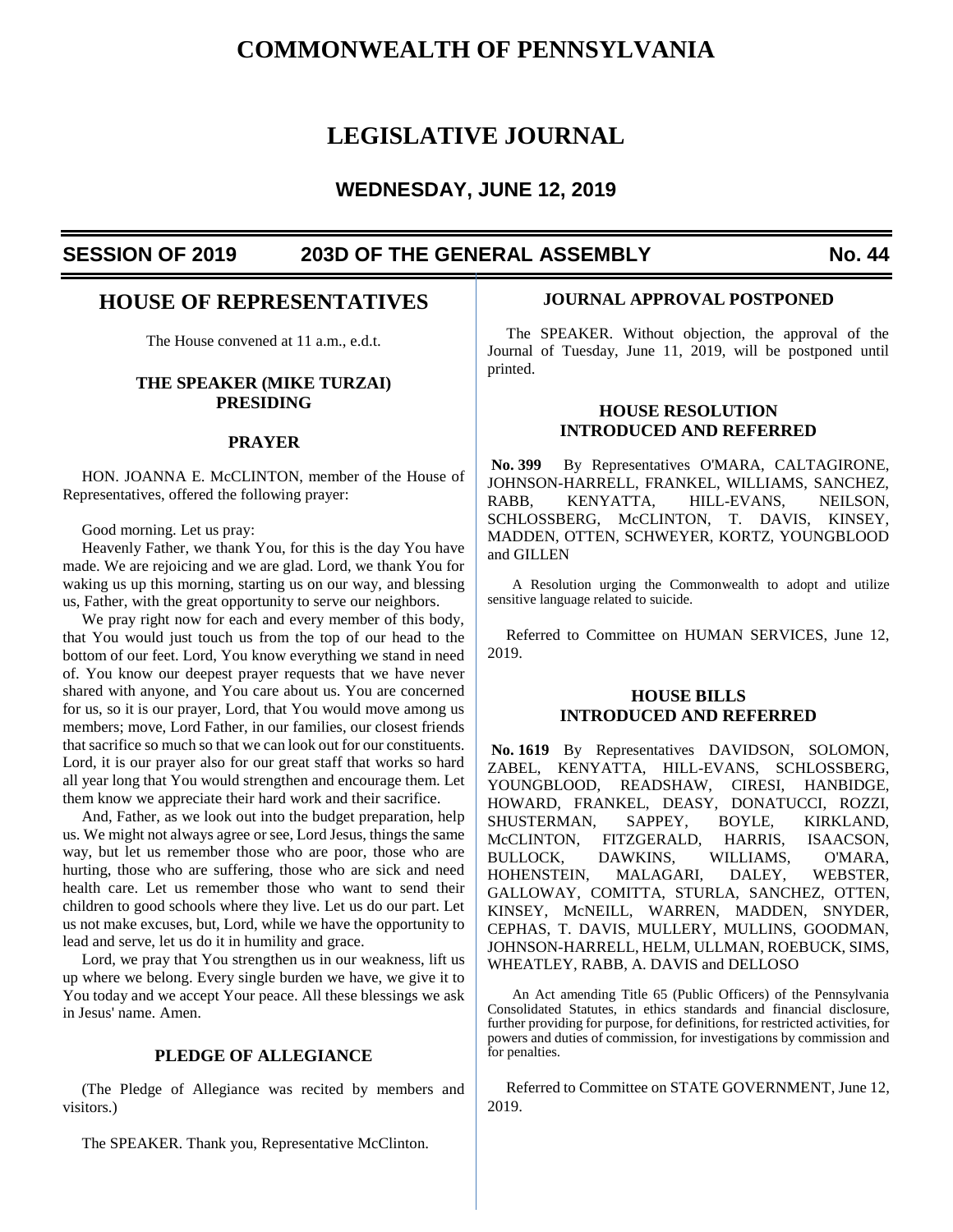**No. 1620** By Representatives DAVIDSON, HILL-EVANS, DERMODY, DONATUCCI, SCHLOSSBERG, FRANKEL, MURT, KINSEY, KIRKLAND, HOWARD, BULLOCK, COMITTA, FITZGERALD, DALEY, SHUSTERMAN, McCLINTON, MULLINS, DEASY, HANBIDGE, KENYATTA, YOUNGBLOOD, READSHAW, KOSIEROWSKI, JOHNSON-HARRELL, ROZZI, SAPPEY, BOYLE, HARRIS, DAWKINS, WILLIAMS, O'MARA, HOHENSTEIN, MALAGARI, WEBSTER, STURLA, SANCHEZ, OTTEN, SNYDER, T. DAVIS, CEPHAS, MULLERY, GOODMAN, McNEILL, HELM, ULLMAN, ISAACSON, SIMS, ROEBUCK, WHEATLEY, A. DAVIS, MARKOSEK, D. MILLER, DELLOSO and WARREN

An Act amending the act of October 27, 1955 (P.L.744, No.222), known as the Pennsylvania Human Relations Act, further providing for procedure and for construction and exclusiveness of remedy.

Referred to Committee on STATE GOVERNMENT, June 12, 2019.

**No. 1621** By Representatives BOBACK, HILL-EVANS, BERNSTINE, SAMUELSON, FREEMAN, MACKENZIE, LONGIETTI, DeLUCA, CIRESI, ROEBUCK, ULLMAN, A. DAVIS, SHUSTERMAN, KORTZ and EVERETT

An Act establishing the Governor's Schools of Excellence.

Referred to Committee on EDUCATION, June 12, 2019.

**No. 1622** By Representatives THOMAS, KENYATTA, McCLINTON, HOHENSTEIN, FRANKEL, ULLMAN, DAY, DiGIROLAMO, McNEILL, HILL-EVANS, T. DAVIS, SCHLOSSBERG, DeLUCA, SCHROEDER, O'MARA, NEILSON, STEPHENS, SHUSTERMAN, DAWKINS, DONATUCCI, FREEMAN, SAPPEY, CALTAGIRONE, OTTEN, DALEY, TOOHIL, RADER, BROOKS, MIHALEK, MADDEN, BULLOCK, GALLOWAY, KINSEY, JOHNSON-HARRELL, MALAGARI, WARREN, BURGOS, POLINCHOCK, HANBIDGE, ISAACSON, MURT, KIM, FIEDLER, ROZZI, HELM, SCHWEYER, DRISCOLL and KIRKLAND

An Act amending the act of March 10, 1949 (P.L.30, No.14), known as the Public School Code of 1949, in preliminary provisions, providing for study of school mental health professionals.

Referred to Committee on EDUCATION, June 12, 2019.

**No. 1624** By Representative KENYATTA

An Act amending the act of April 9, 1929 (P.L.177, No.175), known as The Administrative Code of 1929, in Independent Fiscal Office, further providing for definitions and for duties of office and providing for poverty impact analysis.

Referred to Committee on FINANCE, June 12, 2019.

**No. 1625** By Representatives KAUFER, SCHMITT, METZGAR, BARRAR, RIGBY, DOWLING, LONGIETTI, HERSHEY, BOBACK, SANKEY, SNYDER, TOPPER, MASSER, MATZIE, RADER, SAYLOR, BERNSTINE,

STAATS, STEPHENS, DELLOSO, MADDEN, HOHENSTEIN, HARRIS, MULLINS, SCHWEYER, WARREN, BRIGGS, MULLERY, SCHLOSSBERG, ZABEL, SANCHEZ, FREEMAN, KINSEY, MILLARD, DAWKINS, CARROLL, GLEIM, SIMMONS, A. DAVIS, KOSIEROWSKI, PEIFER and GREGORY

An Act amending Title 75 (Vehicles) of the Pennsylvania Consolidated Statutes, in financial responsibility, further providing for definitions and for required benefits.

Referred to Committee on TRANSPORTATION, June 12, 2019.

## **SENATE BILLS FOR CONCURRENCE**

The clerk of the Senate, being introduced, presented the following bills for concurrence:

## **SB 621, PN 931**

Referred to Committee on EDUCATION, June 12, 2019.

## **SB 701, PN 847**

Referred to Committee on STATE GOVERNMENT, June 12, 2019.

## **SB 703, PN 843**

Referred to Committee on STATE GOVERNMENT, June 12, 2019.

## **SENATE MESSAGE**

## HOUSE BILL CONCURRED IN BY SENATE

The clerk of the Senate, being introduced, returned **HB 800, PN 1676,** with information that the Senate has passed the same without amendment.

## **BILL SIGNED BY SPEAKER**

Bill numbered and entitled as follows having been prepared for presentation to the Governor, and the same being correct, the title was publicly read as follows:

## **HB 800, PN 1676**

An Act amending the act of March 10, 1949 (P.L.30, No.14), known as the Public School Code of 1949, in educational tax credits, further providing for definitions and for limitations.

Whereupon, the Speaker, in the presence of the House, signed the same.

The SPEAKER. Members, at this time I am going to ask Representative Malcolm Kenyatta to come up to the front on unanimous consent. I am going to ask members to please come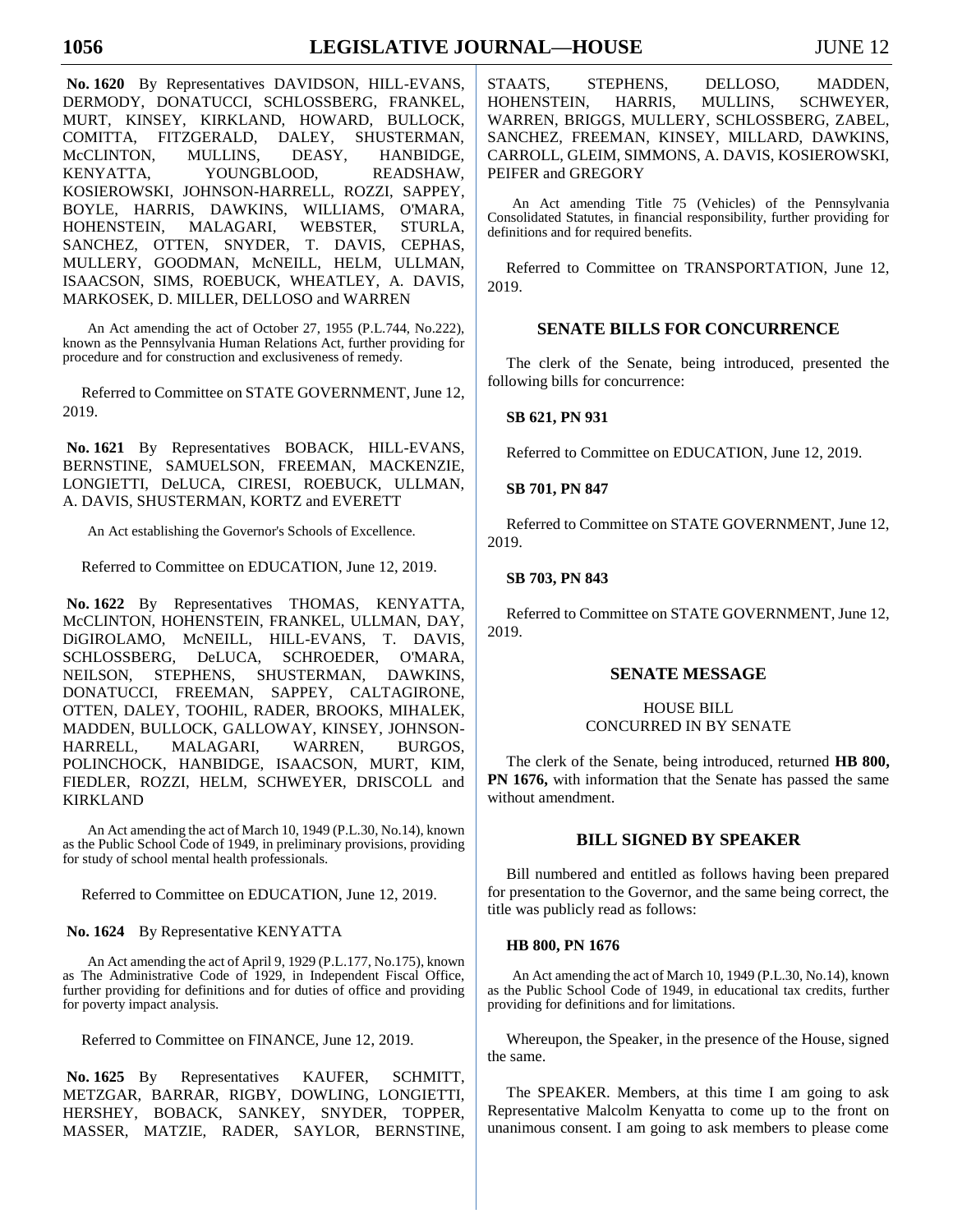onto the House floor. This unanimous consent is going to address the passing of a law enforcement officer in the sheriff's office, and this is on unanimous consent. So I am going to ask members to come onto the House floor to take your seats. We are going to close the doors of the House.

## **STATEMENT BY MR. KENYATTA**

## **MOMENT OF SILENCE FOR DEPUTY SHERIFF DANTE AUSTIN**

The SPEAKER. Representative Kenyatta.

Mr. KENYATTA. Thank you, Mr. Speaker.

And if there is anybody else from the Philadelphia delegation that would like to come down at this moment as we honor him.

Mr. Speaker, and to my colleagues, last Friday, and every day since, has been difficult for Philadelphia, for the sheriff's office, for the LGBTQ community, and for folks all across the City of Brotherly Love. Last Friday morning, I and many others got a call that Deputy Sheriff Dante Austin was no longer with us.

Dante was a veteran and served 6 years in the United States Army. He returned from his service after being dishonorably discharged and joined the sheriff's office, where he worked in the Civil Enforcement Unit with dedication and with commitment. He rose to the rank of deputy with the highest marks of anyone who took the deputy's exam. He continued that record of success by taking the sergeant's exam and passed with the highest marks and was slated to become a sergeant, I believe the youngest sergeant ever in the Philadelphia Sheriff's Office. He was slated to begin that duty on July 1.

Dante leaves to mourn not just the entire city of Philadelphia, but his mother, Donna Kee; his father, Dante Austin, Sr.; his sisters, Amber and Dominique; his brothers, Brandon, Dwayne, and Asyah; his many nephews and nieces; and his goddaughter, Sienna Rae.

In every community you have somebody that is the glue. Dante was that glue. He was that bridge between law enforcement and marginalized communities, and as the news of his passing spread, you could feel the pain, the agony, and the loss all across the city, and not just because Dante was a vet, not just because he was a law enforcement officer, not just because he was a champion in the LGBTQ community, but because he was the best of us. He was the best of us. And I am just so grateful to have all of my colleagues to stand here today to honor his memory, to honor his legacy, and to further commit to redouble our efforts to ensure that no one feels alone, that no one feels in such despair that they would choose to no longer be with us.

And so I just want to thank my colleagues for giving us this opportunity as a delegation and as a city to honor Dante in this way on this House floor, and I would love if we would just honor him briefly with a moment of silence.

The SPEAKER. Also, it is my understanding, honorably discharged.

Mr. KENYATTA. Honorably discharged.

The SPEAKER. Honorably discharged.

Mr. KENYATTA. Yes, Mr. Speaker.

The SPEAKER. Just for his reputation, I just wanted to make that clear. This good gentleman was honorably discharged from the Army.

Mr. KENYATTA. Honorably. Thank you, Mr. Speaker.

(Whereupon, the members of the House and all visitors stood in a moment of silence in solemn respect to the memory of Deputy Sheriff Dante Austin.)

The SPEAKER. Thank you, members, and thank you, Representative Kenyatta.

Mr. KENYATTA. Thank you so much, Mr. Speaker, and thank you, delegation.

## **BILLS REPORTED FROM COMMITTEE, CONSIDERED FIRST TIME, AND RECOMMITTED TO COMMITTEE ON RULES**

**HB 298, PN 271** By Rep. MURT

An Act establishing the Older Adult Mentor Volunteer Program; and providing for duties of the Department of Education, the State Board of Education, intermediate units and public school entities.

AGING AND OLDER ADULT SERVICES.

**HB 974, PN 2119** (Amended) By Rep. MURT

An Act authorizing municipalities to implement senior citizen tax reduction incentive volunteer exchange programs.

AGING AND OLDER ADULT SERVICES.

**HB 1076, PN 2120** (Amended) By Rep. MURT

An Act authorizing public school districts to implement a senior tax reduction incentive volunteer exchange program.

AGING AND OLDER ADULT SERVICES.

The SPEAKER. The Sergeants at Arms will leave the doors of the House open.

## **LEAVES OF ABSENCE**

The SPEAKER. The Chair is in receipt of the leaves of absence requests. In addition to those who are away for the week, the majority whip requests leaves of absence for Representative Matt GABLER of Clearfield County for the day, Representative Tarah TOOHIL of Luzerne County for the day, and Representative Todd STEPHENS of Montgomery County for the day. Without objection, those leaves will be granted.

## **MASTER ROLL CALL**

The SPEAKER. We are going to proceed to vote on the master roll. Members, please proceed to vote.

The following roll call was recorded:

#### PRESENT–197

| Barrar          | Fiedler    | Lee       | Readshaw |
|-----------------|------------|-----------|----------|
| Benninghoff     | Fitzgerald | Lewis     | Reese    |
| Bernstine       | Flynn      | Longietti | Rigby    |
| <b>Bizzarro</b> | Frankel    | Mackenzie | Roae     |
| <b>Boback</b>   | Freeman    | Madden    | Roebuck  |
| <b>Borowicz</b> | Fritz.     | Malagari  | Rothman  |
| Boyle           | Gainey     | Maloney   | Rozzi    |
| <b>Bradford</b> | Galloway   | Markosek  | Ryan     |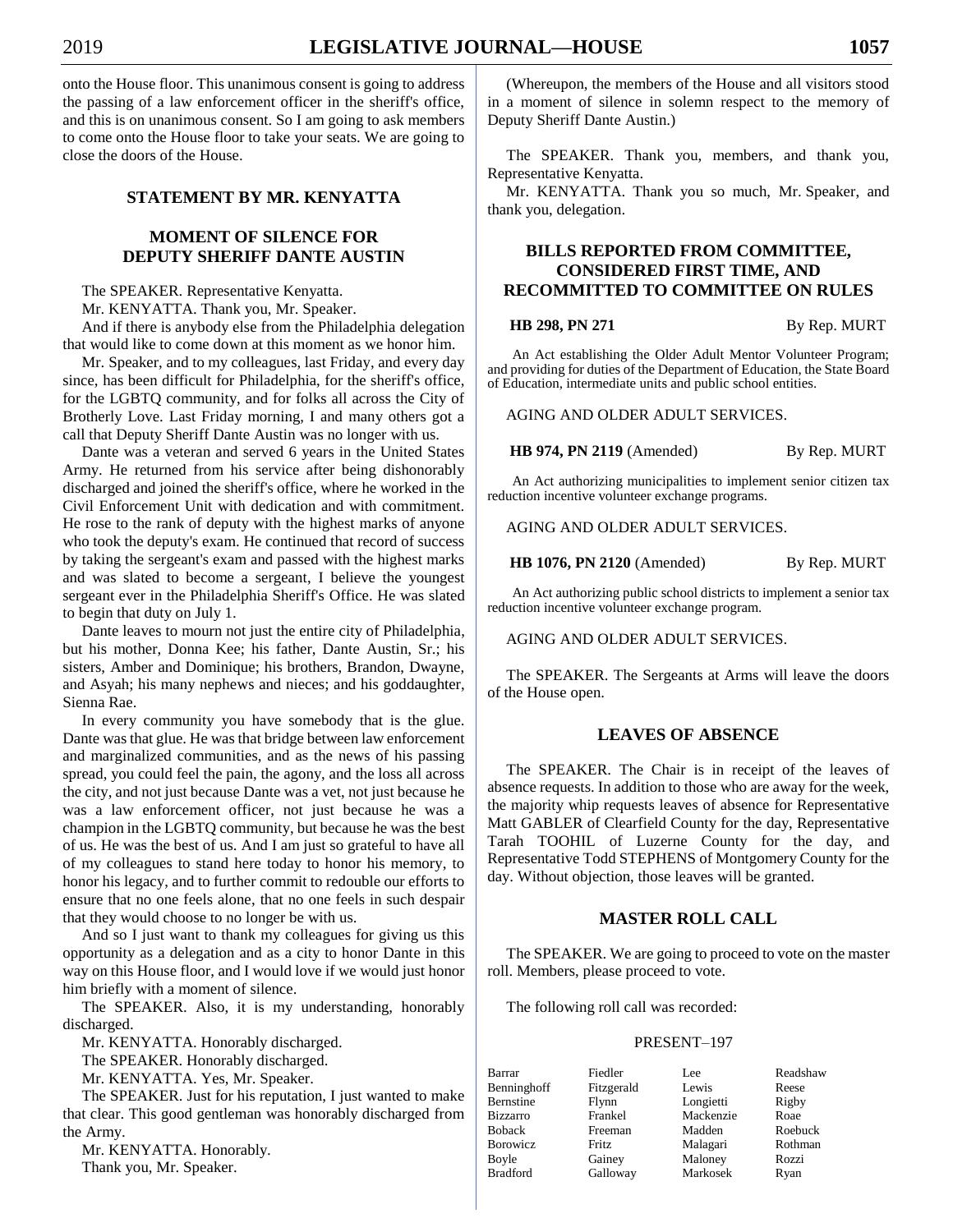# **1058 LEGISLATIVE JOURNAL—HOUSE** JUNE 12

| - ت                  |
|----------------------|
| <b>Brooks</b>        |
| <b>Brown</b>         |
| <b>Bullock</b>       |
| <b>Burgos</b>        |
| <b>Burns</b>         |
| Caltagirone          |
| Carroll              |
| Causer               |
| Cephas<br>Ciresi     |
|                      |
| Comitta              |
| Conklin              |
| Cook                 |
| $\cos$               |
|                      |
| Cruz<br>Culver       |
| Cutler               |
| Daley                |
| Davidson             |
| Davis, A.            |
| Davis, T.<br>Dawkins |
|                      |
| Day                  |
| Deasy                |
| DeLissio             |
| Delloso              |
| Delozier<br>DeLuca   |
|                      |
| Dermody              |
| Diamond              |
| DiGirolamo           |
| Donatucci            |
| Dowling<br>Dunbar    |
|                      |
| .<br>Dush            |
| Ecker                |
| Emrick               |
| Evans                |
| Everett              |
| Farry                |
| г<br>ംപ              |

Briggs Gaydos Marshall Sainato Gillen Masser Samuelson Gillespie Matzie Sanchez Gleim McCarter Sankey Goodman McClinton Sappey Gregory McNeill Saylor Greiner Mehaffie Schemel Grove Mentzer Schlossberg Hahn Merski Schmitt Hanbidge Metcalfe Schroeder Harkins Metzgar Schweyer Harrell Mihalek Shusterman<br>Harris Millard Simmons Harris Millard Simmons<br>
Heffley Miller, B. Sims Miller, B. Helm Miller, D. Snyder Hennessey Mizgorski Solomon Hershey Moul Sonney Hickernell Mullery Staats Hohenstein Mullins Struzzi Howard Murt Sturla Innamorato Mustello Thomas Davis, T. Irvin Neilson Tobash Isaacson Nelson Toepel James Nesbit Topper Deasy Jones O'Mara Ullman Jozwiak O'Neal Vitali Kail Oberlander Walsh<br>
Kaufer Ortitay Warne Kauffman Otten Warren Keefer Owlett Webster Keller, M.K. Pashinski Wentling Kenyatta Peifer Wheatley Kim Petrarca Wheeland Kinsey Pickett White Kirkland Polinchock Williams Klunk Puskaric Youngblood Knowles Pyle Zabel Kortz **Quinn** Zimmerman Kosierowski Rabb Everett Krueger Rader Turzai, Kulik Rapp Speaker

Warner

#### ADDITIONS–0

Lawrence Ravenstahl

#### NOT VOTING–0

#### EXCUSED–5

| Driscoll | Mako | Stephens | Toohil |
|----------|------|----------|--------|
| Gabler   |      |          |        |

#### LEAVES ADDED–4

Borowicz Davidson Harkins Sappey

# LEAVES CANCELED–3

| Harkins | Stephens |
|---------|----------|
|         |          |

The SPEAKER. We have 197 members on the House floor. We have a quorum.

Representative Mentzer and Representative Brett Miller, please come up to the rostrum, and let us bring down the Warwick High School Girls Track and Field Team to the well of the House. Then Representative Walsh will be next. Representative Walsh, you will be after this group. So if you could bring Ian Shahan with you, just to stand over here with you to my left, your right. And then we will follow with Representative DiGirolamo.

## **WARWICK HIGH SCHOOL GIRLS TRACK AND FIELD TEAM PRESENTED**

The SPEAKER. Representative Steve Mentzer, please proceed, sir.

Mr. MENTZER. Thank you, Mr. Speaker.

It is my honor and privilege to introduce to you the Warwick High School Girls Track and Field Team. They are the 2019 PIAA District III first-place winners in girls track and field for high school. This is a special achievement for these young women from Warwick High School. With the excellent coaching of Alex Daecher, this team has achieved a landmark for their school. This is the first time in Warwick High School history for the girls track and field team to capture first place in the Class AAA team ranking.

With us at the podium is a colleague of mine, Representative Brett Miller, who is a former track and field coach at Warwick High School. Mr. Speaker, at this time I would ask that Representative Miller be recognized for additional comments, as he knows some of these players personally.

The SPEAKER. Representative Brett Miller.

Mr. B. MILLER. Thank you, Mr. Speaker.

And thank you, Representative Mentzer, for this opportunity to be able to give a few comments in recognition of our special guests today. Even though I do not represent the district of these State champion athletes from Warwick, I represent the neighboring district and personally know each of these young ladies from my role a few years ago when I was head junior high track and field coach at Warwick Middle School, where I, along with my fellow coaches, had the great privilege of being able to coach these champion athletes.

The fact that you see these young ladies before you today is not at all surprising to me. When they were in junior high, they went undefeated during those years and were constantly rewriting the record books. Their hard work and commitment, as well as their accomplishments at that time, laid the foundation upon which they built their continued successes.

Mr. Speaker, this group of athletes had nothing less than one outstanding year. They won the Lancaster-Lebanon Team Championship, and then went on to win the District III AAA championship title, with each of these girls here winning multiple medals. Then it was on to the PIAA State Track and Field Championships, where they defeated a host of quality track and field teams from across the Commonwealth. And even though track and field is an individual sport, they put together a winning combination of events to win the team title, the first girls track and field State championship title in Warwick High School history.

I would like to take a moment to recognize each of these qualifying team members who are here with us today, in alphabetical order: Juliette Delmotte, Katie Dickow, Leah Graybill, Lily Palacio-Lewis, Meghan Quinn, Emily Williamson, and Jessica Williamson.

Mr. Speaker, time does not permit me to list all of their individual accomplishments, but let me just say that their impressive athletic performance earned them lots of medals, which combined to earn the team title as State champions. Mr. Speaker, these results are certainly a testament to the hard work, dedication, and perseverance of these young ladies who set their sights on their goals and reached them. It was certainly a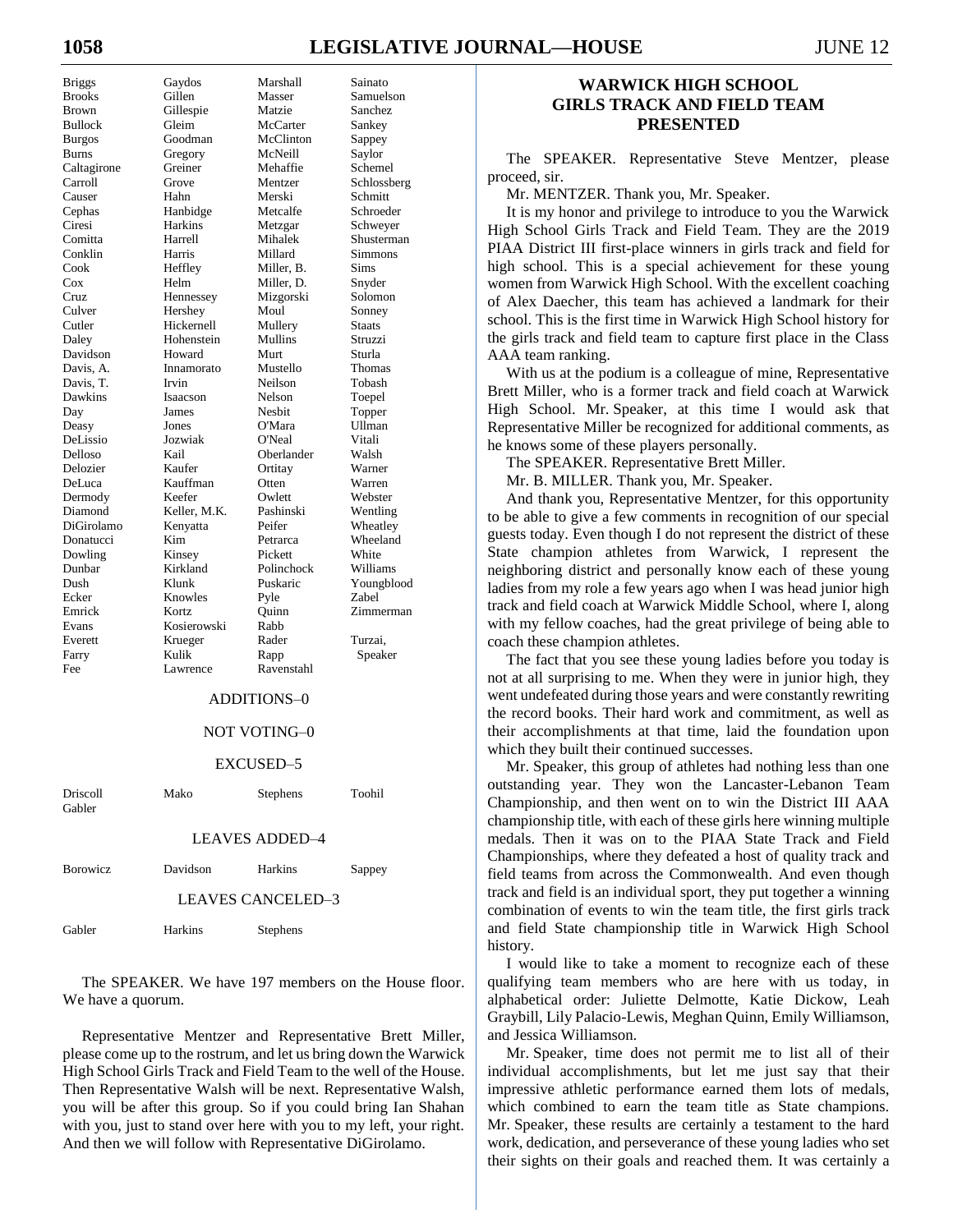great privilege of mine and the other junior high coaches to know that we had a small part along their path to this outstanding achievement.

But those that made it happen were their high school coaches and staff, who are with us here today. With us also are the athletic director, Mr. Ryan Landis, and their head coach, Mr. Alex Daecher, who along with his assistant coaches Bobby Rhoads – who is here with us as well – Matt Bomberger, Dan Shelly, and Joe Hallowell, coached this amazing group of athletes and led them through their high school years to this State title.

To cap off Coach Daecher's season, the Pennsylvania Track and Field Coaches Association chose him as the "Girls Coach of the Year" Award winner. This is quite an honor and the capstone to a memorable season, which Coach Daecher received with characteristic humility by stating that the award should actually be titled the "Staff of the Year" Award, knowing that it was a team coaching effort. Congratulations to you, Coach Daecher, on being the recipient of this well-deserved recognition.

Mr. Speaker, to all of the team members of the Warwick Girls Track and Field Team, to Coach Daecher and all of the coaches, and to all the family members and community members who helped make this happen, congratulations to each of you for your part in achieving the first-ever track and field championship in Warwick High School history. May it be the first of many to come.

Members, please join me and Representative Mentzer in a round of applause to the Warwick Girls AAA Track and Field State Championship Team members and their coaches.

Thank you, Mr. Speaker.

The SPEAKER. Representative DiGirolamo, once the girls track and field team exits – we are going to open the doors to let them exit – then we are going to bring down the robotics team.

Representative Walsh, please come up with your champion.

## **IAN SHAHAN PRESENTED**

The SPEAKER. This good man has traveled probably a good 3 hours to be with us, and 3 hours back, and Representative Justin Walsh is going to introduce a State champion swimmer.

Mr. WALSH. Thank you, Mr. Speaker.

Today I am very pleased to be joined on the House floor by Ian Shahan, a member of the Belle Vernon Area Swim Team. Ian captured the 2019 PIAA Class AA Boys 100-Yard Butterfly and the Boys 100-Yard Freestyle State titles in March at Bucknell University. In addition, he helped the school's relay team to a fifth-place finish in the boys 200-yard medley relay. In his two individual gold medal swims, Ian bested the second-place finisher by almost 1 second and 4/10ths of a second respectively. The butterfly event was a personal best for him, at 48.83 seconds. Ian also won the 2019 WPIAL Class AA Butterfly and Freestyle titles, and set a WPIAL record time in the butterfly at districts. He is coached by Robert Reda at Belle Vernon, and also competes for Team Pittsburgh Elite Aquatics. Ian is joined in the House today by his parents, Christopher and Lisa.

I could not be prouder of Ian's accomplishments. I ask my colleagues to please join me in congratulating him on his 2019 PIAA individual swimming titles. I am hopeful we will see him again next year, as he just completed his sophomore year. Thank you.

The SPEAKER. At this time Representative Gene DiGirolamo is going to bring up a championship team from Bensalem High School, so any members, please come onto the floor. The entire team can come down here to the well of the House.

## **BENSALEM HIGH SCHOOL ROBOTICS TEAM PRESENTED**

The SPEAKER. At this time I turn it over to our colleague, Representative Gene DiGirolamo, for this presentation.

Mr. DiGIROLAMO. Thank you, Mr. Speaker.

Good morning, everyone. I am not sure how many of you are aware of this, but Bensalem Township is my whole legislative district – one township and one school district, Bensalem School District. And today I am just so proud and pleased to be joined on the House floor by the Bensalem High School Fightin' Owls Robotics Team. And just briefly, you are not going to believe what these young men and women have been able to accomplish. Listen to this: the team recently won the Tesla Division at the FIRST (For Inspiration and Recognition of Science and Technology) Robotics World Championship in Detroit, Michigan. It then competed against the winners of the five other divisions and ended up as a world champion semifinalist.

And I just want to put this in perspective for the members. World championship; 3,000 teams worldwide started out competing for this championship. Six hundred teams actually made it to Detroit to qualify for the world championship. This team from Bensalem High School actually made the final four – the final four of the world championship, which started out with 3,000 teams. In addition, the team also won the FIRST Robotics Mid-Atlantic District Championship at Lehigh University, and the team was also awarded the Creativity Award and Safety Award at the FIRST Robotics District Competition.

The team consisted of 46 students, who are all here today, and I am joined on the rostrum by 5 of the team captains, and I might ask them to raise their hand when I call their name: Katherine Matveykina, Justin Hawk, Cindy Chen, Ethan Whiting, and Justin Nolle. And I am also joined on the rostrum by my good friend and the team coach, Kevin McKay. Also with us today are some of the coaches: Virginia McKay, who is Kevin's wife; Steven Rosenberg; Danna Walker; Josh Luther; and Jim Hawk.

I could not be any prouder of what these young men and women, with their coaches, have accomplished. Please, might I ask everyone to give a warm welcome to this robotics team from Bensalem High School. Congratulations to each and every one of you.

And I have a House citation which I am going to present to Kevin McKay to give back to the high school. Thank you very much.

The SPEAKER. Thank you, Representative, and congratulations, team. Outstanding.

Mr. DiGIROLAMO. And I want to apologize, but we are also joined upstairs by a group of very, very proud parents from Bensalem High School. Welcome to the parents as well.

The SPEAKER. Congratulations, team. Thank you very much.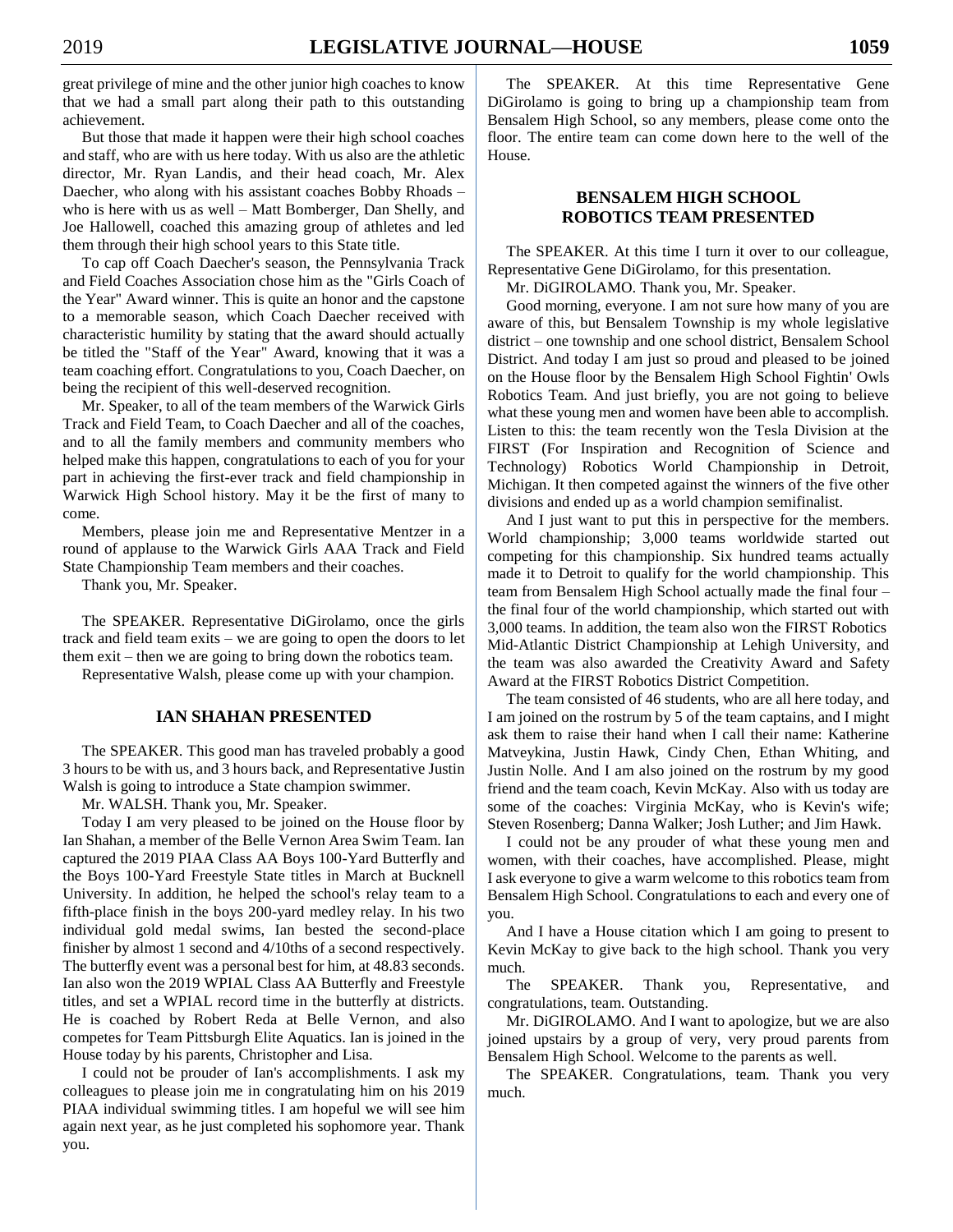## **BISHOP SHANAHAN HIGH SCHOOL SCIENCE, TECHNOLOGY, ENGINEERING AND MATHEMATICS (STEM) TEAM PRESENTED**

The SPEAKER. Representative Dan Williams is invited to the rostrum to present a citation to another championship team. We have a team that has traveled far, a good distance, to be with us, Bishop Shanahan High School.

Representative Dan Williams, the floor is yours.

Mr. WILLIAMS. Mr. Speaker, thank you so very much.

Members of the House, good morning. It is an honor to stand here today with the Bishop Shanahan High School STEM Team. They were named Grand Champion and won the overall Medical Category Award at the fifth annual Governor's STEM Competition held at Dixon University, right here in Harrisburg. This year's theme for the competition was "Improving Pennsylvania Through STEM." The competition challenged STEM teams to "develop communication, problem-solving, critical thinking and creativity skills to address the needs of Pennsylvanians." And through this competition, students are showing us that they can take the STEM skills they have learned in the classroom and actually put them into real-world projects.

The Shanahan team competed against 26 other high school teams representing each of their intermediate units from across the State. Each team qualified for the State-level event by winning regional competitions, with a total of 95 teams from all of the 27 intermediate units. These high schools included public, charter, private, and career and technical education centers in Pennsylvania.

The winning device was the Cardiopulmonary Resuscitation Lifesaving Assistant device created by this team that improves the success rate of CPR (cardiopulmonary resuscitation). This device is portable and it monitors pressure and compression rates that will assist the administrators of CPR, both trained as well as untrained.

I would like you, Mr. Speaker, as well as the members of the House, to please join  $me - along with the advisor to this team,$ Dr. John P. Janasik – please join me with a robust round of applause and welcome this State championship STEM team. Thank you so much.

The SPEAKER. Thank you, Representative Williams. Outstanding. Young men and women, thank you for joining us today.

Representative Schlossberg and Representative Schweyer are invited to the rostrum. They have a presentation to an award winner. Please bring Jeramiah Lyons up.

## **GUESTS INTRODUCED**

The SPEAKER. To the left of the rostrum, whom we are going to introduce here – this is a great family – Josh Kail has brought with him his wife, Abby. Abby is holding – who is Abby holding? Who do you have, Abby? Cleopatra. And they also have Solomon, Emmanuel, Annika, Elias, and Petra. Please stand and wave. Representative Kail, get over there, man. Our good buddy; come on, Josh. Hey, thank you so much, everybody, for being here today. We appreciate it.

## **JERAMIAH LYONS PRESENTED**

The SPEAKER. Right now we are going to turn it over to Representative Schlossberg, for honoring really a quite impressive award. Thank you, sir.

Mr. SCHLOSSBERG. Thank you, Mr. Speaker, and thank you to the members of the chamber.

Mr. Speaker, Representative Schweyer and I rise today to recognize a particularly special and exemplary young man to the hall of the House. Jeramiah Lyons is a resident of Allentown and a student at Bethlehem Catholic High School. In 2018 Jeramiah was named Boys and Girls Club Northeast Regional Youth of the Year, after being named Allentown and Pennsylvania Youth of the Year. He then competed in the national Boys and Girls Club Youth of the Year program.

Jeramiah is the type of role model we want for youth in our community and for our own children. He is an honor roll student and an athlete. A longtime member of the Sixth Street Clubhouse in Allentown, Jeramiah logged over 160 hours of volunteer service as a junior staff and club mentor prior to his recognition. Through his advanced coursework, he has focused on healthy living and physical activity. He is a strong antibullying and antidrugs advocate. His career goal is to become a psychiatrist – a welcome goal given the dire need we have for better mental health services in Pennsylvania.

I first had the opportunity to hear Jeramiah at a 2019 Martin Luther King, Jr., community celebration in Allentown. He speaks with poise, gentle command, and passion. When he speaks, he leaves an impression. His words, his sincerity, and his humor shine through and help establish a relationship with such little effort that you cannot help but feel the warmth. In his words at the Allentown Youth of the Year competition in January 2018, Jeramiah said, "My Boys and Girls Club experience, to simply put it may have changed and saved my life." Given his commitment to excellence, his dedication to the community, and his demonstrated desire for a safer, healthier community, suffice it to say that Jeramiah has probably returned the favor severalfold.

Jeramiah is joined today by his parents, Ebony and Jerald Lyons; folks, if you could rise. He is also joined by his grandparents, Benjamin and Shirley Wheeler. And I believe in the back of the chamber, he is joined by his sisters, Tiffany and Ebony. Tiffany and Ebony, if you could rise, please.

Mr. Speaker, my colleagues, it is our honor to welcome such an outstanding young man, Jeramiah Lyons, to the hall of the House. Thank you very much.

The SPEAKER. Jeramiah, congratulations.

## **GUESTS INTRODUCED**

The SPEAKER. In the rear of the House, we welcome and introduce Representative Perry Warren's interns: Annika Davies, Isaac Stephens, Phil Genovese, Kevin Ehrgott, and Joe Kitlas. Please stand. Welcome. Thank you so much for joining us. Thank you.

In the well of the House, Representative Mehaffie has guest page, Ananya Narayana, and she is a junior at Hershey High School. Thanks so much for being with us, Ananya.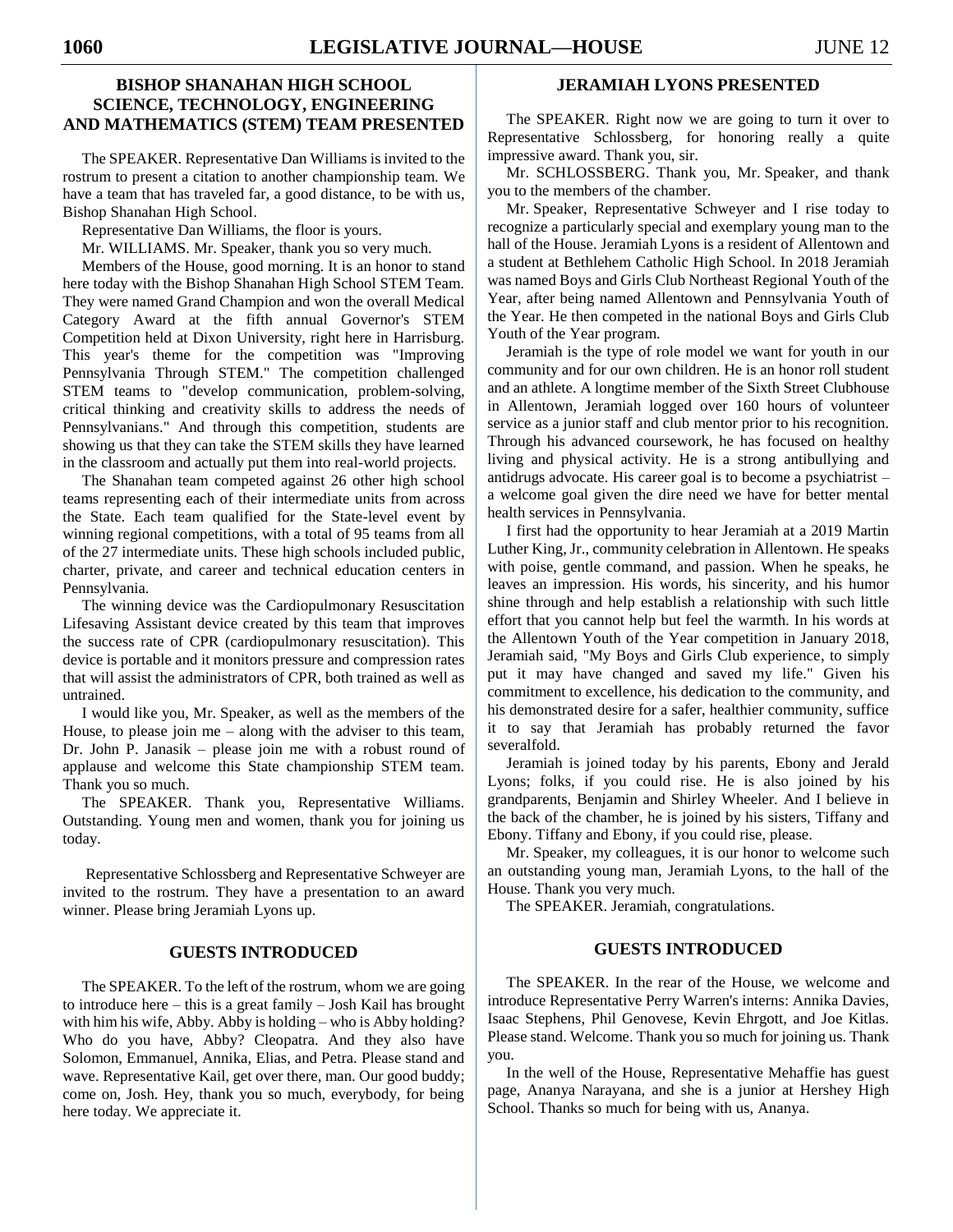Grayson Smith is a guest page. He attends York Suburban School District. He is going to be a senior in the fall and he is working with Representative Stan Saylor. Thank you so much for being with us.

John Scott, please stand. John lives in my district, but he is the guest of Representative Parke Wentling because he is one of Representative Wentling's cousins. Good to have you here today, John. Thanks so much for being with us.

We welcome guest page Addison Peck. Addison is a guest of Representative Tina Pickett. Thank you so much for being here today, Addison.

In the gallery, we welcome Cub Scouts and Boy Scouts from Pottsville. They are guests of Representative Mike Tobash. Please stand. Welcome. Thank you so much for being with us today, from the Scouts.

In the rear of the House, Brooke Kennedy. Please wave your hand. Brooke Kennedy is attending Grove City College in the fall, and she is the guest of Representative Stephen Barrar. Thank you.

All members, if anybody needs to get off the House floor, this will be our final presentation. Anthony J. Carrelli is the Adjutant General of Pennsylvania. We are going to invite him to the rostrum to speak to the members, and he has guests from our National Guard unit. This will be the last presentation, and I am going to ask everybody to please be seated for Maj. Gen. Anthony J. Carrelli, who is the Adjutant General of Pennsylvania.

## **NATIONAL GUARD DAY**

The SPEAKER. We are so honored to have you here today, Maj. Gen. Anthony J. Carrelli, our Adjutant General of Pennsylvania. He is responsible for the command, control, and supervision of our State's National Guard units, in addition to six State-owned veterans' homes and programs for Pennsylvania's nearly 800,000 veterans. He has some guests he is going to be introducing to us as well, and I now turn it over to the Adjutant General.

## **REMARKS BY MAJ. GEN. ANTHONY CARRELLI**

#### MAJOR GENERAL CARRELLI. Thank you, Mr. Speaker.

Good morning, everyone. It is a great privilege and honor for me to be here today on Guard Day at the Capitol to address this fine body. I thank you for the resolution that this body passed that was presented to us this morning, and I also thank you for your support of all of our programs that support our National Guardsmen, our families, and of course, our veterans.

The Pennsylvania National Guard is the second largest in the country, and certainly, the best in the country, and it has been the busiest. Thousands of guardsmen were deployed over the past few years – over 1,000 deployed currently – and we are preparing others, more than 1,000 to prepare in the upcoming 1-year to 2-year period. So we have been extremely busy.

The pace of the domestic operations has even grown larger. Just this past year over 1,000 people did flood duty here in Pennsylvania with unprecedented rains that we have seen here over the past year. Many flooded areas, not traditional flood areas, just due to some localized downpours, had some severe flooding there, that we have responded to, and of course, many

hurricanes throughout the country and some of the other United States territories.

Some of the guardsmen that I brought here with me today were participants in that. You know, I can talk about history all day, about all the great things that we have done, but I thought the best way to show you that is to bring the people who actually did it. And in the back corner  $- I$  will ask the guardsmen to stand as I introduce them – are some of the people that have participated in many of these operations. First, I would like to introduce, representing our three Air Wings, the commanders of the three Air Wings: Colonel Goodwill from Butler; Col. Stacey Zdanavage, representing the 193d Special Operations Wing, from Mountain Top; and Col. Bill Griffin of the 111th Fighter Wing from Perkasie. These three gentlemen represent our three Air Wings. Each of those three Air Wings has a distinguished history of being selected by the United States Air Force as outstanding units, multiple Air Force outstanding unit awards within these organizations, and the Air Force just picks a few of all of the units in the Air Force, active Guard, and Reserve  $-$  a few are selected every year to be designated as an outstanding Air Force Unit Award. This year all three Pennsylvania Wings were awarded with this award. So it is a phenomenon. It is the first time in our history that that has ever happened, all three Pennsylvania Wings being named as outstanding in the Air Force. Thank you.

As I mentioned earlier, the Commonwealth was subject to historic flooding this year. York, Pennsylvania, National Guard, in all kinds of conditions and with little notice, responded to those floods. We actually picked 18 Commonwealth citizens off the rooftops of their homes or of vehicles in floodwaters, floodwaters that were all the way up to the roof – nowhere else to  $go - and$ had it not been for the brave men and women of the Pennsylvania National Guard, those family members probably would not be sitting at their family table today.

So I want to introduce a few of those representing the many who participated in those operations: Capt. Zachary Krise from Hanover, S. Sgt. Jonathan Vass from Doylestown, CWO3 Jason Jakubowitz from Palmyra, 1st Lt. Matthew Groff from Lancaster, and Sfc. Michael Moy from Bethel. Standing there in the back, these brave men represent many brave men and women who flew in the most difficult conditions – day and night – during storms, bringing hoist cables down onto rooftops of houses and vehicles, with swirling winds, heavy rain, tall trees, power lines, cell towers, some of the most hazardous conditions that we have ever asked our aviators to operate in including in combat. They graciously risked their lives to save others in Pennsylvania, your Pennsylvania Guardsmen. Thank you very much for your service.

Two other guardsmen I would like to introduce are M. Sgt. George Roach from Garnet Valley, and T. Sgt. Matthew Pierce from Harrisburg, of the 111th and the 193d Wings here in Pennsylvania – two of the members, along with hundreds of others, that deployed outside of Pennsylvania to other States in support of hurricane operations over the last 2 years. Again, no notice, pulled away from their families and their civilian jobs for weeks to go contribute to the safety and welfare of others throughout the United States. Thank you very much, gentlemen, for the hundreds that you represent, for your service and your sacrifice.

The last group I name that I would like to introduce are very special people. With no disrespect to this fine body and the assemblance of visitors that are here today, I venture to say these three people are the most important people in this room today.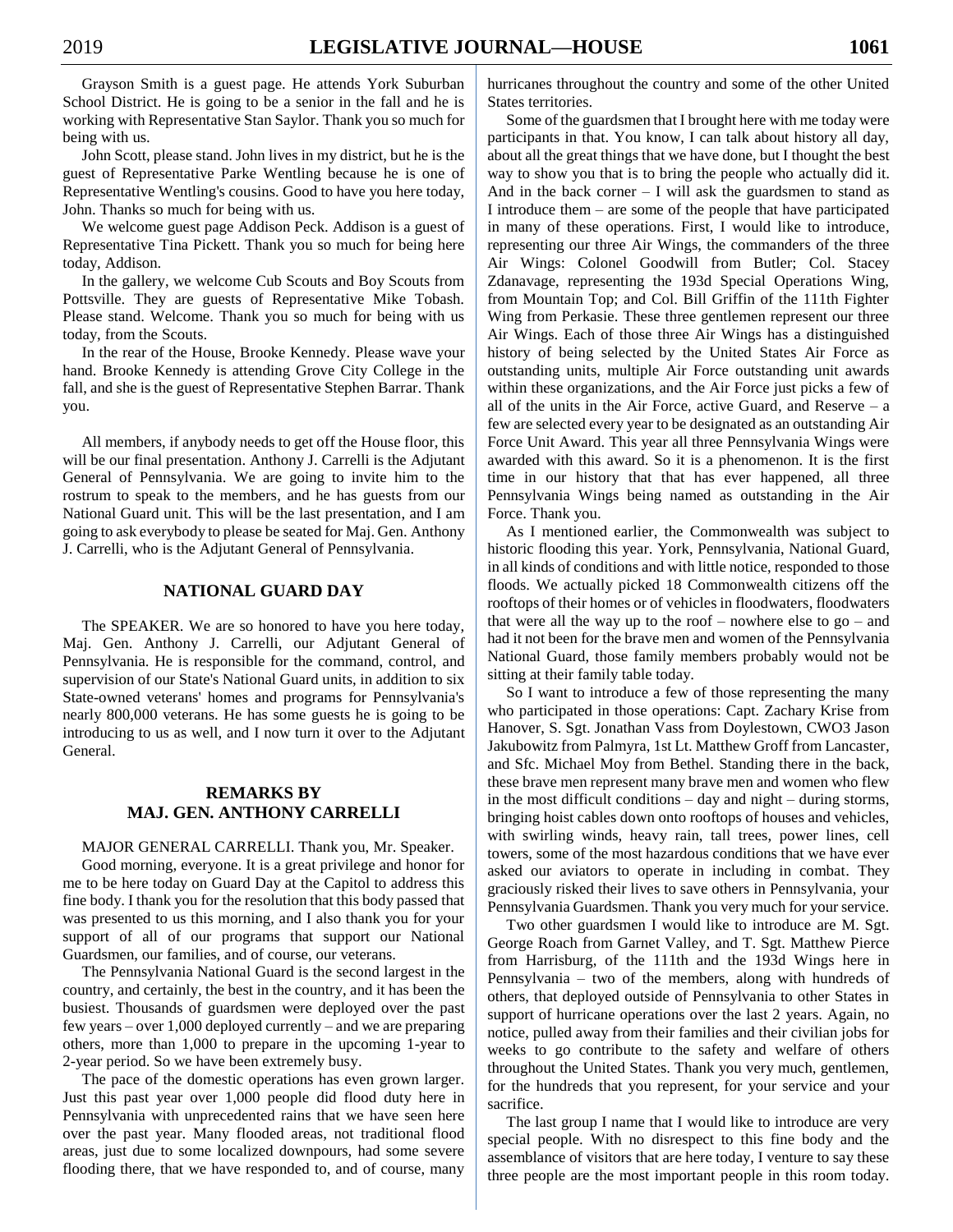They are family members of our guardsmen. I would ask Mrs. Kathy Rutherford, from Bellefonte, to stand; Mrs. Ashley Branoff from Shippensburg; and Mrs. Jesse Denny from Camp Hill; please, all stand. Jesse and Ashley are spouses of guardsmen – guardsmen that just returned recently from nearly a year deployment to Kuwait with our 28th Division – and Kathy is the mom of one of our guardsmen. Her daughter is currently stationed in Poland for nearly a year with our Armored Battalion Task Force that is in Poland right now. These family members, they are not on the payroll, okay? They do not wear a uniform, they do not collect a salary, we do not give them awards, they do not get promotions, but they work just as hard, if not harder, than many of our guardsmen. They do not wear the uniform but they serve: they sacrifice, they suffer, they stress. When our guardsmen get called away on no notice, they have to pick up the pieces on no notice. The greatest success that we have in our National Guard is our experience and the great professionals that we have, and I am telling you, without the support of our family members, we would not have that. That is why they are the most important people to us in this room, our family members.

Of course, I know we are almost to the finish line on the Military Family Education Program. I am not going to be happy about it until I see the Governor sign it. So I know we are not quite there yet and we have got some more, but I appreciate your support thus far on that important bill.

Pennsylvania is leading the way in the nation, the first State in the nation to say that our families matter, our families count, and Pennsylvania is going to do something for our families because their service matters to us and their service counts. Everything they do for us is extremely important and the success of our organization absolutely relies on the strength of our families. These three family members, as well, not only take care of their own families, but they are avid supporters of our family readiness groups and our support groups. They spend many of their own hours of time calling other family members of deployed soldiers, making sure that they are taken care of and they are helping them get through the deployment with their wants and wishes and helping fulfill their needs. So these fine ladies not only take care of their own families; they are taking care of many other families in Pennsylvania, and we cannot thank you enough. Ladies, thank you very much for coming here today.

The SPEAKER. Adjutant General, we are so appreciative of your great remarks today. Thank you so much.

What we will do is, when we take a break here – which we will be doing shortly  $-$  if any of the members wish to have their photos with the Guard members and their families, you are welcome to do so in the well of the House. We will be doing that shortly.

To the Adjutant General, thank you so much, sir.

At this time we are going to do committee announcements and caucus announcements, and also, if any of the members who wish to speak on the resolutions – which we will be voting on when we come back – I will stay here on the floor during the break, the recess. Before we officially recess, I will stay here for you to give your remarks. So if Representative Boback, Representative Murt, Representative Gleim, and Representative Mackenzie want to give their floor remarks, I will remain here for you; otherwise, we will be doing them at the end of the day.

At this time we are going to do committee announcements.

## **VETERANS AFFAIRS AND EMERGENCY PREPAREDNESS COMMITTEE MEETING**

The SPEAKER. Representative Barrar, for a committee announcement, sir, the chair of Veterans Affairs and Emergency Preparedness.

Mr. BARRAR. Thank you, Mr. Speaker.

We have a Veterans Affairs and Emergency Preparedness Committee meeting immediately at the break in room B-31, Main Capitol. Again, it is immediately after, as soon as we break here in the House.

Thank you, Mr. Speaker.

The SPEAKER. Thank you so much, Mr. Chair.

There will be a Veterans Affairs and Emergency Preparedness Committee meeting immediately at the break in room B-31, Main Capitol.

## **ANNOUNCEMENT BY MR. EVERETT**

The SPEAKER. Representative Garth Everett, the chair of the State Government Committee, for a committee announcement.

Mr. EVERETT. Thank you, Mr. Speaker.

There will be an immediate informal meeting of the Republican members of the State Government Committee in Main Capitol 146. And I will later be making another announcement that we will have a voting meeting of the full committee at the end of session today.

Thank you, Mr. Speaker. The SPEAKER. Thank you, sir.

## **RULES COMMITTEE MEETING**

The SPEAKER. Our Rules Committee chair and our majority leader, Representative Bryan Cutler, for a Rules Committee announcement.

Mr. CUTLER. Thank you very much, Mr. Speaker.

Mr. Speaker, there will be an immediate meeting of the Rules Committee in the majority Appropriations conference room; immediate Rules Committee meeting, majority Appropriations conference room. Thank you.

The SPEAKER. Thank you, sir.

There will be an immediate meeting of the Rules Committee in the majority Appropriations conference room.

## **APPROPRIATIONS COMMITTEE MEETING**

The SPEAKER. The majority Appropriations chair, Stan Saylor, for an Appropriations Committee announcement.

Mr. SAYLOR. Thank you, Mr. Speaker.

The Appropriations Committee will meet in the majority caucus room immediately preceding the Rules Committee meeting.

Thank you, Mr. Speaker.

The SPEAKER. Thank you.

The Appropriations Committee will meet in the majority caucus room immediately preceding the Rules Committee meeting.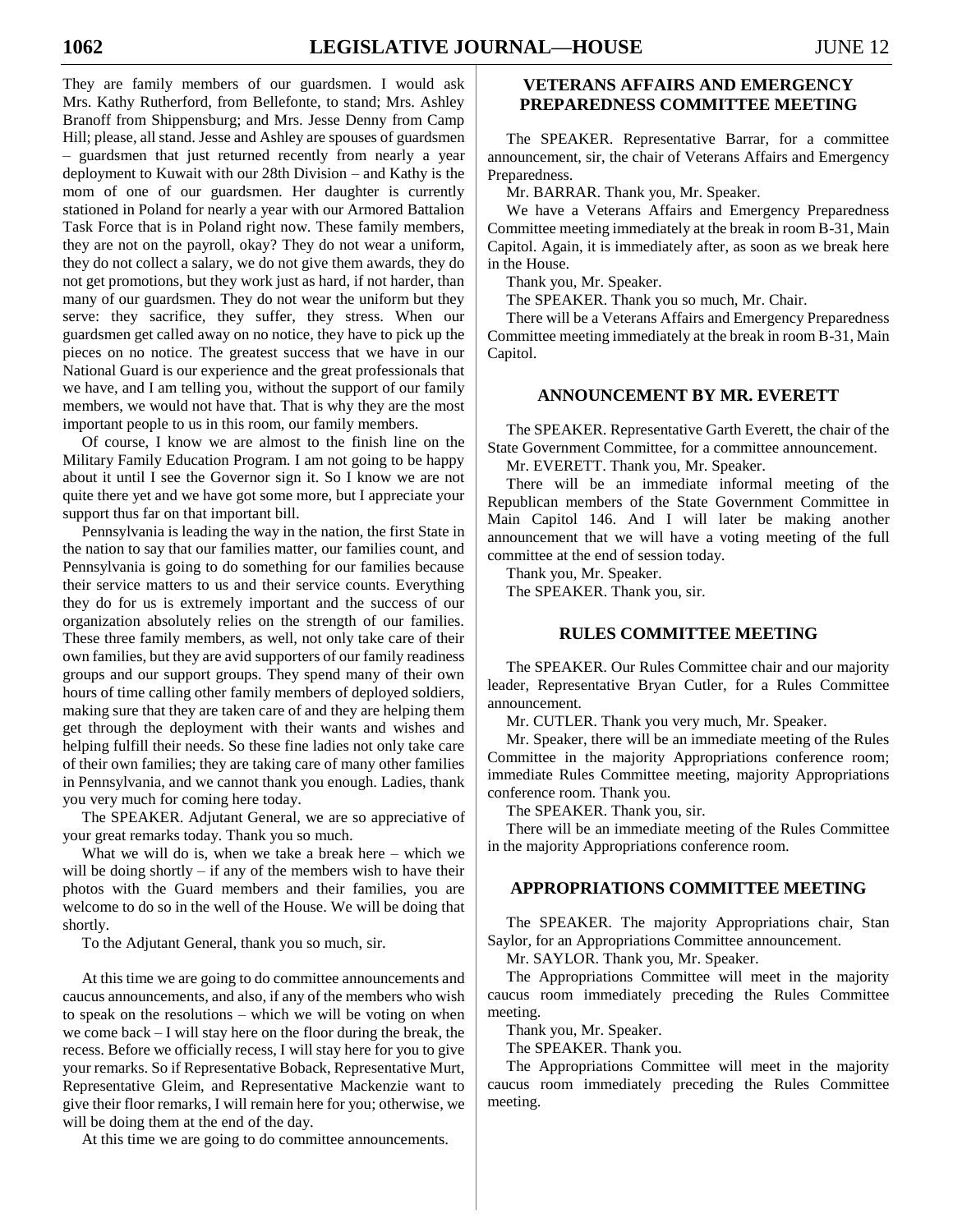## **REPUBLICAN CAUCUS**

The SPEAKER. The majority caucus chair, Representative Marcy Toepel, for a caucus announcement.

Mrs. TOEPEL. Thank you, Mr. Speaker.

Republicans will caucus at 12:45. We would be prepared to return to the floor at 1:45. Thank you.

The SPEAKER. Thank you, Madam Chair.

## **DEMOCRATIC CAUCUS**

The SPEAKER. The Democratic caucus chair, Representative Joanna McClinton, for a caucus announcement.

Ms. McCLINTON. Thank you, Mr. Speaker.

House Democrats, we caucus today at 12:45; 12:45 this afternoon.

Thank you, Mr. Speaker.

The SPEAKER. Thank you so much.

Again, if Representatives Boback, Murt, Gleim, and Mackenzie wish to give their remarks, I will stay here. We will not recess until after your remarks are given. Also, Adjutant General, if you want to bring the guards down to the well of the House, we will take a photo with them and anybody who wishes to get their photo with them.

At this time do Representative Boback or Representative Murt wish to give your remarks? We have not yet voted on these resolutions so you will be advocating for them.

## **STATEMENT BY MS. BOBACK**

The SPEAKER. Representative Karen Boback is recognized on HR 383.

Representative Boback, the floor is yours.

Ms. BOBACK. Thank you, Mr. Speaker.

On behalf of Representative Tom Murt, who is the chairman of Aging and Older Adults, and myself, we would like to thank you, Mr. Speaker, and ask our House colleagues for the unanimous support of HR 383, which designates Saturday, June 15, as "Elder Abuse Awareness Day" in the Commonwealth of Pennsylvania.

Unfortunately, Mr. Speaker, elder abuse is on the rise in our State. During fiscal year 2017-18, there were more than 32,000 cases – that is 32,000 cases – of elder abuse reported to the Department of Aging, which is a 12-percent increase from the previous year. This elder abuse takes many forms. It can be physical abuse, mental abuse, sexual abuse, neglect of care, abandonment, and financial exploitation, which is becoming more and more prevalent.

As a member of the Luzerne County Elder Abuse Task Force, I have a good understanding of the importance of working as a team with State and local law enforcement, the district attorney, and the Area Agency on Aging in combatting elder abuse in our communities. This teamwork approach to investigating elder abuse is in place across the Commonwealth, as established with the enactment of the Older Adults Protective Services Act in 1987. The act requires that older adults who lack the capacity to protect themselves have access to and be provided with the services necessary to protect their health, safety, and welfare.

Mr. Speaker, it is our hope that the public will become more aware of the hotline that we have established, which is 1-800-490-8505. On this hotline, you can report any incident or any accusation or any thought that somebody that you know, whom you love, is an elder adult who is being abused. We need to alert everyone for the signs of elder abuse through the passage of this resolution, 383.

So we thank you on behalf of Representative Murt and myself. We thank you, Mr. Speaker, and thanks to our colleagues, and we ask them for a unanimous vote on this very important resolution. Thank you, colleagues.

Thank you, Mr. Speaker. The SPEAKER. Thank you, Madam Chair.

## **STATEMENT BY MRS. GLEIM**

The SPEAKER. Representative Barb Gleim is recognized to speak on HR 389.

Mrs. GLEIM. Thank you, Mr. Speaker.

Today I am speaking on HR 389, which designates June 16 through 22, 2019, as "Trench Safety Stand Down Week" in PA. As a member whose family owns an excavation company in the State, it is only fitting that I offer this resolution and remind everyone that trenching and excavation work is a hazardous construction operation performed every day in this Commonwealth, and that this business focuses yearly on education and training surrounding the inherent hazards that exist, therefore protecting employees' welfare and health. I urge everyone to vote unanimously on this resolution.

Thank you, Mr. Speaker.

The SPEAKER. Thank you, Representative Gleim.

## **STATEMENT BY MR. MACKENZIE**

The SPEAKER. Representative Ryan Mackenzie is recognized to speak on HR 391.

Mr. MACKENZIE. Thank you, Mr. Speaker.

I drafted HR 391, which designates August 7 as "Purple Heart Day" in the Commonwealth, to recognize all of the men and women who were killed or wounded in combat. During the major wars, from World War I to present, more than 91,000 Pennsylvania veterans were eligible for the Purple Heart Medal because they were either killed or wounded in combat.

I would like to take this opportunity to recognize each of those brave soldiers. May we never forget the high cost they paid so we enjoy our American freedoms each day.

Thank you, Mr. Speaker.

The SPEAKER. Thank you, Representative Mackenzie.

#### **RECESS**

The SPEAKER. At this time the House will stand in recess until 1:45 p.m.

## **RECESS EXTENDED**

The time of recess was extended until 2 p.m.; further extended until 2:15 p.m.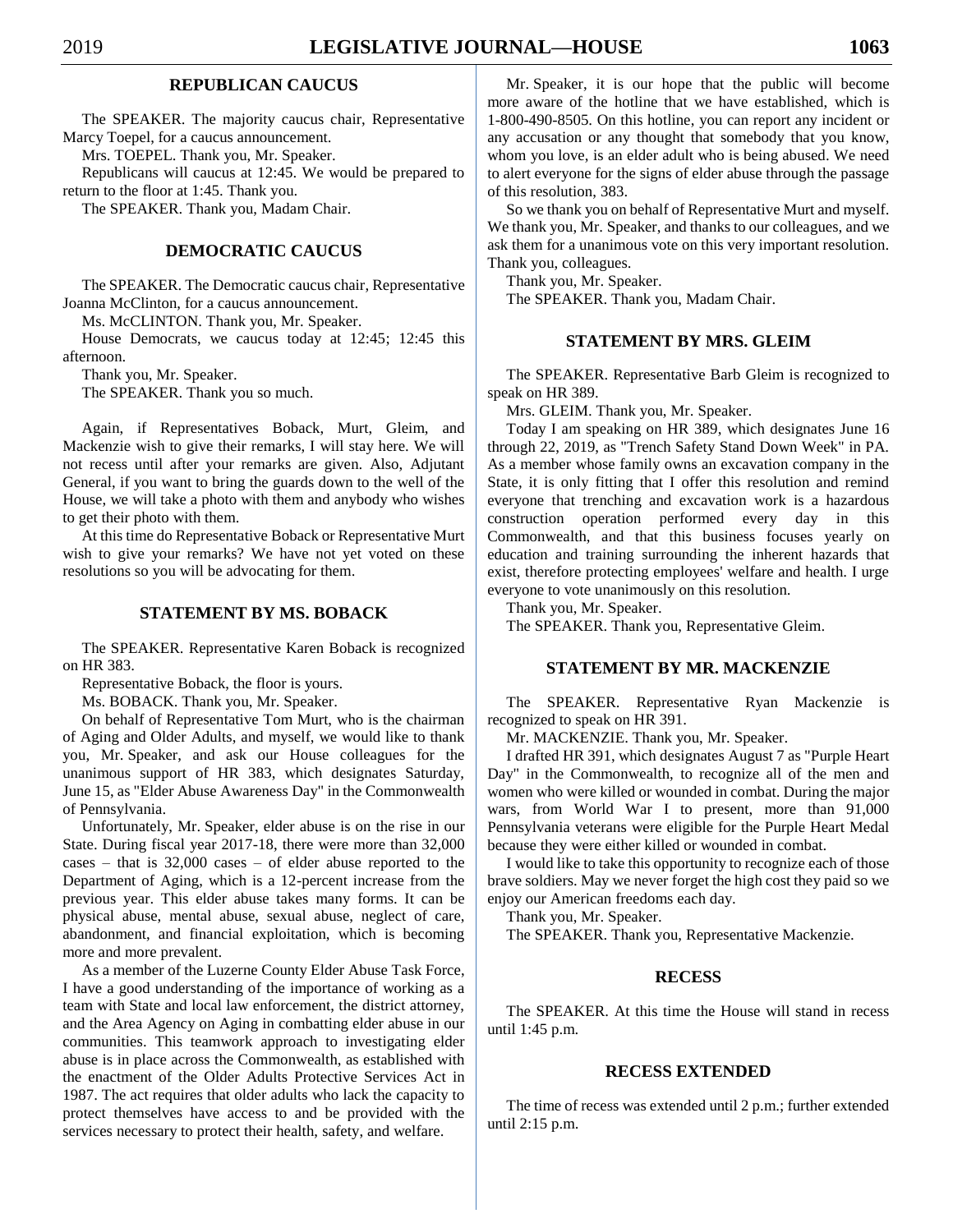## **AFTER RECESS**

The time of recess having expired, the House was called to order.

## **HOUSE BILLS INTRODUCED AND REFERRED**

**No. 1623** By Representatives KENYATTA, KINSEY, BURGOS, SCHLOSSBERG, HILL-EVANS, McCLINTON, A. DAVIS, CALTAGIRONE, HOWARD, READSHAW, KIRKLAND, JOHNSON-HARRELL, RABB, ROEBUCK and MADDEN

An Act providing for the study of intergenerational poverty; establishing the intergenerational poverty tracking system, the Interagency Workgroup on Poverty and Economic Insecurity and the Pennsylvania Commission on Poverty Elimination and Economic Security; and providing for a strategic plan, for reports and for duties of the Department of Human Services and the Secretary of the Budget.

Referred to Committee on HUMAN SERVICES, June 12, 2019.

**No. 1625** By Representatives KAUFER, SCHMITT, METZGAR, BARRAR, RIGBY, DOWLING, LONGIETTI, HERSHEY, BOBACK, SANKEY, SNYDER, TOPPER, MASSER, MATZIE, RADER, SAYLOR, BERNSTINE, STAATS, STEPHENS, DELLOSO, MADDEN, HOHENSTEIN, HARRIS, MULLINS, SCHWEYER, WARREN, BRIGGS, MULLERY, SCHLOSSBERG, ZABEL, SANCHEZ, FREEMAN, KINSEY, MILLARD, DAWKINS, CARROLL, GLEIM, SIMMONS, A. DAVIS, KOSIEROWSKI, PEIFER and GREGORY

An Act amending Title 75 (Vehicles) of the Pennsylvania Consolidated Statutes, in financial responsibility, further providing for definitions and for required benefits.

Referred to Committee on INSURANCE, June 12, 2019.

## **LEAVE OF ABSENCE CANCELED**

The SPEAKER. Representative Matt Gabler is on the House floor and should be placed back on the master roll.

## **LEAVES OF ABSENCE**

The SPEAKER. Representative Stephanie BOROWICZ has requested to be placed on leave. Without objection, that will be granted.

Representative Pat HARKINS has requested to be placed on leave. Without objection, that will be granted.

## **BILLS REREPORTED FROM COMMITTEES**

**HB 355, PN 2110** By Rep. SAYLOR

An Act amending the act of March 10, 1949 (P.L.30, No.14), known as the Public School Code of 1949, in preliminary provisions, providing for advertising; and, in charter schools, further providing for definitions, for charter school requirements and for powers of board of trustees and providing for fund balance limits.

#### APPROPRIATIONS.

**HB 356, PN 2109** By Rep. SAYLOR

An Act amending the act of March 10, 1949 (P.L.30, No.14), known as the Public School Code of 1949, in charter schools, further providing for charter school requirements, for facilities and for school district and intermediate unit responsibilities.

APPROPRIATIONS.

**HB 357, PN 2108** By Rep. SAYLOR

An Act amending the act of March 10, 1949 (P.L.30, No.14), known as the Public School Code of 1949, in pupils and attendance, providing for transfer of attendance records to another school entity or nonpublic school; in charter schools, further providing for definitions, for establishment of charter school, for contents of application and for term and form of charter, providing for amendments and further providing for enrollment, for cyber charter school requirements and prohibitions, for tort liability and for establishment of cyber charter school.

APPROPRIATIONS.

**HB 358, PN 1747** By Rep. SAYLOR

An Act amending the act of March 10, 1949 (P.L.30, No.14), known as the Public School Code of 1949, in terms and courses of study, further providing for agreements with institutions of higher education; and, in opportunities for educational excellence, further providing for definitions, for responsibilities of school entities and for concurrent enrollment agreements.

APPROPRIATIONS.

**HB 448, PN 2105** By Rep. SAYLOR

An Act amending the act of June 12, 2018 (P.L.136, No.28), known as the Pennsylvania Commission for the United States Semiquincentennial Act, further providing for composition and for report to the Governor and the General Assembly.

APPROPRIATIONS.

**HB 716, PN 2007** By Rep. CUTLER

An Act amending the act of April 9, 1929 (P.L.177, No.175), known as The Administrative Code of 1929, in powers and duties of the Department of Labor and Industry, its departmental administrative and advisory boards and departmental administrative officers, providing for joint task force on misclassification of employees.

RULES.

**HB 1170, PN 2009** By Rep. CUTLER

An Act prohibiting the employment of unauthorized employees; requiring construction industry employers to verify the Social Security numbers of employees; and imposing penalties.

RULES.

#### **HB 1232, PN 1444** By Rep. SAYLOR

An Act amending the act of April 9, 1929 (P.L.343, No.176), known as The Fiscal Code, in additional special funds, providing for the Enhanced Revenue Collection Account; in 2018-2019 budget implementation, further providing for Department of Revenue; and making an editorial change.

APPROPRIATIONS.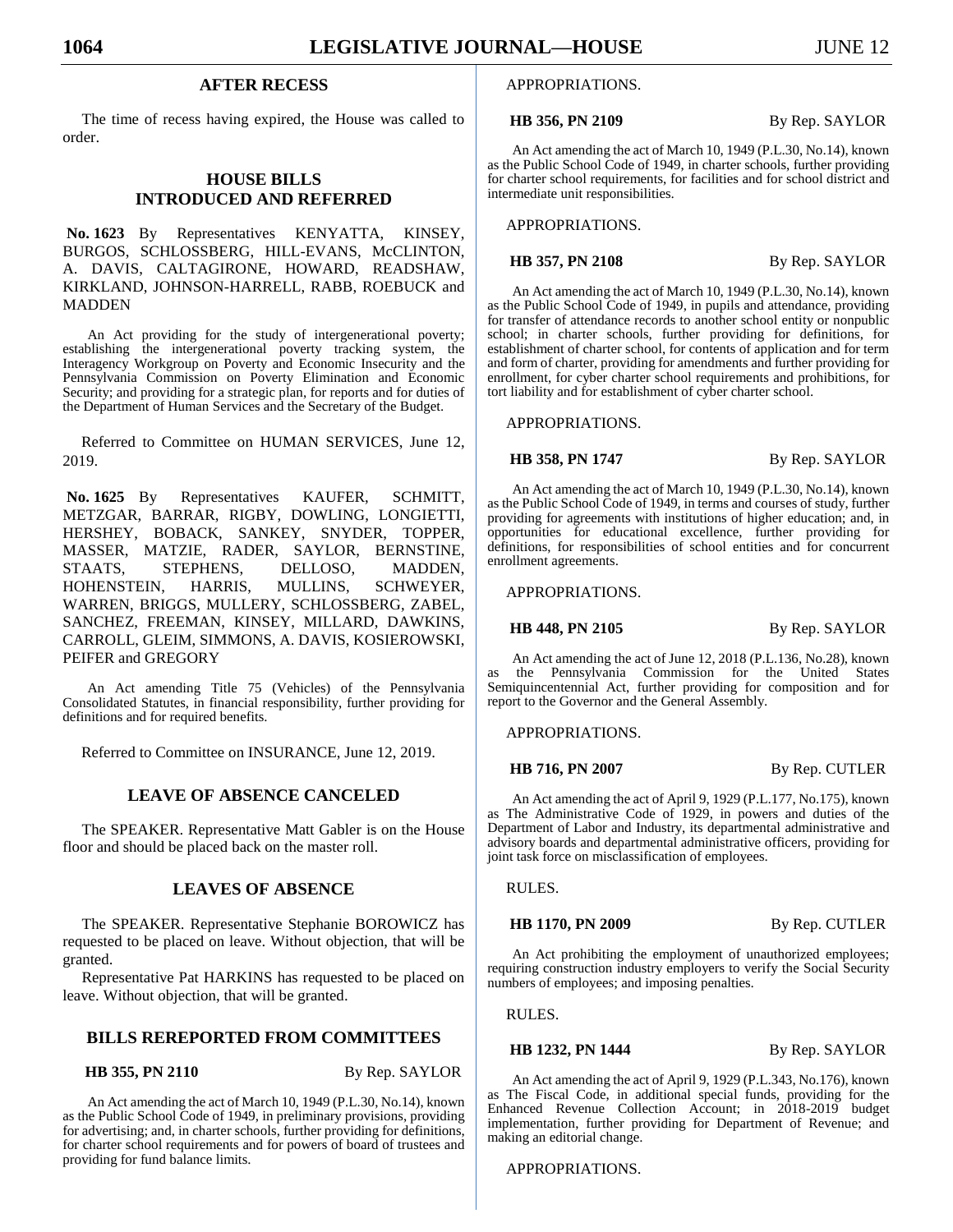#### **HB 1514, PN 1910** By Rep. CUTLER

An Act amending Title 3 (Agriculture) of the Pennsylvania Consolidated Statutes, providing for the Farm-to-School Program; and making a related repeal.

RULES.

#### **HB 1516, PN 1911** By Rep. CUTLER

An Act amending Title 3 (Agriculture) of the Pennsylvania Consolidated Statutes, establishing the Agriculture Rapid Response Disaster Readiness Account.

RULES.

**HB 1517, PN 2014** By Rep. CUTLER

An Act amending Title 3 (Agriculture) of the Pennsylvania Consolidated Statutes, in soil and conservation, providing for Conservation Excellence Grant Program; and making an editorial change.

RULES.

#### **HB 1518, PN 2015** By Rep. CUTLER

An Act amending Title 3 (Agriculture) of the Pennsylvania Consolidated Statutes, providing for grant programs; and making a related repeal.

RULES.

## **HB 1519, PN 1914** By Rep. CUTLER

An Act amending Title 3 (Agriculture) of the Pennsylvania Consolidated Statutes, providing for Commonwealth Specialty Crop Block Grant Program.

RULES.

**HB 1520, PN 1915** By Rep. CUTLER

An Act amending Title 3 (Agriculture) of the Pennsylvania Consolidated Statutes, providing for grant programs.

RULES.

**HB 1521, PN 2016** By Rep. CUTLER

An Act amending Title 3 (Agriculture) of the Pennsylvania Consolidated Statutes, in Pennsylvania Preferred Trademark, providing for military veterans; and making editorial changes.

RULES.

#### **HB 1523, PN 1918** By Rep. CUTLER

An Act amending Title 3 (Agriculture) of the Pennsylvania Consolidated Statutes, establishing the Agricultural Business Development Center and the Agricultural Business Development Center Advisory Committee.

RULES.

**HB 1526, PN 1921** By Rep. CUTLER

An Act amending Title 3 (Agriculture) of the Pennsylvania Consolidated Statutes, in general provisions, providing for Agriculture-Linked Investment Program; and making related repeals.

RULES.

#### **HB 1537, PN 1936** By Rep. CUTLER

An Act amending the act of December 5, 1936 (2nd Sp.Sess., 1937 P.L.2897, No.1), known as the Unemployment Compensation Law, in contributions by employers and employees, further providing for contributions by employees.

RULES.

#### **HB 1549, PN 2118** By Rep. SAYLOR

An Act amending the act of March 4, 1971 (P.L.6, No.2), known as the Tax Reform Code of 1971, in sales and use tax, further providing for definitions and for imposition of tax; and, in special taxing authority, further providing for special taxing authority.

APPROPRIATIONS.

## **BILLS REPORTED FROM COMMITTEE, CONSIDERED FIRST TIME, AND TABLED**

**SB 127, PN 961** (Amended) By Rep. BARRAR

An Act amending Title 35 (Health and Safety) of the Pennsylvania Consolidated Statutes, in 911 emergency communication services, further providing for definitions, for telecommunications management, for counties, for fund, for telephone records, for inventory and for termination of chapter.

VETERANS AFFAIRS AND EMERGENCY PREPAREDNESS.

**SB 139, PN 851** By Rep. BARRAR

An Act amending the act of October 31, 2006 (P.L.1210, No.133), known as the Price Gouging Act, further providing for definitions, for price gouging prohibited and for investigation.

VETERANS AFFAIRS AND EMERGENCY PREPAREDNESS.

**SB 298, PN 260** By Rep. BARRAR

An Act amending Titles 18 (Crimes and Offenses) and 51 (Military Affairs) of the Pennsylvania Consolidated Statutes, in proprietary and official rights, further providing for the offense of wearing of uniforms and insignia and misrepresentation of military service or honors; and, in State Veterans' Commission and Deputy Adjutant General for Veterans' Affairs, further providing for Veterans' Trust Fund.

## VETERANS AFFAIRS AND EMERGENCY PREPAREDNESS.

## **RESOLUTION REPORTED FROM COMMITTEE**

**HR 231, PN 1398** By Rep. BARRAR

A Resolution urging the Federal Government to prioritize and consider the need for resilient infrastructure to reduce risks and meet the country's economic, environmental and social needs.

VETERANS AFFAIRS AND EMERGENCY PREPAREDNESS.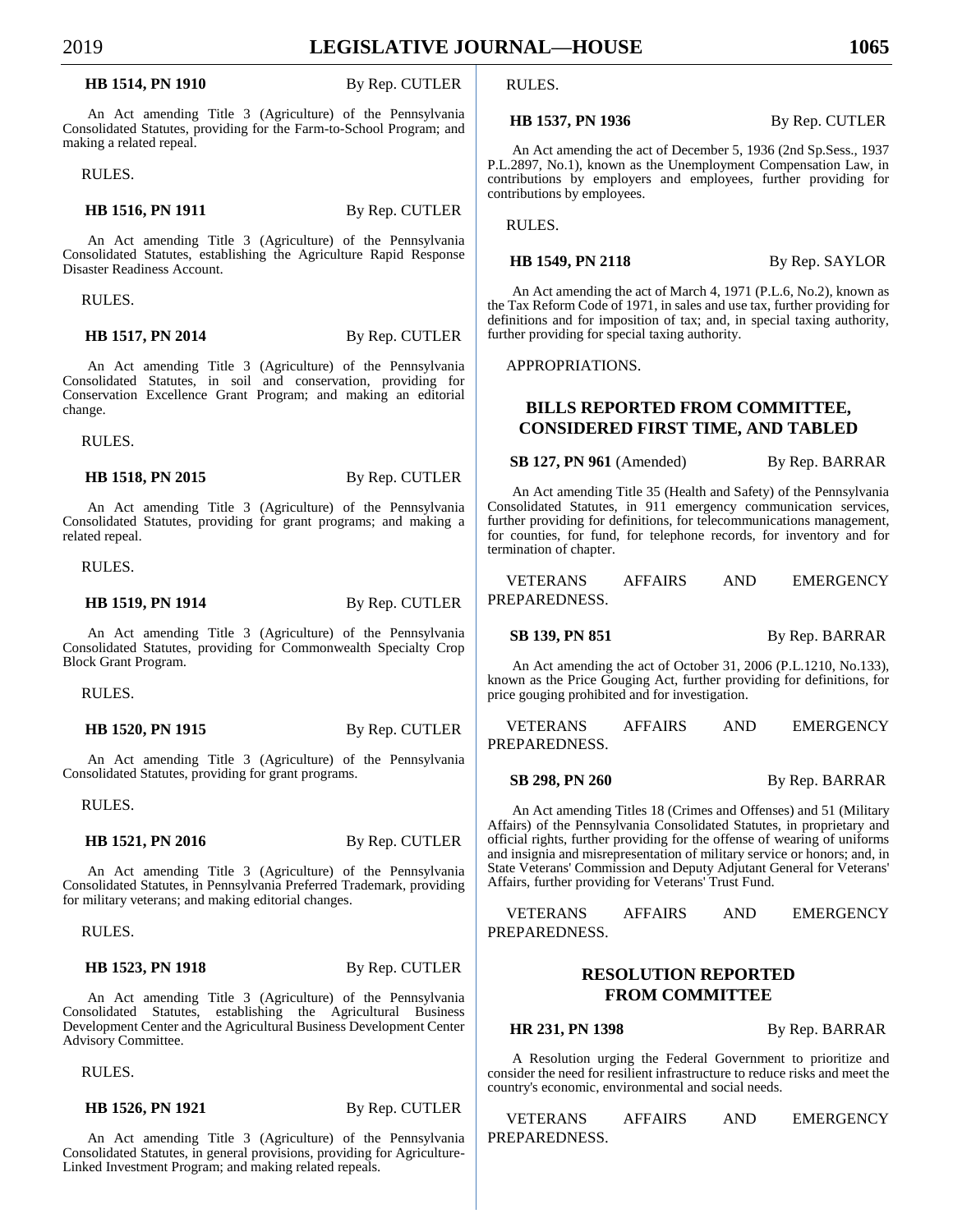# **1066 LEGISLATIVE JOURNAL—HOUSE** JUNE 12

### **UNCONTESTED CALENDAR**

#### **RESOLUTIONS PURSUANT TO RULE 35**

#### Ms. BOBACK called up **HR 383, PN 2027,** entitled:

A Resolution designating June 15, 2019, as "Elder Abuse Awareness Day" in Pennsylvania.

\* \* \*

#### Mr. MATZIE called up **HR 385, PN 2029,** entitled:

A Resolution designating the week of June 17 through 23, 2019, as "Pollinator Week" in Pennsylvania.

\* \* \*

## Mrs. GLEIM called up **HR 389, PN 2040,** entitled:

A Resolution designating the week of June 16 through 22, 2019, as "Trench Safety Stand Down Week" in Pennsylvania.

\* \* \*

#### Mr. MACKENZIE called up **HR 391, PN 2067,** entitled:

A Resolution designating the Commonwealth of Pennsylvania as a Purple Heart State and recognizing August 7 as "Purple Heart Day" in Pennsylvania.

\* \* \*

#### Mr. GOODMAN called up **HR 398, PN 2096,** entitled:

A Resolution celebrating the 30th anniversary of the Appalachian Region Independent Power Producers Association and designating the week of June 10 through 17, 2019, as "ARIPPA - 30 Years of Producing Environmentally Beneficial Alternative Energy - Recognition Week" in Pennsylvania.

On the question, Will the House adopt the resolutions?

The following roll call was recorded:

#### YEAS–196

| Barrar          | Fitzgerald | Lewis      | Readshaw    |
|-----------------|------------|------------|-------------|
| Benninghoff     | Flynn      | Longietti  | Reese       |
| Bernstine       | Frankel    | Mackenzie  | Rigby       |
| Bizzarro        | Freeman    | Madden     | Roae        |
| <b>Boback</b>   | Fritz      | Malagari   | Roebuck     |
| Boyle           | Gabler     | Maloney    | Rothman     |
| <b>Bradford</b> | Gainey     | Markosek   | Rozzi       |
| <b>Briggs</b>   | Galloway   | Marshall   | Ryan        |
| <b>Brooks</b>   | Gaydos     | Masser     | Sainato     |
| Brown           | Gillen     | Matzie     | Samuelson   |
| <b>Bullock</b>  | Gillespie  | McCarter   | Sanchez     |
| Burgos          | Gleim      | McClinton  | Sankey      |
| Burns           | Goodman    | McNeill    | Sappey      |
| Caltagirone     | Gregory    | Mehaffie   | Saylor      |
| Carroll         | Greiner    | Mentzer    | Schemel     |
| Causer          | Grove      | Merski     | Schlossberg |
| Cephas          | Hahn       | Metcalfe   | Schmitt     |
| Ciresi          | Hanbidge   | Metzgar    | Schroeder   |
| Comitta         | Harrell    | Mihalek    | Schweyer    |
| Conklin         | Harris     | Millard    | Shusterman  |
| Cook            | Heffley    | Miller, B. | Simmons     |
| $\cos$          | Helm       | Miller, D. | Sims        |

| Cruz              | Hennessey       | Mizgorski      | Snyder        |
|-------------------|-----------------|----------------|---------------|
| Culver            | Hershey         | Moul           | Solomon       |
| Cutler            | Hickernell      | Mullery        | Sonney        |
| Daley             | Hohenstein      | <b>Mullins</b> | <b>Staats</b> |
| Davidson          | Howard          | Murt           | Struzzi       |
| Davis, A.         | Innamorato      | Mustello       | Sturla        |
| Davis, T.         | Irvin           | Neilson        | Thomas        |
| Dawkins           | <b>Isaacson</b> | <b>Nelson</b>  | Tobash        |
| Day               | James           | <b>Nesbit</b>  | Toepel        |
| Deasy             | Jones           | O'Mara         | Topper        |
| DeLissio          | Jozwiak         | O'Neal         | <b>Ullman</b> |
| Delloso           | Kail            | Oberlander     | Vitali        |
| Delozier          | Kaufer          | Ortitay        | Walsh         |
| DeLuca            | Kauffman        | Otten          | Warner        |
| Dermody           | Keefer          | Owlett         | Warren        |
| Diamond           | Keller, M.K.    | Pashinski      | Webster       |
| <b>DiGirolamo</b> | Kenyatta        | Peifer         | Wentling      |
| Donatucci         | Kim             | Petrarca       | Wheatley      |
| Dowling           | Kinsey          | Pickett        | Wheeland      |
| Dunbar            | Kirkland        | Polinchock     | White         |
| Dush              | Klunk           | Puskaric       | Williams      |
| Ecker             | Knowles         | Pyle           | Youngblood    |
| Emrick            | Kortz           | Ouinn          | Zabel         |
| Evans             | Kosierowski     | Rabb           | Zimmerman     |
| Everett           | Krueger         | Rader          |               |
| Farry             | Kulik           | Rapp           | Turzai.       |
| Fee               | Lawrence        | Ravenstahl     | Speaker       |
| Fiedler           | Lee             |                |               |

#### NAYS–0

#### NOT VOTING–0

#### EXCUSED–6

| <b>Borowicz</b> | Harkins | <b>Stephens</b> | Toohil |
|-----------------|---------|-----------------|--------|
| <b>Driscoll</b> | Mako    |                 |        |

The majority having voted in the affirmative, the question was determined in the affirmative and the resolutions were adopted.

## **CALENDAR**

## **BILLS ON SECOND CONSIDERATION**

The House proceeded to second consideration of **SB 144, PN 927,** entitled:

An Act amending the act of March 10, 1949 (P.L.30, No.14), known as the Public School Code of 1949, providing for the Keystone Telepresence Education Grant Program.

On the question, Will the House agree to the bill on second consideration? Bill was agreed to.

\* \* \*

The House proceeded to second consideration of **SB 190, PN 145,** entitled:

An Act authorizing the Department of General Services, with the approval of the Governor, to grant and convey to Jeffrey C. Walker, certain lands situate in Somerset Township, Somerset County.

On the question, Will the House agree to the bill on second consideration? Bill was agreed to.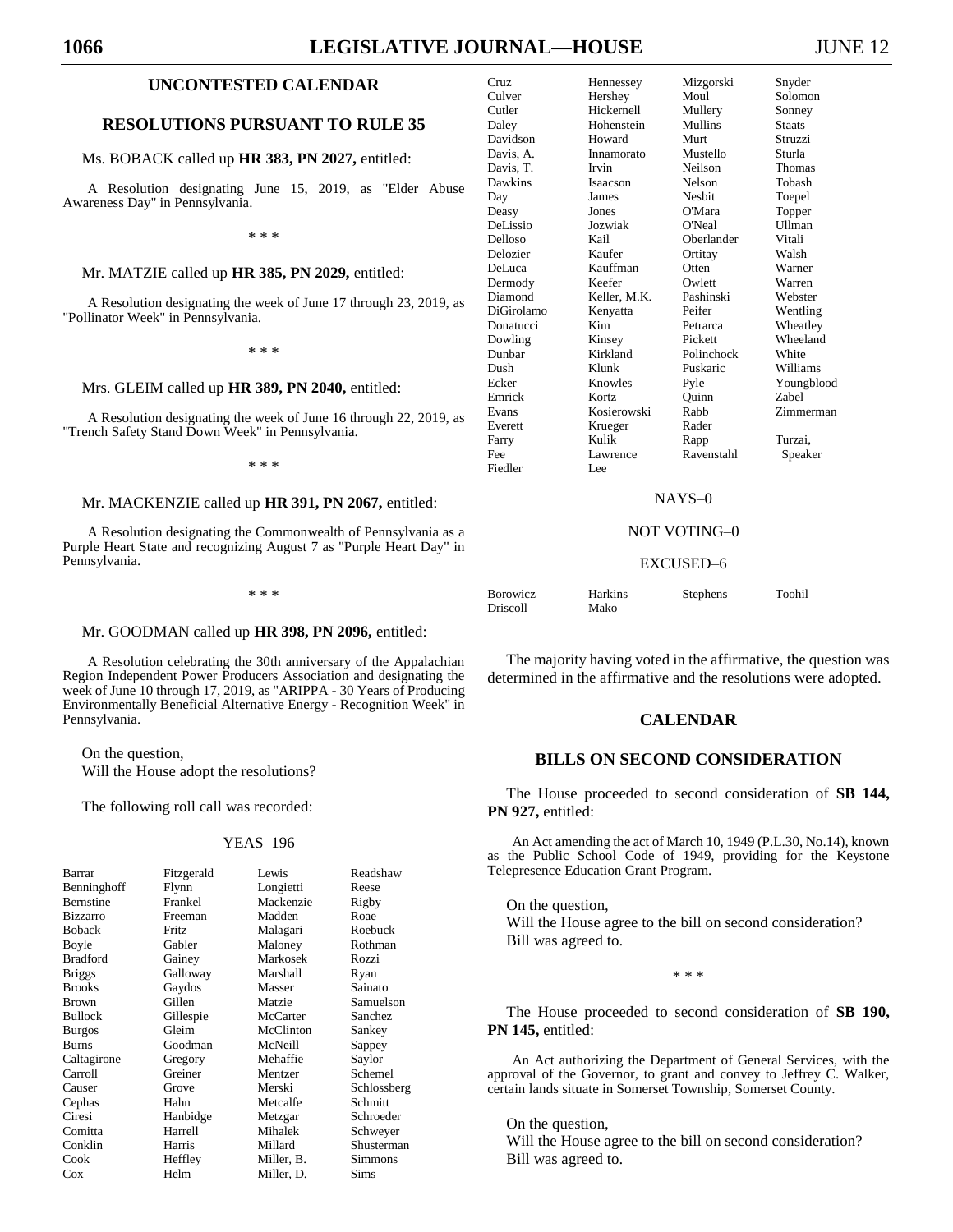\* \* \*

The House proceeded to second consideration of **HB 305, PN 1737,** entitled:

An Act providing for an inventory of State-owned assets and county-owned assets for the development of mobile broadband services in unserved areas and underserved areas of this Commonwealth.

On the question,

Will the House agree to the bill on second consideration? Bill was agreed to.

# **SUPPLEMENTAL CALENDAR A**

## **BILLS ON SECOND CONSIDERATION**

The House proceeded to second consideration of **HB 1514, PN 1910,** entitled:

An Act amending Title 3 (Agriculture) of the Pennsylvania Consolidated Statutes, providing for the Farm-to-School Program; and making a related repeal.

On the question,

Will the House agree to the bill on second consideration? Bill was agreed to.

\* \* \*

The House proceeded to second consideration of **HB 1517, PN 2014,** entitled:

An Act amending Title 3 (Agriculture) of the Pennsylvania Consolidated Statutes, in soil and conservation, providing for Conservation Excellence Grant Program; and making an editorial change.

On the question,

Will the House agree to the bill on second consideration?

The SPEAKER. Representative Zimmerman, do you have an amendment on that? Amendment 01784. Representative Zimmerman, do you have an amendment on that? Is Representative Zimmerman here? Okay.

## BILL PASSED OVER TEMPORARILY

The SPEAKER. We are going to go over the bill.

\* \* \*

The House proceeded to second consideration of **HB 1516, PN 1911,** entitled:

An Act amending Title 3 (Agriculture) of the Pennsylvania Consolidated Statutes, establishing the Agriculture Rapid Response Disaster Readiness Account.

On the question,

Will the House agree to the bill on second consideration?

## Mr. **CAUSER** offered the following amendment No. **A01898:**

Amend Bill, page 2, line 13, by inserting after "agriculture" which pose an immediate danger to public or animal health, food safety or economic well-being Amend Bill, page 3, line 12, by inserting after "chapter." Contracts awarded under this subsection shall be subject to 62 Pa.C.S. Pt. I (relating to Commonwealth Procurement Code). Amend Bill, page 3, lines 13 through 15, by striking out all of said lines Amend Bill, page 3, line 20, by inserting after "of" any of the following if the secretary determines any of the following poses an immediate danger to public or animal health, food safety or economic well-being in this **Commonwealth** Amend Bill, page 4, lines 3 and 4, by striking out "animal health research and animal disease diagnosis" and inserting any item under paragraph (1) Amend Bill, page 4, by inserting between lines 8 and 9 (5) To provide up to \$250,000 annually to animal response teams recognized and approved by the Pennsylvania Emergency Management Agency for planning, developing and maintaining animal response and rescue capabilities consistent with standards and guidelines established by the agency in conjunction with the department. Amend Bill, page 4, line 14, by striking out "The person must reside in this Commonwealth."

On the question, Will the House agree to the amendment?

The SPEAKER. Representative Causer is recognized on the amendment.

Mr. CAUSER. Thank you, Mr. Speaker.

Mr. Speaker, the amendment is technical in nature, and I ask for support for amendment A01898. Thank you.

On the question recurring, Will the House agree to the amendment?

The following roll call was recorded:

| Barrar          | Fitzgerald | Lewis      | Readshaw    |
|-----------------|------------|------------|-------------|
| Benninghoff     | Flynn      | Longietti  | Reese       |
| Bernstine       | Frankel    | Mackenzie  | Rigby       |
| <b>Bizzarro</b> | Freeman    | Madden     | Roae        |
| Boback          | Fritz      | Malagari   | Roebuck     |
| Boyle           | Gabler     | Maloney    | Rothman     |
| Bradford        | Gainey     | Markosek   | Rozzi       |
| <b>Briggs</b>   | Galloway   | Marshall   | Ryan        |
| <b>Brooks</b>   | Gaydos     | Masser     | Sainato     |
| Brown           | Gillen     | Matzie     | Samuelson   |
| Bullock         | Gillespie  | McCarter   | Sanchez     |
| <b>Burgos</b>   | Gleim      | McClinton  | Sankey      |
| Burns           | Goodman    | McNeill    | Sappey      |
| Caltagirone     | Gregory    | Mehaffie   | Saylor      |
| Carroll         | Greiner    | Mentzer    | Schemel     |
| Causer          | Grove      | Merski     | Schlossberg |
| Cephas          | Hahn       | Metcalfe   | Schmitt     |
| Ciresi          | Hanbidge   | Metzgar    | Schroeder   |
| Comitta         | Harrell    | Mihalek    | Schweyer    |
| Conklin         | Harris     | Millard    | Shusterman  |
| Cook            | Heffley    | Miller, B. | Simmons     |
| Cox             | Helm       | Miller, D. | Sims        |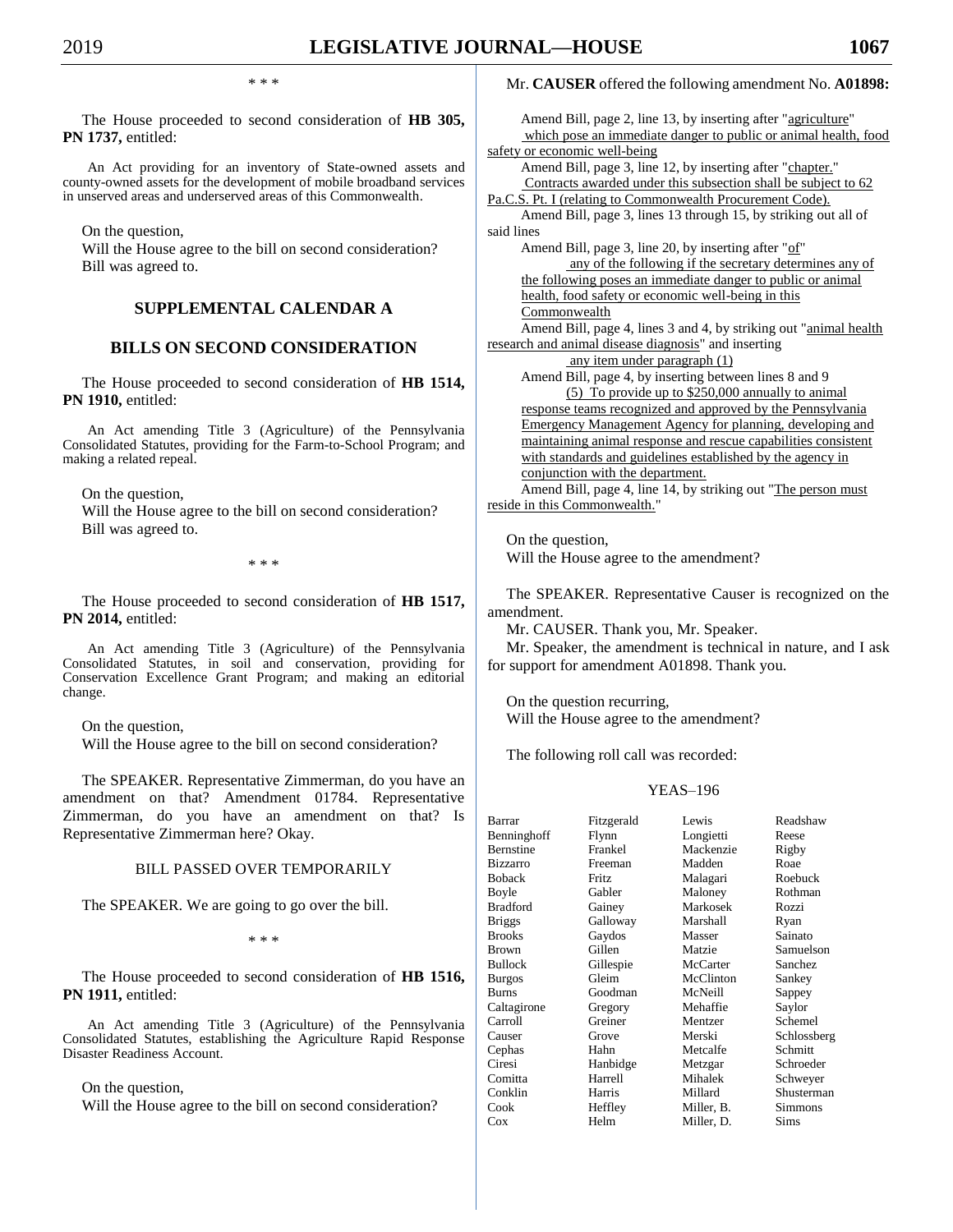# **10688 LEGISLATIVE JOURNAL—HOUSE** JUNE 12

| C <sub>r</sub> | Hennessey       | Mizgorski     | Snyder        |
|----------------|-----------------|---------------|---------------|
| Culver         | Hershey         | Moul          | Solomon       |
| Cutler         | Hickernell      | Mullery       | Sonney        |
| Daley          | Hohenstein      | Mullins       | <b>Staats</b> |
| Davidson       | Howard          | Murt          | Struzzi       |
| Davis, A.      | Innamorato      | Mustello      | Sturla        |
| Davis, T.      | Irvin           | Neilson       | Thomas        |
| Dawkins        | <b>Isaacson</b> | Nelson        | Tobash        |
| Day            | James           | <b>Neshit</b> | Toepel        |
| Deasy          | Jones           | O'Mara        | Topper        |
| DeLissio       | Jozwiak         | O'Neal        | Ullman        |
| Delloso        | Kail            | Oberlander    | Vitali        |
| Delozier       | Kaufer          | Ortitay       | Walsh         |
| DeLuca         | Kauffman        | Otten         | Warner        |
| Dermody        | Keefer          | Owlett        | Warren        |
| Diamond        | Keller, M.K.    | Pashinski     | Webster       |
| DiGirolamo     | Kenyatta        | Peifer        | Wentling      |
| Donatucci      | Kim             | Petrarca      | Wheatley      |
| Dowling        | Kinsey          | Pickett       | Wheeland      |
| Dunbar         | Kirkland        | Polinchock    | White         |
| Dush           | Klunk           | Puskaric      | Williams      |
| Ecker          | Knowles         | Pyle          | Youngblood    |
| Emrick         | Kortz           | Quinn         | <b>Zabel</b>  |
| Evans          | Kosierowski     | Rabb          | Zimmerman     |
| Everett        | Krueger         | Rader         |               |
| Farry          | Kulik           | Rapp          | Turzai,       |
| Fee            | Lawrence        | Ravenstahl    | Speaker       |
| Fiedler        | Lee             |               |               |
|                |                 |               |               |

## NAYS–0

## NOT VOTING–0

#### EXCUSED–6

| <b>Borowicz</b> | <b>Harkins</b> | Stephens | Toohil |
|-----------------|----------------|----------|--------|
| <b>Driscoll</b> | Mako           |          |        |

The majority having voted in the affirmative, the question was determined in the affirmative and the amendment was agreed to.

#### On the question,

Will the House agree to the bill on second consideration as amended?

Bill as amended was agreed to.

The SPEAKER. The bill as amended will be reprinted.

\* \* \*

The House proceeded to second consideration of **HB 1523, PN 1918,** entitled:

An Act amending Title 3 (Agriculture) of the Pennsylvania Consolidated Statutes, establishing the Agricultural Business Development Center and the Agricultural Business Development Center Advisory Committee.

On the question,

Will the House agree to the bill on second consideration? Bill was agreed to.

## **CONSIDERATION OF HB 1517 CONTINUED**

The SPEAKER. Representative Causer, can you speak on the amendment to HB 1517? You can. Okay.

So we are going to go back to HB 1517, PN 2014, page 1 of today's supplemental A House calendar.

Please read the summary one more time.

On the question recurring,

Will the House agree to the bill on second consideration?

Mr. **ZIMMERMAN** offered the following amendment No. **A01784:**

Amend Bill, page 2, by inserting between lines 8 and 9 3109. Assistance from county conservation districts. 3110. Distribution of funds. Amend Bill, page 2, by inserting between lines 12 and 13 "Agricultural operation." The management and use of farming resources for the production of crops, livestock or poultry. Amend Bill, page 3, lines 1 and 2, by striking out "to farmers and landowners" and inserting for agricultural operations Amend Bill, page 3, line 4, by striking out "a combination of" Amend Bill, page 3, line 4, by inserting after "credits" , or a combination of all three, Amend Bill, page 3, line 11, by striking out ", loans or" and inserting or loans or request that the Department of Revenue issue Amend Bill, page 3, line 12, by inserting after "projects" , including costs incurred to satisfy the certification requirements of section 3106 (relating to project certification), Amend Bill, page 3, line 24, by striking out "(A) REQUIREMENTS.-Amend Bill, page 4, lines 7 and 8, by striking out all of said lines Amend Bill, page 4, line 11, by inserting after "to" complete Amend Bill, page 4, line 12, by striking out "and this order" Amend Bill, page 4, line 13, by inserting after "follows" and in this order Amend Bill, page 5, line 1, by striking out "Agricultural" and inserting Conservation plans or agricultural Amend Bill, page 5, by inserting between lines 1 and 2 (x) Cover crops. Amend Bill, page 5, line 2, by striking out " $(x)$ " and inserting (xi) Amend Bill, page 5, line 5, by striking out "including" and inserting such as Amend Bill, page 5, line 26, by inserting after "review" complete Amend Bill, page 5, lines 28 and 29, by striking out "a firstcome, first-served basis" and inserting an ongoing basis and in the order received Amend Bill, page 5, line 29, by striking out "an" and inserting a complete Amend Bill, page 6, line 3, by striking out "money" and inserting funds Amend Bill, page 6, by inserting between lines 14 and 15 § 3109. Assistance from county conservation districts. The commission may, as it deems appropriate, delegate certain duties and responsibilities under this chapter to county conservation districts that are willing to enter into an agreement to carry out these duties and responsibilities. § 3110. Distribution of funds. The commission may advance funds to conservation districts for the purposes authorized by this chapter.

On the question,

Will the House agree to the amendment?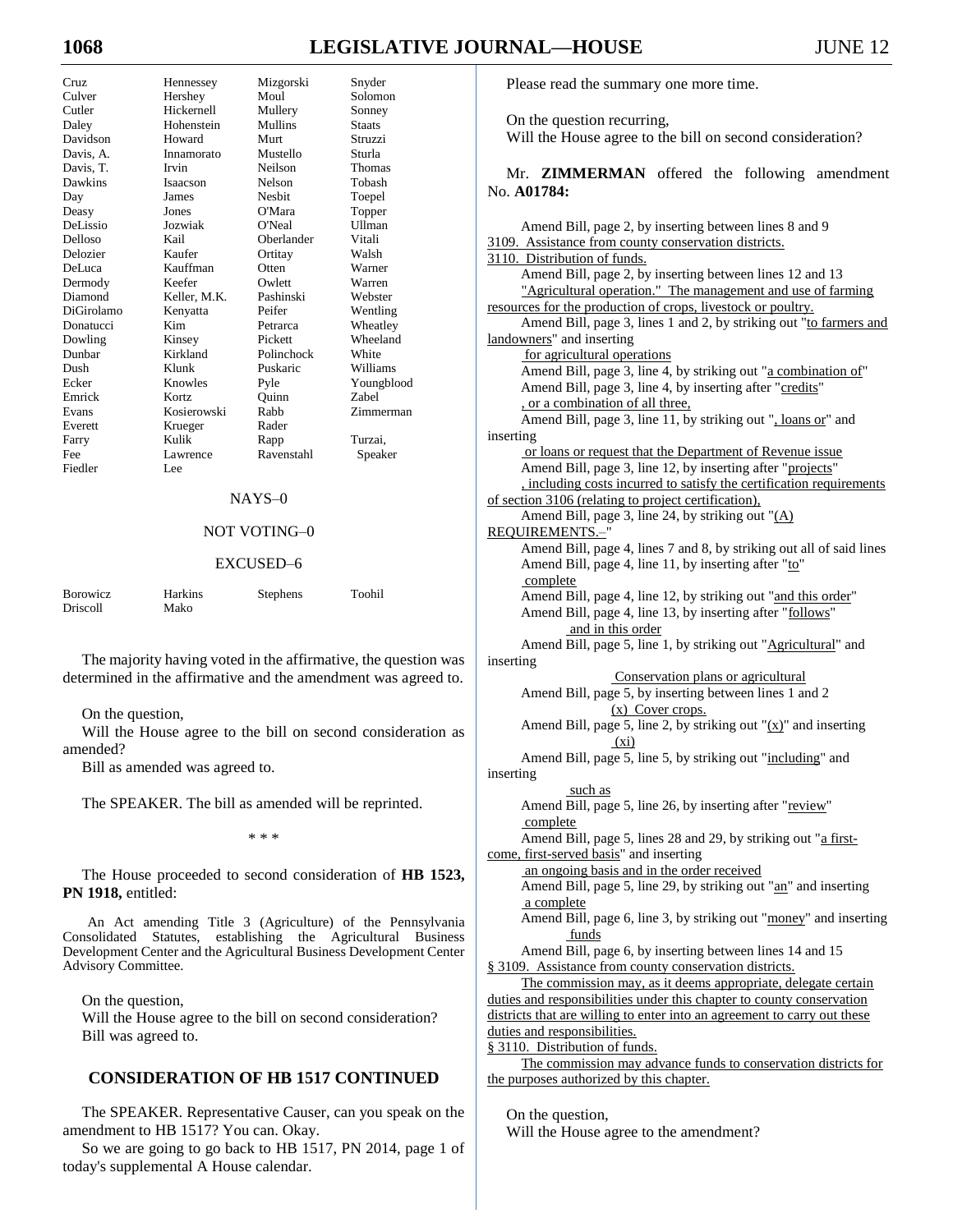The SPEAKER. The Chair calls upon the House Agriculture and Rural Affairs chair, Representative Martin Causer, on the amendment.

Mr. CAUSER. Thank you, Mr. Speaker.

Mr. Speaker, this amendment is truly technical in nature, and I ask for support for the amendment. Thank you.

On the question recurring, Will the House agree to the amendment?

The following roll call was recorded:

| Barrar              |
|---------------------|
| Benninghoff         |
| Bernstine           |
| Bizzarro            |
| <b>Boback</b>       |
| Boyle               |
| <b>Bradford</b>     |
| <b>Briggs</b>       |
| <b>Brooks</b>       |
| Brown               |
| <b>Bullock</b>      |
| <b>Burgos</b>       |
| Burns               |
| Caltagirone         |
| Carroll             |
| Causer              |
| Cephas              |
| Ciresi              |
| Comitta             |
| Conklin             |
| Cook                |
| Cox                 |
| Cruz                |
| Culver              |
| Cutler              |
| Daley               |
| Davidson            |
| Davis, A.           |
| Davis, T.           |
| Dawkins             |
| Day                 |
| Deasy               |
|                     |
| DeLissio<br>Delloso |
| Delozier            |
| DeLuca              |
|                     |
| Dermody<br>Diamond  |
| DiGirolamo          |
| Donatucci           |
| Dowling             |
| Dunbar              |
| Dush                |
| Ecker               |
| Emrick              |
| Evans               |
| Everett             |
| Farry               |
| Fee                 |
| Fiedler             |
|                     |

|                  |              | <b>YEAS-196</b> |             |
|------------------|--------------|-----------------|-------------|
| Barrar           | Fitzgerald   | Lewis           | Readshaw    |
| Benninghoff      | Flynn        | Longietti       | Reese       |
| Bernstine        | Frankel      | Mackenzie       | Rigby       |
| <b>Bizzarro</b>  | Freeman      | Madden          | Roae        |
| Boback           | Fritz        | Malagari        | Roebuck     |
| Boyle            | Gabler       | Maloney         | Rothman     |
| Bradford         | Gainey       | Markosek        | Rozzi       |
| Briggs           | Galloway     | Marshall        | Ryan        |
| <b>Brooks</b>    | Gaydos       | Masser          | Sainato     |
| Brown            | Gillen       | Matzie          | Samuelson   |
| Bullock          | Gillespie    | McCarter        | Sanchez     |
| Burgos           | Gleim        | McClinton       | Sankey      |
| Burns            | Goodman      | McNeill         | Sappey      |
| Caltagirone      | Gregory      | Mehaffie        | Saylor      |
| Carroll          | Greiner      | Mentzer         | Schemel     |
| Causer           | Grove        | Merski          | Schlossberg |
| Cephas           | Hahn         | Metcalfe        | Schmitt     |
| Ciresi           | Hanbidge     | Metzgar         | Schroeder   |
| Comitta          | Harrell      | Mihalek         | Schweyer    |
| Conklin          | Harris       | Millard         | Shusterman  |
| Cook             | Heffley      | Miller, B.      | Simmons     |
| Cox              | Helm         | Miller, D.      | Sims        |
| Cruz             | Hennessey    | Mizgorski       | Snyder      |
| Culver           | Hershey      | Moul            | Solomon     |
| Cutler           | Hickernell   | Mullery         | Sonney      |
| Daley            | Hohenstein   | Mullins         | Staats      |
| Davidson         | Howard       | Murt            | Struzzi     |
| Davis, A.        | Innamorato   | Mustello        | Sturla      |
| Davis, T.        | Irvin        | Neilson         | Thomas      |
| Dawkins          | Isaacson     | Nelson          | Tobash      |
| Day              | James        | Nesbit          | Toepel      |
| Deasy            | Jones        | O'Mara          | Topper      |
| DeLissio         | Jozwiak      | O'Neal          | Ullman      |
| Delloso          | Kail         | Oberlander      | Vitali      |
| Delozier         | Kaufer       | Ortitay         | Walsh       |
| DeLuca           | Kauffman     | Otten           | Warner      |
| Dermody          | Keefer       | Owlett          | Warren      |
| Diamond          | Keller, M.K. | Pashinski       | Webster     |
| DiGirolamo       | Kenyatta     | Peifer          | Wentling    |
| Donatucci        | Kim          | Petrarca        | Wheatley    |
| Dowling          | Kinsey       | Pickett         | Wheeland    |
| Dunbar           | Kirkland     | Polinchock      | White       |
| Dush             | Klunk        | Puskaric        | Williams    |
| Ecker            | Knowles      | Pyle            | Youngblood  |
| Emrick           | Kortz        | Quinn           | Zabel       |
| Evans            | Kosierowski  | Rabb            | Zimmerman   |
| Everett          | Krueger      | Rader           |             |
| Farry            | Kulik        | Rapp            | Turzai,     |
| Fee              | Lawrence     | Ravenstahl      | Speaker     |
| $_{\rm Fiodlar}$ | ۵۵.          |                 |             |

## NAYS–0

## NOT VOTING–0

#### EXCUSED–6

Driscoll

Borowicz Harkins Stephens Toohil

Lee

The majority having voted in the affirmative, the question was determined in the affirmative and the amendment was agreed to.

On the question,

Will the House agree to the bill on second consideration as amended?

Bill as amended was agreed to.

The SPEAKER. The bill as amended will be reprinted.

\* \* \*

The House proceeded to second consideration of **HB 1526, PN 1921,** entitled:

An Act amending Title 3 (Agriculture) of the Pennsylvania Consolidated Statutes, in general provisions, providing for Agriculture-Linked Investment Program; and making related repeals.

On the question,

Will the House agree to the bill on second consideration?

Mr. **IRVIN** offered the following amendment No. **A01777:**

Amend Bill, page 8, line 15, by striking out "seven" and inserting 12

Amend Bill, page 9, line 20, by striking out "seven-year" and inserting 12-year

Amend Bill, page 10, line 15, by striking out "seven" and inserting

12

On the question, Will the House agree to the amendment?

The SPEAKER. On the amendment, the Chair recognizes Representative Irvin.

Mr. IRVIN. Thank you, Mr. Speaker.

HB 1526 re-creates the Agriculture-Linked Investment Program. This bill actually increases the maximum loan amount from \$75,000 to \$250,000, but amendment A01777 provides for increasing the loan repayment terms from 7 years to 12 years. The amendment is supported by the PA Bankers, the Farm Credit, and the administration.

I ask the members for an affirmative vote. Thank you. The SPEAKER. Thank you, Representative.

On the question recurring, Will the House agree to the amendment?

The following roll call was recorded:

| Barrar          | Fitzgerald | Lewis     | Readshaw  |
|-----------------|------------|-----------|-----------|
| Benninghoff     | Flynn      | Longietti | Reese     |
| Bernstine       | Frankel    | Mackenzie | Rigby     |
| <b>Bizzarro</b> | Freeman    | Madden    | Roae      |
| <b>Boback</b>   | Fritz.     | Malagari  | Roebuck   |
| Boyle           | Gabler     | Maloney   | Rothman   |
| <b>Bradford</b> | Gainey     | Markosek  | Rozzi     |
| <b>Briggs</b>   | Galloway   | Marshall  | Ryan      |
| <b>Brooks</b>   | Gaydos     | Masser    | Sainato   |
| <b>Brown</b>    | Gillen     | Matzie    | Samuelson |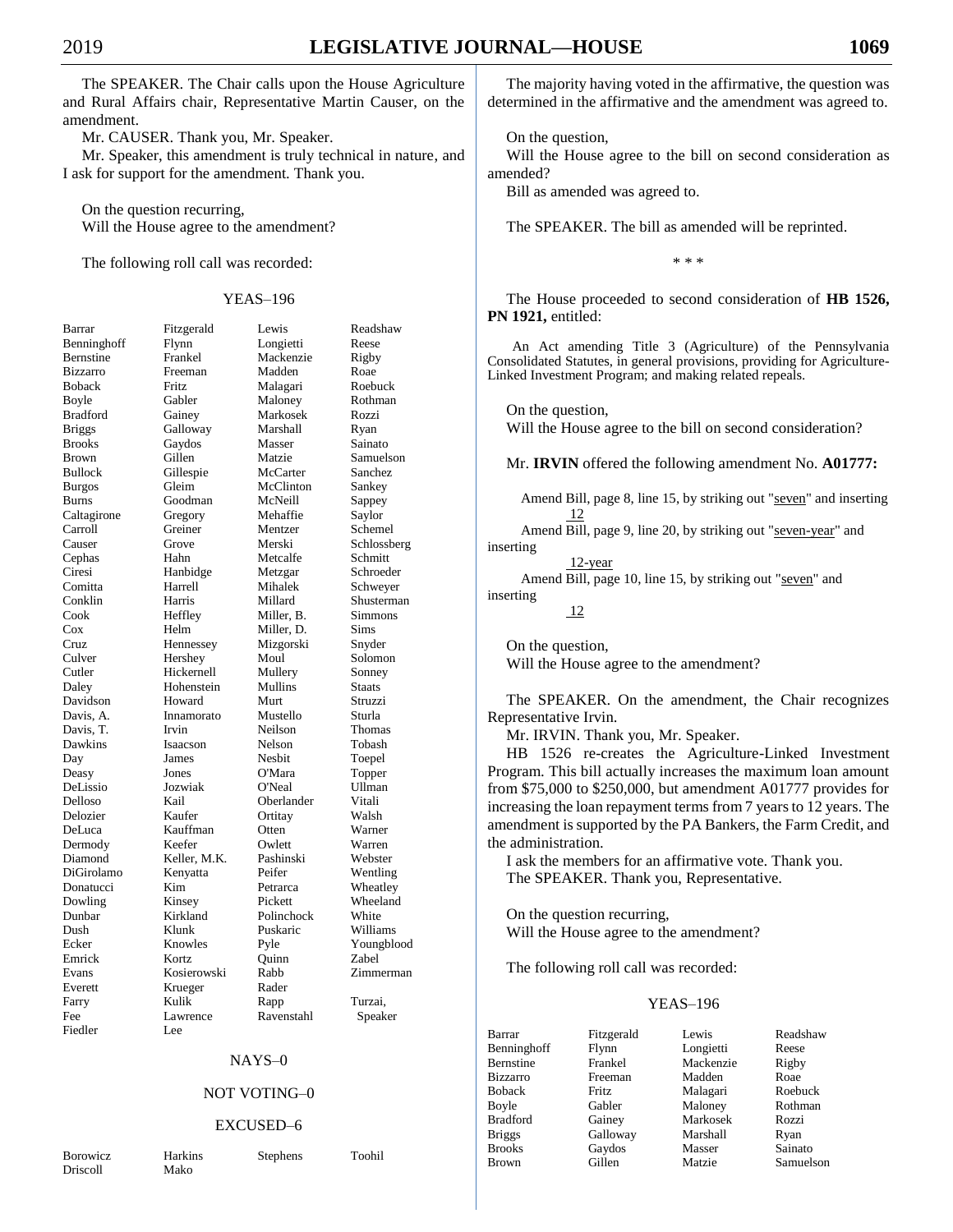# **1070 LEGISLATIVE JOURNAL—HOUSE** JUNE 12

Fiedler Lee

Bullock Gillespie McCarter Sanchez Burgos Gleim McClinton Sankey Burns Goodman McNeill Sappey Caltagirone Gregory Mehaffie Saylor Carroll Greiner Mentzer Schemel Causer Grove Merski Schlossberg Cephas Hahn Metcalfe Schmitt Ciresi Hanbidge Metzgar Schroeder Comitta Harrell Mihalek Schweyer Conklin Harris Millard Shusterman Cook Heffley Miller, B. Simmons Cox Helm Miller, D. Sims Hennessey Culver Hershey Moul Solomon<br>
Cutler Hickernell Mullery Sonney Cutler Hickernell Mullery Sonney Daley Hohenstein Mullins Staats Davidson Howard Murt Struzzi Davis, A. Innamorato Mustello Sturla Davis, T. Irvin Neilson Thomas Dawkins Isaacson Nelson Tobash Day James Nesbit Toepel<br>Deasy Jones O'Mara Topper Deasy Jones O'Mara Topper DeLissio Jozwiak O'Neal Ullman Delloso Kail Oberlander Vitali Delozier Kaufer Ortitay Walsh DeLuca Kauffman Otten Warner Dermody Keefer Owlett Warren Keller, M.K. DiGirolamo Kenyatta Peifer Wentling Donatucci Kim Petrarca Wheatley Dowling Kinsey Pickett Wheeland<br>
Dunbar Kirkland Polinchock White Dunbar Kirkland Polinchock White Dush Klunk Puskaric Williams Ecker Knowles Pyle Youngblood Emrick Kortz Quinn Zabel Evans Kosierowski Rabb Zimmerman Everett Krueger Rader Farry Kulik Rapp Turzai, Fee Lawrence Ravenstahl Speaker

#### NAYS–0

### NOT VOTING–0

#### EXCUSED–6

| <b>Borowicz</b> | Harkins | Stephens | Toohil |
|-----------------|---------|----------|--------|
| Driscoll        | Mako    |          |        |

The majority having voted in the affirmative, the question was determined in the affirmative and the amendment was agreed to.

On the question,

Will the House agree to the bill on second consideration as amended?

Bill as amended was agreed to.

The SPEAKER. The bill as amended will be reprinted.

#### **SUPPLEMENTAL CALENDAR B**

## **BILLS ON THIRD CONSIDERATION**

The House proceeded to third consideration of **HB 1232, PN 1444,** entitled:

An Act amending the act of April 9, 1929 (P.L.343, No.176), known as The Fiscal Code, in additional special funds, providing for the Enhanced Revenue Collection Account; in 2018-2019 budget implementation, further providing for Department of Revenue; and making an editorial change.

On the question,

Will the House agree to the bill on third consideration? Bill was agreed to.

(Bill analysis was read.)

The SPEAKER. This bill has been considered on three different days and agreed to and is now on final passage.

The question is, shall the bill pass finally?

Agreeable to the provisions of the Constitution, the yeas and nays will now be taken.

The following roll call was recorded:

#### YEAS–196

| Barrar           | Fitzgerald   | Lewis      | Readshaw       |
|------------------|--------------|------------|----------------|
| Benninghoff      | Flynn        | Longietti  | Reese          |
| <b>Bernstine</b> | Frankel      | Mackenzie  | Rigby          |
| <b>Bizzarro</b>  | Freeman      | Madden     | Roae           |
| <b>Boback</b>    | Fritz.       | Malagari   | Roebuck        |
| Boyle            | Gabler       | Maloney    | Rothman        |
| Bradford         | Gainey       | Markosek   | Rozzi          |
| <b>Briggs</b>    | Galloway     | Marshall   | Ryan           |
| <b>Brooks</b>    | Gaydos       | Masser     | Sainato        |
| <b>Brown</b>     | Gillen       | Matzie     | Samuelson      |
| <b>Bullock</b>   | Gillespie    | McCarter   | Sanchez        |
| <b>Burgos</b>    | Gleim        | McClinton  | Sankey         |
| <b>Burns</b>     | Goodman      | McNeill    | Sappey         |
| Caltagirone      | Gregory      | Mehaffie   | Saylor         |
| Carroll          | Greiner      | Mentzer    | Schemel        |
| Causer           | Grove        | Merski     | Schlossberg    |
| Cephas           | Hahn         | Metcalfe   | Schmitt        |
| Ciresi           | Hanbidge     | Metzgar    | Schroeder      |
| Comitta          | Harrell      | Mihalek    | Schweyer       |
| Conklin          | Harris       | Millard    | Shusterman     |
| Cook             | Heffley      | Miller, B. | <b>Simmons</b> |
| Cox              | Helm         | Miller, D. | Sims           |
| Cruz             | Hennessey    | Mizgorski  | Snyder         |
| Culver           | Hershey      | Moul       | Solomon        |
| Cutler           | Hickernell   | Mullery    | Sonney         |
| Daley            | Hohenstein   | Mullins    | <b>Staats</b>  |
| Davidson         | Howard       | Murt       | Struzzi        |
| Davis, A.        | Innamorato   | Mustello   | Sturla         |
| Davis, T.        | Irvin        | Neilson    | Thomas         |
| Dawkins          | Isaacson     | Nelson     | Tobash         |
| Day              | James        | Nesbit     | Toepel         |
| Deasy            | Jones        | O'Mara     | Topper         |
| DeLissio         | Jozwiak      | O'Neal     | Ullman         |
| Delloso          | Kail         | Oberlander | Vitali         |
| Delozier         | Kaufer       | Ortitay    | Walsh          |
| DeLuca           | Kauffman     | Otten      | Warner         |
| Dermody          | Keefer       | Owlett     | Warren         |
| Diamond          | Keller, M.K. | Pashinski  | Webster        |
| DiGirolamo       | Kenyatta     | Peifer     | Wentling       |
| Donatucci        | Kim          | Petrarca   | Wheatley       |
| Dowling          | Kinsey       | Pickett    | Wheeland       |
| Dunbar           | Kirkland     | Polinchock | White          |
| Dush             | Klunk        | Puskaric   | Williams       |
| Ecker            | Knowles      | Pyle       | Youngblood     |
| Emrick           | Kortz        | Quinn      | Zabel          |
| Evans            | Kosierowski  | Rabb       | Zimmerman      |
| Everett          | Krueger      | Rader      |                |
| Farry            | Kulik        | Rapp       | Turzai,        |
| Fee              | Lawrence     | Ravenstahl | Speaker        |
| Fiedler          | Lee          |            |                |
|                  |              |            |                |

#### NAYS–0

## NOT VOTING–0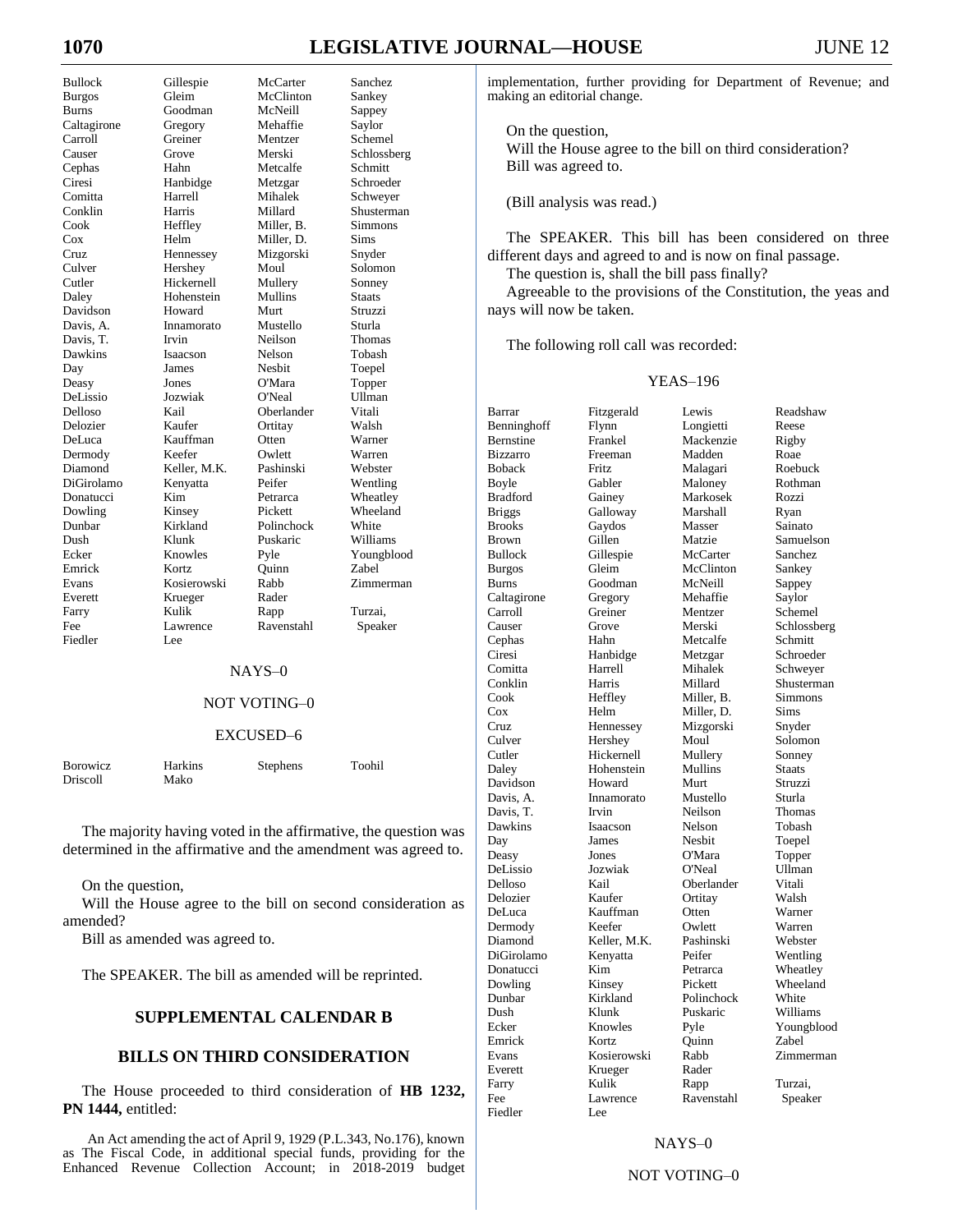#### EXCUSED–6

| Borowicz | <b>Harkins</b> | Stephens | Toohil |
|----------|----------------|----------|--------|
| Driscoll | Mako           |          |        |

The majority required by the Constitution having voted in the affirmative, the question was determined in the affirmative and the bill passed finally.

Ordered, That the clerk present the same to the Senate for concurrence.

\* \* \*

The House proceeded to third consideration of **HB 1549, PN 2118,** entitled:

An Act amending the act of March 4, 1971 (P.L.6, No.2), known as the Tax Reform Code of 1971, in sales and use tax, further providing for definitions and for imposition of tax; and, in special taxing authority, further providing for special taxing authority.

On the question,

Will the House agree to the bill on third consideration? Bill was agreed to.

(Bill analysis was read.)

The SPEAKER. This bill has been considered on three different days and agreed to and is now on final passage.

The question is, shall the bill pass finally?

Agreeable to the provisions of the Constitution, the yeas and nays will now be taken.

The following roll call was recorded:

#### YEAS–196

| Barrar           | Fitzgerald     | Lewis      | Readshaw      |
|------------------|----------------|------------|---------------|
| Benninghoff      | Flynn          | Longietti  | Reese         |
| <b>Bernstine</b> | Frankel        | Mackenzie  | Rigby         |
| <b>Bizzarro</b>  | Freeman        | Madden     | Roae          |
| <b>Boback</b>    | <b>Fritz</b>   | Malagari   | Roebuck       |
| Boyle            | Gabler         | Maloney    | Rothman       |
| <b>Bradford</b>  | Gainey         | Markosek   | Rozzi         |
| <b>Briggs</b>    | Galloway       | Marshall   | Ryan          |
| <b>Brooks</b>    | Gaydos         | Masser     | Sainato       |
| <b>Brown</b>     | Gillen         | Matzie     | Samuelson     |
| <b>Bullock</b>   | Gillespie      | McCarter   | Sanchez       |
| <b>Burgos</b>    | Gleim          | McClinton  | Sankey        |
| <b>Burns</b>     | Goodman        | McNeill    | Sappey        |
| Caltagirone      | Gregory        | Mehaffie   | Saylor        |
| Carroll          | Greiner        | Mentzer    | Schemel       |
| Causer           | Grove          | Merski     | Schlossberg   |
| Cephas           | Hahn           | Metcalfe   | Schmitt       |
| Ciresi           | Hanbidge       | Metzgar    | Schroeder     |
| Comitta          | <b>Harrell</b> | Mihalek    | Schweyer      |
| Conklin          | Harris         | Millard    | Shusterman    |
| Cook             | Heffley        | Miller. B. | Simmons       |
| Cox              | Helm           | Miller. D. | <b>Sims</b>   |
| Cruz             | Hennessey      | Mizgorski  | Snyder        |
| Culver           | Hershey        | Moul       | Solomon       |
| Cutler           | Hickernell     | Mullery    | Sonney        |
| Daley            | Hohenstein     | Mullins    | <b>Staats</b> |
| Davidson         | Howard         | Murt       | Struzzi       |
| Davis, A.        | Innamorato     | Mustello   | Sturla        |
| Davis, T.        | Irvin          | Neilson    | Thomas        |
| Dawkins          | Isaacson       | Nelson     | Tobash        |
| Day              | James          | Nesbit     | Toepel        |
| Deasy            | Jones          | O'Mara     | Topper        |

| DeLissio   | Jozwiak      | O'Neal     | Ullman     |
|------------|--------------|------------|------------|
| Delloso    | Kail         | Oberlander | Vitali     |
| Delozier   | Kaufer       | Ortitay    | Walsh      |
| DeLuca     | Kauffman     | Otten      | Warner     |
| Dermody    | Keefer       | Owlett     | Warren     |
| Diamond    | Keller, M.K. | Pashinski  | Webster    |
| DiGirolamo | Kenyatta     | Peifer     | Wentling   |
| Donatucci  | Kim          | Petrarca   | Wheatley   |
| Dowling    | Kinsey       | Pickett    | Wheeland   |
| Dunbar     | Kirkland     | Polinchock | White      |
| Dush       | Klunk        | Puskaric   | Williams   |
| Ecker      | Knowles      | Pyle       | Youngblood |
| Emrick     | Kortz        | Ouinn      | Zabel      |
| Evans      | Kosierowski  | Rabb       | Zimmerman  |
| Everett    | Krueger      | Rader      |            |
| Farry      | Kulik        | Rapp       | Turzai,    |
| Fee        | Lawrence     | Ravenstahl | Speaker    |
| Fiedler    | Lee          |            |            |

#### NAYS–0

#### NOT VOTING–0

#### EXCUSED–6

| <b>Borowicz</b> | Harkins | Stephens | Toohil |
|-----------------|---------|----------|--------|
| Driscoll        | Mako    |          |        |

The majority required by the Constitution having voted in the affirmative, the question was determined in the affirmative and the bill passed finally.

Ordered, That the clerk present the same to the Senate for concurrence.

\* \* \*

The House proceeded to third consideration of **HB 448, PN 2105,** entitled:

An Act amending the act of June 12, 2018 (P.L.136, No.28), known as the Pennsylvania Commission for the United States Semiquincentennial Act, further providing for composition and for report to the Governor and the General Assembly.

On the question, Will the House agree to the bill on third consideration? Bill was agreed to.

(Bill analysis was read.)

The SPEAKER. This bill has been considered on three different days and agreed to and is now on final passage.

The question is, shall the bill pass finally?

Agreeable to the provisions of the Constitution, the yeas and nays will now be taken.

The following roll call was recorded:

| Barrar           | Fitzgerald | Lewis     | Readshaw |
|------------------|------------|-----------|----------|
| Benninghoff      | Flynn      | Longietti | Reese    |
| <b>Bernstine</b> | Frankel    | Mackenzie | Rigby    |
| <b>Bizzarro</b>  | Freeman    | Madden    | Roae     |
| <b>Boback</b>    | Fritz.     | Malagari  | Roebuck  |
| Boyle            | Gabler     | Maloney   | Rothman  |
| <b>Bradford</b>  | Gainey     | Markosek  | Rozzi    |
| <b>Briggs</b>    | Galloway   | Marshall  | Ryan     |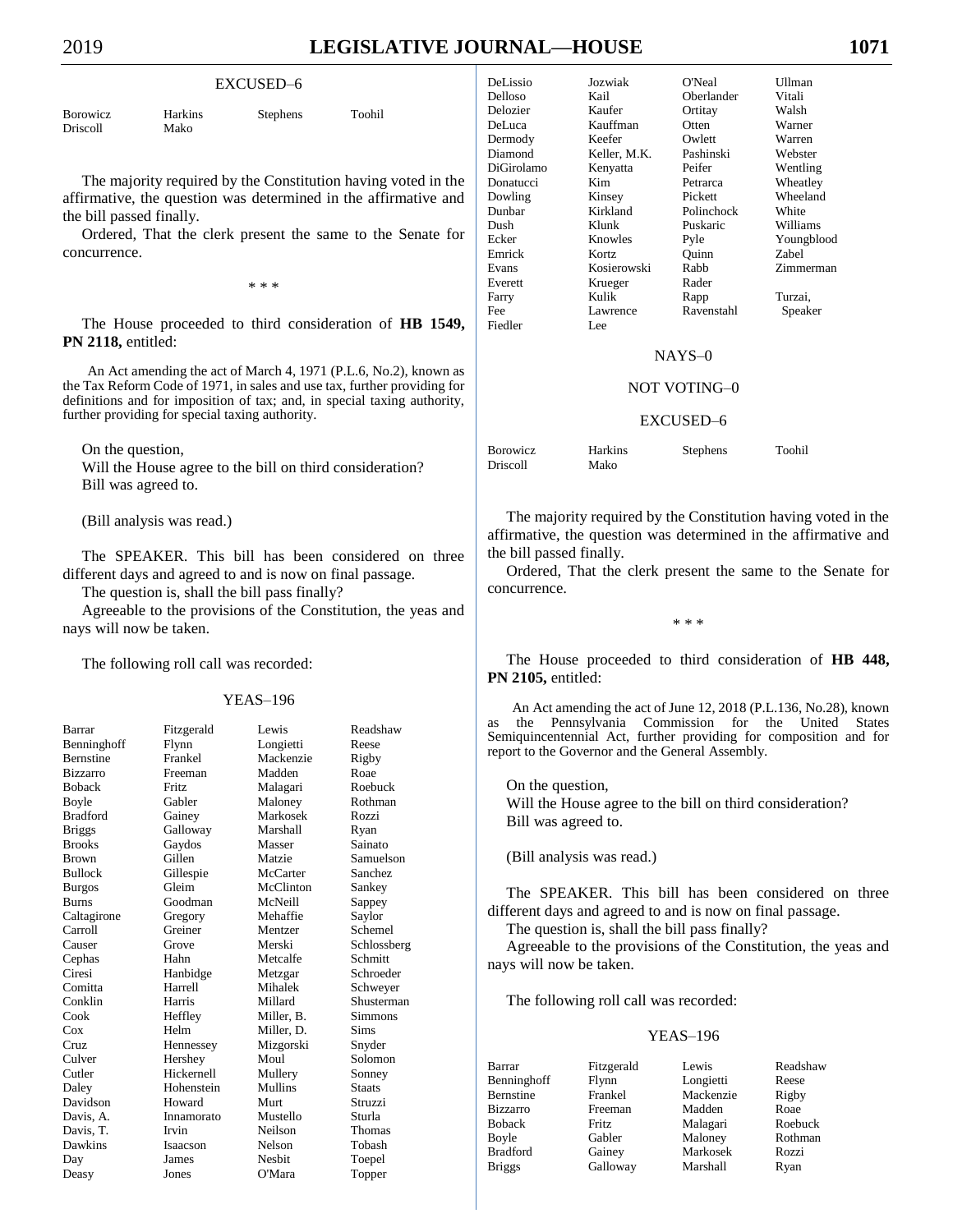# **1072 LEGISLATIVE JOURNAL—HOUSE** JUNE 12

Dawkins Isaacson Fiedler Lee

Brooks Gaydos Masser Sainato Brown Gillen Matzie Samuelson Bullock Gillespie McCarter Sanchez Burgos Gleim McClinton Sankey Burns Goodman McNeill Sappey<br>Caltagirone Gregory Mehaffie Saylor Caltagirone Gregory Mehaffie Saylor Carroll Greiner Mentzer Schemel Causer Grove Merski Schlossberg Hahn Metcalfe Schmitt Ciresi Hanbidge Metzgar Schroeder Comitta Harrell Mihalek Schweyer Conklin Harris Millard Shusterman Simmons Cox Helm Miller, D. Sims Cruz Hennessey Mizgorski Snyder Culver Hershey Moul Solomon Cutler Hickernell Mullery Sonney Daley Hohenstein Mullins Staats Davidson Howard Murt Struzzi Davis, A. Innamorato Mustello Sturla Davis, T. Irvin Neilson Thomas<br>
Dawkins Isaacson Nelson Tobash Day James Nesbit Toepel Deasy Jones O'Mara Topper DeLissio Jozwiak O'Neal Ullman Delloso Kail Oberlander Vitali Delozier Kaufer Ortitay Walsh Kauffman Dermody Keefer Owlett Warren Diamond Keller, M.K. Pashinski Webster DiGirolamo Kenyatta Peifer Wentling Donatucci Kim Petrarca Wheatley Dowling Kinsey Pickett Wheeland Dunbar Kirkland Polinchock White Dush Klunk Puskaric Williams Ecker Knowles Pyle Youngblood Emrick Kortz Quinn Zabel Evans Kosierowski Rabb Zimmerman Everett Krueger Rader<br>Farry Kulik Rapp Farry Kulik Rapp Turzai, Fee Lawrence Ravenstahl Speaker

#### NAYS–0

## NOT VOTING–0

## EXCUSED–6

| <b>Borowicz</b> | Harkins | Stephens | Toohil |
|-----------------|---------|----------|--------|
| Driscoll        | Mako    |          |        |

The majority required by the Constitution having voted in the affirmative, the question was determined in the affirmative and the bill passed finally.

Ordered, That the clerk present the same to the Senate for concurrence.

## **SUPPLEMENTAL CALENDAR A CONTINUED**

## **BILL ON SECOND CONSIDERATION**

The House proceeded to second consideration of **HB 1170, PN 2009,** entitled:

An Act prohibiting the employment of unauthorized employees; requiring construction industry employers to verify the Social Security numbers of employees; and imposing penalties.

On the question, Will the House agree to the bill on second consideration?

## BILL PASSED OVER TEMPORARILY

The SPEAKER. We are going to go over HB 1170.

## **LEAVE OF ABSENCE CANCELED**

The SPEAKER. Representative Todd Stephens is on the House floor and should be placed back on the master roll.

## **SUPPLEMENTAL CALENDAR B CONTINUED**

## **BILLS ON THIRD CONSIDERATION**

The House proceeded to third consideration of **HB 357, PN 2108,** entitled:

An Act amending the act of March 10, 1949 (P.L.30, No.14), known as the Public School Code of 1949, in pupils and attendance, providing for transfer of attendance records to another school entity or nonpublic school; in charter schools, further providing for definitions, for establishment of charter school, for contents of application and for term and form of charter, providing for amendments and further providing for enrollment, for cyber charter school requirements and prohibitions, for tort liability and for establishment of cyber charter school.

On the question, Will the House agree to the bill on third consideration? Bill was agreed to.

(Bill analysis was read.)

The SPEAKER. This bill has been considered on three different days and agreed to and is now on final passage. The question is, shall the bill pass finally?

Representative Mike Carroll wishes to speak.

Mr. CARROLL. Thank you so much, Mr. Speaker.

I will not belabor the point after yesterday. I will simply highlight again that there currently is a \$100 million bill, \$100 million EITC (educational improvement tax credit) bill on the Governor's desk.

The SPEAKER. Please—

Mr. CARROLL. We are about to do—

The SPEAKER. —suspend your remarks.

Sir, we are on HB 357. That is the bill we are on. HB 357 – you can speak on that bill – PN 2108. It is a bill that amends the Public School Code of 1949 to establish uniform processes and procedures related to charter applications, renewals, amendments, enrollment, and attendance records. HB 800 is not in front of us.

Mr. CARROLL. No, it is in front of the Governor.

Thank you, Mr. Speaker.

That bill was considered by the House and Senate and currently sits on the Governor's desk.

We have before us a series of charter school bills in an effort to try and make life a little bit easier for charter schools. It seems to me that the 500 school districts have taken a third position with respect to education in our State and I, for one, would like to see the public schools and the 500 school districts assume a first position and not a third position.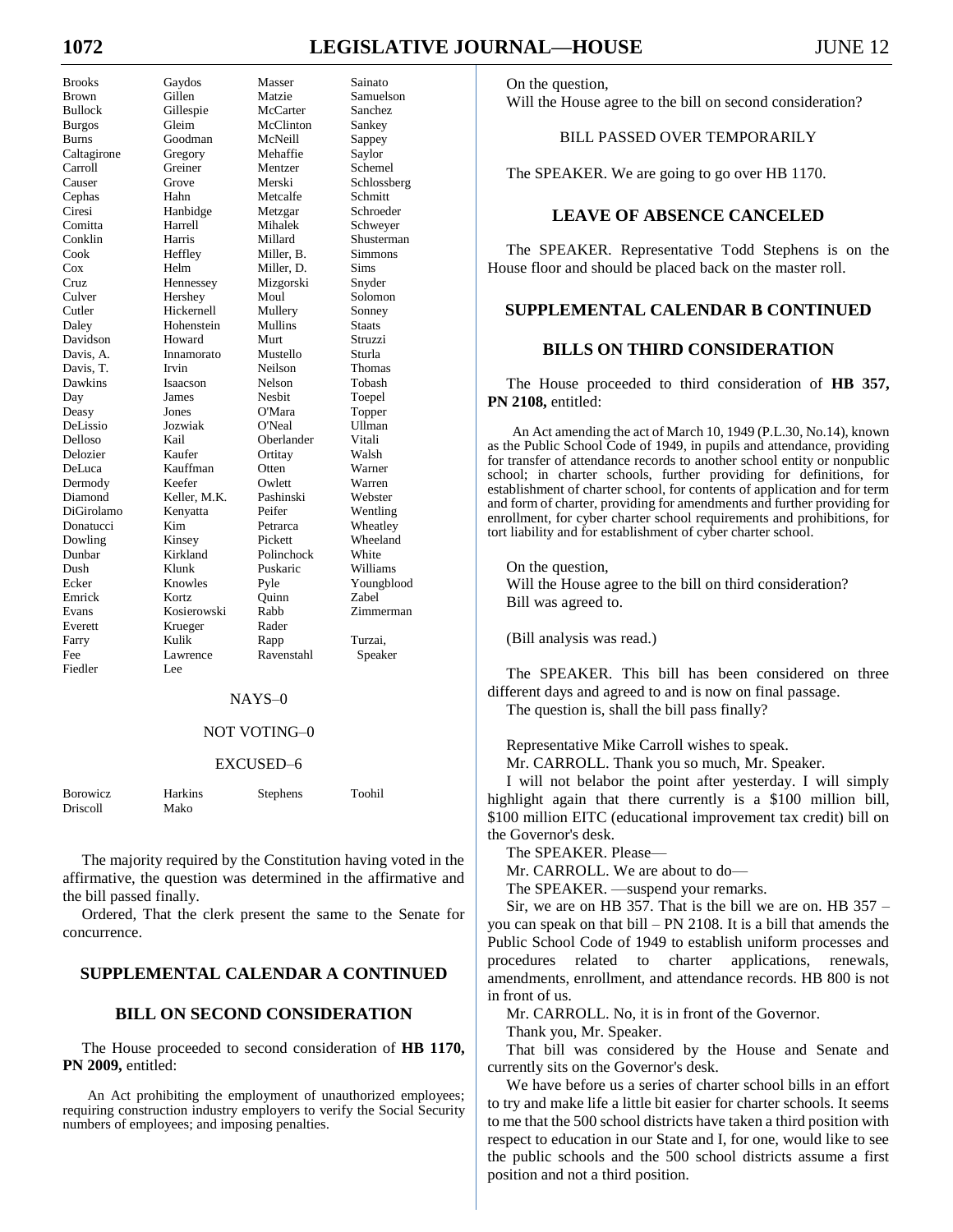Mr. Speaker, we have waited long enough to try and solve the problem of cyber charter school funding for our districts. A 10-percent annual increase in charter schools' funds from our 500 school districts has a direct effect on increases in property taxes and a direct effect on the – a deleterious effect it has on educating students.

Mr. Speaker, we must, we must attack the challenges related to funding cyber charter schools by our 500 school districts. Every school district that I represent, when they know that we are considering charter school bills, cannot imagine that we would consider charter school bills without considering how we fund cyber charter education in this State. As school districts across this State contemplate and finish their budgets this month in June, they will grapple with the increased cost related to cyber education.

The SPEAKER. Sir—

Mr. CARROLL. They will have no choice, none—

The SPEAKER. —please suspend.

Mr. CARROLL. —but to increase property taxes.

The SPEAKER. Please suspend. Look, these kinds of remarks can be made out in the rotunda at any time in a press event, if you want to talk about a broad education policy. That is not what is in front of us. What is in front of us is HB 357. The bill amends the Public School Code of 1949 to establish uniform processes and procedures related to charter applications, renewals, amendments, enrollment, and attendance records. There is one thing with respect to debate on the floor; there is another thing with respect to public policy pronouncements or press events that can be held in the rotunda or in the media room or back in a district.

If you want to speak on HB 357, you may, but we need to speak on the bill.

Mr. DERMODY. Mr. Speaker? Mr. CARROLL. Thank you, Mr. Speaker.

#### **POINT OF ORDER**

The SPEAKER. Yes, Leader, you may proceed.

Mr. DERMODY. I believe the gentleman was speaking on the bill. It has an impact on enrollment—

The SPEAKER. The Speaker did not—

Mr. DERMODY. —it has an impact on the—

The SPEAKER. The Speaker did not—

Mr. DERMODY. —finance and how much it cost.

The SPEAKER. The Speaker—

Mr. DERMODY. So you interrupt—

The SPEAKER. Go back to the record—

Mr. DERMODY. —he was speaking right on point.

The SPEAKER. —and I will stand by my perspective and my ruling.

You may proceed on HB 357.

Mr. CARROLL. Thank you, Mr. Speaker.

I prefer to extend my comments in this chamber more than at press events and at pep rallies. Mr. Speaker, I intend to speak to the needs of the public schools that I represent.

The SPEAKER. We are on HB 357.

Mr. CARROLL. The Pittston Area School District, Mr. Speaker, and the North Pocono School District—

The SPEAKER. We are on—

Mr. CARROLL. —and the Wilkes-Barre—

The SPEAKER. Please just—

Mr. CARROLL. —School District, Mr. Speaker—

The SPEAKER. Sir, we are on HB 357. You can begin with telling everybody if you are for or against and why you are for or against with respect to HB 357. You may proceed in that direction. We will turn it back on, but that is how you may proceed.

Mr. CARROLL. Mr. Speaker, this bill has to do with charter schools. Every one of our school districts deals with charter school payments. Every one of our school districts relies on property taxes as a large component of their school funding. If we are going to be honest, we will have to include a conversation about cyber charter funding when it comes to a cyber charter school bill. You cannot have the charter schools without the funding that comes from our 500 school districts.

And so, Mr. Speaker, as we contemplate any charter school bill, any of these four, our school districts and our students and our teachers, at least for me, will insist upon a conversation about how we fund charter education, including cyber charter schools. So when it comes to these four bills, Mr. Speaker, none, none of these bills advances the interest of our 500 school districts, and in fact, they distance themselves from the solution to our 500 school districts and how we fund them.

So, Mr. Speaker, for me and for those that are interested in minimizing property tax increases and funding public education, a "no" vote on this bill and the other three bills will send a message to our school districts and our students and our parents and our teachers and the residents that pay property taxes that we are not interested in any charter school bill until we actually figure out how to properly fund charter education in this State. The time has come to stand up for students, the time has come to stand up for taxpayers and not charter schools.

Thank you, Mr. Speaker.

The SPEAKER. Representative Jesse Topper, on the bill.

Mr. TOPPER. Thank you, Mr. Speaker.

Mr. Speaker, we have heard a lot over the last 2 days about everything that this bill does not do. I would like to talk just a little bit about what the bill does do. HB 357, including an amendment adopted – several amendments yesterday which I believe made the bill stronger – works with all the stakeholder groups, but keeps in mind that the most important stakeholder group are the children that we are to educate in the State of Pennsylvania.

Our job as public-policy makers is to ensure that every child, regardless of ZIP (Zoning Improvement Plan) Code, has access to a quality education, and there are many ways to do that. This bill addresses some of those ways, including making sure that any waiting list allows for students residing in the authorizing school district to have preference, but also is used in a way that charter schools cannot simply pick and choose which students to accept. This is a foundational piece of this legislation, something that is a bipartisan effort as we have worked towards charter reform over the years.

We are talking about the transfer of attendance records so that when a student transfers from one public or nonpublic school to another, the records must go along with the student  $-$  again, to benefit students and their families.

The Department of Education is required to create a standard enrollment form for all charter schools to use. The enrollment form can only contain information needed to identify the student, grade level, and residency – again, a bipartisan approach to ensure that children have access to a high-quality education.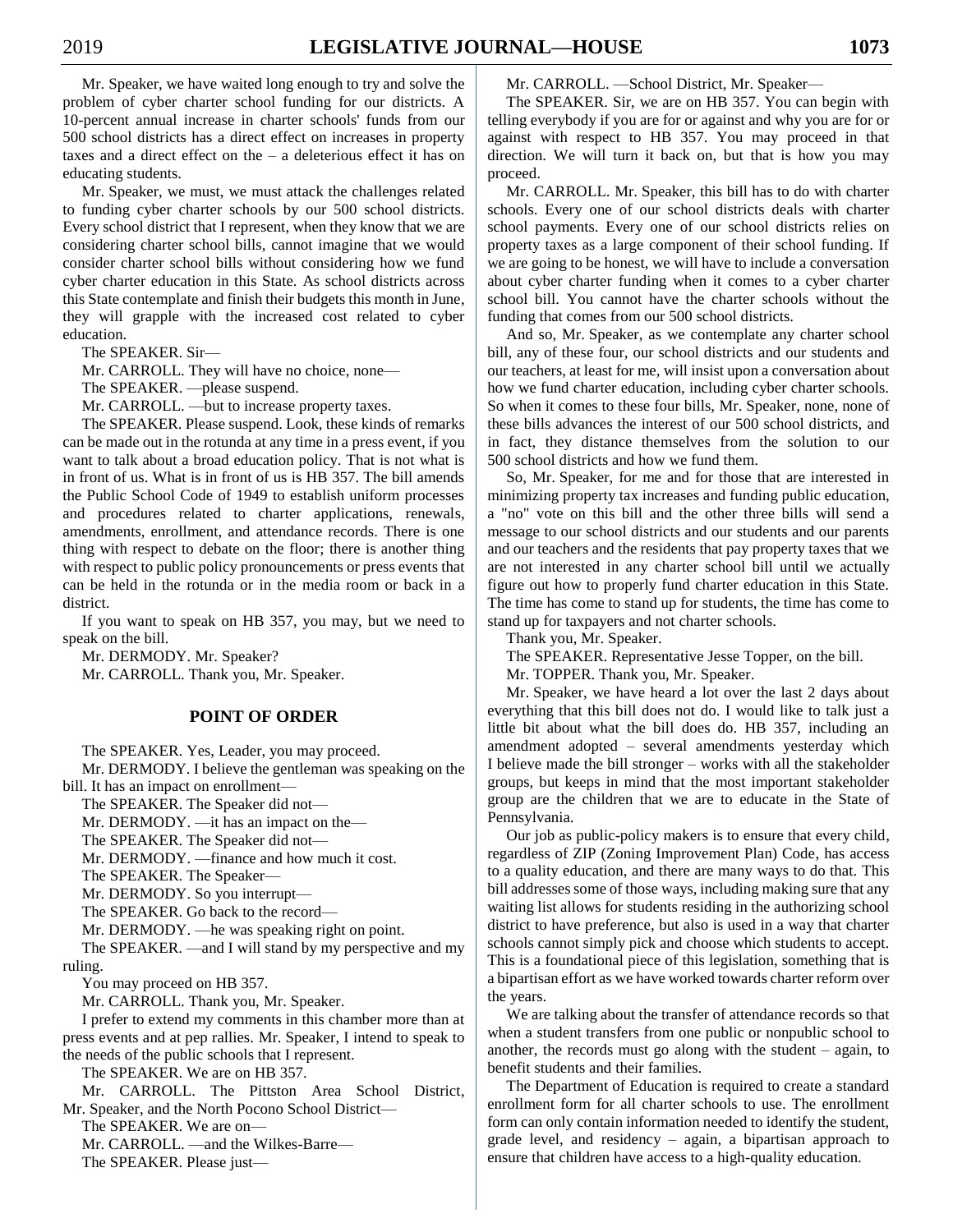In addition to the amendment, 01809, that we adopted yesterday, we took into account several concerns by stakeholder groups and members in terms of local control, making sure that any amendment dealing with enrollment or grade expansion can be decided solely by the authorizing school district.

Mr. Speaker, the amount of work and effort that has gone into this package of bills – and it is a package that we are running together – I do not believe has been in vain. It is designed to create consistency and uniformity throughout the State, because what we are trying to do, Mr. Speaker, in the end, is to break down some of the walls that we have created ourselves with charters, cybers, traditional publics, nonpublic schools, and home educating programs. Our goal is the same: to ensure that every child has access to a high-quality education. And I believe that this package of bills sets the foundation not to be the last discussion, but to be the first of many in how we do that, and I would encourage a "yes" vote.

Thank you, Mr. Speaker.

The SPEAKER. Representative Greg Vitali. Waives off. Representative Ciresi.

Mr. CIRESI. So I stand up in opposition to this bill, and my deal is not about only the funding, which my colleague so graciously put out there and in a great fashion, but it is about representation. We have no representation on that board from the elected officials whom we elect. I have nine grade school board members where I live, nine grade school board members who write a check every year to the charter school but have nothing to say about what goes on in that building, how our children are educated, what they do, what kind of curriculum they have, or what goes on to do construction in that building, but in our districts, the State tells us everything we have to do. The State monitors everything we do in our districts, but we hand a check over for \$2 million and have no representation.

What I would ask my colleagues today who are going to vote for this bill is, when I come back with a bill that says representation, I would look for your support to say that we will put a representative from our elected officials, because all we are doing is making ourselves look – how would we like if the Federal government came in and told us that we could not represent the areas of Pennsylvania that we want to represent? That is exactly what we are telling our school boards. You will give them that money and you do not know what they are doing with it and you will like it.

So I would ask for all of you to think twice before you vote about this because it also affects the votes that we take here in the House. Thank you.

The SPEAKER. Representative McCarter.

There are no other speakers other than the prime sponsor. If you want to be recognized, please tell me. But after Representative McCarter, I will be calling on the prime sponsor.

Mr. McCARTER. Thank you, Mr. Speaker.

Again I rise in opposition to HB 357 today for another reason, and that is that I do not think we can defend in any way, shape, or form the academic record that is being put forth by the cyber charters in Pennsylvania. When we look at this particular bill and we look at the other efforts that are being made for cyber reform – at the present moment calling reform – we are not dealing with that particular group, as the fine gentleman suggested a few minutes ago; we need to take into consideration the students of Pennsylvania. The 30,000 students who are in the cyber

education programs across the State are not being successful – a few, maybe – but we now know from study after study after study that these programs are not academically successful. And as a result, when we look at the charter reforms that we are taking today and voting on, what do they do for those students? There is not one thing here that increases their likelihood of graduating, and where only 50 percent of them graduate at the present moment out of these programs. I think we need to look at ourselves in the mirror and figure out what are we going to do to make these cyber schools better.

We can talk about funding. How often have we heard, oh, funding does not make any difference? Well, it sure as heck does. It does for these programs, and they are getting a ton of funding. There is not one cyber program that is going broke like many of our public schools are and facing the possibility of having to end programs within those schools, but the cyber schools are not. They have an abundance of money  $-$  so much so that it is very obvious to anybody who looks at these programs and realizes that it is time to rein that in. But here we are today talking about HB 357 and the others to come that do nothing to help the children who are in these programs and to make these programs successful and to give all kids in Pennsylvania a much better education.

Thank you, Mr. Speaker.

The SPEAKER. Representative Curt Sonney.

Mr. SONNEY. Thank you, Mr. Speaker.

I rise in support of HB 357 and the other three bills in this charter bill package.

As the new chairman of Education, I can assure you that I absolutely understand the concerns about funding and accountability. But the keyword here for me is the "new" chairman of Education. It was important that I, along with the committee, do our due diligence and go out and visit all of the different schools and talk to superintendents, talk to business managers. It is not that we do not know there is a problem – we do know there is a problem – the difficulty is in how we address that problem.

This package of bills that we are voting on here today only addresses a small portion of the problems that exist. These are fundamental issues that should not have this type of argument against them. What you are arguing for is more funding and more accountability, and I can assure you, we are going to have those conversations. We are going to go down that road this year. It is not going to happen before this budget, but it is definitely going to happen.

So I ask for everyone to support HB 357 so that we can continue these conversations and continue to improve the education for all Pennsylvania students.

Thank you, Mr. Speaker.

The SPEAKER. Representative Jesse Topper.

Mr. TOPPER. Thank you, Mr. Speaker.

Much has been said and I do appreciate the passion on this issue. Mr. Speaker, there is a great reason why there is passion, and I truly believe it is because we all care deeply about educating our young people and the mandate that we have as elected officials to do so.

Mr. Speaker, no system is perfect. No system is perfect because people themselves are not perfect. I have more flaws than we could stand on this floor and talk about all day – and I am sure many would agree with that – but, Mr. Speaker, my responsibility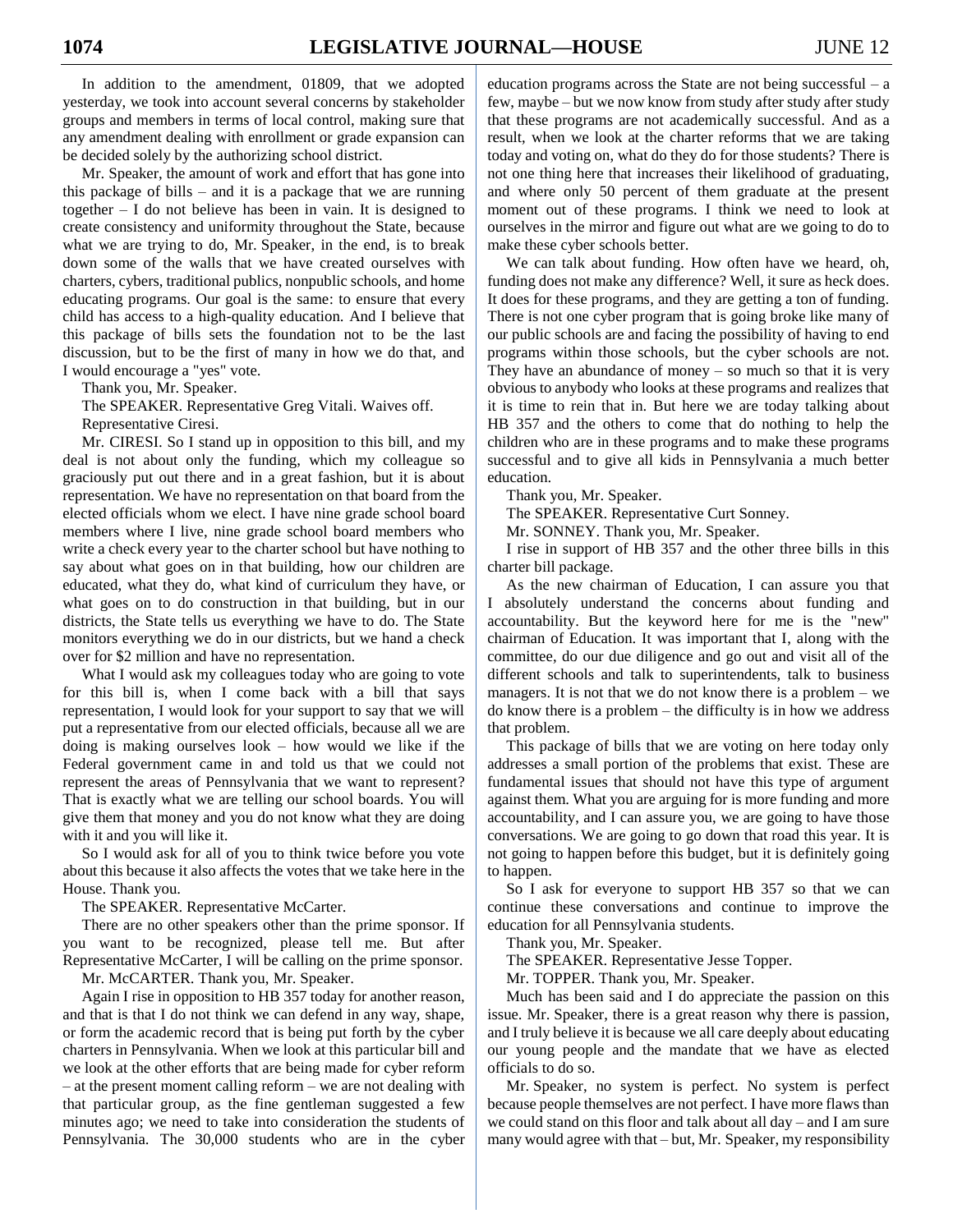is still to do the best that I can each and every day for the people whom I represent. And that is what I am calling on us to do today. Do not let the perfect stand in the way of the good that we can accomplish for all of the citizens in Pennsylvania. I would ask for a "yes" vote for HB 357.

Thank you, Mr. Speaker.

On the question recurring,

Shall the bill pass finally?

The SPEAKER. Agreeable to the provisions of the Constitution, the yeas and nays will now be taken.

The following roll call was recorded:

## YEAS–106

| Barrar          | Gillespie    | Masser      | Rigby         |
|-----------------|--------------|-------------|---------------|
| Benninghoff     | Gleim        | Mehaffie    | Roae          |
| Bernstine       | Gregory      | Mentzer     | Rothman       |
| <b>Boback</b>   | Greiner      | Metcalfe    | Ryan          |
| <b>Brown</b>    | Grove        | Metzgar     | Sankey        |
| Causer          | Hahn         | Mihalek     | Saylor        |
| Cook            | Heffley      | Millard     | Schemel       |
| Cox             | Helm         | Miller, B.  | Schmitt       |
| Culver          | Hennessey    | Mizgorski   | Schroeder     |
| Cutler          | Hershey      | Moul        | Simmons       |
| Day             | Hickernell   | Murt        | Sonney        |
| Delozier        | Irvin        | Mustello    | <b>Staats</b> |
| DeLuca          | James        | Nelson      | Stephens      |
| Diamond         | Jones        | Nesbit      | Struzzi       |
| DiGirolamo      | Jozwiak      | O'Neal      | Thomas        |
| Dowling         | Kail         | Oberlander  | Tobash        |
| Dunbar          | Kaufer       |             |               |
|                 | Kauffman     | Ortitay     | Toepel        |
| Dush            |              | Owlett      | Topper        |
| Ecker           | Keefer       | Peifer      | Walsh         |
| Emrick          | Keller, M.K. | Pickett     | Warner        |
| Everett         | Klunk        | Polinchock  | Wentling      |
| Farry           | Knowles      | Puskaric    | Wheeland      |
| Fee             | Lawrence     | Pyle        | White         |
| <b>Fritz</b>    | Lewis        | Ouinn       | Zimmerman     |
| Gabler          | Mackenzie    | Rader       |               |
| Gaydos          | Maloney      | Rapp        | Turzai,       |
| Gillen          | Marshall     | Reese       | Speaker       |
|                 |              | $NAYS-91$   |               |
|                 |              |             |               |
| <b>Bizzarro</b> | Dermody      | Kosierowski | Readshaw      |
| Boyle           | Donatucci    | Krueger     | Roebuck       |
| <b>Bradford</b> | Evans        | Kulik       | Rozzi         |
| <b>Briggs</b>   | Fiedler      | Lee         | Sainato       |
| <b>Brooks</b>   | Fitzgerald   | Longietti   | Samuelson     |
| <b>Bullock</b>  | Flynn        | Madden      | Sanchez       |
| <b>Burgos</b>   | Frankel      | Malagari    | Sappey        |
| Burns           | Freeman      | Markosek    | Schlossberg   |
| Caltagirone     | Gainey       | Matzie      | Schweyer      |
| Carroll         | Galloway     | McCarter    | Shusterman    |
| Cephas          | Goodman      | McClinton   | Sims          |
| Ciresi          | Hanbidge     | McNeill     | Snyder        |
| Comitta         | Harrell      | Merski      | Solomon       |
| Conklin         | Harris       | Miller, D.  | Sturla        |
| Cruz            | Hohenstein   | Mullery     | Ullman        |
| Daley           | Howard       | Mullins     | Vitali        |
| Davidson        | Innamorato   | Neilson     | Warren        |
| Davis, A.       | Isaacson     | O'Mara      | Webster       |
| Davis, T.       | Kenyatta     | Otten       | Wheatley      |
| Dawkins         | Kim          | Pashinski   | Williams      |
|                 |              |             |               |

Samuelson Deasy Kinsey Petrarca Youngblood DeLissio Kirkland Rabb Zabel

EXCUSED–5

Borowicz Harkins Mako Toohil Driscoll

The majority required by the Constitution having voted in the affirmative, the question was determined in the affirmative and the bill passed finally.

Ordered, That the clerk present the same to the Senate for concurrence.

## **BILLS REPORTED FROM COMMITTEE, CONSIDERED FIRST TIME, AND RECOMMITTED TO COMMITTEE ON RULES**

**HB 1444, PN 2127** (Amended) By Rep. MOUL

A Joint Resolution proposing an amendment to the Constitution of the Commonwealth of Pennsylvania, in local government, providing for removal of municipal officers.

LOCAL GOVERNMENT.

**HB 1563, PN 2128** (Amended) By Rep. MOUL

An Act amending Title 53 (Municipalities Generally) of the Pennsylvania Consolidated Statutes, in municipal authorities, further providing for purposes and powers.

LOCAL GOVERNMENT.

**HB 1564, PN 1987** By Rep. MOUL

An Act amending Title 53 (Municipalities Generally) of the Pennsylvania Consolidated Statutes, in consolidated county assessment, further providing for definitions, for subjects of local taxation and for assessment of mobile homes and house trailers.

LOCAL GOVERNMENT.

## **LEAVE OF ABSENCE**

The SPEAKER. Representative Margo DAVIDSON has requested to be placed on leave. Without objection, that will be granted.

## **BILLS ON THIRD CONSIDERATION**

The House proceeded to third consideration of **HB 356, PN 2109,** entitled:

An Act amending the act of March 10, 1949 (P.L.30, No.14), known as the Public School Code of 1949, in charter schools, further providing for charter school requirements, for facilities and for school district and intermediate unit responsibilities.

On the question,

Will the House agree to the bill on third consideration? Bill was agreed to.

(Bill analysis was read.)

NOT VOTING–0

Delloso Kortz Ravenstahl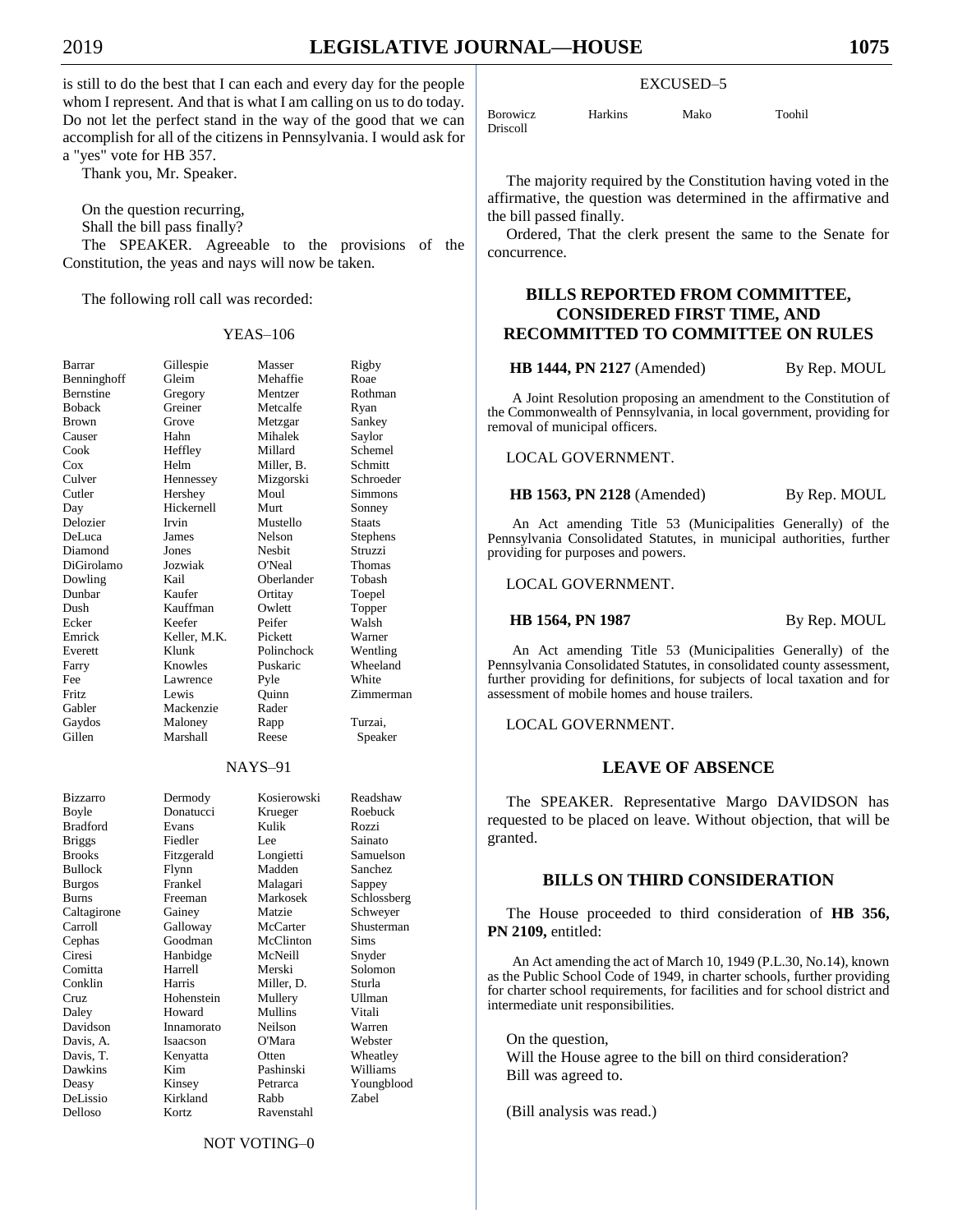The SPEAKER. This bill has been considered on three different days and agreed to and is now on final passage.

The question is, shall the bill pass finally?

Agreeable to the provisions of the Constitution, the yeas and nays will now be taken.

The following roll call was recorded:

#### YEAS–105

| Barrar          | Gleim        | Masser        | Roae  |
|-----------------|--------------|---------------|-------|
| Benninghoff     | Gregory      | Mehaffie      | Roth  |
| Bernstine       | Greiner      | Mentzer       | Ryan  |
| <b>Boback</b>   | Grove        | Metcalfe      | Sank  |
| <b>Brown</b>    | Hahn         | Metzgar       | Saylo |
| Causer          | Harris       | Mihalek       | Sche  |
| Cook            | Heffley      | Millard       | Schn  |
| Cox             | Helm         | Miller, B.    | Schro |
| Cruz.           | Hennessey    | Mizgorski     | Simn  |
| Culver          | Hershey      | Moul          | Sonn  |
| Cutler          | Hickernell   | Murt          | Staat |
| Dawkins         | Irvin        | Mustello      | Steph |
| Day             | James        | Nelson        | Struz |
| Delozier        | Jones        | <b>Nesbit</b> | Thon  |
| Diamond         | Jozwiak      | Oberlander    | Toba  |
| Dowling         | Kail         | Ortitay       | Toep  |
| Dunbar          | Kaufer       | Owlett        | Topp  |
| Ecker           | Kauffman     | Peifer        | Wals  |
| Emrick          | Keefer       | Pickett       | Warr  |
| Everett         | Keller, M.K. | Polinchock    | Went  |
| Farry           | Klunk        | Puskaric      | Whee  |
| Fee             | Knowles      | Pyle          | Whit  |
| Fritz.          | Lawrence     | Ouinn         | Zimn  |
| Gabler          | Lewis        | Rader         |       |
| Gaydos          | Mackenzie    | Rapp          | Turza |
| Gillen          | Maloney      | Reese         | Spe   |
| Gillespie       | Marshall     | Rigby         |       |
|                 |              | $NAYS-91$     |       |
| <b>Bizzarro</b> | Donatucci    | Krueger       | Read  |
| Boyle           | Dush         | Kulik         | Roeb  |
| <b>Bradford</b> | Evans        | Lee           | Rozz  |
| <b>Briggs</b>   | Fiedler      | Longietti     | Saina |
|                 |              |               |       |

Gregory Mehaffie Rothman Greiner Mentzer Ryan Grove Metcalfe Sankey Hahn Metzgar Saylor Harris Mihalek Schemel Heffley Millard Schmitt<br>Helm Miller, B. Schroed Hennessey Mizgorski Simmons Hershey Moul Sonney Hickernell Murt Staats Irvin Mustello Stephens James Nelson Struzzi Jones Nesbit Thomas Jozwiak Oberlander Tobash Kail Ortitay Toepel Kaufer Owlett Topper Kauffman Peifer Walsh Emrick Keefer Pickett Warner Keller, M.K. Polinchock Wentling Klunk Puskaric Wheeland Knowles Pyle White<br>Lawrence Ouinn Zimm Lewis Rader Mackenzie Rapp Turzai, Maloney Reese Speaker

Schroeder Ouinn Zimmerman

Davis, A. Innamorato

Bradford Evans Lee Rozzi Fiedler Longietti Sainato<br>Fitzgerald Madden Samuel Brooks Fitzgerald Madden Samuelson Bullock Flynn Malagari Sanchez Burgos Frankel Markosek Sappey Burns Freeman Matzie Schlossberg Caltagirone Gainey McCarter Schweyer Carroll Galloway McClinton Shusterman Cephas Goodman McNeill Sims Ciresi Hanbidge Merski Snyder Comitta Harrell Miller, D. Solomon Conklin Hohenstein Mullery Sturla Daley Howard Mullins Ullman<br>
Davis A Innamorato Neilson Vitali Davis, T. Isaacson O'Mara Warren Deasy Kenyatta O'Neal Webster<br>
DeLissio Kim Otten Wheatle DeLissio Kim Otten Wheatley<br>
Delloso Kinsey Pashinski Williams DeLuca Kirkland Petrarca Youngblood Dermody Kortz Rabb Zabel DiGirolamo Kosierowski Ravenstahl

Donatucci Krueger Readshaw Boyle Dush Kulik Roebuck Pashinski Williams

#### NOT VOTING–0

#### EXCUSED–6

| <b>Borowicz</b> | <b>Driscoll</b> | Mako | Toohil |
|-----------------|-----------------|------|--------|
| Davidson        | <b>Harkins</b>  |      |        |

The majority required by the Constitution having voted in the affirmative, the question was determined in the affirmative and the bill passed finally.

Ordered, That the clerk present the same to the Senate for concurrence.

\* \* \*

The House proceeded to third consideration of **HB 358, PN 1747,** entitled:

An Act amending the act of March 10, 1949 (P.L.30, No.14), known as the Public School Code of 1949, in terms and courses of study, further providing for agreements with institutions of higher education; and, in opportunities for educational excellence, further providing for definitions, for responsibilities of school entities and for concurrent enrollment agreements.

On the question, Will the House agree to the bill on third consideration? Bill was agreed to.

(Bill analysis was read.)

The SPEAKER. This bill has been considered on three different days and agreed to and is now on final passage.

The question is, shall the bill pass finally?

Agreeable to the provisions of the Constitution, the yeas and nays will now be taken.

The following roll call was recorded:

| Barrar           | Fitzgerald   | Longietti  | Rigby         |
|------------------|--------------|------------|---------------|
| Benninghoff      | <b>Fritz</b> | Mackenzie  | Roae          |
| <b>Bernstine</b> | Gabler       | Malagari   | Rothman       |
| <b>Bizzarro</b>  | Galloway     | Maloney    | Ryan          |
| <b>Boback</b>    | Gaydos       | Marshall   | Sainato       |
| <b>Boyle</b>     | Gillen       | Masser     | Sanchez       |
| <b>Brooks</b>    | Gillespie    | Matzie     | Sankey        |
| <b>Brown</b>     | Gleim        | McClinton  | Sappey        |
| <b>Bullock</b>   | Goodman      | Mehaffie   | Saylor        |
| <b>Burns</b>     | Gregory      | Mentzer    | Schemel       |
| Causer           | Greiner      | Metcalfe   | Schmitt       |
| Cephas           | Grove        | Metzgar    | Schroeder     |
| Ciresi           | Hahn         | Mihalek    | Shusterman    |
| Comitta          | Hanbidge     | Millard    | Simmons       |
| Cook             | Harrell      | Miller. B. | Sims          |
| Cox              | Harris       | Miller, D. | Snyder        |
| Cruz             | Heffley      | Mizgorski  | Solomon       |
| Culver           | Helm         | Moul       | Sonney        |
| Cutler           | Hennessey    | Murt       | <b>Staats</b> |
| Davis, T.        | Hershey      | Mustello   | Stephens      |
| Dawkins          | Hickernell   | Nelson     | Struzzi       |
| Day              | Irvin        | Neshit     | Thomas        |
| DeLissio         | James        | O'Neal     | Tobash        |
| Delozier         | Jones        | Oberlander | Toepel        |
| DeLuca           | Jozwiak      | Ortitay    | Topper        |
| Dermody          | Kail         | Owlett     | <b>Ullman</b> |
| Diamond          | Kaufer       | Peifer     | Walsh         |
| DiGirolamo       | Kauffman     | Petrarca   | Warner        |
| Dowling          | Keefer       | Pickett    | Webster       |
| Dunbar           | Keller, M.K. | Polinchock | Wentling      |
| Dush             | Kim          | Puskaric   | Wheeland      |
| Ecker            | Klunk        | Pyle       | White         |
| Emrick           | Knowles      | Ouinn      | Zimmerman     |
| Everett          | Kulik        | Rader      |               |
| Farry            | Lawrence     | Rapp       | Turzai,       |
| Fee              | Lewis        | Reese      | Speaker       |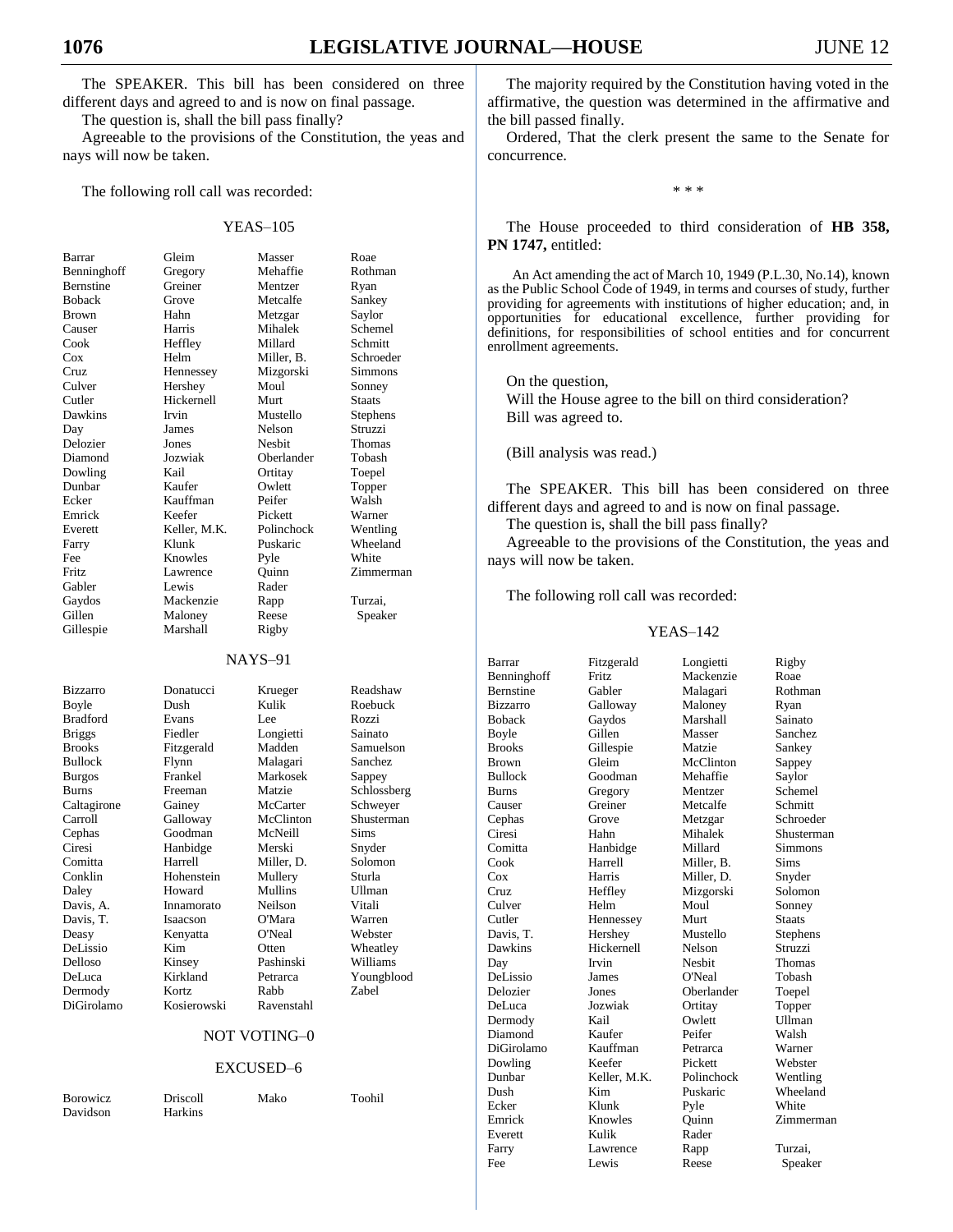# 2019 **LEGISLATIVE JOURNAL—HOUSE 1077**

#### NAYS–54

| <b>Bradford</b> | Frankel     | Madden     | Readshaw    |
|-----------------|-------------|------------|-------------|
| <b>Briggs</b>   | Freeman     | Markosek   | Roebuck     |
| <b>Burgos</b>   | Gainey      | McCarter   | Rozzi       |
| Caltagirone     | Hohenstein  | McNeill    | Samuelson   |
| Carroll         | Howard      | Merski     | Schlossberg |
| Conklin         | Innamorato  | Mullery    | Schweyer    |
| Daley           | Isaacson    | Mullins    | Sturla      |
| Davis, A.       | Kenyatta    | Neilson    | Vitali      |
| Deasy           | Kinsey      | O'Mara     | Warren      |
| Delloso         | Kirkland    | Otten      | Wheatley    |
| Donatucci       | Kortz       | Pashinski  | Williams    |
| Evans           | Kosierowski | Rabb       | Youngblood  |
| Fiedler         | Krueger     | Ravenstahl | Zabel       |
| Flynn           | Lee.        |            |             |

## NOT VOTING–0

### EXCUSED–6

| <b>Borowicz</b> | <b>Driscoll</b> | Mako | Toohil |
|-----------------|-----------------|------|--------|
| Davidson        | <b>Harkins</b>  |      |        |

The majority required by the Constitution having voted in the affirmative, the question was determined in the affirmative and the bill passed finally.

Ordered, That the clerk present the same to the Senate for concurrence.

\* \* \*

The House proceeded to third consideration of **HB 355, PN 2110,** entitled:

An Act amending the act of March 10, 1949 (P.L.30, No.14), known as the Public School Code of 1949, in preliminary provisions, providing for advertising; and, in charter schools, further providing for definitions, for charter school requirements and for powers of board of trustees and providing for fund balance limits.

### On the question,

Will the House agree to the bill on third consideration? Bill was agreed to.

(Bill analysis was read.)

The SPEAKER. This bill has been considered on three different days and agreed to and is now on final passage.

The question is, shall the bill pass finally?

Agreeable to the provisions of the Constitution, the yeas and nays will now be taken.

The following roll call was recorded:

#### YEAS–189

| Barrar           | Fitzgerald   | Lawrence  | Roae      |
|------------------|--------------|-----------|-----------|
| Benninghoff      | Flynn        | Lee.      | Roebuck   |
| <b>Bernstine</b> | Frankel      | Lewis     | Rothman   |
| <b>Bizzarro</b>  | Freeman      | Longietti | Rozzi     |
| <b>Boback</b>    | <b>Fritz</b> | Mackenzie | Ryan      |
| Boyle            | Gabler       | Malagari  | Sainato   |
| <b>Bradford</b>  | Gainey       | Maloney   | Samuelson |
| <b>Briggs</b>    | Galloway     | Markosek  | Sanchez   |
| <b>Brooks</b>    | Gaydos       | Marshall  | Sankey    |
| <b>Brown</b>     | Gillen       | Masser    | Sappey    |
| <b>Bullock</b>   | Gillespie    | Matzie    | Saylor    |

| <b>Burgos</b>     | Gleim               | McClinton           | Schemel          |
|-------------------|---------------------|---------------------|------------------|
| Burns             | Goodman             | McNeill             | Schlossberg      |
| Caltagirone       | Gregory             | Mehaffie            | Schmitt          |
| Causer            | Greiner             | Mentzer             | Schroeder        |
| Cephas            | Grove               | Merski              | Schweyer         |
| Ciresi            | Hahn                | Metcalfe            | Shusterman       |
| Comitta           | Hanbidge            | Metzgar             | <b>Simmons</b>   |
| Conklin           | Harrell             | Mihalek             | <b>Sims</b>      |
| Cook              | Harris              | Millard             | Snyder           |
| $\cos$            | Heffley             | Miller. B.          | Solomon          |
| Cruz              | Helm                | Miller, D.          | Sonney           |
| Culver            | Hennessey           | Mizgorski           | <b>Staats</b>    |
| Cutler            | Hershey             | Moul                | Stephens         |
| Daley             | Hickernell          | Murt                | Struzzi          |
| Davis, A.         | Hohenstein          | Mustello            | Sturla           |
| Davis, T.         | Howard              | Neilson             | Thomas           |
| Dawkins           |                     | Nelson              | Tobash           |
|                   | Innamorato<br>Irvin | Nesbit              |                  |
| Day               |                     | O'Mara              | Toepel           |
| Deasy<br>DeLissio | Isaacson            | O'Neal              | Topper<br>Ullman |
|                   | James               |                     |                  |
| Delloso           | Jones               | Oberlander          | Vitali           |
| Delozier          | Jozwiak             | Ortitay             | Walsh            |
| DeLuca            | Kail                | Otten               | Warner           |
| Dermody           | Kaufer              | Owlett              | Warren           |
| Diamond           | Kauffman            | Peifer              | Webster          |
| DiGirolamo        | Keefer              | Petrarca            | Wentling         |
| Donatucci         | Keller, M.K.        | Pickett             | Wheatley         |
| Dowling           | Kenyatta            | Polinchock          | Wheeland         |
| Dunbar            | Kim                 | Puskaric            | White            |
| Dush              | Kinsey              | Pyle                | Williams         |
| Ecker             | Kirkland            | Ouinn               | Youngblood       |
| Emrick            | Klunk               | Rader               | Zabel            |
| Evans             | Knowles             | Rapp                | Zimmerman        |
| Everett           | Kortz               | Ravenstahl          |                  |
| Farry             | Kosierowski         | Readshaw            | Turzai,          |
| Fee               | Krueger             | Reese               | Speaker          |
| Fiedler           | Kulik               | Rigby               |                  |
|                   |                     |                     |                  |
|                   |                     | NAYS-7              |                  |
| Carroll           | McCarter            | Mullins             | Rabb             |
| Madden            | Mullery             | Pashinski           |                  |
|                   |                     |                     |                  |
|                   |                     | <b>NOT VOTING-0</b> |                  |
|                   |                     | EXCUSED-6           |                  |
|                   |                     |                     |                  |
| <b>Borowicz</b>   | Driscoll            | Mako                | Toohil           |

The majority required by the Constitution having voted in the affirmative, the question was determined in the affirmative and the bill passed finally.

Ordered, That the clerk present the same to the Senate for concurrence.

The SPEAKER. We are going to turn to a second consideration bill. It is our last bill for the day. I apologize; there are a few other bills after this. I guess it is determinative on— Never mind. The joke will not go over. It is not going to work.

## **SUPPLEMENTAL CALENDAR A CONTINUED**

## **CONSIDERATION OF HB 1170 CONTINUED**

The SPEAKER. HB 1170, PN 2009, page 3 of today's supplemental A House calendar. Representative Mackenzie calls up this bill. So it is on second consideration.

Please read a summary of the bill.

Davidson Harkins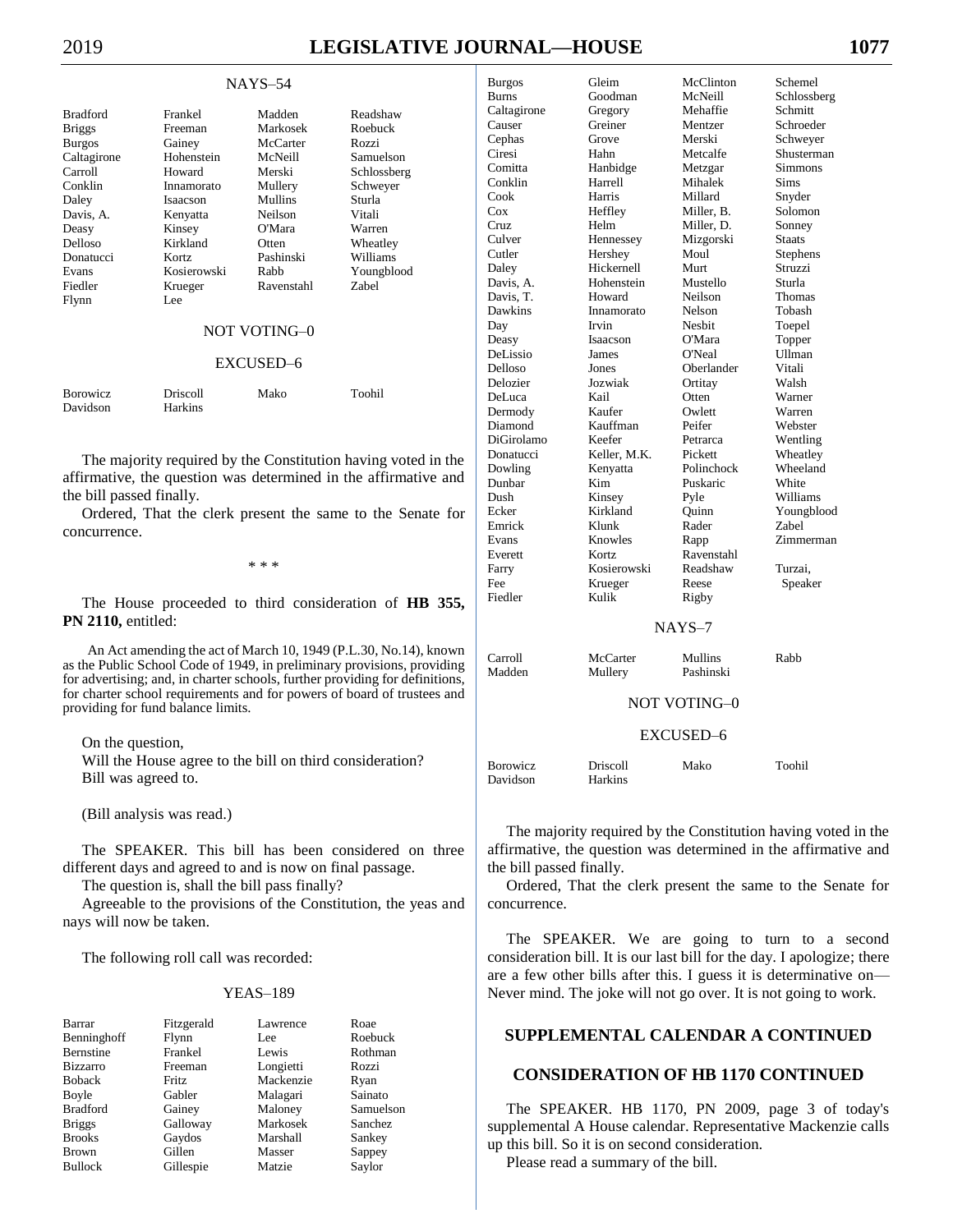On the question recurring,

Will the House agree to the bill on second consideration?

The SPEAKER. There are a good number of amendments. We are going to go through each of the amendments. All of the amendments are in order.

On the question recurring,

Will the House agree to the bill on second consideration?

Mr. **MACKENZIE** offered the following amendment No. **A01843:**

Amend Bill, page 2, lines 5 through 10, by striking out all of said lines and inserting

"Construction industry employer." As follows:

(1) An individual, entity or organization in the

construction industry, which:

(i) transacts business in this Commonwealth;

and

(ii) employs at least one employee in this Commonwealth.

(2) The term includes a staffing agency that supplies workers to a construction industry employer.

Amend Bill, page 2, lines 28 through 30; page 3, lines 1 through 4; by striking out all of said lines on said pages and inserting

"License." As follows:

(1) A permit, certificate, approval, registration, charter or similar form of authorization that is required by law and issued by an agency for the purposes of:

(i) operating a business in this Commonwealth;

(ii) conducting operations in the construction

industry; or

(iii) completing a specific construction project. (2) The term includes articles of incorporation and domestic or foreign entity registrations under 15 Pa.C.S. (relating to corporations and unincorporated associations).

(3) The term does not include a professional or occupational license or certificate granted to an individual to engage in a profession or trade.

Amend Bill, page 3, line 26, by inserting after "DEPARTMENT."

The department shall have the authority to investigate complaints under this act. Pursuant to an investigation of a complaint, the department may:

(1) Enter and inspect the place of business or place of employment of any employer of employees in any occupation in this Commonwealth at any reasonable time, for the purpose of examining and inspecting records of the employer that in any way relate to compliance with this act.

(2) Copy any or all records as the department may deem necessary or appropriate.

(3) Require from an employer full and accurate statements in writing, at such times as the department may deem necessary, of the work authorization verification process for all employees in the employer's employment.

(4) Interrogate persons for the purpose of ascertaining whether an employer has complied with this act.

Amend Bill, page 4, line 7, by striking out the period after "3(a)" and inserting

if all the information required to complete the form has been provided, including the name of the person filing the complaint.

Amend Bill, page 10, line 13, by inserting after "UPON" court-ordered sanctions for

Amend Bill, page 10, line 19, by striking out "in 60 days JULY 1, 2020" and inserting

in one year

On the question,

Will the House agree to the amendment?

The SPEAKER. On the amendment, Representative Mackenzie.

Mr. MACKENZIE. Thank you, Mr. Speaker.

I would ask for an affirmative vote on amendment A1843. It makes a number of clarifications which I think improve the bill and are based on stakeholder input. The first is that it broadens and clarifies definitions of "construction industry employer" and "license." It also provides investigative authority for L&I, Labor and Industry, similar to the language in the Minimum Wage Act. It clarifies requirements to investigate complaints submitted on an L&I-approved form. It clarifies termination of contracts with subcontractors, and it changes the effective date to one year from date of an enactment. Thank you.

On the question recurring, Will the House agree to the amendment?

The following roll call was recorded:

## YEAS–195

| Barrar          | Flynn        | Lewis      | Readshaw    |
|-----------------|--------------|------------|-------------|
| Benninghoff     | Frankel      | Longietti  | Reese       |
| Bernstine       | Freeman      | Mackenzie  | Rigby       |
| <b>Bizzarro</b> | Fritz        | Madden     | Roae        |
| <b>Boback</b>   | Gabler       | Malagari   | Roebuck     |
| Boyle           | Gainey       | Maloney    | Rothman     |
| <b>Bradford</b> | Galloway     | Markosek   | Rozzi       |
| <b>Briggs</b>   | Gaydos       | Marshall   | Ryan        |
| <b>Brooks</b>   | Gillen       | Masser     | Sainato     |
| <b>Brown</b>    | Gillespie    | Matzie     | Samuelson   |
| <b>Bullock</b>  | Gleim        | McCarter   | Sanchez     |
| <b>Burgos</b>   | Goodman      | McClinton  | Sankey      |
| <b>Burns</b>    | Gregory      | McNeill    | Sappey      |
| Caltagirone     | Greiner      | Mehaffie   | Saylor      |
| Carroll         | Grove        | Mentzer    | Schemel     |
| Causer          | Hahn         | Merski     | Schlossberg |
| Cephas          | Hanbidge     | Metcalfe   | Schmitt     |
| Ciresi          | Harrell      | Metzgar    | Schroeder   |
| Comitta         | Harris       | Mihalek    | Schweyer    |
| Conklin         | Heffley      | Millard    | Shusterman  |
| Cook            | Helm         | Miller, B. | Simmons     |
| $\cos$          | Hennessey    | Miller, D. | Sims        |
| Cruz            | Hershey      | Mizgorski  | Snyder      |
| Culver          | Hickernell   | Moul       | Solomon     |
| Cutler          | Hohenstein   | Mullery    | Sonney      |
| Daley           | Howard       | Mullins    | Staats      |
| Davis, A.       | Innamorato   | Murt       | Stephens    |
| Davis, T.       | Irvin        | Mustello   | Struzzi     |
| Dawkins         | Isaacson     | Neilson    | Sturla      |
| Day             | James        | Nelson     | Thomas      |
| Deasy           | Jones        | Nesbit     | Tobash      |
| DeLissio        | Jozwiak      | O'Mara     | Toepel      |
| Delloso         | Kail         | O'Neal     | Topper      |
| Delozier        | Kaufer       | Oberlander | Ullman      |
| DeLuca          | Kauffman     | Ortitay    | Vitali      |
| Dermody         | Keefer       | Otten      | Walsh       |
| Diamond         | Keller, M.K. | Owlett     | Warner      |
| DiGirolamo      | Kenyatta     | Pashinski  | Warren      |
| Donatucci       | Kim          | Peifer     | Webster     |
| Dowling         | Kinsey       | Petrarca   | Wentling    |
| Dunbar          | Kirkland     | Pickett    | Wheatley    |
| Dush            | Klunk        | Polinchock | Wheeland    |
| Ecker           | Knowles      | Puskaric   | White       |
| Emrick          | Kortz        | Pyle       | Youngblood  |
| Evans           | Kosierowski  | Ouinn      | Zabel       |
| Everett         | Krueger      | Rabb       | Zimmerman   |
|                 | Kulik        |            |             |
| Farry           |              | Rader      |             |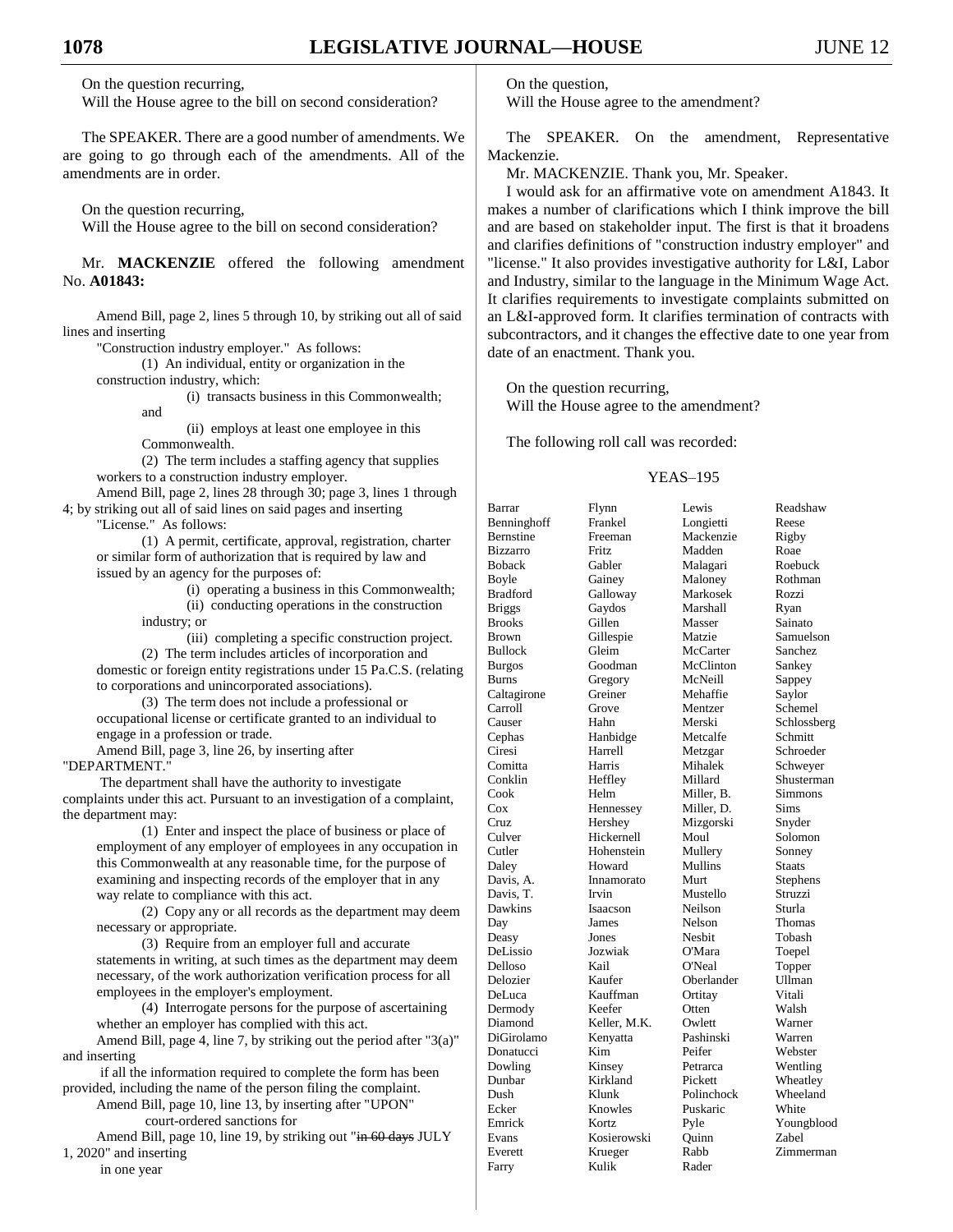| Fee<br>Fiedler<br>Fitzgerald | Lawrence<br>Lee            | Rapp<br>Ravenstahl | Turzai,<br>Speaker |
|------------------------------|----------------------------|--------------------|--------------------|
|                              |                            | $NAYS-0$           |                    |
|                              |                            | NOT VOTING-1       |                    |
| Williams                     |                            |                    |                    |
|                              |                            | EXCUSED-6          |                    |
| <b>Borowicz</b><br>Davidson  | <b>Driscoll</b><br>Harkins | Mako               | Toohil             |

The majority having voted in the affirmative, the question was determined in the affirmative and the amendment was agreed to.

On the question,

Will the House agree to the bill on second consideration as amended?

Mr. **D. MILLER** offered the following amendment No. **A01880:**

Amend Bill, page 3, line 20, by inserting after "longer." Individuals who are on the Deferred Action for Childhood Arrivals recipient list as of the effective date of this section are not considered to be an unauthorized employee for the purpose of this law.

On the question, Will the House agree to the amendment?

The SPEAKER. Representative Dan Miller, on the amendment.

Mr. D. MILLER. Thank you, Mr. Speaker.

Mr. Speaker, I did offer this amendment in committee. I do believe it is something that should be considered again on the floor of the House here. And in relation to the amendment in particular, what I want to try and do is, I want to try and be sure that in our efforts here that we are respective of all the people who are in Pennsylvania who are part of the DACA (Deferred Action for Childhood Arrivals) list of protected people as defined by the Federal government. And in particular, what I would like to do is to be sure that in our law, our State law, that we recognize that these are people who should always be considered authorized workers here in Pennsylvania, that these people who were brought here as minors, through no fault of their own, will always be considered to have a home here in accordance of State law. And until the Federal government acts differently, they can assure that we appreciate their efforts that they make as being part of our community, as being part of our workforce, and being part of our friends and family.

So I would respectfully ask that we be sure that as this bill goes forward, it goes forward with the full protection that we can offer as a State, to be sure that these individuals can always work in Pennsylvania absent Federal action to the contrary.

The SPEAKER. Representative Ryan Mackenzie, on the amendment.

Mr. MACKENZIE. Thank you, Mr. Speaker.

This was an amendment that was very similar, or the same amendment that was considered in committee, and so after review, we actually reached out to the Department of Homeland Security for clarification on this and they responded that in response to the inquiry, individuals who would be participating in the DACA program, as well as U.S. citizens, noncitizen nationals, lawful permanent residents, etc., would be able to have their employment status verified in the E-Verify system.

So that is already included in this legislation; therefore, this amendment is not necessary, and I would ask for a "no" vote on this amendment. Thank you.

The SPEAKER. Representative Dan Miller, for the second time.

Mr. D. MILLER. Thank you, Mr. Speaker.

First, then I do not see why if I were to take the maker's comments that it would not be an agreed-to amendment. But on the other part of it, I believe that there is a shared understanding that how the DACA system is currently structured can quickly change. And it is only right now because of the actions or inactions of the President that the DACA list is what it is. Now, keep in mind, if the President were to make a change in relation to the DACA program, that still does not mean necessarily that that would bring about a change in employment status for these individuals, absent further Federal action, or that we can protect it based on State action.

So my point to you is this, that we have an issue with people who were brought here at a young age, many of whom were literally carried into this country and brought to this State, have been educated in our schools, have worked with our families and friends, who have been neighbors, who have been members of volunteer fire companies, who work in emergency services, who work with our friends and families, who are part of our Boy Scouts, our Girl Scouts, are part of the very fabric of what makes Pennsylvania great. And they should know that Pennsylvania will stand with them as long as we can. This is an opportunity for Pennsylvania to say that until the Federal government decides something else, if you were brought to this country through no fault of your own, you have a home in Pennsylvania and you will be able to work here and you will be able to support a family and you will be able to pay taxes and pay into the system and be part of every aspect of our community.

So what I get is that those who say, well, I think this is already covered, I would agree to a degree that is true. And then I get from the other side of those who say, well, look, these are things here that the Federal government may supersede, and I accept that that is a possibility. My point about it is, what do we want to stand for? What do we want our State laws to be? Why not extend the option, the possibility that without Federal action, these people will be workers here in this State, these people will be part of our communities, and Pennsylvania will recognize that these people have been part of our communities since the moment they have been here – again, through no fault of their own. In my opinion, this is a fantastic opportunity and a pro-family and pro-community amendment to say to these people here with it, we stand with you, you are welcome here, and we want you to be successful.

I would ask for an affirmative vote.

## BILL PASSED OVER TEMPORARILY

The SPEAKER. We are going to briefly go over the amendment, just briefly.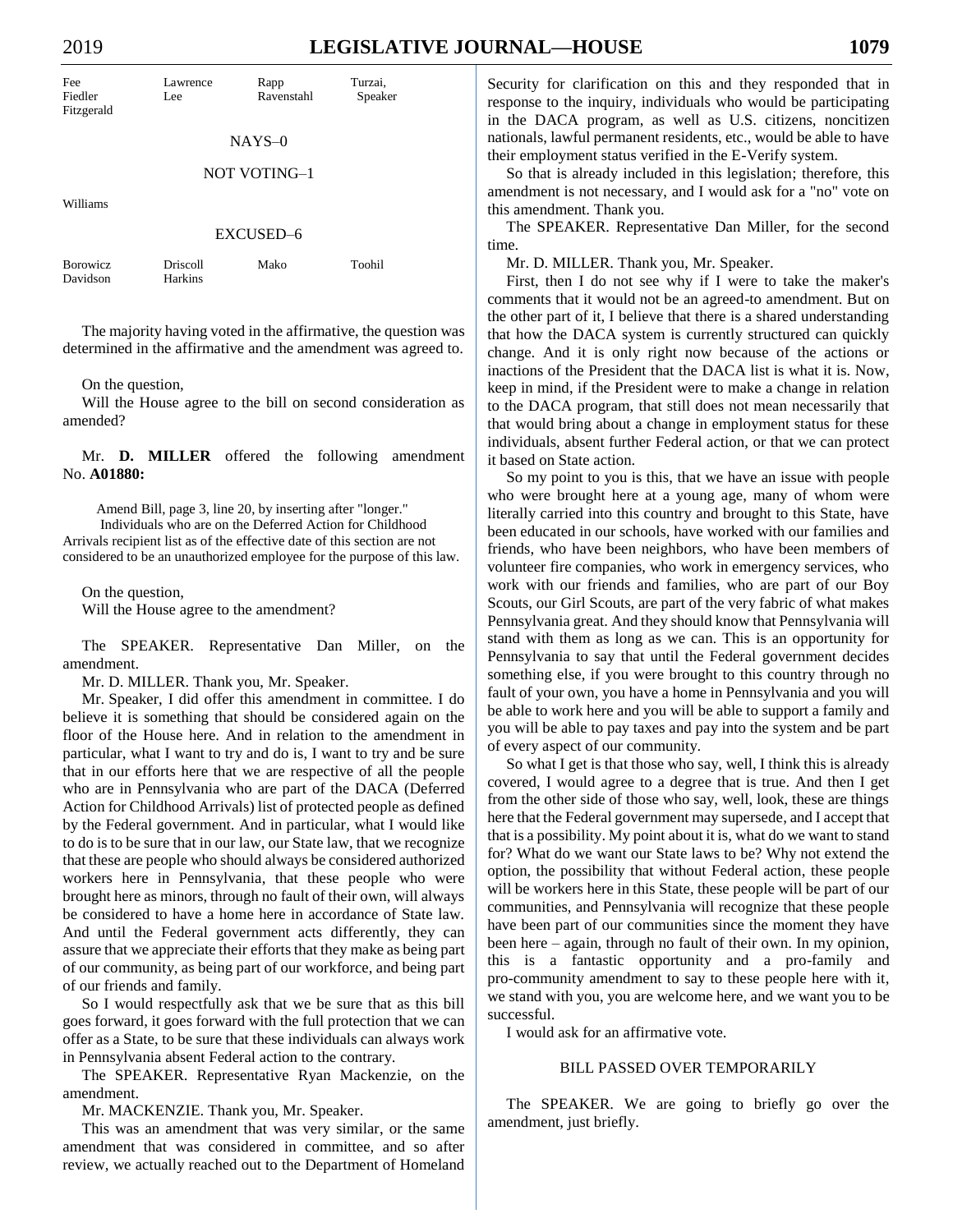## **FORMER MEMBER WELCOMED**

The SPEAKER. I want to introduce a former colleague, Mark Cohen, from Philadelphia, Pennsylvania. He represented the 202d District from June of 1974 until November of 2016. Think about that: 1974 to 2016. He is presently a judge on the Court of Common Pleas in Philadelphia. Representative Cohen, Judge Cohen, thank you so much for joining us today. Thank you.

## **CONSIDERATION OF HB 1170 CONTINUED**

The SPEAKER. Okay. We are going to go back to the amendment.

Representative Mackenzie, on the amendment. Representative Mackenzie, please hold.

Representative Bradford, on the amendment.

Mr. BRADFORD. Thank you, Mr. Speaker.

I, too, rise in front of the amendment offered by Mr. Miller. I realize that DACA continues to be secured by the very thin hair of our Federal court system. But I would wonder if the gentleman would be so confident that our Dreamers would be safe in our Commonwealth, and yet in our country, if they realize that even in May of this year – and I read from an article that was published June 3, 2019, where the Trump administration, this is to quote: "The Trump administration, considering the program to be illegal, has tried for almost two years to shut it down, but lower courts have blocked that effort. The administration's appeals of those rulings have been pending since last November, but the Supreme Court has so far taken no action…." However, it goes on to say: "In late May, the Department of Justice urged the court to speed up the…decision…and decide before its summer recess whether to take up the appeals."

Now, yes, some want to deport our Dreamers, and that is their right, but in a compassionate Commonwealth of Pennsylvania – who realize that these children are as American as you or I, who realize they have much to give to this country – we have invested in their education and their future. We should secure their right to stay here and we should make sure that they are full parts of our Commonwealth and to engage as such.

I believe it would be shortsighted not to adopt this amendment and make sure that we make sure that our Dreamers have a place in our Commonwealth.

Thank you, Mr. Speaker.

The SPEAKER. Representative Mackenzie, on the amendment.

Mr. MACKENZIE. Thank you, Mr. Speaker.

Again, the legislation as drafted will help verify the employment eligibility of individuals of all different walks of life, including those that are being discussed right now before us. The amendment that is being offered will in no way change their Federal status. It will not change it in the future either.

So again, in my opinion, this is unnecessary, and I would ask for a "no" vote. Thank you.

The SPEAKER. Representative McCarter.

Mr. McCARTER. Thank you, Mr. Speaker.

And again, I will not prolong this for long. It is kind of interesting, and again, this is, the issue of the Dreamers in the United States has become one that I have actually had discussions in my office with people who have come into my office to talk about this issue. And I think it is kind of interesting that on this very day – and they have made comparisons to what happens to these Dreamers if in fact this law does change, if the Supreme Court shoots this down and says they are illegal and that they would face deportation. It is interesting to note what today is the anniversary of: This is Anne Frank's birthday. And it is interesting to think of how many of these Dreamers will be coming to people to ask to be able to be hidden so they can stay in the country they have grown up in, that is theirs. This is a moral issue. It is a great moral issue to allow these individuals who have been here all of their lives, and as the previous speaker said, are as American as you or I.

So I would hope that we could have that compassion, that we could accept this amendment in such a way as to protect those individuals, which should be different from anything else that we are looking at with this legislation. Thank you very much.

On the question recurring, Will the House agree to the amendment?

The following roll call was recorded:

#### YEAS–89

| Bizzarro        | Donatucci  | Kosierowski | Readshaw    |
|-----------------|------------|-------------|-------------|
| Boyle           | Evans      | Krueger     | Roebuck     |
| <b>Bradford</b> | Fiedler    | Kulik       | Rozzi       |
| <b>Briggs</b>   | Fitzgerald | Lee         | Sainato     |
| <b>Bullock</b>  | Flynn      | Longietti   | Samuelson   |
| Burgos          | Frankel    | Madden      | Sanchez     |
| Burns           | Freeman    | Malagari    | Sappey      |
| Caltagirone     | Gainey     | Markosek    | Schlossberg |
| Carroll         | Galloway   | Matzie      | Schweyer    |
| Cephas          | Goodman    | McCarter    | Shusterman  |
| Ciresi          | Hanbidge   | McClinton   | <b>Sims</b> |
| Comitta         | Harrell    | McNeill     | Snyder      |
| Conklin         | Harris     | Merski      | Solomon     |
| Cruz            | Hohenstein | Miller, D.  | Sturla      |
| Daley           | Howard     | Mullery     | Ullman      |
| Davis, A.       | Innamorato | Mullins     | Vitali      |
| Davis, T.       | Isaacson   | Neilson     | Warren      |
| Dawkins         | Kenyatta   | O'Mara      | Webster     |
| Deasy           | Kim        | Otten       | Wheatley    |
| DeLissio        | Kinsey     | Pashinski   | Williams    |
| Delloso         | Kirkland   | Rabb        | Youngblood  |
| DeLuca          | Kortz      | Ravenstahl  | Zabel       |
| Dermody         |            |             |             |
|                 |            |             |             |

#### NAYS–107

| Barrar           | Gleim        | Mehaffie   | Rigby         |
|------------------|--------------|------------|---------------|
| Benninghoff      | Gregory      | Mentzer    | Roae          |
| <b>Bernstine</b> | Greiner      | Metcalfe   | Rothman       |
| Boback           | Grove        | Metzgar    | Ryan          |
| <b>Brooks</b>    | Hahn         | Mihalek    | Sankey        |
| Brown            | Heffley      | Millard    | Saylor        |
| Causer           | Helm         | Miller, B. | Schemel       |
| Cook             | Hennessey    | Mizgorski  | Schmitt       |
| Cox              | Hershey      | Moul       | Schroeder     |
| Culver           | Hickernell   | Murt       | Simmons       |
| Cutler           | Irvin        | Mustello   | Sonney        |
| Day              | James        | Nelson     | <b>Staats</b> |
| Delozier         | Jones        | Nesbit     | Stephens      |
| Diamond          | Jozwiak      | O'Neal     | Struzzi       |
| DiGirolamo       | Kail         | Oberlander | Thomas        |
| Dowling          | Kaufer       | Ortitay    | Tobash        |
| Dunbar           | Kauffman     | Owlett     | Toepel        |
| Dush             | Keefer       | Peifer     | Topper        |
| Ecker            | Keller, M.K. | Petrarca   | Walsh         |
| Emrick           | Klunk        | Pickett    | Warner        |
| Everett          | Knowles      | Polinchock | Wentling      |
| Farry            | Lawrence     | Puskaric   | Wheeland      |
| Fee              | Lewis        | Pyle       | White         |
| Fritz            | Mackenzie    | Ouinn      | Zimmerman     |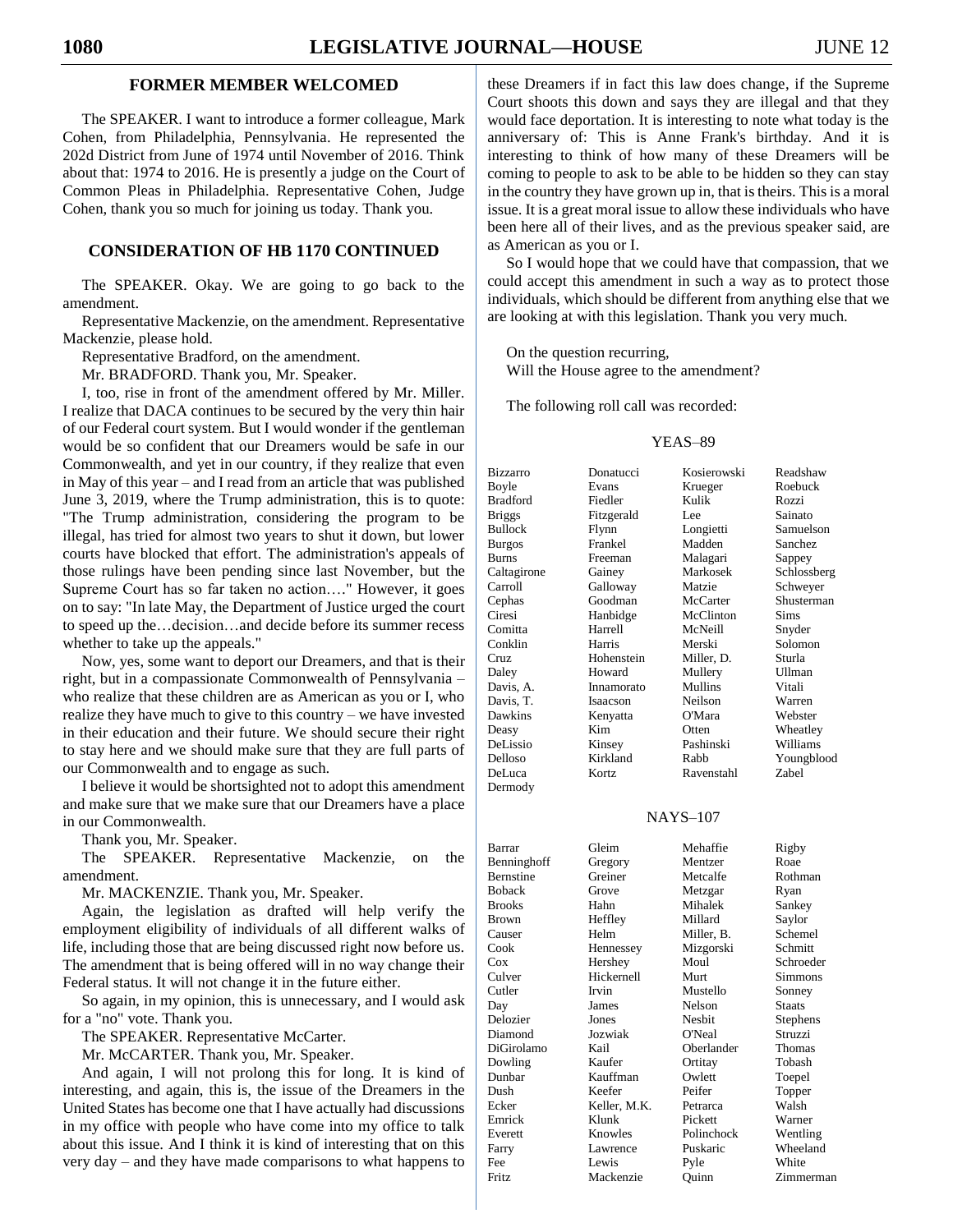# 2019 **LEGISLATIVE JOURNAL—HOUSE 1081**

| Gabler              | Maloney  | Rader |         |  |  |
|---------------------|----------|-------|---------|--|--|
| Gaydos              | Marshall | Rapp  | Turzai, |  |  |
| Gillen              | Masser   | Reese | Speaker |  |  |
| Gillespie           |          |       |         |  |  |
| <b>NOT VOTING-0</b> |          |       |         |  |  |
| EXCUSED-6           |          |       |         |  |  |

| <b>Borowicz</b> | <b>Driscoll</b> | Mako | Toohil |
|-----------------|-----------------|------|--------|
| Davidson        | <b>Harkins</b>  |      |        |

Less than the majority having voted in the affirmative, the question was determined in the negative and the amendment was not agreed to.

On the question recurring,

Will the House agree to the bill on second consideration as amended?

Mr. **D. MILLER** offered the following amendment No. **A01881:**

Amend Bill, page 3, line 11, by inserting after "States."

The term does not include an individual who, on the effective date of this section, is on the Deferred Action for Childhood Arrivals recipient list.

Amend Bill, page 3, lines 19 and 20, by striking out "or three years, whichever is longer"

On the question, Will the House agree to the amendment?

The SPEAKER. Representative Dan Miller, on the amendment.

Mr. D. MILLER. Thank you, Mr. Speaker.

Mr. Speaker, I realize that there is a similarity between this and the last. I will, though, take the moment to address one of the issues that was raised in the previous argument for the similarity of the text. There is no intention here to redefine "immigration status" in my amendment. That is not the intent of the bill. That is not the intent of my amendment. Nobody is talking about that. The reality of it is, we could not do it if we wanted to. What we can do, however, is to write our own laws in relation to who is an authorized employee for State law, and that is exactly what this does. It does not redefine Federal law. It does not talk about anything regarding immigration status. It just says that in our own law, we will consider a list to which is already defined by the Federal government as to who is on it, that these people will have the ability to work in Pennsylvania until the Federal government says no. I think that you cannot get anymore clearer in the distinction between Federal and State law, and the amendment itself is designed to specifically give a defined class for us to operate under.

I believe at the end of the day with it, that in reality, we just have to question ourselves as to whether or not any person who is brought here as a child is worthy of our support. And I think that is the question really for it. It is not a matter of Federal law in relation to my amendment. It does not address it. It is not a matter of worrying about what a status is. It does not address it. It is a matter of just saying that these people who were brought here as kids should stay here as long as they can. These people who were raised with our families should stay here as long as they can. And that these people here, with their God-given skills, talents, and drive that they bring to our communities and workplaces, should be able to do so until the Federal government, if they ever do, decides that these people cannot.

So I think this is a very strong proponent of what our State should be about. These people are worthy of our attention and our time, and they are even worthy – for those who think I may legally be wrong – they are worthy of us giving the chance to until the Federal government acts. Why are not these people who are brought here as kids worth our time and effort? Why are they not worth it for us – who have been raised with all of us and raised with our families – why are they not worth our effort? Why are they not worth our attempt?

I would ask for an affirmative vote.

The SPEAKER. Representative Mackenzie, on the amendment.

Mr. MACKENZIE. Thank you, Mr. Speaker.

I would ask for a "no" vote on this amendment as well for the reasons stated on the previous amendment. Thank you.

On the question recurring, Will the House agree to the amendment?

(Members proceeded to vote.)

## **LEAVE OF ABSENCE CANCELED**

The SPEAKER. Representative Harkins is on the House floor and should be placed on the master roll.

## **CONSIDERATION OF HB 1170 CONTINUED**

On the question recurring, Will the House agree to the amendment?

The following roll call was recorded:

| <b>Bizzarro</b> | Donatucci  | Kosierowski | Readshaw    |
|-----------------|------------|-------------|-------------|
| Boyle           | Evans      | Krueger     | Roebuck     |
| <b>Bradford</b> | Fiedler    | Kulik       | Rozzi       |
| <b>Briggs</b>   | Fitzgerald | Lee         | Sainato     |
| Bullock         | Flynn      | Longietti   | Samuelson   |
| <b>Burgos</b>   | Frankel    | Madden      | Sanchez     |
| <b>Burns</b>    | Freeman    | Malagari    | Sappey      |
| Caltagirone     | Gainey     | Markosek    | Schlossberg |
| Carroll         | Galloway   | Matzie      | Schweyer    |
| Cephas          | Goodman    | McCarter    | Shusterman  |
| Ciresi          | Hanbidge   | McClinton   | <b>Sims</b> |
| Comitta         | Harkins    | McNeill     | Snyder      |
| Conklin         | Harrell    | Merski      | Solomon     |
| Cruz            | Harris     | Miller, D.  | Sturla      |
| Daley           | Hohenstein | Mullery     | Ullman      |
| Davis, A.       | Howard     | Mullins     | Vitali      |
| Davis, T.       | Innamorato | Neilson     | Warren      |
| Dawkins         | Isaacson   | O'Mara      | Webster     |
| Deasy           | Kenyatta   | Otten       | Wheatley    |
| DeLissio        | Kim        | Pashinski   | Williams    |
| Delloso         | Kinsey     | Petrarca    | Youngblood  |
| DeLuca          | Kirkland   | Rabb        | Zabel       |
| Dermody         | Kortz      | Ravenstahl  |             |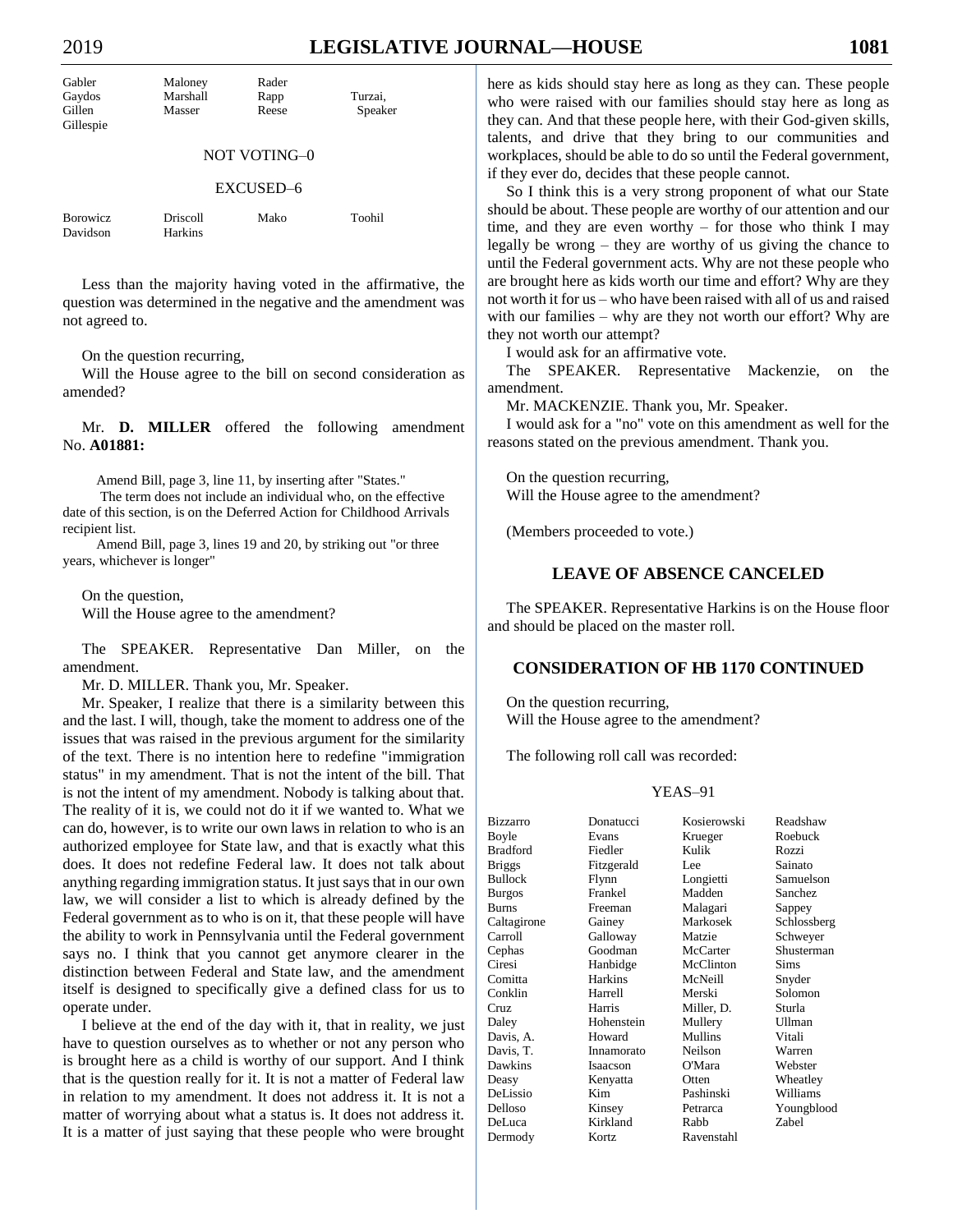#### NAYS–106

| Barrar           | Gillespie    | Masser        | Rigby         |
|------------------|--------------|---------------|---------------|
| Benninghoff      | Gleim        | Mehaffie      | Roae          |
| <b>Bernstine</b> | Gregory      | Mentzer       | Rothman       |
| <b>Boback</b>    | Greiner      | Metcalfe      | Ryan          |
| <b>Brooks</b>    | Grove        | Metzgar       | Sankey        |
| <b>Brown</b>     | Hahn         | Mihalek       | Saylor        |
| Causer           | Heffley      | Millard       | Schemel       |
| Cook             | Helm         | Miller. B.    | Schmitt       |
| $\cos$           | Hennessey    | Mizgorski     | Schroeder     |
| Culver           | Hershey      | Moul          | Simmons       |
| Cutler           | Hickernell   | Murt          | Sonney        |
| Day              | Irvin        | Mustello      | <b>Staats</b> |
| Delozier         | James        | Nelson        | Stephens      |
| Diamond          | Jones        | <b>Neshit</b> | Struzzi       |
| DiGirolamo       | Jozwiak      | O'Neal        | Thomas        |
| Dowling          | Kail         | Oberlander    | Tobash        |
| Dunbar           | Kaufer       | Ortitay       | Toepel        |
| Dush             | Kauffman     | Owlett        | Topper        |
| Ecker            | Keefer       | Peifer        | Walsh         |
| Emrick           | Keller, M.K. | Pickett       | Warner        |
| Everett          | Klunk        | Polinchock    | Wentling      |
| Farry            | Knowles      | Puskaric      | Wheeland      |
| Fee              | Lawrence     | Pyle          | White         |
| Fritz            | Lewis        | Ouinn         | Zimmerman     |
| Gabler           | Mackenzie    | Rader         |               |
| Gaydos           | Maloney      | Rapp          | Turzai.       |
| Gillen           | Marshall     | Reese         | Speaker       |
|                  |              |               |               |

## NOT VOTING–0

#### EXCUSED–5

| <b>Borowicz</b> | <b>Driscoll</b> | Mako | Toohil |
|-----------------|-----------------|------|--------|
| Davidson        |                 |      |        |

Less than the majority having voted in the affirmative, the question was determined in the negative and the amendment was not agreed to.

On the question recurring,

Will the House agree to the bill on second consideration as amended?

Ms. **DONATUCCI** offered the following amendment No. **A01891:**

Amend Bill, page 4, line 6, by striking out "shall" and inserting may

On the question, Will the House agree to the amendment?

The SPEAKER. Representative Donatucci, on the amendment.

Ms. DONATUCCI. Thank you, Mr. Speaker.

A01891 allows L&I to have some discretion as to which complaints they investigate. There will undoubtedly be complaints with no validity behind them that the department should not be forced to investigate. Since there is no money in the bill for enforcement, I urge a "yes" vote.

Thank you, Mr. Speaker.

The SPEAKER. Thank you, Representative.

Representative Mackenzie, on the amendment.

Mr. MACKENZIE. Mr. Speaker, I would ask for a "no" vote on this amendment for two reasons: One, I think it creates an inconsistency in the proposed legislation where it would be "may" in one case, "shall" in another. Also, Mr. Speaker, we would like the department to investigate cases where there is a legitimate complaint being filed. They have to do so on a prescribed form from the Department of Labor and Industry, and at the same time they have to sign a statement that they are swearing to not be making a false statement to the department. So again, they are making a good-faith statement to the department about a problem on an approved form, and I think that does warrant investigation.

Again I would be asking for a "no" vote. Thank you.

On the question recurring, Will the House agree to the amendment?

(Members proceeded to vote.)

## **LEAVE OF ABSENCE**

The SPEAKER. Representative SAPPEY has requested to be placed on leave. Without objection, that will be granted.

## **CONSIDERATION OF HB 1170 CONTINUED**

On the question recurring, Will the House agree to the amendment?

The following roll call was recorded:

| <b>Bizzarro</b>  | Donatucci  | Kirkland        | Ravenstahl     |
|------------------|------------|-----------------|----------------|
| Boyle            | Evans      | Kortz           | Readshaw       |
| <b>Bradford</b>  | Fiedler    | Kosierowski     | Roebuck        |
| <b>Briggs</b>    | Fitzgerald | Krueger         | Rozzi          |
| <b>Bullock</b>   | Flynn      | Kulik           | Samuelson      |
| <b>Burgos</b>    | Frankel    | Lee             | <b>Sanchez</b> |
| Caltagirone      | Freeman    | Madden          | Schlossberg    |
| Carroll          | Gainey     | Malagari        | Schweyer       |
| Cephas           | Galloway   | Markosek        | Shusterman     |
| Ciresi           | Goodman    | Matzie          | <b>Sims</b>    |
| Comitta          | Hanbidge   | McCarter        | Snyder         |
| Conklin          | Harkins    | McClinton       | Solomon        |
| Cruz.            | Harrell    | McNeill         | Sturla         |
| Daley            | Harris     | Merski          | <b>Ullman</b>  |
| Davis. A.        | Hohenstein | Mullery         | Vitali         |
| Davis, T.        | Howard     | Mullins         | Warren         |
| Dawkins          | Innamorato | Neilson         | Webster        |
| Deasy            | Isaacson   | O'Mara          | Wheatley       |
| DeLissio         | Kenyatta   | Otten           | Williams       |
| Delloso          | Kim.       | Pashinski       | Youngblood     |
| DeLuca           | Kinsey     | Rabb            | Zabel          |
| Dermody          |            |                 |                |
|                  |            |                 |                |
|                  |            | <b>NAYS-111</b> |                |
| Barrar           | Gleim      | Mehaffie        | Rigby          |
| Benninghoff      | Gregory    | Mentzer         | Roae           |
| <b>Bernstine</b> | Greiner    | Metcalfe        | Rothman        |
| <b>Boback</b>    | Grove      | Metzgar         | Ryan           |
| <b>Brooks</b>    | Hahn       | Mihalek         | Sainato        |
| <b>Brown</b>     | Heffley    | Millard         | Sankey         |
| Burns            | Helm       | Miller, B.      | Saylor         |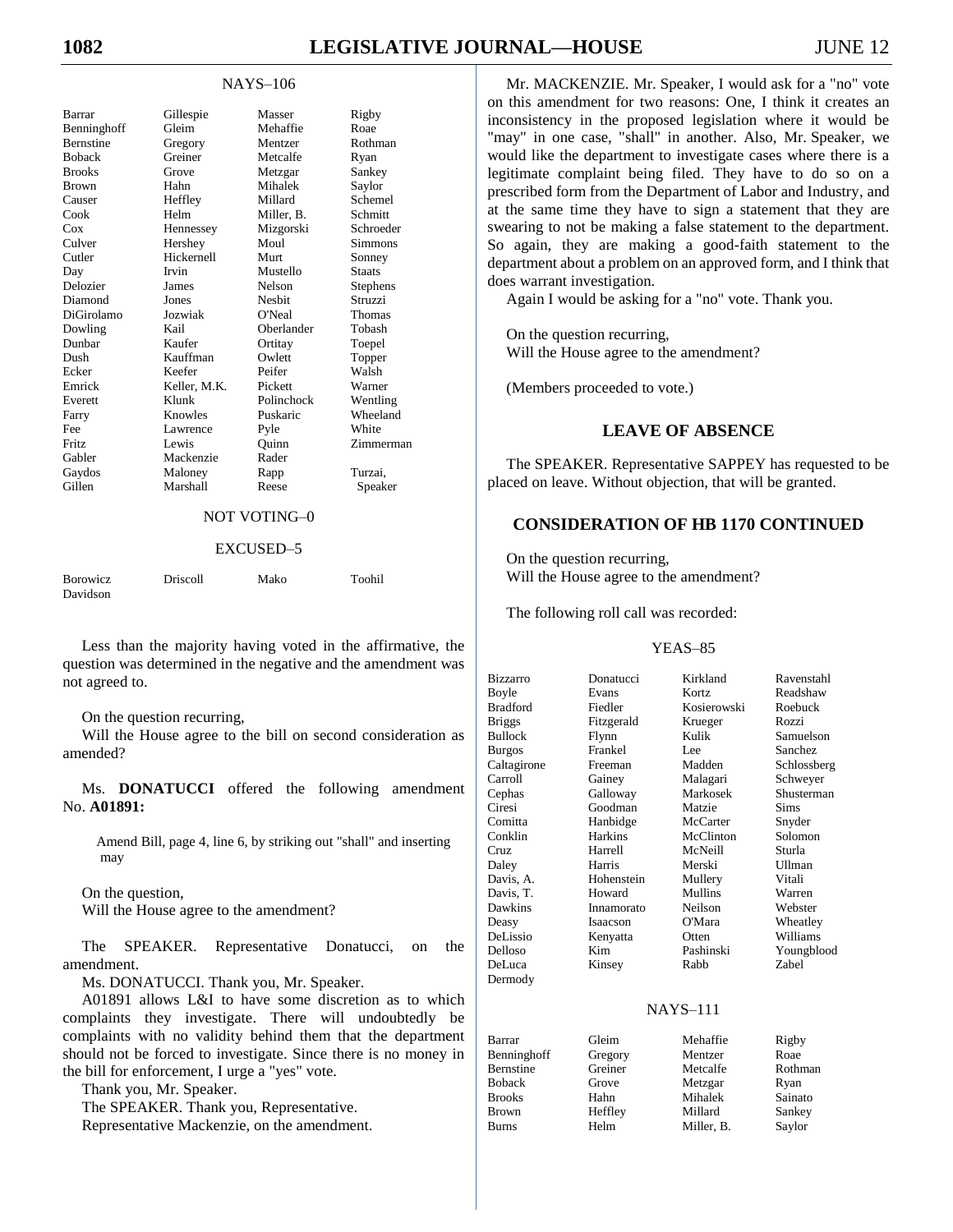# 2019 **LEGISLATIVE JOURNAL—HOUSE 1083**

| Causer     | Hennessey    | Miller, D.   | Schemel       |
|------------|--------------|--------------|---------------|
| Cook       | Hershey      | Mizgorski    | Schmitt       |
| Cox        | Hickernell   | Moul         | Schroeder     |
| Culver     | Irvin        | Murt         | Simmons       |
| Cutler     | James        | Mustello     | Sonney        |
| Day        | Jones        | Nelson       | <b>Staats</b> |
| Delozier   | Jozwiak      | Nesbit       | Stephens      |
| Diamond    | Kail         | O'Neal       | Struzzi       |
| DiGirolamo | Kaufer       | Oberlander   | Thomas        |
| Dowling    | Kauffman     | Ortitay      | Tobash        |
| Dunbar     | Keefer       | Owlett       | Toepel        |
| Dush       | Keller, M.K. | Peifer       | Topper        |
| Ecker      | Klunk        | Petrarca     | Walsh         |
| Emrick     | Knowles      | Pickett      | Warner        |
| Everett    | Lawrence     | Polinchock   | Wentling      |
| Farry      | Lewis        | Puskaric     | Wheeland      |
| Fee        | Longietti    | Pyle         | White         |
| Fritz      | Mackenzie    | Quinn        | Zimmerman     |
| Gabler     | Maloney      | Rader        |               |
| Gaydos     | Marshall     | Rapp         | Turzai,       |
| Gillen     | Masser       | Reese        | Speaker       |
| Gillespie  |              |              |               |
|            |              | NOT VOTING–0 |               |

#### OT AOTING

## EXCUSED–6

| <b>Borowicz</b> | <b>Driscoll</b> | Sappey | Toohil |
|-----------------|-----------------|--------|--------|
| Davidson        | Mako            |        |        |

Less than the majority having voted in the affirmative, the question was determined in the negative and the amendment was not agreed to.

On the question recurring,

Will the House agree to the bill on second consideration as amended?

Ms. **KRUEGER** offered the following amendment No. **A01893:**

Amend Bill, page 6, by inserting between lines 25 and 26 (l) Disclosure.–Except as provided under this section, the department may not disclose information related to the work authorization status of an individual to another office, agency or other public or private entity.

On the question, Will the House agree to the amendment?

The SPEAKER. Representative Krueger is recognized on the amendment.

Ms. KRUEGER. Thank you, Mr. Speaker.

I rise to ask my colleagues to support amendment 1893. This amendment, simply speaking, would prohibit the Department of Labor and Industry from disclosing the authorization status of an individual with any agency, office, or public or private entity outside of the entities specified elsewhere in this act.

This is an important amendment, Mr. Speaker, because since 2003 the Bureau of Labor Law Compliance has maintained a policy against asking for or considering the immigration status of exploited or vulnerable workers who file wage complaints or cooperate in investigations under Pennsylvania's labor law. These laws include the Minimum Wage Act, the Wage Payment and Collection Act, the Equal Pay Law, the Construction Workplace Misclassification Act, and the Seasonal Farm Labor Law, among

others. The bureau works closely with associations and entities that make referrals from exploited workers, including foreign consulates, advocacy organizations, and legal assistance offices.

Simply put, Mr. Speaker, this amendment helps to preserve the bureau's integrity and trust so that it may continue to take enforcement action against unscrupulous employers and ensure equal protection for all workers in Pennsylvania.

We want to make sure that any worker in Pennsylvania who has been mistreated under the law feels safe in coming forward and reporting, and this amendment would clarify that.

Thank you, Mr. Speaker.

The SPEAKER. Thank you.

Representative Mackenzie, on the amendment. Mr. MACKENZIE. Thank you, Mr. Speaker.

I think the legislation as it is currently drafted strikes the appropriate balance that we were seeking. It is not required that an individual be referred to any agency in the legislation as it stands. That is not the intent. The intent is to go after unscrupulous businesses. And also, if the concern is about an individual filing a complaint, it is allowed in the legislation that that can be done anonymously. So that should not be a concern.

So I would ask for a "no" vote. Thank you.

On the question recurring, Will the House agree to the amendment?

The following roll call was recorded:

| Bizzarro      | Donatucci  | Kortz       | Ravenstahl     |
|---------------|------------|-------------|----------------|
| <b>Boyle</b>  | Evans      | Kosierowski | Readshaw       |
| Bradford      | Fiedler    | Krueger     | Roebuck        |
| <b>Briggs</b> | Fitzgerald | Kulik       | Rozzi          |
| Bullock       | Flynn      | Lee         | Samuelson      |
| <b>Burgos</b> | Frankel    | Madden      | <b>Sanchez</b> |
| Caltagirone   | Freeman    | Malagari    | Schlossberg    |
| Carroll       | Gainey     | Markosek    | Schweyer       |
| Cephas        | Galloway   | Matzie      | Shusterman     |
| Ciresi        | Goodman    | McCarter    | Sims           |
| Comitta       | Hanbidge   | McClinton   | Snyder         |
| Conklin       | Harkins    | McNeill     | Solomon        |
| Cruz          | Harrell    | Merski      | Sturla         |
| Daley         | Harris     | Miller, D.  | Ullman         |
| Davis, A.     | Hohenstein | Mullery     | Vitali         |
| Davis, T.     | Howard     | Mullins     | Warren         |
| Dawkins       | Innamorato | Neilson     | Webster        |
| Deasy         | Isaacson   | O'Mara      | Wheatley       |
| DeLissio      | Kenyatta   | Otten       | Williams       |
| Delloso       | Kim        | Pashinski   | Youngblood     |
| DeLuca        | Kinsey     | Rabb        | Zabel          |
| Dermody       | Kirkland   |             |                |
|               |            |             |                |
|               |            | $NAYS-110$  |                |
| Barrar        | Gillespie  | Masser      | Rigby          |
| Benninghoff   | Gleim      | Mehaffie    | Roae           |
| Bernstine     | Gregory    | Mentzer     | Rothman        |
| <b>Boback</b> | Greiner    | Metcalfe    | Ryan           |
| <b>Brooks</b> | Grove      | Metzgar     | Sainato        |
| Brown         | Hahn       | Mihalek     | Sankey         |
| Burns         | Heffley    | Millard     | Saylor         |
| Causer        | Helm       | Miller, B.  | Schemel        |
| Cook          | Hennessey  | Mizgorski   | Schmitt        |
| Cox           | Hershey    | Moul        | Schroeder      |
| Culver        | Hickernell | Murt        | Simmons        |
| Cutler        | Irvin      | Mustello    | Sonney         |
| Day           | James      | Nelson      | Staats         |
| Delozier      | Jones      | Nesbit      | Stephens       |
| Diamond       | Jozwiak    | O'Neal      | Struzzi        |
|               |            |             |                |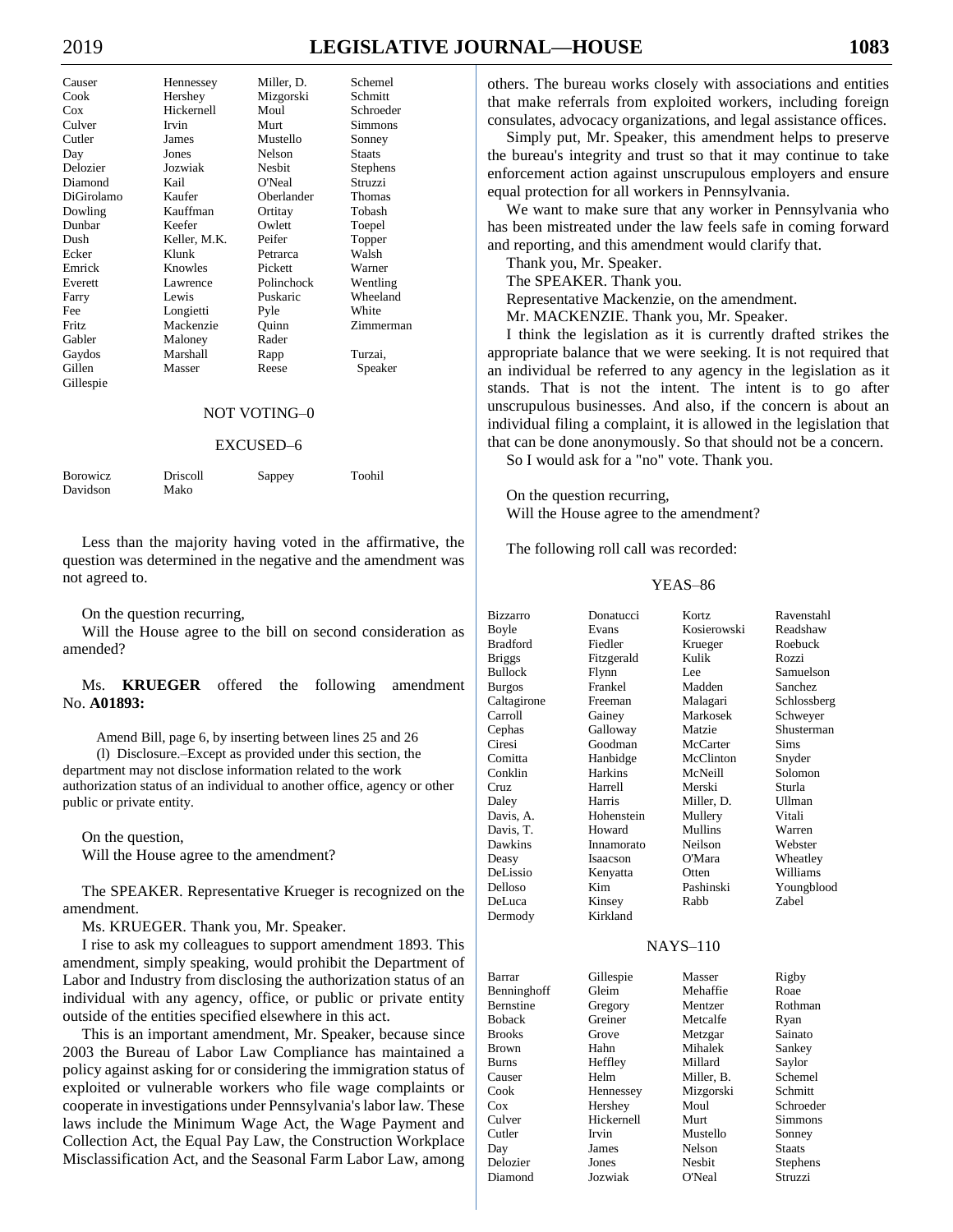# **1084 LEGISLATIVE JOURNAL—HOUSE** JUNE 12

| DiGirolamo | Kail            | Oberlander | Thomas    |
|------------|-----------------|------------|-----------|
| Dowling    | Kaufer          | Ortitay    | Tobash    |
| Dunbar     | Kauffman        | Owlett     | Toepel    |
| Dush       | Keefer          | Peifer     | Topper    |
| Ecker      | Keller, M.K.    | Petrarca   | Walsh     |
| Emrick     | Klunk           | Pickett    | Warner    |
| Everett    | Knowles         | Polinchock | Wentling  |
| Farry      | <b>Lawrence</b> | Puskaric   | Wheeland  |
| Fee        | Lewis           | Pyle       | White     |
| Fritz      | Longietti       | Ouinn      | Zimmerman |
| Gabler     | Mackenzie       | Rader      |           |
| Gaydos     | Maloney         | Rapp       | Turzai.   |
| Gillen     | Marshall        | Reese      | Speaker   |
|            |                 |            |           |

NOT VOTING–0

#### EXCUSED–6

| <b>Borowicz</b> | Driscoll | Sappey | Toohil |
|-----------------|----------|--------|--------|
| Davidson        | Mako     |        |        |

Less than the majority having voted in the affirmative, the question was determined in the negative and the amendment was not agreed to.

On the question recurring,

Will the House agree to the bill on second consideration as amended?

The SPEAKER. Do any members at this time wish to withdraw their amendments? Is there anybody withdrawing their amendments?

Representative Cephas I believe is withdrawing amendment 01913; that is withdrawn. Any other amendments that are withdrawn?

Representative Donatucci, you are recognized.

Ms. DONATUCCI. I am withdrawing 01911.

The SPEAKER. Yes, thank you. That is withdrawn, 01911.

Any other members wish to withdraw their amendments? Okay.

On the question recurring,

Will the House agree to the bill on second consideration as amended?

Mrs. **ISAACSON** offered the following amendment No. **A01896:**

Amend Bill, page 4, line 13, by striking out "or" and inserting a comma

Amend Bill, page 4, line 13, by striking out the period after "origin" and inserting

, familial status, religious creed, ancestry, age, gender, sexual orientation, gender identity or expression or use of support animals because of blindness or deafness.

On the question, Will the House agree to the amendment?

The SPEAKER. Representative Isaacson is recognized on 01896.

Mrs. ISAACSON. Thank you, Mr. Speaker.

I rise to offer an amendment that gives the workplace of the people of the Commonwealth vital protections as we roll out E-Verify, a new and powerful tool.

Companies everywhere have human resources departments handling employees' disputes all day long. Too often we see news stories of workplace disputes even breaking out into violence. We have created a powerful tool for workers and employers here, but much like we count on workers using tools correctly for all the good of the tools, a misused tool is a dangerous thing.

Mr. Speaker, an E-Verify complaint misused is a dangerous thing. My amendment will make sure this tool does not become a weapon to settle a workplace grudge or a weapon wielded by someone who refuses to understand that we are all different people or a weapon used to force an investigation of a coworker because of who that coworker identifies as or who that coworker worships or who that coworker loves.

Mr. Speaker, an E-Verify complaint misused can ruin a life. My amendment will make sure complaints are truly worthy of an investigation. Mr. Speaker, we should be improving the lives of the workers, not potentially ruining lives and wasting countless taxpayer dollars investigating false complaints. Let the HR departments do their work, and I urge a "yes" vote.

The SPEAKER. Representative Mackenzie, on the amendment, please.

Mr. MACKENZIE. Thank you, Mr. Speaker.

I would ask for a "no" vote on this because there are already in Federal and State law antidiscrimination statutes, which currently would take place and have an effect on this type of legislation. Also, previous legislation, Act 127 of 2012, included similar antidiscrimination language to what we are including here, and so again I would ask for a "no" vote. Thank you.

On the question recurring,

Will the House agree to the amendment?

The following roll call was recorded:

| <b>Bizzarro</b> | Donatucci      | Kortz       | Ravenstahl  |
|-----------------|----------------|-------------|-------------|
| Boyle           | Evans          | Kosierowski | Readshaw    |
| <b>Bradford</b> | Fiedler        | Krueger     | Roebuck     |
| <b>Briggs</b>   | Fitzgerald     | Kulik       | Rozzi       |
| <b>Bullock</b>  | Flynn          | Lee         | Samuelson   |
| Burgos          | Frankel        | Madden      | Sanchez     |
| Caltagirone     | Freeman        | Malagari    | Schlossberg |
| Carroll         | Gainey         | Markosek    | Schweyer    |
| Cephas          | Galloway       | Matzie      | Shusterman  |
| Ciresi          | Goodman        | McCarter    | <b>Sims</b> |
| Comitta         | Hanbidge       | McClinton   | Snyder      |
| Conklin         | <b>Harkins</b> | McNeill     | Solomon     |
| Cruz            | Harrell        | Merski      | Sturla      |
| Daley           | Harris         | Miller, D.  | Ullman      |
| Davis, A.       | Hohenstein     | Mullery     | Vitali      |
| Davis, T.       | Howard         | Mullins     | Warren      |
| Dawkins         | Innamorato     | Neilson     | Webster     |
| Deasy           | Isaacson       | O'Mara      | Wheatley    |
| DeLissio        | Kenyatta       | Otten       | Williams    |
| Delloso         | Kim            | Pashinski   | Youngblood  |
| DeLuca          | Kinsey         | Rabb        | Zabel       |
| Dermody         | Kirkland       |             |             |
|                 |                | $NAYS-110$  |             |
| <b>Barrar</b>   | Gillespie      | Masser      | Rigby       |

| рапаг         | <b>Gillespie</b> | iviassei | <b>KILUY</b> |
|---------------|------------------|----------|--------------|
| Benninghoff   | Gleim            | Mehaffie | Roae         |
| Bernstine     | Gregory          | Mentzer  | Rothman      |
| Boback        | Greiner          | Metcalfe | Ryan         |
| <b>Brooks</b> | Grove            | Metzgar  | Sainato      |
| Brown         | Hahn             | Mihalek  | Sankey       |
| Burns         | Heffley          | Millard  | Saylor       |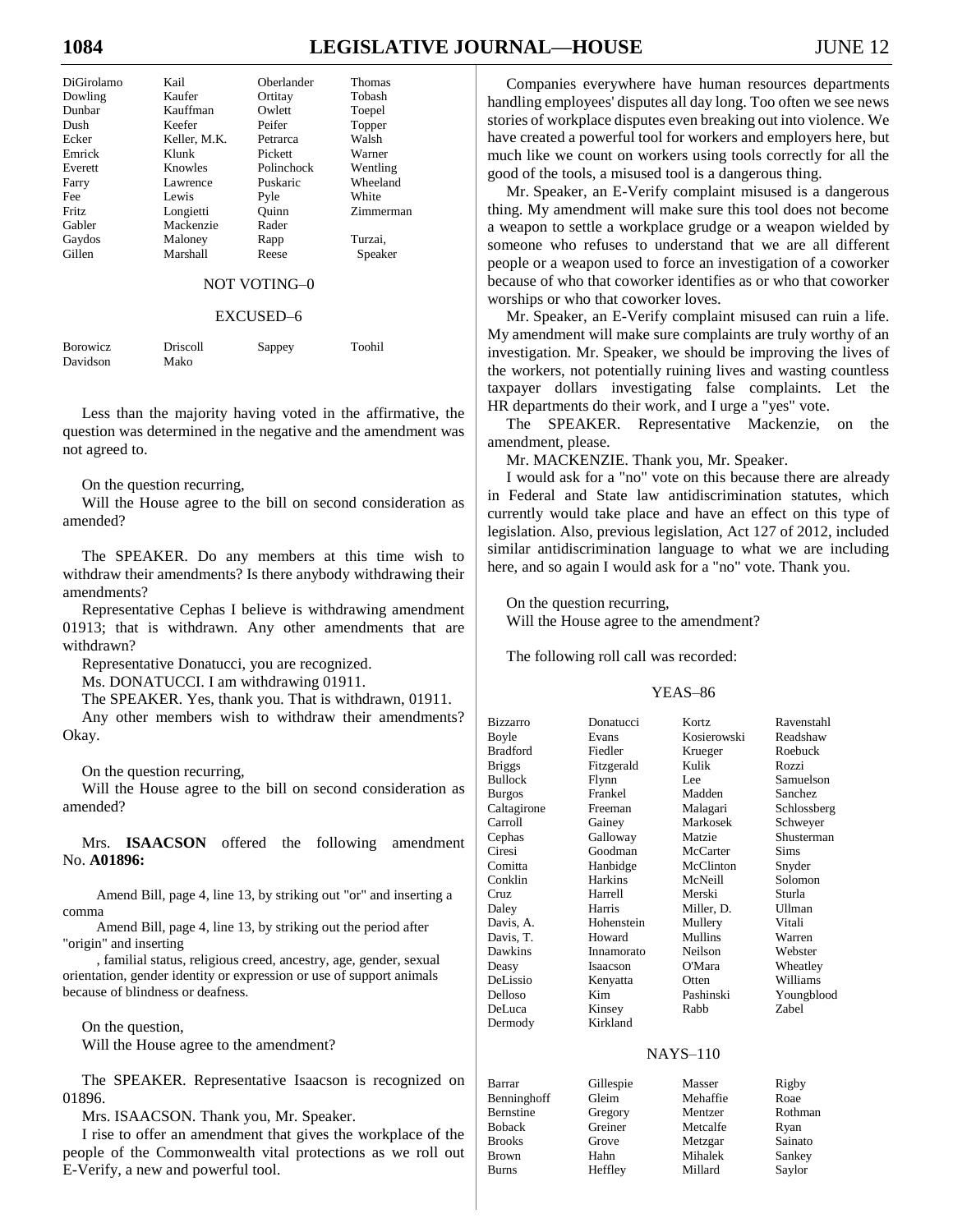# 2019 **LEGISLATIVE JOURNAL—HOUSE 1085**

| Causer                           | Helm       | Miller. B. | Schemel           | S |
|----------------------------------|------------|------------|-------------------|---|
| Cook                             | Hennessey  | Mizgorski  | Schmitt           |   |
| Cox                              | Hershey    | Moul       | Schroeder         |   |
| Culver                           | Hickernell | Murt       | <b>Simmons</b>    |   |
| Cutler                           | Irvin      | Mustello   | Sonney            |   |
| $\mathbf{D}_{\alpha \mathbf{v}}$ | Iamas      | $N$ alaan  | $C_{\text{foot}}$ |   |

Cutler Irvin Mustello Sonney Day James Nelson Staats Delozier Jones Nesbit Stephens Diamond Jozwiak O'Neal Struzzi DiGirolamo Kail Oberlander Thomas Dowling Kaufer Ortitay Tobash Dunbar Kauffman Owlett Toepel Dush Keefer Peifer Topper<br>Ecker Keller, M.K. Petrarca Walsh Keller, M.K. Emrick Klunk Pickett Warner Everett Knowles Polinchock Wentling Farry Lawrence Puskaric Wheeland Fee Lewis Pyle White Fritz Longietti Quinn Zimmerman Gabler Mackenzie Rader Gaydos Maloney Rapp Turzai, Gillen Marshall Reese Speaker

## NOT VOTING–0

#### EXCUSED–6

| <b>Borowicz</b> | Driscoll | Sappey | Toohil |
|-----------------|----------|--------|--------|
| Davidson        | Mako     |        |        |

Less than the majority having voted in the affirmative, the question was determined in the negative and the amendment was not agreed to.

On the question recurring,

Will the House agree to the bill on second consideration as amended?

Mr. **HOHENSTEIN** offered the following amendment No. **A01906:**

Amend Bill, page 2, line 22, by inserting after "employer" with more than 100 employees

On the question,

Will the House agree to the amendment?

#### AMENDMENT WITHDRAWN

The SPEAKER. That is withdrawn? Okay. That is withdrawn. Thank you, Representative.

On the question recurring,

Will the House agree to the bill on second consideration as amended?

Mr. **BRADFORD** offered the following amendment No. **A01878**:

Amend Bill, page 10, lines 18 and 19, by striking out all of said lines and inserting

Section 8. Notice of appropriation.

Upon the appropriation to and receipt of sufficient Federal funds by the department and the Office of Attorney General for the enforcement of this act, the Secretary of Labor and Industry and the Attorney General shall transmit notice of the appropriation and receipt to the Legislative Reference Bureau for publication in the Pennsylvania Bulletin.

ection 9. Effective date.

This act shall take effect as follows:

(1) Section 8 and this section shall take effect immediately.

(2) The remainder of this act shall take effect upon publication of the notice under section 8.

On the question, Will the House agree to the amendment?

The SPEAKER. On the amendment, Representative Bradford. Mr. BRADFORD. Thank you, Mr. Speaker.

The purpose of this amendment is very simple. If the Federal government wishes the State to enforce Federal law, the Federal government should pay for such activity, and this would require an appropriation from the Federal government before triggering such responsibilities on the Commonwealth.

Thank you, Mr. Speaker.

The SPEAKER. Representative Mackenzie, on the amendment.

Mr. MACKENZIE. Thank you, Mr. Speaker.

Again, I would ask for a "no" vote on this amendment. The Federal government actually specifically allows for the immigration law to be focused on State licenses, which this legislation does, and the legislation never contemplates Federal funds being allocated, so I believe this would be inconsistent with the rest of the legislation that is being proposed.

And finally, we did enact or advance as a part of the first amendment that was adopted, an extended period, one additional year for the time of passage until enactment to allow for an appropriation to be made here at the State level.

So again, not necessary in this case and I would ask for a "no" vote. Thank you.

On the question recurring, Will the House agree to the amendment?

The following roll call was recorded:

| <b>Bizzarro</b> | Donatucci  | Kirkland       | Ravenstahl  |
|-----------------|------------|----------------|-------------|
| Boyle           | Evans      | Kortz          | Readshaw    |
| <b>Bradford</b> | Fiedler    | Kosierowski    | Roebuck     |
| <b>Briggs</b>   | Fitzgerald | Krueger        | Rozzi       |
| <b>Bullock</b>  | Flynn      | Kulik          | Samuelson   |
| <b>Burgos</b>   | Frankel    | Lee            | Sanchez     |
| Caltagirone     | Freeman    | Madden         | Schlossberg |
| Carroll         | Gainey     | Malagari       | Schweyer    |
| Cephas          | Galloway   | Markosek       | Shusterman  |
| Ciresi          | Goodman    | Matzie         | <b>Sims</b> |
| Comitta         | Hanbidge   | McCarter       | Snyder      |
| Conklin         | Harkins    | McClinton      | Solomon     |
| Cruz.           | Harrell    | McNeill        | Sturla      |
| Daley           | Harris     | Merski         | Ullman      |
| Davis, A.       | Hohenstein | Mullery        | Vitali      |
| Davis, T.       | Howard     | <b>Mullins</b> | Warren      |
| Dawkins         | Innamorato | Neilson        | Webster     |
| Deasy           | Isaacson   | O'Mara         | Wheatley    |
| DeLissio        | Kenyatta   | Otten          | Williams    |
| Delloso         | Kim        | Pashinski      | Youngblood  |
| DeLuca          | Kinsey     | Rabb           | Zabel       |
| Dermody         |            |                |             |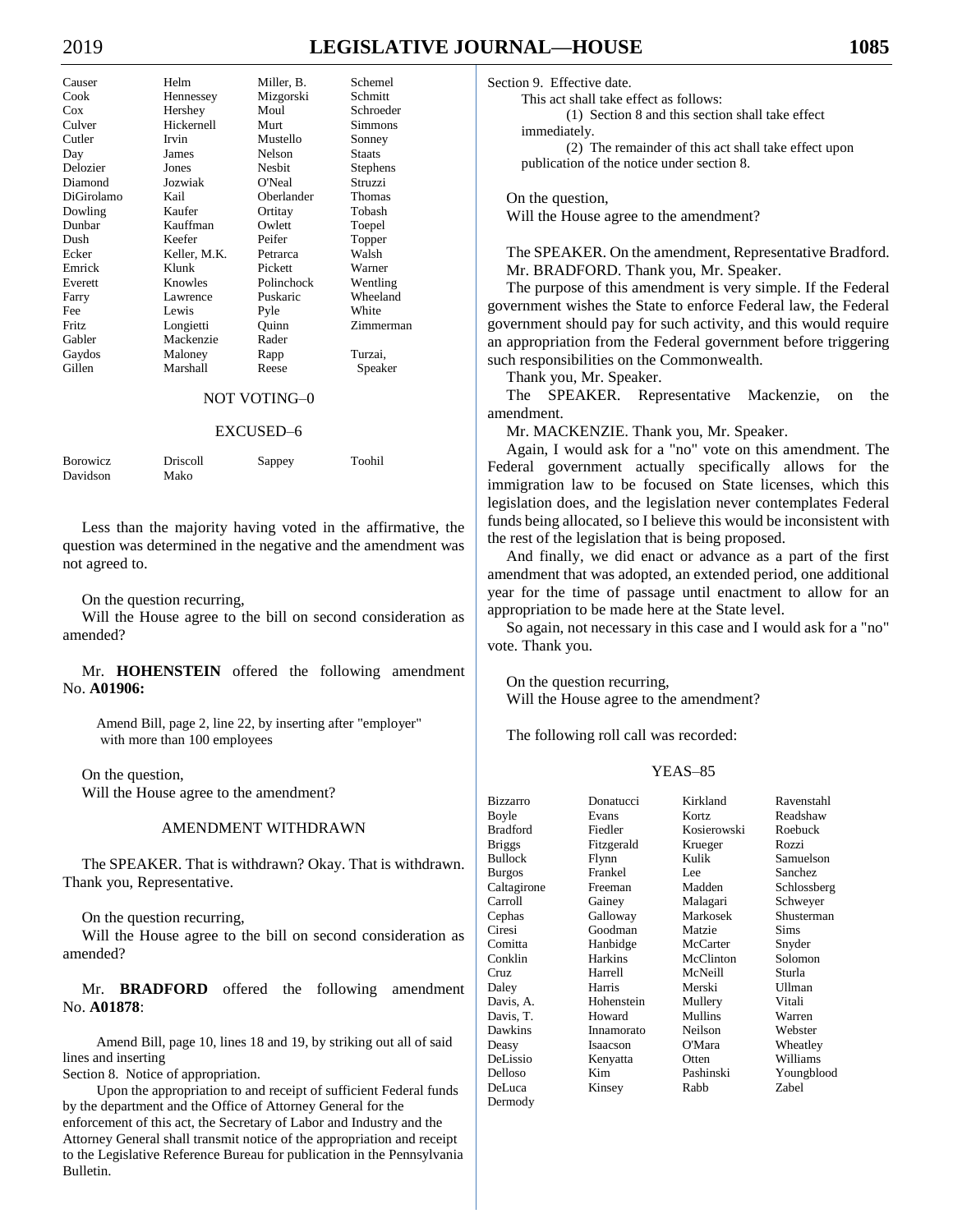### NAYS–111

| Barrar           | Gleim        | Mehaffie      | Rigby         |
|------------------|--------------|---------------|---------------|
| Benninghoff      | Gregory      | Mentzer       | Roae          |
| <b>Bernstine</b> | Greiner      | Metcalfe      | Rothman       |
| <b>Boback</b>    | Grove        | Metzgar       | Ryan          |
| <b>Brooks</b>    | Hahn         | Mihalek       | Sainato       |
| <b>Brown</b>     | Heffley      | Millard       | Sankey        |
| <b>Burns</b>     | Helm         | Miller. B.    | Saylor        |
| Causer           | Hennessey    | Miller. D.    | Schemel       |
| Cook             | Hershey      | Mizgorski     | Schmitt       |
| Cox              | Hickernell   | Moul          | Schroeder     |
| Culver           | Irvin        | Murt          | Simmons       |
| Cutler           | James        | Mustello      | Sonney        |
| Day              | <b>Jones</b> | Nelson        | <b>Staats</b> |
| Delozier         | Jozwiak      | <b>Neshit</b> | Stephens      |
| Diamond          | Kail         | O'Neal        | Struzzi       |
| DiGirolamo       | Kaufer       | Oberlander    | Thomas        |
| Dowling          | Kauffman     | Ortitay       | Tobash        |
| Dunbar           | Keefer       | Owlett        | Toepel        |
| Dush             | Keller, M.K. | Peifer        | Topper        |
| Ecker            | Klunk        | Petrarca      | Walsh         |
| Emrick           | Knowles      | Pickett       | Warner        |
| Everett          | Lawrence     | Polinchock    | Wentling      |
| Farry            | Lewis        | Puskaric      | Wheeland      |
| Fee              | Longietti    | Pyle          | White         |
| Fritz            | Mackenzie    | Ouinn         | Zimmerman     |
| Gabler           | Maloney      | Rader         |               |
| Gaydos           | Marshall     | Rapp          | Turzai.       |
| Gillen           | Masser       | Reese         | Speaker       |
| Gillespie        |              |               |               |
|                  |              |               |               |

## NOT VOTING–0

#### EXCUSED–6

| <b>Borowicz</b> | Driscoll | Sappey | Toohil |
|-----------------|----------|--------|--------|
| Davidson        | Mako     |        |        |

Less than the majority having voted in the affirmative, the question was determined in the negative and the amendment was not agreed to.

#### On the question recurring,

Will the House agree to the bill on second consideration as amended?

Mr. **BRADFORD** offered the following amendment No. **A01879**:

Amend Bill, page 10, by inserting between lines 17 and 18 Section 8. Notice of appropriation.

Upon the initial, separate appropriation to the department of sufficient funds to establish a separate office to enforce this act, the Secretary of Labor and Industry shall transmit notice of the appropriation to the Legislative Reference Bureau for publication in the Pennsylvania Bulletin.

Amend Bill, page 10, line 18, by striking out "8" and inserting 9

Amend Bill, page 10, line 19, by striking out "JULY 1, 2020." and inserting

as follows:

(1) Section 8 of the act and this section shall take effect immediately.

(2) The remainder of this act shall take effect upon publication of the notice under section 8.

#### On the question,

Will the House agree to the amendment?

The SPEAKER. Representative Bradford is recognized for remarks.

Mr. BRADFORD. Thank you, Mr. Speaker.

Obviously, the Department of L&I is there to protect workers. Having them put into an enforcement role – where, obviously, this legislation proposes that they will be in opposition to the best interest of certain workers – it is my opinion that we should set up a separate enforcement office to prevent our L&I employees from being put into the position of trying to protect those folks that it may well have to prosecute.

The SPEAKER. Representative Mackenzie, on the amendment.

Mr. MACKENZIE. Thank you, Mr. Speaker.

Again, I would ask for a "no" vote on this amendment for reasons very similar to those that I stated on the last amendment. Again, asking for a "no" vote. Thank you.

On the question recurring, Will the House agree to the amendment?

The following roll call was recorded:

#### YEAS–86

| <b>Bizzarro</b> | Donatucci      | Kortz       | Ravenstahl  |
|-----------------|----------------|-------------|-------------|
| Boyle           | Evans          | Kosierowski | Readshaw    |
| Bradford        | Fiedler        | Krueger     | Roebuck     |
| <b>Briggs</b>   | Fitzgerald     | Kulik       | Rozzi       |
| Bullock         | Flynn          | Lee         | Samuelson   |
| Burgos          | Frankel        | Madden      | Sanchez     |
| Caltagirone     | Freeman        | Malagari    | Schlossberg |
| Carroll         | Gainey         | Markosek    | Schweyer    |
| Cephas          | Galloway       | Matzie      | Shusterman  |
| Ciresi          | Goodman        | McCarter    | Sims        |
| Comitta         | Hanbidge       | McClinton   | Snyder      |
| Conklin         | <b>Harkins</b> | McNeill     | Solomon     |
| Cruz            | Harrell        | Merski      | Sturla      |
| Daley           | Harris         | Miller, D.  | Ullman      |
| Davis, A.       | Hohenstein     | Mullery     | Vitali      |
| Davis, T.       | Howard         | Mullins     | Warren      |
| Dawkins         | Innamorato     | Neilson     | Webster     |
| Deasy           | Isaacson       | O'Mara      | Wheatley    |
| DeLissio        | Kenyatta       | Otten       | Williams    |
| Delloso         | Kim            | Pashinski   | Youngblood  |
| DeLuca          | Kinsey         | Rabb        | Zabel       |
| Dermody         | Kirkland       |             |             |

## NAYS–110

| Barrar        | Gillespie    | Masser     | Rigby           |
|---------------|--------------|------------|-----------------|
| Benninghoff   | Gleim        | Mehaffie   | Roae            |
| Bernstine     | Gregory      | Mentzer    | Rothman         |
| Boback        | Greiner      | Metcalfe   | Ryan            |
| <b>Brooks</b> | Grove        | Metzgar    | Sainato         |
| Brown         | Hahn         | Mihalek    | Sankey          |
| <b>Burns</b>  | Heffley      | Millard    | Saylor          |
| Causer        | Helm         | Miller, B. | Schemel         |
| Cook          | Hennessey    | Mizgorski  | Schmitt         |
| Cox           | Hershey      | Moul       | Schroeder       |
| Culver        | Hickernell   | Murt       | Simmons         |
| Cutler        | Irvin        | Mustello   | Sonney          |
| Day           | James        | Nelson     | <b>Staats</b>   |
| Delozier      | Jones        | Nesbit     | <b>Stephens</b> |
| Diamond       | Jozwiak      | O'Neal     | Struzzi         |
| DiGirolamo    | Kail         | Oberlander | Thomas          |
| Dowling       | Kaufer       | Ortitay    | Tobash          |
| Dunbar        | Kauffman     | Owlett     | Toepel          |
| Dush          | Keefer       | Peifer     | Topper          |
| Ecker         | Keller, M.K. | Petrarca   | Walsh           |
| Emrick        | Klunk        | Pickett    | Warner          |
| Everett       | Knowles      | Polinchock | Wentling        |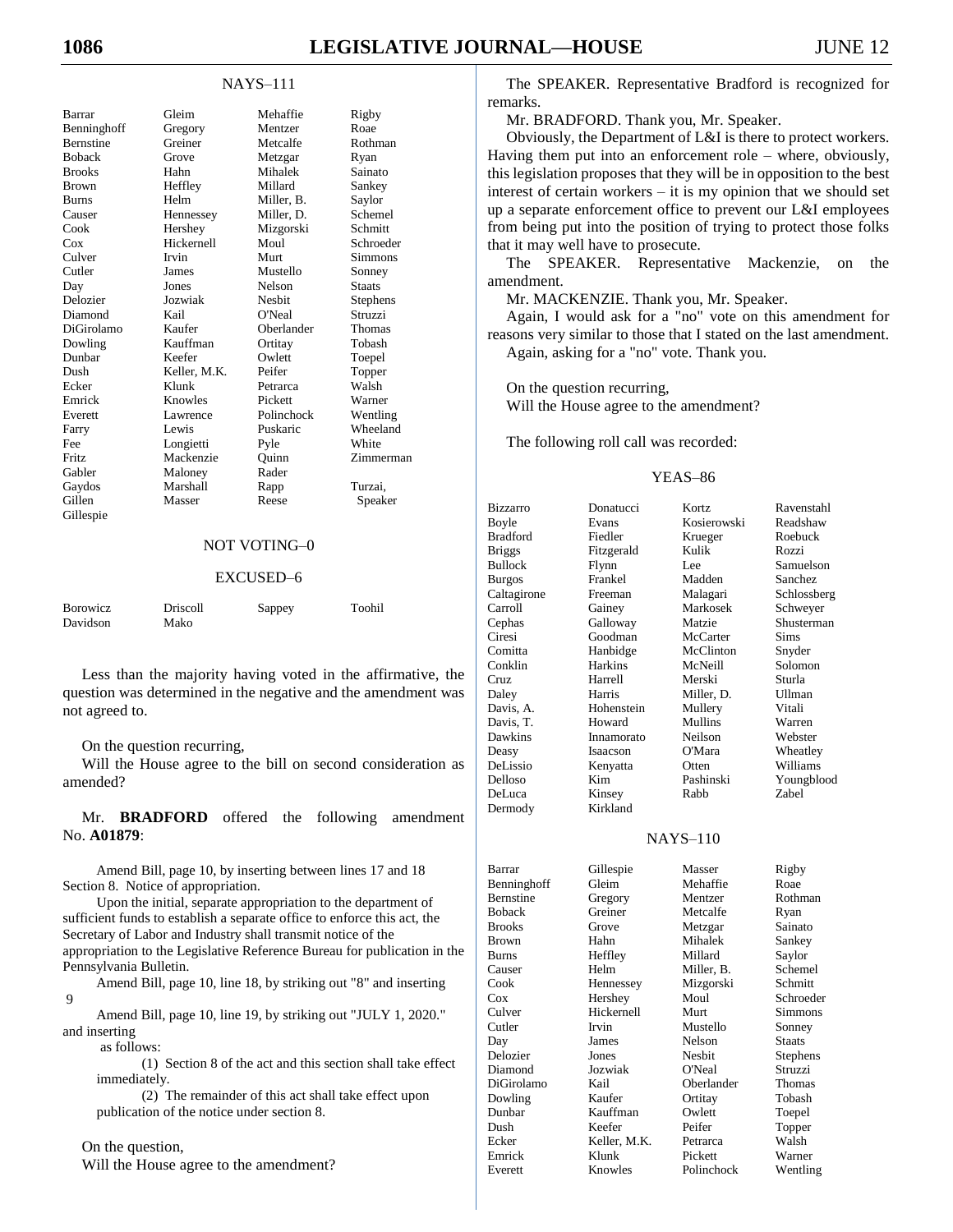# 2019 **LEGISLATIVE JOURNAL—HOUSE 1087**

| Farry        | Lawrence  | Puskaric | Wheeland  |  |
|--------------|-----------|----------|-----------|--|
| Fee          | Lewis     | Pyle     | White     |  |
| Fritz        | Longietti | Ouinn    | Zimmerman |  |
| Gabler       | Mackenzie | Rader    |           |  |
| Gaydos       | Maloney   | Rapp     | Turzai,   |  |
| Gillen       | Marshall  | Reese    | Speaker   |  |
| NOT VOTING-0 |           |          |           |  |
| EXCUSED–6    |           |          |           |  |

| <b>Borowicz</b> | Driscoll | Sappey | Toohil |
|-----------------|----------|--------|--------|
| Davidson        | Mako     |        |        |

Less than the majority having voted in the affirmative, the question was determined in the negative and the amendment was not agreed to.

On the question recurring,

Will the House agree to the bill on second consideration as amended?

Mr. **HOHENSTEIN** offered the following amendment No. **A01907**:

Amend Bill, page 10, by inserting between lines 17 and 18 Section 8. Applicability.

This act shall apply to employers as follows:

(1) For an employer with 500 or more employees, this act shall apply beginning on the effective date of this section.

(2) For an employer with at least 100 and no more than 499 employees, this act shall apply beginning six months

following the effective date of this section.

(3) For an employer with fewer than 100 employees, this act shall apply beginning one year following the effective date of this section.

Amend Bill, page 10, line 18, by striking out "8" and inserting

On the question,

9

Will the House agree to the amendment?

The SPEAKER. On the amendment, Representative Hohenstein.

Mr. HOHENSTEIN. Thank you, Mr. Speaker.

This amendment seeks to make sure that employers who do not have the resources to utilize the very complicated and difficult system that is embodied in E-Verify have the ability to phase it in. Right now we are holding people who are employing only a single person accountable to using this system and using it right away.

I know from 25 years of experience as an immigration attorney that this is not an easy system to get to know, and there is a lot of trouble and a lot of problems coming in finishing and getting it done. But if we pass this amendment, it gives those smaller employers a chance to get acclimated to the system and to utilize it in an appropriate way without making mistakes. Therefore, I ask for a "yes" vote on this amendment.

The SPEAKER. Representative Mackenzie, on the amendment.

Mr. MACKENZIE. Thank you, Mr. Speaker.

I would ask for a "no" vote on this amendment just because I do not think it is necessary. After speaking with the Department of Homeland Security on a conference call that was open to all members of the Labor and Industry Committee, we heard about how they specifically help and assist small businesses in utilizing this process. They have a specific part of their office, which, again, helps those small businesses; again, no additional burden, in my opinion, or based on the information that they provided, so I do not think this is necessary. Thank you.

On the question recurring, Will the House agree to the amendment?

The following roll call was recorded:

## YEAS–87

| Bizzarro      | Donatucci      | Kortz       | Ravenstahl    |
|---------------|----------------|-------------|---------------|
| Boyle         | Evans          | Kosierowski | Readshaw      |
| Bradford      | Fiedler        | Krueger     | Roebuck       |
| <b>Briggs</b> | Fitzgerald     | Kulik       | Rozzi         |
| Bullock       | Flynn          | Lee         | Samuelson     |
| Burgos        | Frankel        | Madden      | Sanchez       |
| Caltagirone   | Freeman        | Malagari    | Schlossberg   |
| Carroll       | Gainey         | Markosek    | Schweyer      |
| Cephas        | Galloway       | Matzie      | Shusterman    |
| Ciresi        | Goodman        | McCarter    | <b>Sims</b>   |
| Comitta       | Hanbidge       | McClinton   | Snyder        |
| Conklin       | <b>Harkins</b> | McNeill     | Solomon       |
| Cruz          | Harrell        | Merski      | Sturla        |
| Daley         | Harris         | Metzgar     | <b>Ullman</b> |
| Davis, A.     | Hohenstein     | Miller, D.  | Vitali        |
| Davis, T.     | Howard         | Mullery     | Warren        |
| Dawkins       | Innamorato     | Mullins     | Webster       |
| Deasy         | Isaacson       | Neilson     | Wheatley      |
| DeLissio      | Kenyatta       | O'Mara      | Williams      |
| Delloso       | Kim            | Otten       | Youngblood    |
| DeLuca        | Kinsey         | Pashinski   | Zabel         |
| Dermody       | Kirkland       | Rabb        |               |
|               |                |             |               |

NAYS–109

Barrar Gillespie Masser Roae Benninghoff Gleim Mehaffie Rothman Bernstine Gregory Mentzer Ryan Boback Greiner Metcalfe Sainato Brooks Grove Mihalek Sankey Brown Hahn Millard Saylor Burns Heffley Miller, B. Schemel Causer Helm Mizgorski Schmitt Cook Hennessey Moul Schroeder Cox Hershey Murt Simmons Culver Hickernell Mustello Sonney Cutler Irvin Nelson Staats Day James Nesbit Stephens Delozier Jones O'Neal Struzzi Diamond Jozwiak Oberlander Thomas<br>DiGirolamo Kail Ortitay Tobash DiGirolamo Kail Ortitay Dowling Kaufer Owlett Toepel Dunbar Kauffman Peifer Topper Dush Keefer Petrarca Ecker Keller, M.K. Pickett Warner Emrick Klunk Polinchock Wentling Everett Knowles Puskaric Wheeland Farry Lawrence Pyle White Fee Lewis Quinn Zimmerman Fritz Longietti Rader Gabler Mackenzie Rapp Turzai, Gaydos Maloney Reese Speaker Gillen Marshall Rigby

## NOT VOTING–0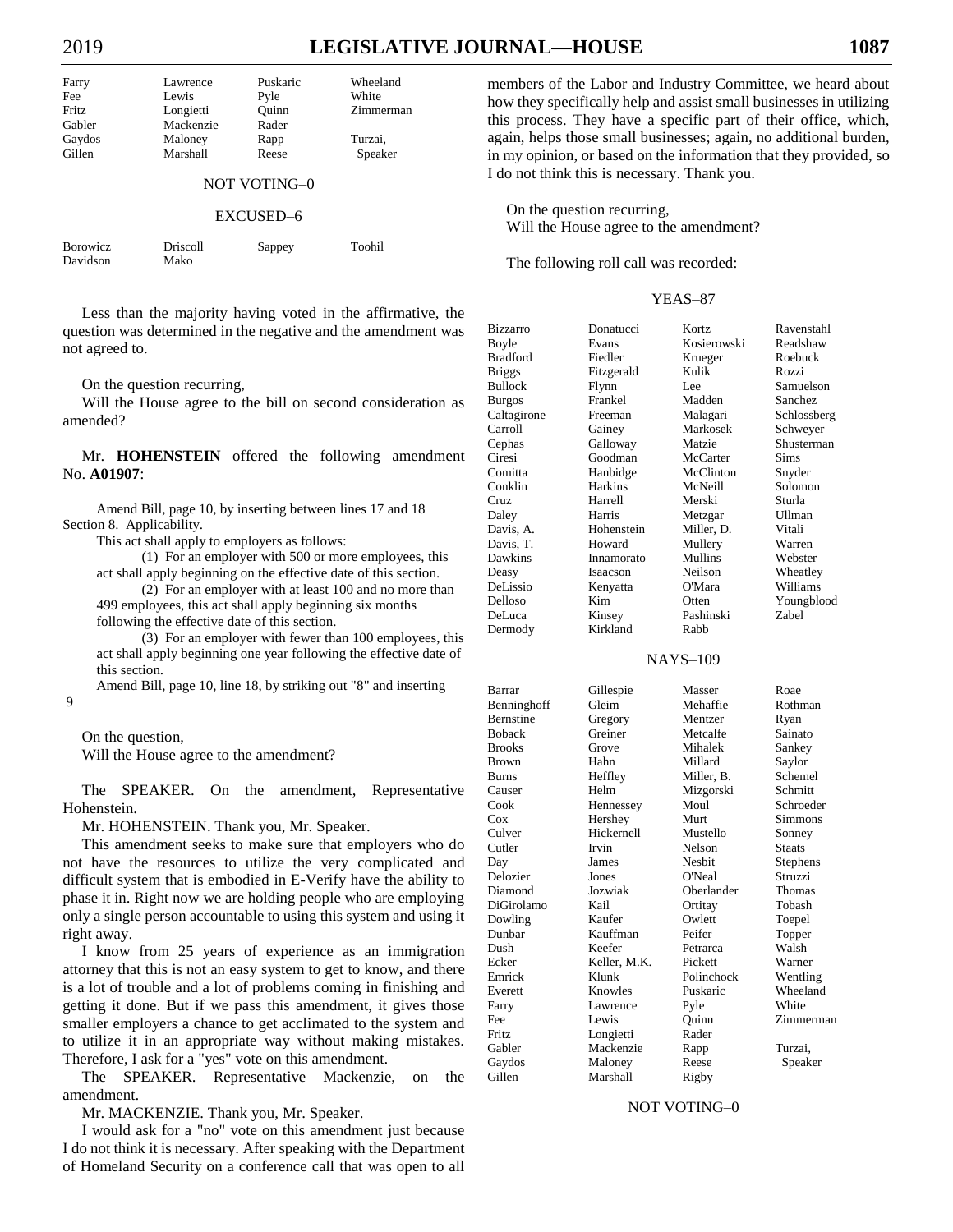#### EXCUSED–6

| <b>Borowicz</b> | Driscoll | Sappey | Toohil |
|-----------------|----------|--------|--------|
| Davidson        | Mako     |        |        |

Less than the majority having voted in the affirmative, the question was determined in the negative and the amendment was not agreed to.

On the question recurring,

Will the House agree to the bill on second consideration as amended?

Ms. **KRUEGER** offered the following amendment No. **A01908**:

Amend Bill, page 10, by inserting between lines 17 and 18 Section 8. Report on E-verify program.

(a) Report.–The Legislative Budget and Finance Committee shall conduct a study and compile a report on E-verify program. The report shall include all of the following information:

(1) An evaluation of the effectiveness of the E-Verify program as a deterrent to violations of any of the following:

(i) The act of June 2, 1915 (P.L.736, No.338), known as the Workers' Compensation Act.

(ii) The act of December 5, 1936 (2nd Sp.Sess., 1937 P.L.2897, No.1), known as the Unemployment Compensation Law.

(iii) The act of July 14, 1961 (P.L.637, No.329), known as the Wage Payment and Collection Law.

(iv) The act of January 17, 1968 (P.L.11, No.5), known as The Minimum Wage Act of 1968.

(v) The act of March 4, 1971 (P.L.6, No.2), known as the Tax Reform Code of 1971.

(vi) The act of October 13, 2010 (P.L.506, No.72), known as the Construction Workplace Misclassification Act.

(vii) Any other applicable laws of this Commonwealth.

(2) A review of the use, enforcement and effectiveness of the E-Verify program by the Federal Government and other states.

(3) Any additional powers, duties or requirements that may be necessary to effectively implement this act and deter violation of the laws specified under paragraph (1).

(4) The impact of the E-Verify program on State, regional and local employment, wages and working conditions.

(5) The impact of the E-Verify program on workers, families and minority groups and recommendations on how to avoid discrimination or disenfranchisement of individuals.

(6) Recommendations on best practices in employer training or educational outreach to ensure the consistent and lawful use of the E-Verify program throughout this Commonwealth.

(b) Submission.–The Legislative Budget and Finance Committee shall submit the report to the General Assembly within 18 months of the effective date of this section.

Amend Bill, page 10, line 18, by striking out "8" and inserting

Amend Bill, page 10, line 19, by striking out "in 60 days JULY 1, 2020." and inserting

as follows:

 $\overline{Q}$ 

(1) The following shall take effect immediately:

- (i) Section 8.
- (ii) This section.

(2) The remainder of this act shall take effect in six months.

On the question recurring, Will the House agree to the amendment?

> The SPEAKER. On the amendment, the Chair recognizes Representative Krueger.

Ms. KRUEGER. Thank you, Mr. Speaker.

This amendment would require that the Legislative Budget and Finance Committee study the effectiveness of E-Verify in Pennsylvania, the impact on communities of color, alternatives to E-Verify, and remedies to discrimination and disenfranchisement.

Mr. Speaker, a number of stakeholders have taken positions on this bill and they have very real concerns about the high rate of false positives and the number of workers who would be caught up in that process. For example, the Department of Labor and Industry has argued that simple improvements to Act 72 would have a far greater impact in reducing labor law violations than the language in this bill. Comparatively, this bill would be expensive to enforce. L&I has estimated at least a cost of \$1 million to enforce, with no new funding allocated with this bill, and will have very few real consequences for employers. If outcomes are a priority to us, we need to make sure that this would actually work and that it was actually having an impact on the unscrupulous employers that we want to crack down on in the first place.

We have gotten stakeholder feedback that if E-Verify is mandated, over 2,000 citizens and work-authorized legal immigrant construction workers would have to contact a government agency immediately or risk losing their jobs, and over 1300 citizens and work-authorized legal construction workers would legally lose their jobs.

We know that the false findings, or the false positives within E-Verify, are more commonly found for women with hyphenated last names, legal immigrants, and folks from the Latinx community. We have a responsibility to make sure that this is working. I would ask my colleagues to support this amendment.

# **THE SPEAKER PRO TEMPORE (JOHN A. LAWRENCE) PRESIDING**

The SPEAKER pro tempore. On the amendment, the gentleman from Lehigh, Representative Mackenzie.

Mr. MACKENZIE. Well, thank you, Mr. Speaker.

On this specific amendment, the proposed dates of effectiveness are inconsistent with the amendment that was adopted earlier. Some things are stated to be taking effect immediately, some within 6 months, and some within 18 months. Again, we changed the effective date of this legislation to be consistently 1 year across the board, and I think that is more appropriate.

Also, some of the statistics that were just cited are very outdated. They actually come from a 2009 study – so over 10 years at this point – and so I do not think they are worthy of merit on this discussion point.

Again, I would be asking for a "no" vote. Thank you.

On the question recurring, Will the House agree to the amendment?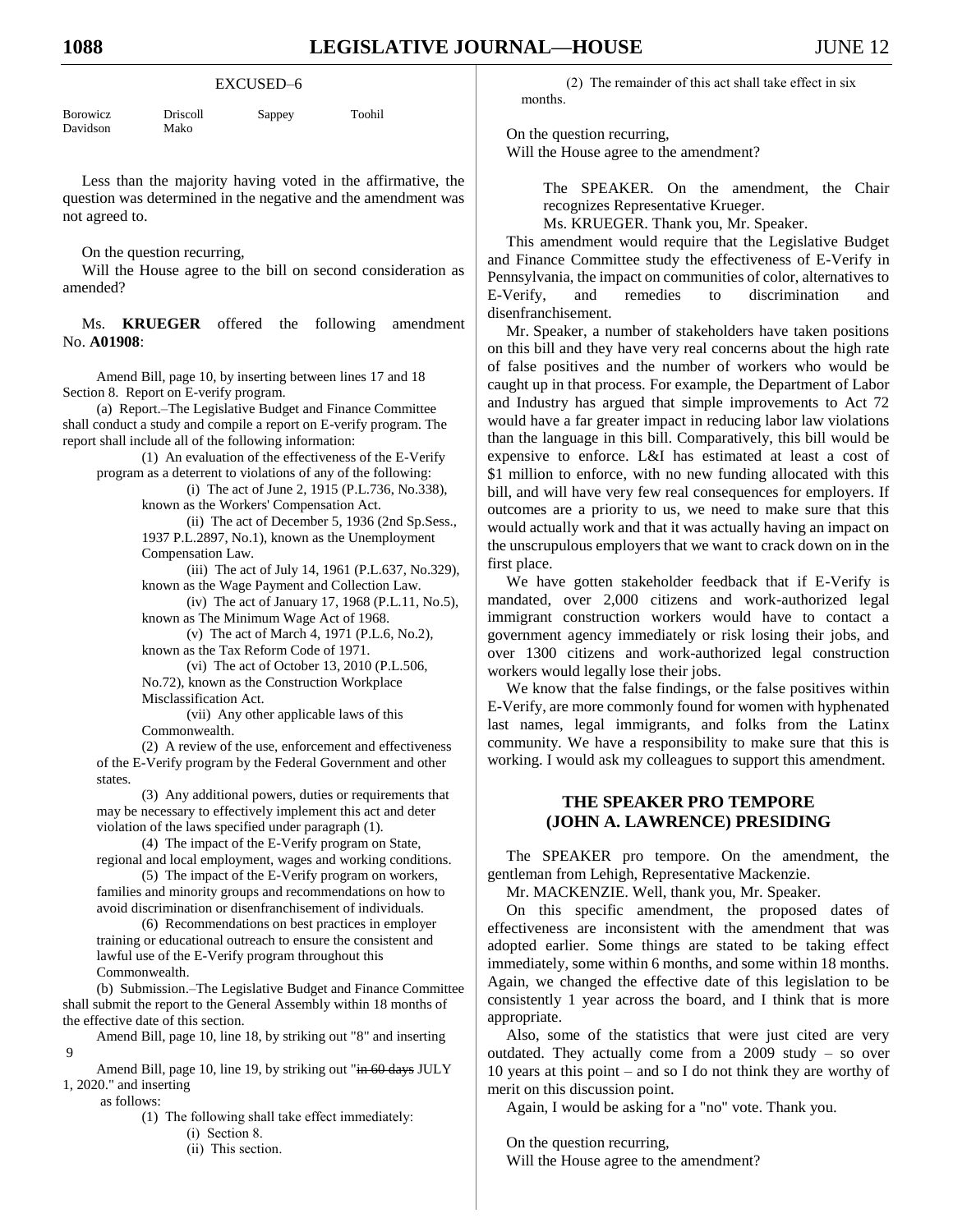The following roll call was recorded:

## YEAS–86

| Bizzarro                                                      |
|---------------------------------------------------------------|
| Boyle                                                         |
| <b>Bradford</b>                                               |
| <b>Briggs</b>                                                 |
| <b>Bullock</b>                                                |
| <b>Burgos</b>                                                 |
|                                                               |
| Caltagirone                                                   |
| Canagire<br>Carroll<br>Cephas<br>Ciresi<br>Comitta<br>Conklin |
|                                                               |
|                                                               |
|                                                               |
|                                                               |
| Cruz                                                          |
|                                                               |
| Daley                                                         |
| Davis, A.                                                     |
| Davis, T.                                                     |
|                                                               |
| Dawkins<br>Deasy                                              |
| DeLissio                                                      |
|                                                               |
| Delloso<br>DeLuca                                             |
|                                                               |
| Dermody                                                       |
|                                                               |
|                                                               |
|                                                               |
|                                                               |
|                                                               |
| Barrar                                                        |
| Benninghoff                                                   |
| Bernstine                                                     |
| <b>Boback</b>                                                 |
| <b>Brooks</b>                                                 |
| <b>Brown</b>                                                  |
|                                                               |
| <b>Burns</b>                                                  |
|                                                               |
|                                                               |
|                                                               |
| Causer<br>Cook<br>Cox<br>Culver                               |
| Cutler                                                        |
| Day                                                           |
|                                                               |
| Delozier                                                      |
| Diamond                                                       |
| DiGirolamo                                                    |
| Dowling                                                       |
| Dunbar                                                        |
| Dush                                                          |
| Ecker                                                         |
| Emrick                                                        |
| Everett                                                       |
| Farry                                                         |
|                                                               |
| Fee                                                           |
| Fritz                                                         |
| Gabler<br>Gaydos                                              |

Donatucci Kortz Ravenstahl Evans Kosierowski Readshaw Fiedler Krueger Roebuck Briggs Fitzgerald Kulik Rozzi Flynn Lee Samuelson Frankel Madden Sanchez Freeman Malagari Schlossberg Gainey Markosek Schweyer<br>Calloway Matzie Shusterman Galloway Goodman McCarter Sims Hanbidge McClinton Snyder Harkins McNeill Solomon Cruz Harrell Merski Sturla Harris Miller, D. Ullman Hohenstein Mullery Vitali Howard Mullins Warren Innamorato Neilson Webster Isaacson O'Mara Wheatley DeLissio Kenyatta Otten Williams

Kim Pashinski Youngblood Kinsey Rabb Zabel

Rothman

Schemel

Schroeder Simmons Sonney

Stephens

Warner Wentling Wheeland

 $Zimmerman$ 

Speaker

#### NAYS–110

| Barrar           | Gillespie    | Masser     | Rigby   |
|------------------|--------------|------------|---------|
| Benninghoff      | Gleim        | Mehaffie   | Roae    |
| <b>Bernstine</b> | Gregory      | Mentzer    | Rothma  |
| <b>Boback</b>    | Greiner      | Metcalfe   | Ryan    |
| <b>Brooks</b>    | Grove        | Metzgar    | Sainato |
| <b>Brown</b>     | Hahn         | Mihalek    | Sankey  |
| <b>Burns</b>     | Heffley      | Millard    | Saylor  |
| Causer           | Helm         | Miller. B. | Scheme  |
| Cook             | Hennessey    | Mizgorski  | Schmitt |
| $\cos$           | Hershey      | Moul       | Schroed |
| Culver           | Hickernell   | Murt       | Simmor  |
| Cutler           | Irvin        | Mustello   | Sonney  |
| Day              | James        | Nelson     | Staats  |
| Delozier         | Jones        | Nesbit     | Stepher |
| Diamond          | Jozwiak      | O'Neal     | Struzzi |
| DiGirolamo       | Kail         | Oberlander | Thomas  |
| Dowling          | Kaufer       | Ortitay    | Tobash  |
| Dunbar           | Kauffman     | Owlett     | Toepel  |
| Dush             | Keefer       | Peifer     | Topper  |
| Ecker            | Keller, M.K. | Petrarca   | Walsh   |
| Emrick           | Klunk        | Pickett    | Warner  |
| Everett          | Knowles      | Polinchock | Wentlin |
| Farry            | Lawrence     | Puskaric   | Wheela  |
| Fee              | Lewis        | Pyle       | White   |
| Fritz.           | Longietti    | Quinn      | Zimmer  |
| Gabler           | Mackenzie    | Rader      |         |
| Gaydos           | Maloney      | Rapp       | Turzai, |
| Gillen           | Marshall     | Reese      | Speak   |
|                  |              |            |         |

Kirkland

# NOT VOTING–0

## EXCUSED–6

| <b>Borowicz</b> | Driscoll | Sappey | Toohil |
|-----------------|----------|--------|--------|
| Davidson        | Mako     |        |        |

Less than the majority having voted in the affirmative, the question was determined in the negative and the amendment was not agreed to.

## On the question recurring,

Will the House agree to the bill on second consideration as amended?

Mr. **HOHENSTEIN** offered the following amendment No. **A01899:**

Amend Bill, page 3, by inserting between lines 23 and 24 Section 3.1 Notice.

(a) Notice requirements.–Employers shall post the following notices in a prominent place that is clearly visible to both prospective and current employees:

(1) The notice from the Department of Homeland Security advising that the employer is enrolled in the EVP, and the antidiscrimination notice issued by the Office of Special Counsel for Immigration-Related Unfair Employment Practices, Civil Rights Division, United States Department of Justice.

(2) A notice advising that the employer is verifying Social Security numbers of existing employees through the EVP. (3) A notice advising employees of their rights, and the

obligations of the employer under this subsection.

(b) Provisions.–The Secretary of Labor shall develop and provide to all employers the notices required by subsection (a)(2) and (3).

On the question,

Will the House agree to the amendment?

## AMENDMENT WITHDRAWN

The SPEAKER pro tempore. Is that amendment withdrawn? Mr. HOHENSTEIN. Yes.

The SPEAKER pro tempore. The Speaker thanks the gentleman.

Representative Hohenstein, amendment 1901, are you offering that amendment?

Mr. HOHENSTEIN. I am withdrawing that.

The SPEAKER pro tempore. That is withdrawn. The Speaker thanks the gentleman.

On the question recurring,

Will the House agree to the bill on second consideration as amended?

Mr. **HOHENSTEIN** offered the following amendment No. **A01905:**

Amend Bill, page 8, by inserting between lines 25 and 26 (e) List of suspended employers.–The department shall maintain a list of employers whose license is suspended under this section and the following shall apply:

(1) The list shall include the employer's name and the date of the suspension.

(2) The employer shall be removed from the list if the employer's license has been reinstated or a court has determined the employer did not commit a violation under this act.

(3) The list shall be publicly available on the

department's publicly accessible Internet website and by request to the department.

#### On the question,

Will the House agree to the amendment?

The SPEAKER pro tempore. On the amendment, the Speaker recognizes the gentleman, Representative Hohenstein.

Mr. HOHENSTEIN. Thank you, Mr. Speaker.

This amendment makes certain that when violations occur under the act, the contractors and subcontractors and bad actors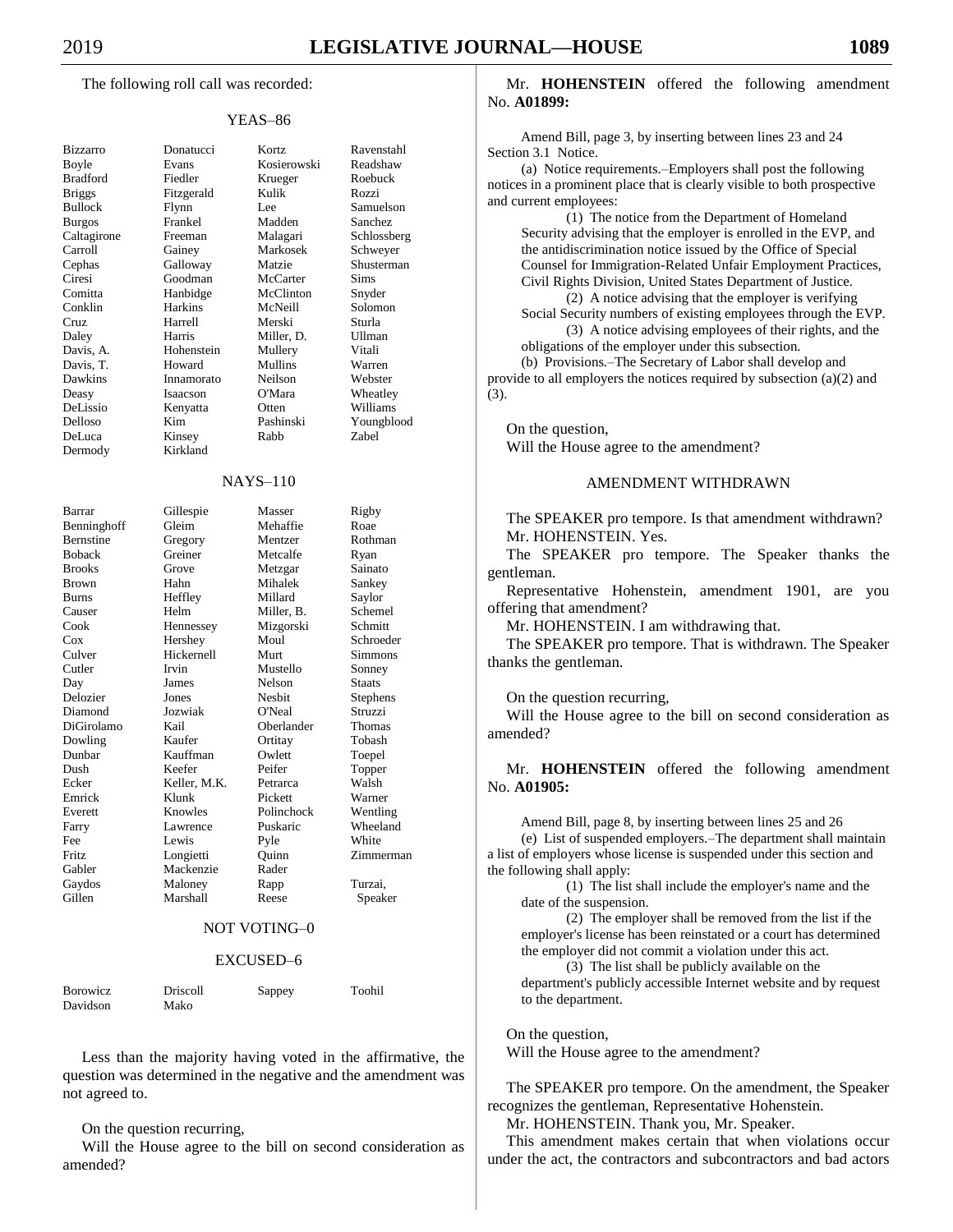are noted, and this allows for the publication of a list of those people and of those organizations, and what it does is for those honest and straightforward and lawful contractors and subcontractors, those folks know who not to hire and who not to engage in business with.

This is something that makes common sense. It will also save those businesses a whole lot of money and a whole lot of heartache. In addition, it will also allow those hiring contractors and subcontractors to know whom not to do business with, and therefore, they are going to save themselves from the potential of nuisance lawsuits and other problems that would stall their jobs.

The SPEAKER pro tempore. On the amendment, the Speaker recognizes the gentleman from Lehigh, Representative Mackenzie.

Mr. MACKENZIE. Thank you, Mr. Speaker.

I would ask for a "no" vote on this amendment because I do not think it is going to be workable in practice. You are creating a list, or it is being proposed that you are creating a list of suspended employers, and then the same in subsection (2), you are asking to remove from that list employers that did not commit a violation. They would have never ended up on a list of suspended employers in the first place, and so again, it seems to be inconsistent and unworkable in my opinion.

So I would ask for a "no" vote. Thank you.

On the question recurring, Will the House agree to the amendment?

The following roll call was recorded:

#### YEAS–87

| <b>Bizzarro</b>  | Donatucci  | Kortz       | Ravenstahl    |
|------------------|------------|-------------|---------------|
| Boyle            | Evans      | Kosierowski | Readshaw      |
| <b>Bradford</b>  | Fiedler    | Krueger     | Roebuck       |
| <b>Briggs</b>    | Fitzgerald | Kulik       | Rozzi         |
| <b>Bullock</b>   | Flynn      | Lee         | Samuelson     |
| <b>Burgos</b>    | Frankel    | Madden      | Sanchez       |
| Caltagirone      | Freeman    | Malagari    | Schlossberg   |
| Carroll          | Gainey     | Markosek    | Schweyer      |
| Cephas           | Galloway   | Matzie      | Shusterman    |
| Ciresi           | Goodman    | McCarter    | Sims          |
| Comitta          | Hanbidge   | McClinton   | Snyder        |
| Conklin          | Harkins    | McNeill     | Solomon       |
| Cruz             | Harrell    | Merski      | Sturla        |
| Daley            | Harris     | Metzgar     | <b>Ullman</b> |
| Davis, A.        | Hohenstein | Miller. D.  | Vitali        |
| Davis, T.        | Howard     | Mullery     | Warren        |
| Dawkins          | Innamorato | Mullins     | Webster       |
| Deasy            | Isaacson   | Neilson     | Wheatley      |
| DeLissio         | Kenyatta   | O'Mara      | Williams      |
| Delloso          | Kim        | Otten       | Youngblood    |
| DeLuca           | Kinsey     | Pashinski   | <b>Zabel</b>  |
| Dermody          | Kirkland   | Rabb        |               |
|                  |            | $NAYS-109$  |               |
|                  |            |             |               |
| Barrar           | Gillespie  | Masser      | Roae          |
| Benninghoff      | Gleim      | Mehaffie    | Rothman       |
| <b>Bernstine</b> | Gregory    | Mentzer     | Ryan          |
| <b>Boback</b>    | Greiner    | Metcalfe    | Sainato       |
| <b>Brooks</b>    | Grove      | Mihalek     | Sankey        |
| <b>Brown</b>     | Hahn       | Millard     | Savlor        |

Burns Heffley Miller, B. Schemel Causer Helm Mizgorski Schmitt Cook Hennessey Moul Schroeder Cox Hershey Murt Simmons

| Culver       | Hickernell   | Mustello     | Sonney        |
|--------------|--------------|--------------|---------------|
| Cutler       | Irvin        | Nelson       | <b>Staats</b> |
| Day          | James        | Nesbit       | Stephens      |
| Delozier     | Jones        | O'Neal       | Struzzi       |
| Diamond      | Jozwiak      | Oberlander   | Thomas        |
| DiGirolamo   | Kail         | Ortitay      | Tobash        |
| Dowling      | Kaufer       | Owlett       | Toepel        |
| Dunbar       | Kauffman     | Peifer       | Topper        |
| Dush         | Keefer       | Petrarca     | Walsh         |
| Ecker        | Keller, M.K. | Pickett      | Warner        |
| Emrick       | Klunk        | Polinchock   | Wentling      |
| Everett      | Knowles      | Puskaric     | Wheeland      |
| Farry        | Lawrence     | Pyle         | White         |
| Fee          | Lewis        | Ouinn        | Zimmerman     |
| <b>Fritz</b> | Longietti    | Rader        |               |
| Gabler       | Mackenzie    | Rapp         | Turzai,       |
| Gaydos       | Maloney      | Reese        | Speaker       |
| Gillen       | Marshall     | Rigby        |               |
|              |              | NOT VOTING-0 |               |
|              |              | EXCUSED-6    |               |

| <b>Borowicz</b> | Driscoll | Sappey | Toohil |
|-----------------|----------|--------|--------|
| Davidson        | Mako     |        |        |

Less than the majority having voted in the affirmative, the question was determined in the negative and the amendment was not agreed to.

On the question recurring,

Will the House agree to the bill on second consideration as amended?

Mr. **DEASY** offered the following amendment No. **A01888**:

Amend Bill, page 10, by inserting between lines 17 and 18 Section 8. Reports.

The department shall report annually to the General Assembly the following information:

(1) The number of complaints received under section 4(a).

(2) The number of violations of section 3(a) identified as a result of the duty and authority to investigate under section 4(c) and (d).

(3) The number of employees that received a warning for the first time under section  $4(g)(1)$ .

(4) The number of cases referred to the Attorney General for enforcement under section 4(g)(2).

(5) The number of second or subsequent violations of section 3(a) identified as a result of findings of the Attorney General.

Amend Bill, page 10, line 18, by striking out "8" and inserting 9

On the question,

Will the House agree to the amendment?

The SPEAKER pro tempore. On the amendment, the gentleman from Allegheny, Representative Deasy, is recognized. Mr. DEASY. Thank you, Mr. Speaker.

This is a great amendment in the name of transparency. Basically, this will give the General Assembly an opportunity to learn about the process – how complaints, investigations, and violations are taking place. This data we receive will be very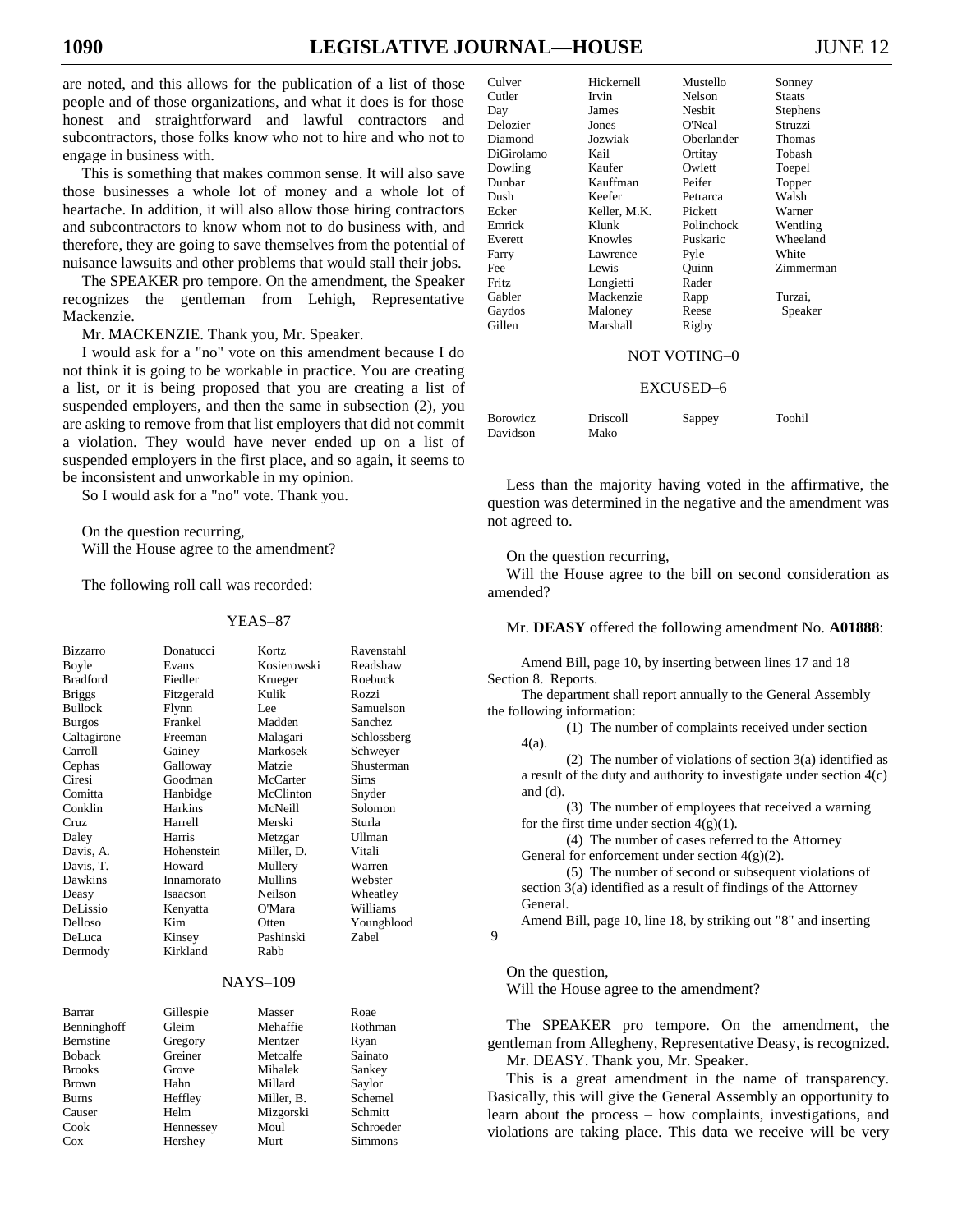important to see how prevalent the hiring of unauthorized employees is in Pennsylvania. And it is important to make sure that this is not a mechanism to pit employers against one another and attack other lawful operations. So I appreciate your consideration.

The SPEAKER pro tempore. On the amendment, the gentleman from Lehigh, Representative Mackenzie, is recognized.

Mr. MACKENZIE. Again, Mr. Speaker, I would ask for a "no" vote on this for two reasons. One is, the members can always request information from the department such as would be required under this amendment.

Secondly, I have concerns that it is drafted incorrectly. The amendment actually refers to violations by employees and it should be employers. So again I would ask for a "no" vote. Thank you.

On the question recurring, Will the House agree to the amendment?

The following roll call was recorded:

#### YEAS–90

| Bizzarro        | Donatucci  | Kosierowski     | Ravenstahl  |
|-----------------|------------|-----------------|-------------|
| Boyle           | Evans      | Krueger         | Readshaw    |
| <b>Bradford</b> | Fiedler    | Kulik           | Roebuck     |
| <b>Briggs</b>   | Fitzgerald | Lee             | Rozzi       |
| <b>Bullock</b>  | Flynn      | Longietti       | Sainato     |
| <b>Burgos</b>   | Frankel    | Madden          | Samuelson   |
| <b>Burns</b>    | Freeman    | Malagari        | Sanchez     |
| Caltagirone     | Gainey     | Markosek        | Schlossberg |
| Carroll         | Galloway   | Matzie          | Schweyer    |
| Cephas          | Goodman    | McCarter        | Shusterman  |
| Ciresi          | Hanbidge   | McClinton       | Sims        |
| Comitta         | Harkins    | McNeill         | Snyder      |
| Conklin         | Harrell    | Merski          | Solomon     |
| Cruz            | Harris     | Miller, D.      | Sturla      |
| Daley           | Hohenstein | Mullery         | Ullman      |
| Davis, A.       | Howard     | Mullins         | Vitali      |
| Davis, T.       | Innamorato | Neilson         | Warren      |
| Dawkins         | Isaacson   | O'Mara          | Webster     |
| Deasy           | Kenyatta   | Otten           | Wheatley    |
| DeLissio        | Kim        | Pashinski       | Williams    |
| Delloso         | Kinsey     | Petrarca        | Youngblood  |
| DeLuca          | Kirkland   | Rabb            | Zabel       |
| Dermody         | Kortz      |                 |             |
|                 |            |                 |             |
|                 |            | <b>NAYS-106</b> |             |
| Barrar          | Gillespie  | Masser          | Rigby       |
| Benninghoff     | Gleim      | Mehaffie        | Roae        |
| Bernstine       | Gregory    | Mentzer         | Rothman     |
| <b>Boback</b>   | Greiner    | Metcalfe        | Ryan        |
| <b>Brooks</b>   | Grove      | Metzgar         | Sankey      |
| Brown           | Hahn       | Mihalek         | Saylor      |
| Causer          | Heffley    | Millard         | Schemel     |
| Cook            | Helm       | Miller, B.      | Schmitt     |
| $\cos$          | Hennessey  | Mizgorski       | Schroeder   |
| Culver          | Hershey    | Moul            | Simmons     |
| Cutler          | Hickernell | Murt            | Sonney      |
| Day             | Irvin      | Mustello        | Staats      |
| Delozier        | James      | Nelson          | Stephens    |
| Diamond         | Jones      | Nesbit          | Struzzi     |
| DiGirolamo      | Jozwiak    | O'Neal          | Thomas      |
| Dowling         | Kail       | Oberlander      | Tobash      |
| Dunbar          | Kaufer     | Ortitay         | Toepel      |
| Dush            | Kauffman   | Owlett          | Topper      |
| Ecker           | Keefer     | Peifer          | Walsh       |
|                 |            |                 |             |

| Readshav |
|----------|
| Roebuck  |
| Rozzi    |
| Sainato  |
| Samuelso |
| Sanchez  |
| Schlossb |
| Schweyer |
| Shusterm |
| Sims     |
| Snyder   |
| Solomon  |
| Sturla   |
| Ullman   |
| Vitali   |
| Warren   |
| Webster  |
| Wheatley |
| Williams |
| Youngblo |
| Zabel    |
|          |

|     | Rigby         |
|-----|---------------|
| ë   | Roae          |
|     | Rothma        |
| j   | Ryan          |
|     | Sankey        |
|     | Saylor        |
|     | Scheme        |
| ١.  | Schmitt       |
| ki  | Schroed       |
|     | Simmor        |
|     | Sonney        |
|     | <b>Staats</b> |
|     | Stephen       |
|     | Struzzi       |
|     | Thomas        |
| ler | Tobash        |
|     | Toepel        |
|     | Topper        |
|     | $W_01_0h$     |

| Emrick          | Keller, M.K. | Pickett             | Warner    |
|-----------------|--------------|---------------------|-----------|
| Everett         | Klunk        | Polinchock          | Wentling  |
| Farry           | Knowles      | Puskaric            | Wheeland  |
| Fee             | Lawrence     | Pyle                | White     |
| <b>Fritz</b>    | Lewis        | Ouinn               | Zimmerman |
| Gabler          | Mackenzie    | Rader               |           |
| Gaydos          | Maloney      | Rapp                | Turzai,   |
| Gillen          | Marshall     | Reese               | Speaker   |
|                 |              |                     |           |
|                 |              | <b>NOT VOTING-0</b> |           |
|                 |              |                     |           |
|                 |              | EXCUSED-6           |           |
|                 |              |                     |           |
| <b>Borowicz</b> | Driscoll     | Sappey              | Toohil    |

Less than the majority having voted in the affirmative, the question was determined in the negative and the amendment was not agreed to.

On the question recurring,

Davidson Mako

Will the House agree to the bill on second consideration as amended?

Miss **CEPHAS** offered the following amendment No. **A01889**:

Amend Bill, page 3, by inserting between lines 20 and 21 (b.1) Use of E-Verify program.–

(1) An employer may not use the E-Verify program to screen individuals prior to hiring.

(2) An employer may only use the E-Verify program for newly hired employees.

(3) An employer may not restrict work assignments or delay job training during the E-Verify program verification process.

(4) Termination of an employee may only occur if:

(i) a final nonverification has been issued;

(ii) following a tentative nonverification, the

period to timely file an appeal has expired without an appeal or the contestation to the further action notice is withdrawn; or

(iii) an appeal before an administrative judge has been filed and the nonverification has been upheld or the appeal has been withdrawn or dismissed.

On the question, Will the House agree to the amendment?

#### AMENDMENT WITHDRAWN

The SPEAKER pro tempore. My understanding is that amendment is withdrawn? The Speaker thanks the lady.

Representative DeLissio, do you intend to offer amendment A1894? That amendment is withdrawn. The Speaker thanks the lady.

The Speaker apologizes and will rescind that. It is my understanding Representative Delloso will be offering amendment A1894.

On the question recurring,

Will the House agree to the bill on second consideration as amended?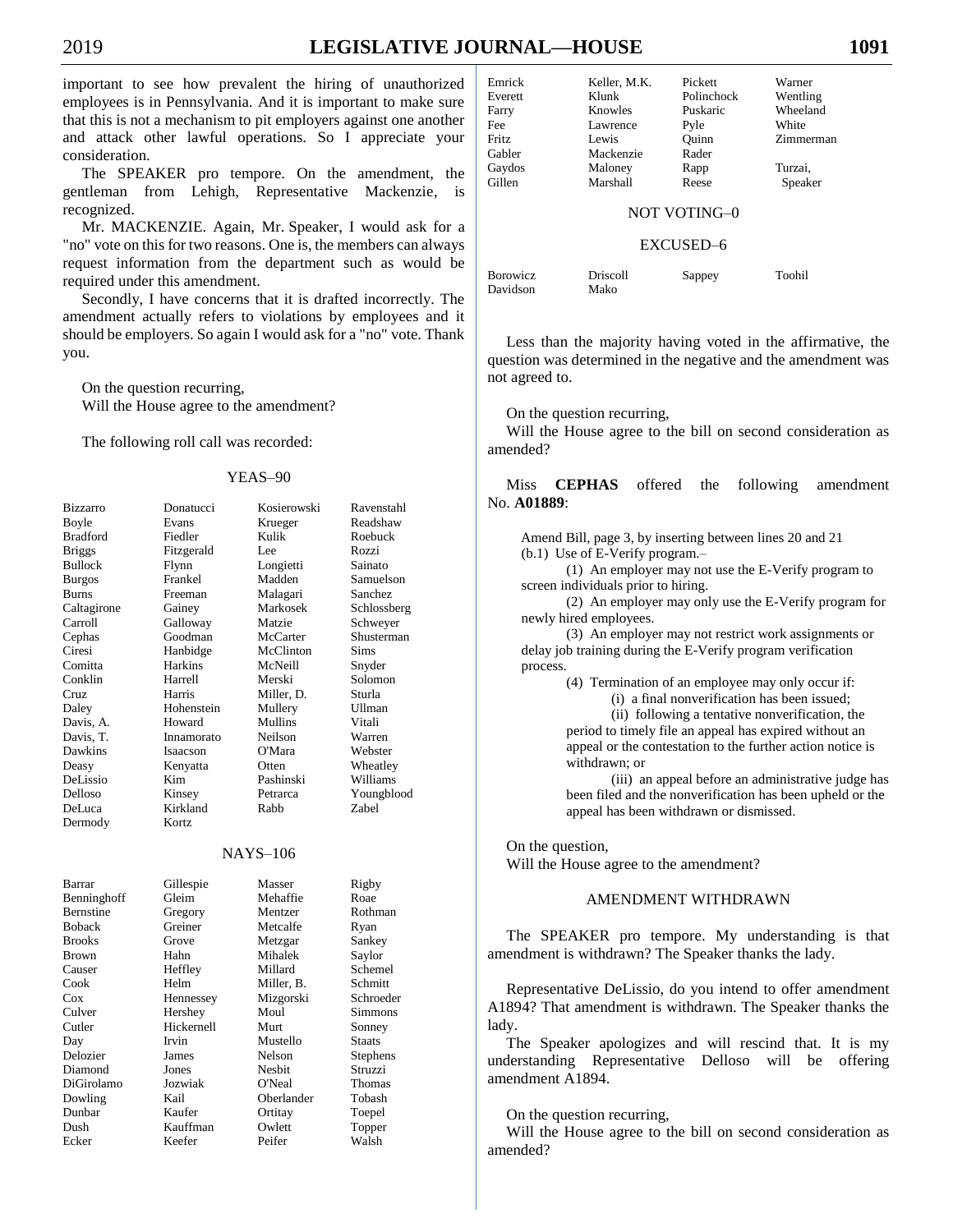Mr. **DELLOSO** offered the following amendment No. **A01894**:

Amend Bill, page 3, line 20, by inserting after "longer."

Within 30 days of the end of the calendar quarter, an employer shall certify to the department that the employer has utilized the E-Verify program as required by this act for all employees hired during the last completed calendar quarter.

(c) Verification form.–The statement under subsection (b) shall be on a form prescribed by the department and shall comply with the following additional requirements:

(1) The statement shall include a certification that the information in the statement is true and correct and that the willful submission of false or misleading information in connection with the verification shall be subject to punishment under 18 Pa.C.S. § 4904 (relating to unsworn falsifications to authorities).

(2) The statement shall be signed by a representative of the employer who has sufficient knowledge and authority to make the representations and certifications contained in the statement.

Amend Bill, page 3, line 21, by striking out "(C)" and inserting (d)

Amend Bill, page 4, lines 23 through 30; page 5, lines 1 through 30; page 6, lines 1 through 12; by striking out all of lines 23 through 30 on page 4, all of lines 1 through 30 on page 5, all of lines 1 through 11 and " $(i)$  (J)" in line 12 on page 6 and inserting

(g)

Amend Bill, page 6, line 16, by striking out "(K)" and inserting (h)

Amend Bill, page 6, lines 26 through 30; page 7, lines 1 through 30; page 8, lines 1 through 25; by striking out all of said lines on said pages and inserting

Section 5. Penalties.

(a) Violations.–The following shall apply to a violation under section 3(a):

(1) For a first violation, the department shall issue a warning letter detailing the violation and informing the construction industry employer of the provisions of this act. The following shall apply:

(i) The department may not issue or post a warning letter if the employer demonstrates that the employment eligibility of the unauthorized employee was verified in good faith through the E-Verify program in accordance with section 3(b).

(ii) After the issuance of a warning letter, the employer shall verify in writing to the department within 10 business days that the employer has terminated the employment of each unauthorized employee in this Commonwealth. If the employer fails to provide such verification, the violation shall constitute a second violation.

(2) For a second or subsequent violation, the following shall apply:

> (i) The department shall post the letter detailing the violation on the department's publicly accessible Internet website.

(ii) The department may issue an order to stop work on a worksite related to the investigation, which may remain in place until the violation is corrected. Stopwork orders may be enforced by the Attorney General upon referral by the department. The following shall apply to a stop-work order issued by the department under this section:

> (A) The order may require compliance with conditions necessary to ensure that the employer complies with this act.

(B) The order shall take effect when served upon the employer by first class mail or posting at the employer's worksite.

(C) The order shall remain in effect until released by the department or a court of competent jurisdiction.

(D) The order shall be effective against a successor entity that:

> (I) has one or more of the same principals or officers as the employer against whom the order was issued; and (II) is engaged in construction.

(E) An order releasing a stop-work order may include a requirement that the employer file with the department periodic reports for a probationary period that shall not exceed two years demonstrating the employer's continued compliance with this act.

(3) Upon receiving a referral from the department, the Attorney General shall bring an action against the employer in Commonwealth Court. If the court finds that the employer engaged in a willful violation, the court may order the suspension or revocation of licenses granted to the employer for a period of up to three years.

(4) Notwithstanding the provisions of paragraph (1), (2) or (3), a violation by an employer that occurs 10 years or more after a prior violation shall be deemed to be a first violation.

(b) Civil penalty.–An employer that violates section 3(b) shall be subject to a civil penalty of not less than \$250 and not more than \$1,000 for each violation, to be imposed by the department. Civil penalties may be enforced by the Attorney General upon referral by the department.

(c) Notice and appeal.–Actions taken under this section shall be subject to the notice, appeal and other provisions of 2 Pa.C.S. (relating to administrative law and procedure).

On the question, Will the House agree to the amendment?

The SPEAKER pro tempore. On the amendment, the Speaker recognizes the gentleman, Representative Delloso.

Mr. DELLOSO. Thank you, Mr. Speaker.

I often get Representative DeLissio's mail also.

I rise seeking support of this amendment. This amendment bolsters the underlying bill. This amendment seeks to go after the real bad actor in the construction industry, the real purveyors of poverty: those that knowingly and capriciously hire illegal workers. I seek unanimous support for this amendment.

The SPEAKER pro tempore. On the amendment, the Speaker recognizes the gentleman from Lehigh, Representative Mackenzie.

Mr. MACKENZIE. Thank you, Mr. Speaker.

I would ask for a "no" vote on this amendment as well. I agree with the previous speaker that the focus should be on unscrupulous businesses, and I believe that the legislation as currently drafted does that.

This amendment would instead shift that focus and require individuals – all individuals, all employers – to be filing paperwork. What this would do is instead change the focus to a paperwork submission process and not a process that is focused on the employers that are actually committing violations as reported on forms recommended by the Department of Labor and Industry.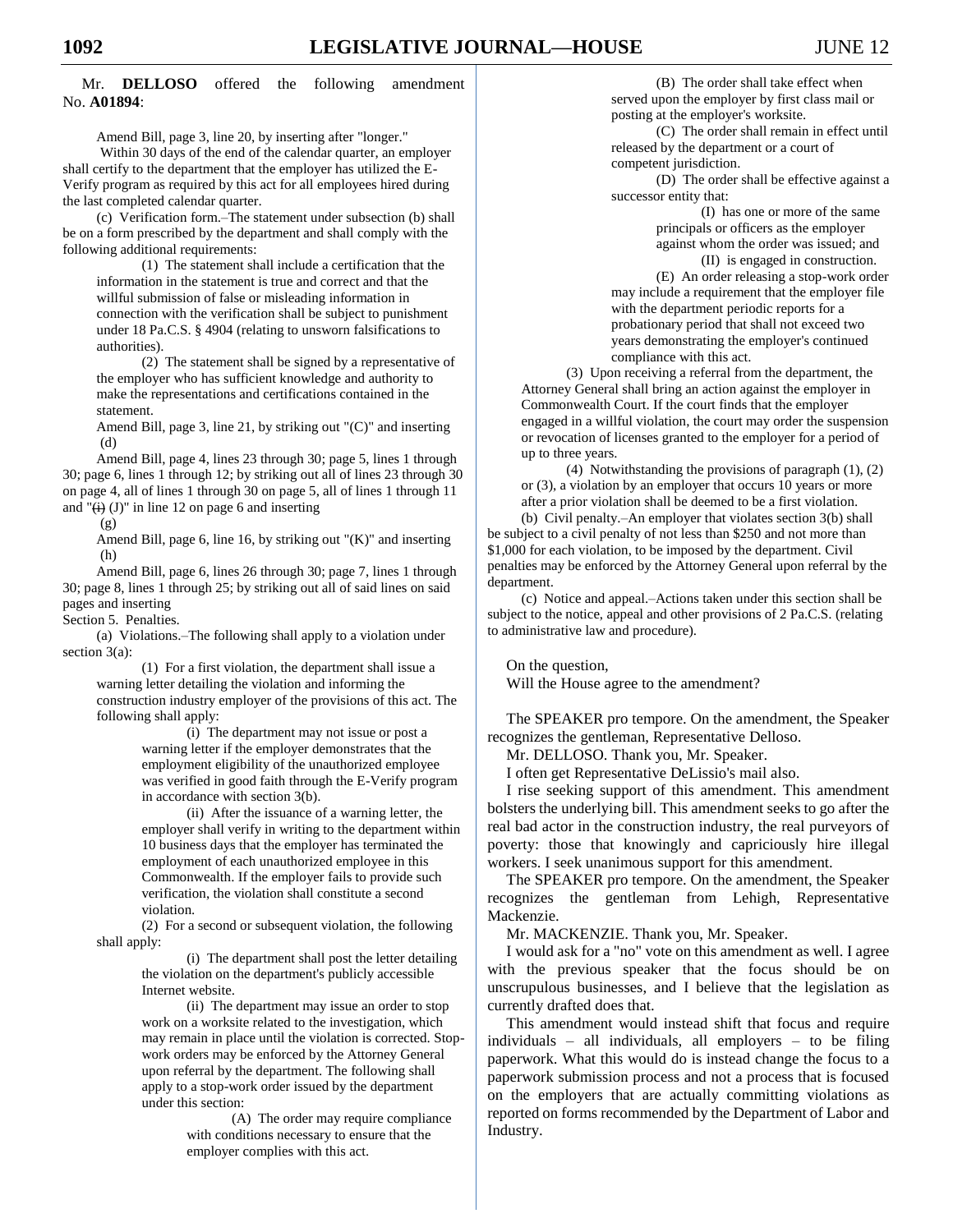I am also concerned that it may not be permissible under Federal law, which allows States to impose sanctions through licensing or similar laws for hiring unauthorized workers. This passes and includes civil penalties.

Finally, if a stop-work order is desired, it would be more appropriate for a court to order that than the department. We gave authority for the Department of Labor and Industry to issue stop-work orders in cases of workers' comp violations, and to date, it is my knowledge that they have not utilized that. That would be a subsequent or a later penalty, much like the penalties required in our proposed legislation for second and third violations.

I believe that, again, the focus is correct in the underlying legislation and would ask for a "no" vote on this amendment.

On the question recurring,

Will the House agree to the amendment?

The following roll call was recorded:

#### YEAS–90

| <b>Bizzarro</b> |
|-----------------|
| Boyle           |
| <b>Bradford</b> |
| <b>Briggs</b>   |
| <b>Bullock</b>  |
| <b>Burgos</b>   |
| <b>Burns</b>    |
| Caltagirone     |
| Carroll         |
| Cephas          |
| Ciresi          |
| Comitta         |
| Conklin         |
| Cruz            |
| Daley           |
| Davis, A.       |
| Davis, T.       |
| Dawkins         |
| Deasy           |
| DeLissio        |
| Delloso         |
| DeLuca          |
| Dermody         |
|                 |
|                 |

Donatucci Kosierowski Ravenstahl Evans Krueger Readshaw Fiedler Kulik Roebuck Fitzgerald Lee Rozzi<br>Flynn Longietti Sainato Longietti Frankel Madden Samuelson Freeman Malagari Sanchez<br>Gainev Markosek Schlossb Markosek Schlossberg Galloway Matzie Schweyer Goodman McCarter Shusterman Hanbidge McClinton Sims Comitta Harkins McNeill Snyder Harrell Merski Solomon Harris Miller, D. Sturla Hohenstein Mullery Ullman<br>Howard Mullins Vitali Howard Mullins Innamorato Neilson Warren Dawkins Isaacson O'Mara Webster Kenyatta Otten Wheatley<br>
Kim Pashinski Williams Pashinski Kinsey Petrarca Youngblood Kirkland Rabb Zabel

NAYS–106

Kortz

| Barrar      | Gillespie    | Masser     | Rigby     |
|-------------|--------------|------------|-----------|
| Benninghoff | Gleim        | Mehaffie   | Roae      |
| Bernstine   | Gregory      | Mentzer    | Rothman   |
| Boback      | Greiner      | Metcalfe   | Ryan      |
| Brooks      | Grove        | Metzgar    | Sankey    |
| Brown       | Hahn         | Mihalek    | Saylor    |
| Causer      | Heffley      | Millard    | Schemel   |
| Cook        | Helm         | Miller, B. | Schmitt   |
| Cox         | Hennessey    | Mizgorski  | Schroeder |
| Culver      | Hershey      | Moul       | Simmons   |
| Cutler      | Hickernell   | Murt       | Sonney    |
| Day         | Irvin        | Mustello   | Staats    |
| Delozier    | James        | Nelson     | Stephens  |
| Diamond     | Jones        | Nesbit     | Struzzi   |
| DiGirolamo  | Jozwiak      | O'Neal     | Thomas    |
| Dowling     | Kail         | Oberlander | Tobash    |
| Dunbar      | Kaufer       | Ortitay    | Toepel    |
| Dush        | Kauffman     | Owlett     | Topper    |
| Ecker       | Keefer       | Peifer     | Walsh     |
| Emrick      | Keller, M.K. | Pickett    | Warner    |
| Everett     | Klunk        | Polinchock | Wentling  |
| Farry       | Knowles      | Puskaric   | Wheeland  |
|             |              |            |           |

| Fee             | Lawrence  | Pyle   | White     |  |
|-----------------|-----------|--------|-----------|--|
| Fritz           | Lewis     | Ouinn  | Zimmerman |  |
| Gabler          | Mackenzie | Rader  |           |  |
| Gaydos          | Maloney   | Rapp   | Turzai,   |  |
| Gillen          | Marshall  | Reese  | Speaker   |  |
| NOT VOTING-0    |           |        |           |  |
| EXCUSED-6       |           |        |           |  |
| <b>Borowicz</b> | Driscoll  | Sappey | Toohil    |  |

Less than the majority having voted in the affirmative, the question was determined in the negative and the amendment was not agreed to.

On the question recurring,

Davidson Mako

Will the House agree to the bill on second consideration as amended?

## **FORMER MEMBER WELCOMED**

The SPEAKER pro tempore. Members, I would like to draw your attention to the left of the rostrum. We have former member, and now judge, Chris Wogan. He served in the House from 1981 to 2002. Could we please have a round of applause for the former member.

## **CONSIDERATION OF HB 1170 CONTINUED**

On the question recurring,

Will the House agree to the bill on second consideration as amended?

Ms. **INNAMORATO** offered the following amendment No. **A01895**:

Amend Bill, page 3, line 20, by inserting after "longer."

Within 30 days of the end of a calendar quarter, an employer shall certify to the department that the employer has utilized the E-Verify program as required by this act for all employees hired during the last completed calendar quarter.

(c) Verification form.–The statement under subsection (b) shall be on a form prescribed by the department and shall comply with the following additional requirements:

(1) The statement shall include a certification that the information in the statement is true and correct and that the willful submission of false or misleading information in connection with the verification shall be subject to punishment under 18 Pa.C.S. § 4904 (relating to unsworn falsifications to authorities).

(2) The statement shall be signed by a representative of the employer who has sufficient knowledge and authority to make the representations and certifications contained in the statement.

Amend Bill, page 3, line 21, by striking out "(C)" and inserting (d)

Amend Bill, page 8, by inserting between lines 25 and 26 (e) Civil penalty.–An employer that violates section 3(b) shall be subject to a civil penalty of not less than \$250 and not more than \$1,000 for each violation, to be imposed by the department. Civil penalties may be enforced by the Attorney General upon referral by the department.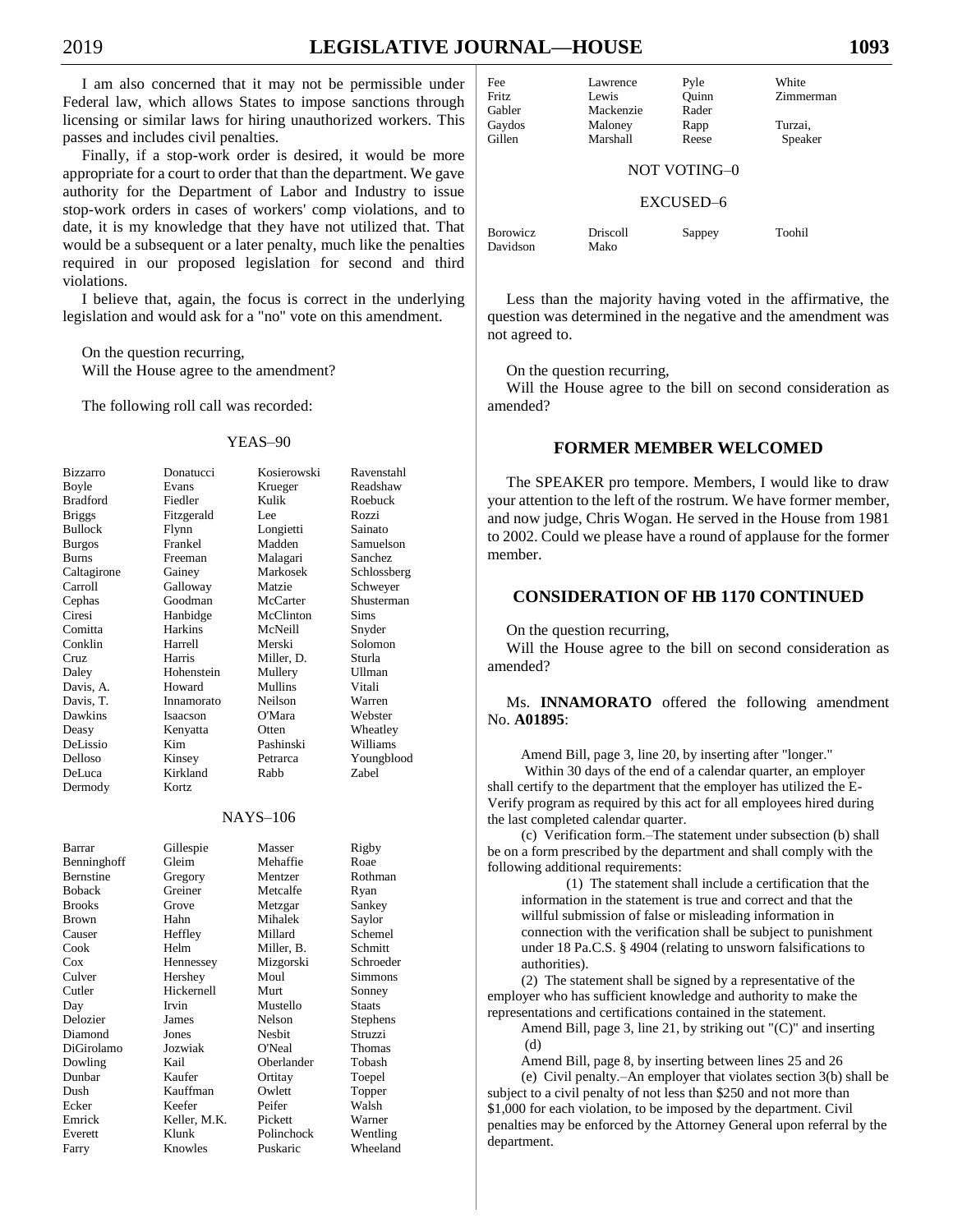## On the question,

Will the House agree to the amendment?

The SPEAKER pro tempore. On the amendment, the Speaker recognizes Representative Innamorato.

Ms. INNAMORATO. I agree with my colleague that this bill does little to hold unscrupulous employers who abuse workers accountable. So my amendment aims to hold contractors accountable by requiring them to provide written statements to the State, quarterly, stating that they do in fact use E-Verify.

This would be very similar to paperwork they must submit because of their taxes or workers' comp issues. So this is a very small addition to their current workload. If they fail to do so, a penalty will be levied. I ask for an affirmative vote on this amendment.

## **THE SPEAKER (MIKE TURZAI) PRESIDING**

The SPEAKER. Representative Mackenzie, on the amendment.

Mr. MACKENZIE. Thank you, Mr. Speaker.

I would ask for a "no" vote for the same reasons as stated to the last amendment. Again, I am asking for a "no" vote. Thank you.

On the question recurring, Will the House agree to the amendment?

The following roll call was recorded:

#### YEAS–87

| Bizzarro        | Dermody        | Kirkland        | Ravenstahl   |
|-----------------|----------------|-----------------|--------------|
| Boyle           | Donatucci      | Kortz           | Readshaw     |
| <b>Bradford</b> | Evans          | Kosierowski     | Roebuck      |
| <b>Briggs</b>   | Fiedler        | Krueger         | Rozzi        |
| <b>Bullock</b>  | Fitzgerald     | Kulik           | Samuelson    |
| <b>Burgos</b>   | Flynn          | Lee.            | Sanchez      |
| <b>Burns</b>    | Frankel        | Madden          | Schlossberg  |
| Caltagirone     | Freeman        | Malagari        | Schweyer     |
| Carroll         | Gainey         | Markosek        | Shusterman   |
| Cephas          | Galloway       | Matzie          | Sims         |
| Ciresi          | Goodman        | McCarter        | Snyder       |
| Comitta         | Hanbidge       | McClinton       | Solomon      |
| Conklin         | <b>Harkins</b> | McNeill         | Sturla       |
| Cruz.           | Harrell        | Merski          | Ullman       |
| Daley           | Harris         | Miller, D.      | Vitali       |
| Davis, A.       | Hohenstein     | Mullery         | Warren       |
| Davis, T.       | Howard         | Mullins         | Webster      |
| <b>Dawkins</b>  | Innamorato     | Neilson         | Wheatley     |
| Deasy           | Isaacson       | O'Mara          | Williams     |
| <b>DeLissio</b> | Kenyatta       | Otten           | Youngblood   |
| Delloso         | Kim            | Pashinski       | <b>Zabel</b> |
| DeLuca          | Kinsey         | Rabb            |              |
|                 |                | <b>NAYS-109</b> |              |
|                 |                |                 |              |
| Barrar          | Gleim          | Mehaffie        | Roae         |
| Benninghoff     | Gregory        | Mentzer         | Rothman      |
| Bernstine       | Greiner        | Metcalfe        | Ryan         |
| <b>Boback</b>   | Grove          | Metzgar         | Sainato      |
| <b>Brooks</b>   | Hahn           | Mihalek         | Sankey       |
| Brown           | Heffley        | Millard         | Saylor       |
| Causer          | Helm           | Miller, B.      | Schemel      |
| Cook            | Hennessey      | Mizgorski       | Schmitt      |
| $\cos$          | Hershey        | Moul            | Schroeder    |
| Culver          | Hickernell     | Murt            | Simmons      |

| Cutler       | Irvin        | Mustello   | Sonney          |
|--------------|--------------|------------|-----------------|
| Day          | James        | Nelson     | Staats          |
| Delozier     | Jones        | Nesbit     | <b>Stephens</b> |
| Diamond      | Jozwiak      | O'Neal     | Struzzi         |
| DiGirolamo   | Kail         | Oberlander | Thomas          |
| Dowling      | Kaufer       | Ortitay    | Tobash          |
| Dunbar       | Kauffman     | Owlett     | Toepel          |
| Dush         | Keefer       | Peifer     | Topper          |
| Ecker        | Keller, M.K. | Petrarca   | Walsh           |
| Emrick       | Klunk        | Pickett    | Warner          |
| Everett      | Knowles      | Polinchock | Wentling        |
| Farry        | Lawrence     | Puskaric   | Wheeland        |
| Fee          | Lewis        | Pyle       | White           |
| <b>Fritz</b> | Longietti    | Ouinn      | Zimmerman       |
| Gabler       | Mackenzie    | Rader      |                 |
| Gaydos       | Maloney      | Rapp       | Turzai.         |
| Gillen       | Marshall     | Reese      | Speaker         |
| Gillespie    | Masser       | Rigby      |                 |

## NOT VOTING–0

#### EXCUSED–6

| <b>Borowicz</b> | Driscoll | Sappey | Toohil |
|-----------------|----------|--------|--------|
| Davidson        | Mako     |        |        |

Less than the majority having voted in the affirmative, the question was determined in the negative and the amendment was not agreed to.

On the question recurring,

Will the House agree to the bill on second consideration as amended?

Mr. **RABB** offered the following amendment No. **A01897**:

Amend Bill, page 3, line 20, by inserting after "longer."

Each quarter, an employer shall certify to the department that the employer has utilized the E-verify program in compliance with applicable Federal rules and regulations for all employees hired during the last completed calendar quarter. The statement shall be on a form prescribed by the department and contain a statement that the information provided is in compliance with 18 Pa.C.S. § 4904 (relating to unsworn falsification to authorities).

Amend Bill, page 8, by inserting between lines 25 and 26 (e) Civil penalties.–

(1) In addition to other penalties or remedies, a violation of any requirement under section 3(b) shall be subject to a civil penalty of not more than \$2,500 per violation. Each day for each employee affected shall constitute a separate violation.

(2) Civil penalties collected under this subsection shall be deposited into the Access to Justice Account under 42 Pa.C.S. § 4904 (relating to establishment of Access to Justice Account) for legal assistance for individuals negatively affected by employment discrimination or the use of the E-verify program.

On the question,

Will the House agree to the amendment?

The SPEAKER. On that amendment, Representative Chris Rabb is recognized.

Mr. RABB. Thank you, Mr. Speaker.

My amendment is modeled on Arizona's law and mirrors the penalties of suspension of contractors' licenses. However, the Arizona law is only effective because that State also requires contractor licensing. Pennsylvania does not require licensing for contractors. Some construction contractors may not even be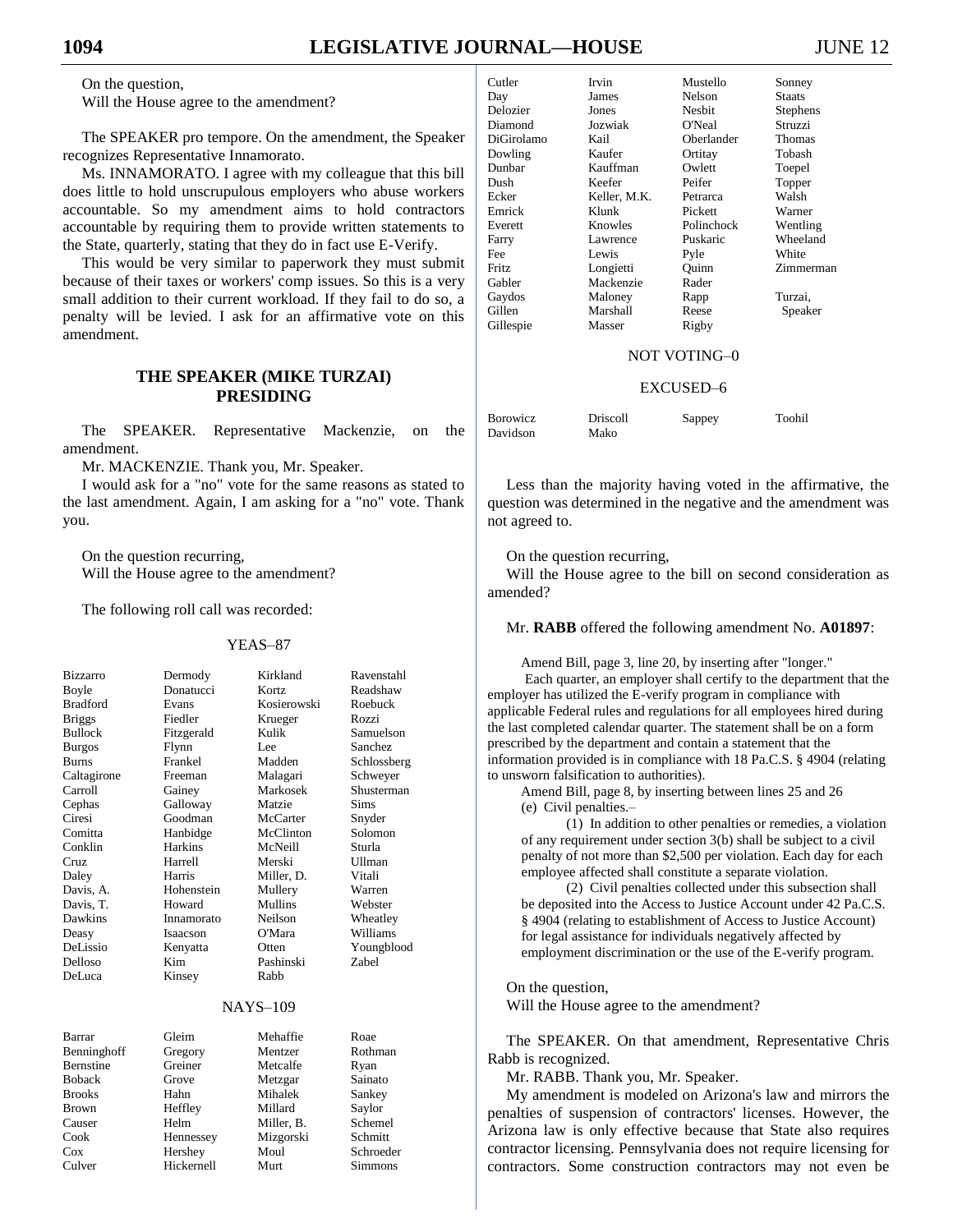required to obtain articles of incorporation or registration for a partnership.

This presents two problems. Number one, the Department of Labor and Industry has no way to identify individuals who should be subject to this law, and number two, there are no real penalties imposed by this law. My amendment would solve this problem by, one, requiring reporting by contractors, and two, imposing a real penalty.

My amendment then goes one step further by requiring those funds to be dedicated to the Access to Justice Account to help offset any negative unintended consequences of the bill by funding legal assistance for workers and families who may be aggrieved by improper applications of the law or discrimination. I urge an affirmative vote for this amendment.

The SPEAKER. Representative Ryan Mackenzie, on the amendment, please.

Mr. MACKENZIE. Thank you, Mr. Speaker.

Again, I would be asking for a "no" vote on this amendment for very similar reasons to the last two amendments. Again asking for a "no" vote. Thank you.

The SPEAKER. Representative Rabb, on the amendment for the second time.

Mr. RABB. Thank you, Mr. Speaker.

There are other States that do have civil penalties and they have not been challenged by the courts. Thank you.

On the question recurring,

Will the House agree to the amendment?

The following roll call was recorded:

#### YEAS–90

| <b>Bizzarro</b> | Donatucci       | Kosierowski | Ravenstahl      |  |  |
|-----------------|-----------------|-------------|-----------------|--|--|
| Boyle           | Evans           | Krueger     | Readshaw        |  |  |
| <b>Bradford</b> | Fiedler         | Kulik       | Roebuck         |  |  |
| <b>Briggs</b>   | Fitzgerald      | Lee.        | Rozzi           |  |  |
| <b>Bullock</b>  | Flynn           | Longietti   | Sainato         |  |  |
| <b>Burgos</b>   | Frankel         | Madden      | Samuelson       |  |  |
| <b>Burns</b>    | Freeman         | Malagari    | Sanchez         |  |  |
| Caltagirone     | Gainey          | Markosek    | Schlossberg     |  |  |
| Carroll         | Galloway        | Matzie      | Schweyer        |  |  |
| Cephas          | Goodman         | McCarter    | Shusterman      |  |  |
| Ciresi          | Hanbidge        | McClinton   | <b>Sims</b>     |  |  |
| Comitta         | Harkins         | McNeill     | Snyder          |  |  |
| Conklin         | Harrell         | Merski      | Solomon         |  |  |
| Cruz            | Harris          | Miller, D.  | Sturla          |  |  |
| Daley           | Hohenstein      | Mullery     | <b>Ullman</b>   |  |  |
| Davis, A.       | Howard          | Mullins     | Vitali          |  |  |
| Davis, T.       | Innamorato      | Neilson     | Warren          |  |  |
| Dawkins         | <b>Isaacson</b> | O'Mara      | Webster         |  |  |
| Deasy           | Kenyatta        | Otten       | Wheatley        |  |  |
| DeLissio        | Kim             | Pashinski   | Williams        |  |  |
| Delloso         | Kinsey          | Petrarca    | Youngblood      |  |  |
| DeLuca          | Kirkland        | Rabb        | <b>Zabel</b>    |  |  |
| Dermody         | Kortz           |             |                 |  |  |
|                 |                 |             | <b>NAYS-106</b> |  |  |

| Barrar        | Gillespie | Masser     | Rigby          |
|---------------|-----------|------------|----------------|
| Benninghoff   | Gleim     | Mehaffie   | Roae           |
| Bernstine     | Gregory   | Mentzer    | Rothman        |
| <b>Boback</b> | Greiner   | Metcalfe   | Ryan           |
| <b>Brooks</b> | Grove     | Metzgar    | Sankey         |
| <b>Brown</b>  | Hahn      | Mihalek    | Saylor         |
| Causer        | Heffley   | Millard    | Schemel        |
| Cook          | Helm      | Miller, B. | Schmitt        |
| Cox           | Hennessey | Mizgorski  | Schroeder      |
| Culver        | Hershev   | Moul       | <b>Simmons</b> |

| Cutler     | Hickernell   | Murt          | Sonney        |
|------------|--------------|---------------|---------------|
| Day        | Irvin        | Mustello      | <b>Staats</b> |
| Delozier   | James        | Nelson        | Stephens      |
| Diamond    | Jones        | <b>Nesbit</b> | Struzzi       |
| DiGirolamo | Jozwiak      | O'Neal        | <b>Thomas</b> |
| Dowling    | Kail         | Oberlander    | Tobash        |
| Dunbar     | Kaufer       | Ortitay       | Toepel        |
| Dush       | Kauffman     | Owlett        | Topper        |
| Ecker      | Keefer       | Peifer        | Walsh         |
| Emrick     | Keller, M.K. | Pickett       | Warner        |
| Everett    | Klunk        | Polinchock    | Wentling      |
| Farry      | Knowles      | Puskaric      | Wheeland      |
| Fee        | Lawrence     | Pyle          | White         |
| Fritz      | Lewis        | Ouinn         | Zimmerman     |
| Gabler     | Mackenzie    | Rader         |               |
| Gaydos     | Maloney      | Rapp          | Turzai,       |
| Gillen     | Marshall     | Reese         | Speaker       |

#### NOT VOTING–0

### EXCUSED–6

| <b>Borowicz</b> | Driscoll | Sappey | Toohil |
|-----------------|----------|--------|--------|
| Davidson        | Mako     |        |        |

Less than the majority having voted in the affirmative, the question was determined in the negative and the amendment was not agreed to.

On the question recurring,

Will the House agree to the bill on second consideration as amended?

#### Mr. **RABB** offered the following amendment No. **A01900**:

Amend Bill, page 4, lines 11 through 13, by striking out all of said lines and inserting

(e) Prohibition.–

(1) A construction industry employer or subcontractor shall not discriminate against any employee or prospective employee on the basis of race, ethnicity, color or national origin in an effort to comply with requirements under section 3.

(2) The department may not investigate a complaint that is based solely on race, color or national origin.

Amend Bill, page 8, line 26, by inserting after "RETALIATION" and discrimination

Amend Bill, page 9, line 9, by inserting after "SECTION" or section  $4(e)(1)$ 

On the question, Will the House agree to the amendment?

The SPEAKER. Representative Rabb is recognized.

Mr. RABB. Thank you, Mr. Speaker.

My amendment seeks to help offset any negative unintended consequences of the bill by making it clear that discrimination against workers or prospective employees because of their race or background is prohibited and that it can be subject to penalties.

I ask for an affirmative vote for this amendment.

The SPEAKER. Representative Mackenzie, on the amendment, please.

Mr. MACKENZIE. Thank you, Mr. Speaker.

Again, I would be asking for a "no" vote on this amendment because existing Federal and State antidiscrimination statutes would remain in effect, as well as the proposed antidiscrimination language that is included in this that is similar to Act 127 of 2012.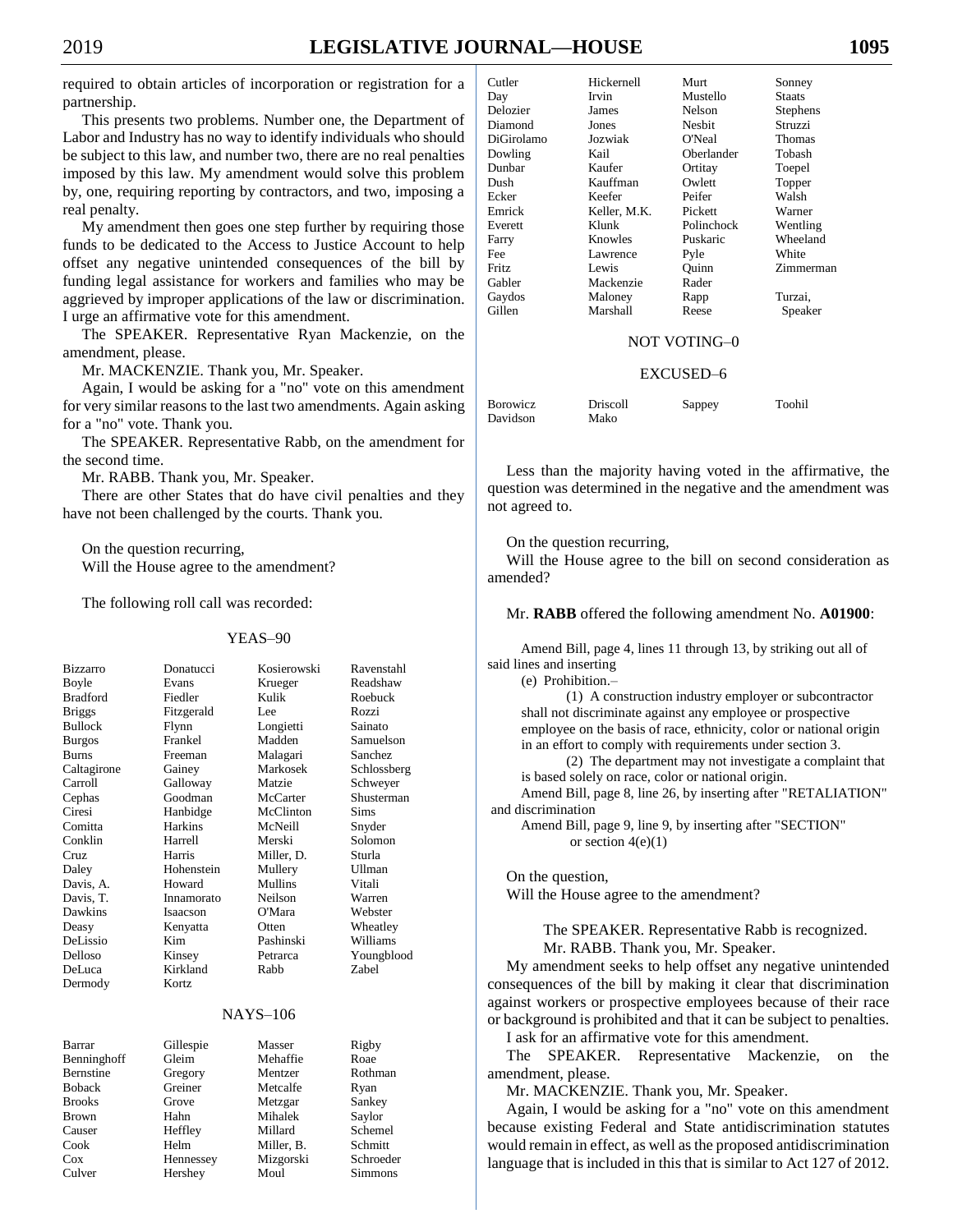Davi

Finally, I do have concern that the amendment has a discrepancy between subsection (e) paragraph (1) and paragraph (2), where ethnicity is included in paragraph (1) but excluded in paragraph (2), seemingly making it allowed for the department to investigate a complaint based on ethnicity.

So again, for all of those reasons I would ask for a "no" vote. Thank you, Mr. Speaker.

On the question recurring, Will the House agree to the amendment?

The following roll call was recorded:

#### YEAS–90

| <b>Bizzarro</b>  | Donatucci  | Kosierowski     | Ravenstahl     |
|------------------|------------|-----------------|----------------|
| Boyle            | Evans      | Krueger         | Readshaw       |
| <b>Bradford</b>  | Fiedler    | Kulik           | Roebuck        |
| <b>Briggs</b>    | Fitzgerald | Lee             | Rozzi          |
| <b>Bullock</b>   | Flynn      | Longietti       | Sainato        |
| <b>Burgos</b>    | Frankel    | Madden          | Samuelson      |
| <b>Burns</b>     | Freeman    | Malagari        | <b>Sanchez</b> |
| Caltagirone      | Gainey     | Markosek        | Schlossberg    |
| Carroll          | Galloway   | Matzie          | Schweyer       |
| Cephas           | Goodman    | McCarter        | Shusterman     |
| Ciresi           | Hanbidge   | McClinton       | <b>Sims</b>    |
| Comitta          | Harkins    | McNeill         | Snyder         |
| Conklin          | Harrell    | Merski          | Solomon        |
| Cruz             | Harris     | Miller, D.      | Sturla         |
| Daley            | Hohenstein | Mullery         | Ullman         |
| Davis, A.        | Howard     | Mullins         | Vitali         |
| Davis. T.        | Innamorato | Neilson         | Warren         |
| Dawkins          | Isaacson   | O'Mara          | Webster        |
| Deasy            | Kenyatta   | Otten           | Wheatley       |
| DeLissio         | Kim.       | Pashinski       | Williams       |
| Delloso          | Kinsey     | Petrarca        | Youngblood     |
| DeLuca           | Kirkland   | Rabb            | <b>Zabel</b>   |
| Dermody          | Kortz      |                 |                |
|                  |            |                 |                |
|                  |            | <b>NAYS-106</b> |                |
| Barrar           | Gillespie  | Masser          | Rigby          |
| Benninghoff      | Gleim      | Mehaffie        | Roae           |
| <b>Bernstine</b> | Gregory    | Mentzer         | Rothman        |
| <b>Boback</b>    | Greiner    | Metcalfe        | Ryan           |
| <b>Brooks</b>    | Grove      | Metzgar         | Sankey         |
| Brown            | Hahn       | Mihalek         | Saylor         |
| Causer           | Heffley    | Millard         | Schemel        |
| Cook             | Helm       | Miller, B.      | Schmitt        |
| $\cos$           | Hennessey  | Mizgorski       | Schroeder      |
| Culver           | Hershey    | Moul            | Simmons        |
| Cutler           | Hickernell | Murt            | Sonney         |
|                  |            |                 |                |

Diamond

Day Irvin Mustello Staats Delozier James Nelson Stephens DiGirolamo Jozwiak O'Neal Thomas Dowling Kail Oberlander Tobash Dunbar Kaufer Ortitay Toepel Kauffman Ecker Keefer Peifer Walsh Emrick Keller, M.K. Pickett Warner Everett Klunk Polinchock Wentling Farry Knowles Puskaric Wheeland Fee Lawrence Pyle White<br>
Fritz Lewis Quinn Zimme Gabler Mackenzie Rader Gaydos Maloney Rapp Turzai, Gillen Marshall Reese Speaker

Zimmerman

#### NOT VOTING–0

| <b>Borowicz</b> | Driscoll | Sappey | Toohil |
|-----------------|----------|--------|--------|
| Davidson        | Mako     |        |        |

Less than the majority having voted in the affirmative, the question was determined in the negative and the amendment was not agreed to.

EXCUSED–6

On the question recurring,

Will the House agree to the bill on second consideration as amended?

Ms. **DONATUCCI** offered the following amendment No. **A01903:**

Amend Bill, page 4, lines 11 through 13, by striking out all of said lines and inserting

(e) Prohibition.–

(1) A construction industry employer or subcontractor shall not discriminate against any employee or prospective employee on the basis of race, ethnicity, color or national origin in an effort to comply with requirements under section 3.

(2) The department may not investigate a complaint that is based solely on race, ethnicity, color or national origin.

(3) The Pennsylvania Human Relations Commission may investigate complaints of discrimination and shall apply the same duties, penalties and remedies to enforce this act as prescribed under the act of October 27, 1955 (P.L.744, No.222), known as the Pennsylvania Human Relations Act.

On the question,

Will the House agree to the amendment?

The SPEAKER. Representative Donatucci, you may proceed. Ms. DONATUCCI. Thank you.

Mr. Speaker, I rise to offer an amendment to help protect those workers who do not always get the protections they need or the protections they deserve.

Mr. Speaker, E-Verify is not meant to be used to discriminate. Making sure all workers are legally able to work in Pennsylvania does not mean making lives harder for people who look different or who come from a different background than other workers.

If E-Verify is used as a weapon, it is going to be used against workers who certainly do not make enough money to hire a law firm to file complaints. If E-Verify is used as a weapon, it will be used against workers in service industries who may have language issues, who may be working odd shifts, and who may not even know the rights they enjoy; therefore, it is on us to make sure the law protects all workers.

My amendment does this. My amendment prohibits discrimination based on E-Verify. My amendment allows the Pennsylvania Human Relations Commission to step in and give a voice to the voiceless. My amendment allows the Pennsylvania Human Relations Commission to investigate claims of discrimination. I urge a "yes" vote.

Thank you, Mr. Speaker.

The SPEAKER. Representative Mackenzie, on the amendment.

Mr. MACKENZIE. Thank you, Mr. Speaker.

Again, I would ask for a "no" vote on this – very similar to the last amendment except for the mistake that was discussed in the last amendment. There are already Federal and State statutes, as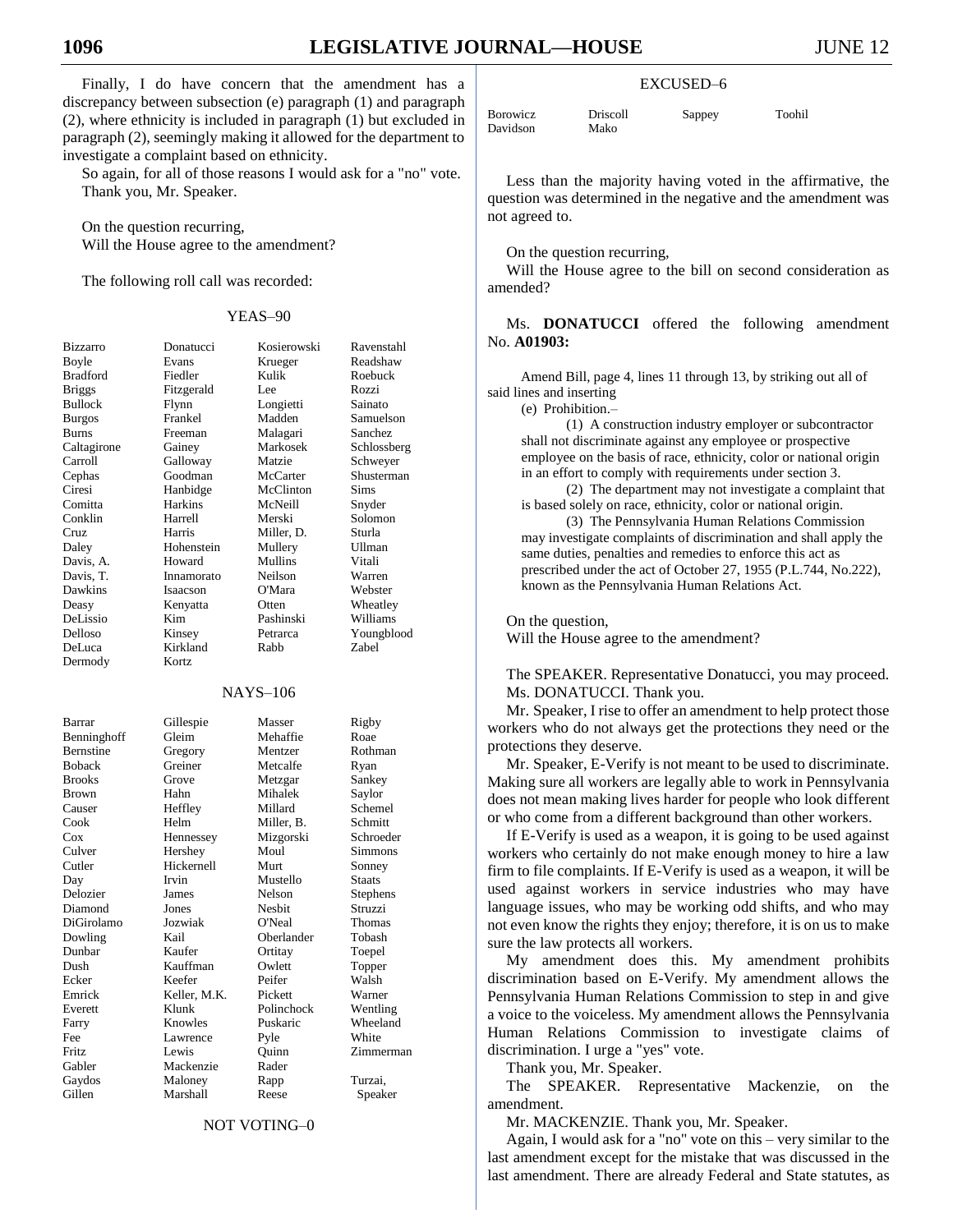well as language included in this legislation, which would prohibit discrimination, so we are including that antidiscrimination language.

And finally, I think it is worth noting that this legislation focuses solely on the construction industry. The Speaker mentioned the service industry, which is not being considered with this legislation. Thank you.

On the question recurring, Will the House agree to the amendment?

The following roll call was recorded:

#### YEAS–90

| Bizzarro      | Donatucci    | Kosierowski | Ravenstahl    |
|---------------|--------------|-------------|---------------|
| Boyle         | Evans        | Krueger     | Readshaw      |
| Bradford      | Fiedler      | Kulik       | Roebuck       |
| <b>Briggs</b> | Fitzgerald   | Lee         | Rozzi         |
| Bullock       | Flynn        | Longietti   | Sainato       |
| <b>Burgos</b> | Frankel      | Madden      | Samuelson     |
| Burns         | Freeman      | Malagari    | Sanchez       |
| Caltagirone   | Gainey       | Markosek    | Schlossberg   |
| Carroll       | Galloway     | Matzie      | Schweyer      |
| Cephas        | Goodman      | McCarter    | Shusterman    |
| Ciresi        | Hanbidge     | McClinton   | Sims          |
| Comitta       | Harkins      | McNeill     | Snyder        |
| Conklin       | Harrell      | Merski      | Solomon       |
| Cruz          | Harris       | Miller, D.  | Sturla        |
| Daley         | Hohenstein   | Mullery     | <b>Ullman</b> |
| Davis, A.     | Howard       | Mullins     | Vitali        |
| Davis, T.     | Innamorato   | Neilson     | Warren        |
| Dawkins       | Isaacson     | O'Mara      | Webster       |
| Deasy         | Kenyatta     | Otten       | Wheatley      |
| DeLissio      | Kim          | Pashinski   | Williams      |
| Delloso       | Kinsey       | Petrarca    | Youngblood    |
| DeLuca        | Kirkland     | Rabb        | Zabel         |
| Dermody       | Kortz        |             |               |
|               |              |             |               |
|               |              | NAYS-106    |               |
|               |              |             |               |
| Barrar        | Gillespie    | Masser      | Rigby         |
| Benninghoff   | Gleim        | Mehaffie    | Roae          |
| Bernstine     | Gregory      | Mentzer     | Rothman       |
| <b>Boback</b> | Greiner      | Metcalfe    | Ryan          |
| <b>Brooks</b> | Grove        | Metzgar     | Sankey        |
| Brown         | Hahn         | Mihalek     | Saylor        |
| Causer        | Heffley      | Millard     | Schemel       |
| Cook          | Helm         | Miller, B.  | Schmitt       |
| Cox           | Hennessey    | Mizgorski   | Schroeder     |
| Culver        | Hershey      | Moul        | Simmons       |
| Cutler        | Hickernell   | Murt        | Sonney        |
| Day           | Irvin        | Mustello    | <b>Staats</b> |
| Delozier      | James        | Nelson      | Stephens      |
| Diamond       | Jones        | Nesbit      | Struzzi       |
| DiGirolamo    | Jozwiak      | O'Neal      | Thomas        |
| Dowling       | Kail         | Oberlander  | Tobash        |
| Dunbar        | Kaufer       | Ortitay     | Toepel        |
| Dush          | Kauffman     | Owlett      | Topper        |
| Ecker         | Keefer       | Peifer      | Walsh         |
| Emrick        | Keller, M.K. | Pickett     | Warner        |
| Everett       | Klunk        | Polinchock  | Wentling      |
| Farry         | Knowles      | Puskaric    | Wheeland      |
| Fee           | Lawrence     | Pyle        | White         |
| Fritz         | Lewis        | Quinn       | Zimmerman     |
| Gabler        | Mackenzie    | Rader       |               |
| Gaydos        | Maloney      | Rapp        | Turzai,       |
| Gillen        | Marshall     | Reese       | Speaker       |
|               |              |             |               |

#### NOT VOTING–0

## EXCUSED–6

| <b>Borowicz</b> | <b>Driscoll</b> | Sappey | Toohil |
|-----------------|-----------------|--------|--------|
| Davidson        | Mako            |        |        |

Less than the majority having voted in the affirmative, the question was determined in the negative and the amendment was not agreed to.

On the question recurring,

Will the House agree to the bill on second consideration as amended?

Mr. **BRADFORD** offered the following amendment No. **A01874**:

| Amend Bill, page 1, line 2, by striking out "construction                                                             |
|-----------------------------------------------------------------------------------------------------------------------|
| industry"                                                                                                             |
| Amend Bill, page 1, lines 7 and 8, by striking out "Construction"<br>Industry"                                        |
| Amend Bill, page 1, lines 16 and 17; page 2, lines 1 through 10;                                                      |
| by striking out all of said lines on said pages                                                                       |
| Amend Bill, page 2, line 19, by striking out "A                                                                       |
| CONSTRUCTION INDUSTRY" and inserting                                                                                  |
| an                                                                                                                    |
| Amend Bill, page 2, lines 20 and 21, by striking out "A                                                               |
| CONSTRUCTION INDUSTRY" and inserting                                                                                  |
| an                                                                                                                    |
| Amend Bill, page 2, line 22, by striking out "A construction                                                          |
| industry employer." and inserting                                                                                     |
| An individual, entity or organization that transacts business in                                                      |
| this Commonwealth, has a license issued by an agency and employs at                                                   |
| least one employee in this Commonwealth. The term includes a<br>staffing agency that supplies workers to an employer. |
| Amend Bill, page 3, lines 6 and 7, by striking out "A                                                                 |
| CONSTRUCTION INDUSTRY" and inserting                                                                                  |
| an                                                                                                                    |
| Amend Bill, page 3, lines 21 through 23, by striking out all of                                                       |
| said lines                                                                                                            |
| Amend Bill, page 5, line 1, by striking out "CONSTRUCTION                                                             |
| <b>INDUSTRY"</b>                                                                                                      |
| Amend Bill, page 5, line 3, by striking out "A CONSTRUCTION                                                           |
| INDUSTRY" and inserting                                                                                               |
| an                                                                                                                    |
| Amend Bill, page 8, lines 27 and 28, by striking out "A<br>CONSTRUCTION INDUSTRY" and inserting                       |
| an                                                                                                                    |
| Amend Bill, page 9, line 5, by striking out "A CONSTRUCTION                                                           |
| INDUSTRY" and inserting                                                                                               |
| an                                                                                                                    |
| Amend Bill, page 9, line 26, by striking out "A                                                                       |
| CONSTRUCTION INDUSTRY" and inserting                                                                                  |
| An                                                                                                                    |
| Amend Bill, page 10, line 1, by striking out "CONSTRUCTION                                                            |
| <b>INDUSTRY"</b>                                                                                                      |
|                                                                                                                       |
| On the question,                                                                                                      |
| Will the House agree to the amendment?                                                                                |
|                                                                                                                       |
| The SPEAKER. Representative Bradford is recognized on the                                                             |
| amendment.                                                                                                            |
| Mr. BRADFORD. Thank you, Mr. Speaker.                                                                                 |

Mr. Speaker, sometimes on an issue this charged, it needs to be brought to everyone's attention that there may be some lack of honesty in terms of how this is being applied. Anyone who has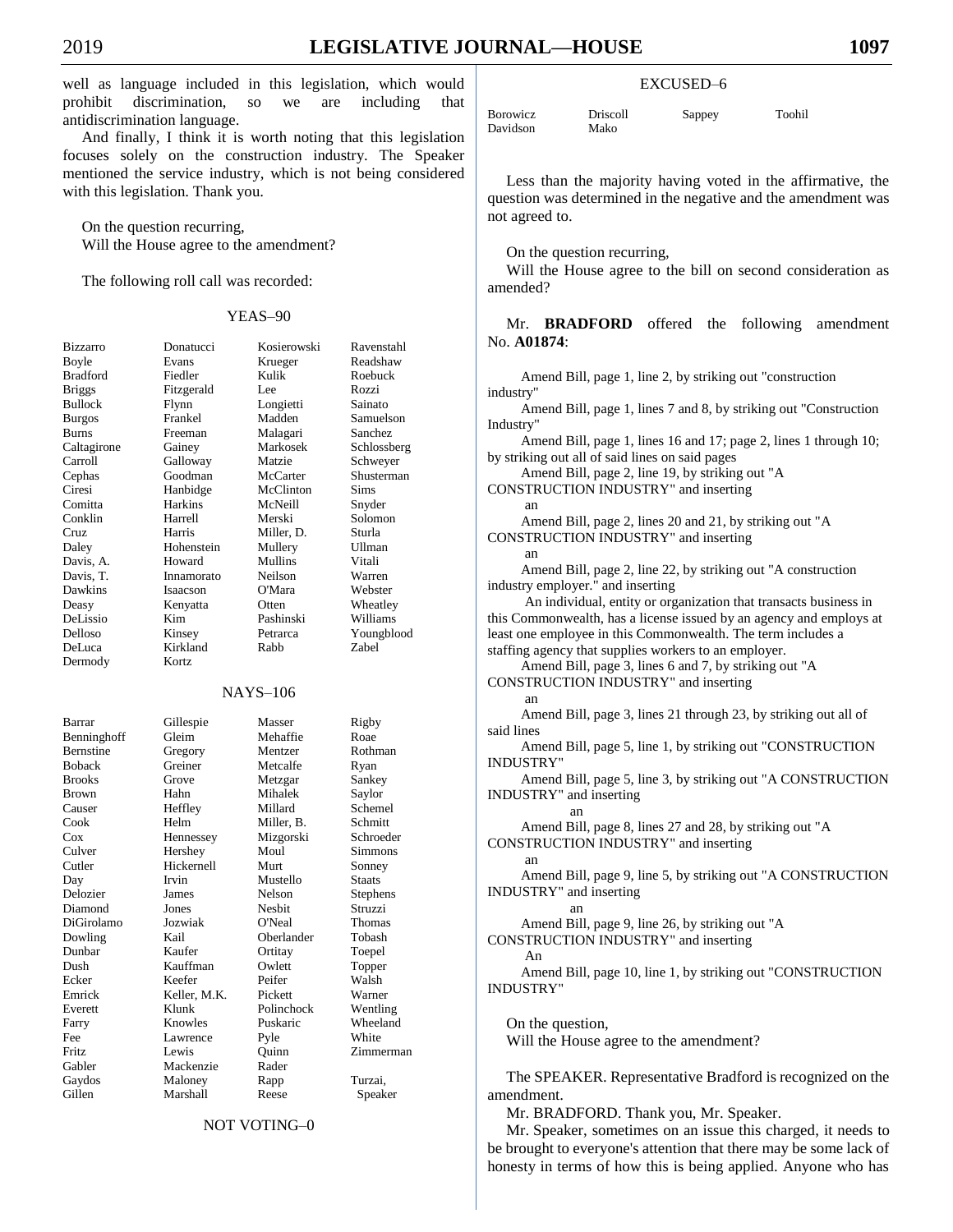ever gone into a restaurant and seen exploitation of undocumented workers, or maybe in landscaping or in so many other areas, we realize that if the issue is those employers that would exploit workers, maybe they should go to our agricultural region where fruit is being picked or where so many other service industries are taking advantage of workers.

#### AMENDMENT WITHDRAWN

Mr. BRADFORD. Now, I am going to withdraw this amendment, but let me be clear: I think there are many who know that this is targeted towards specific industries and this problem of employers that exploit workers is much larger than what this bill would begin to even hope to address.

That level of hypocrisy should be pointed out to every Pennsylvanian, and while I regret that we cannot have a larger discussion about the role that our Federal government has in creating this problem – the failure of our Congress to pass comprehensive immigration reform, a current administration that is only too happy to exploit divisions in our society – these problems are much larger than anything that will be addressed in this amendment, and therefore, I regretfully withdraw this amendment, fully mindful that this problem should be addressed, not piecemeal and not in a way that is needlessly divisive of this Commonwealth or its rich diversity of people.

Thank you, Mr. Speaker.

The SPEAKER. That amendment is withdrawn.

On the question recurring,

Will the House agree to the bill on second consideration as amended?

Ms. **FIEDLER** offered the following amendment No. **A01904**:

Amend Bill, page 6, by inserting between lines 25 and 26 Section 4.1. Audits.

To ensure compliance with the requirements of this act, the Secretary of Labor and Industry shall conduct complaint-based and random audits of employers in this Commonwealth. In conducting such audits, the Secretary of Labor and Industry shall utilize the E-Verify program to verify an employee's work authorization status.

On the question,

Will the House agree to the amendment?

The SPEAKER. On the amendment, Representative Fiedler is recognized.

Ms. FIEDLER. Thank you, Mr. Speaker.

This amendment would allow both complaint-based and random audits of employers. A similar Pennsylvania law, Act 127 of 2012, provides similar authority to DGS (Department of General Services) to ensure that public contractors comply with the requirements under that law.

This amendment would create consistency among these acts and also provide the department with an additional compliance tool to monitor employers. I ask for a "yes" vote.

The SPEAKER. Representative Mackenzie, on this amendment.

Mr. MACKENZIE. Thank you, Mr. Speaker.

I would ask for a "no" vote on this amendment. The problem with this proposed amendment is that only employers are allowed to use E-Verify and the system, the underlying system.

The reason that it was included in Act 127 is because the State in that case is the employer; that relates to public works contracts, this does not. This relates to contracts in the private sector, so it would not be permissible under Federal law.

Also, I think it detracts from the focus of the department. By conducting random audits, this would take away from their more pressing work focusing on cases that are filed of actual complaints. So again, I would be asking for a "no" vote. Thank you.

The SPEAKER. Representative Fiedler, on the amendment, please.

Ms. FIEDLER. Thank you, Mr. Speaker, and thank you to my colleague.

So this is something that we could indeed decide to put in this bill. I want to point out that right now, it is complaint-based, so the concern is that it could pit the employers against each other.

Instead, I think it makes sense to follow the lead in some of the other parts of our government and to add on random audits so we can be certain employers are complying.

The SPEAKER. Representative Mackenzie, for the second time on the amendment.

Mr. MACKENZIE. Again I would be asking for a "no" vote, and again the reason stated is "not permissible under Federal law." Thank you.

On the question recurring, Will the House agree to the amendment?

The following roll call was recorded:

| <b>Bizzarro</b> | Donatucci  | Kortz       | Rabb           |
|-----------------|------------|-------------|----------------|
| Boyle           | Evans      | Kosierowski | Ravenstahl     |
| <b>Bradford</b> | Fiedler    | Krueger     | Readshaw       |
| <b>Briggs</b>   | Fitzgerald | Kulik       | Roebuck        |
| Bullock         | Flynn      | Lee         | Rozzi          |
| <b>Burgos</b>   | Frankel    | Longietti   | Sainato        |
| <b>Burns</b>    | Freeman    | Madden      | Samuelson      |
| Caltagirone     | Gainey     | Malagari    | <b>Sanchez</b> |
| Carroll         | Galloway   | Markosek    | Schlossberg    |
| Cephas          | Goodman    | Matzie      | Schweyer       |
| Ciresi          | Hanbidge   | McCarter    | Shusterman     |
| Comitta         | Harkins    | McClinton   | Sims           |
| Conklin         | Harrell    | McNeill     | Snyder         |
| Cruz            | Harris     | Merski      | Solomon        |
| Daley           | Hohenstein | Miller, D.  | <b>Ullman</b>  |
| Davis, A.       | Howard     | Mullery     | Vitali         |
| Davis, T.       | Innamorato | Mullins     | Warren         |
| Dawkins         | Isaacson   | Neilson     | Webster        |
| Deasy           | Kenyatta   | O'Mara      | Wheatley       |
| DeLissio        | Kim        | Otten       | Williams       |
| Delloso         | Kinsey     | Pashinski   | Youngblood     |
| DeLuca          | Kirkland   | Petrarca    | Zabel          |
| Dermody         |            |             |                |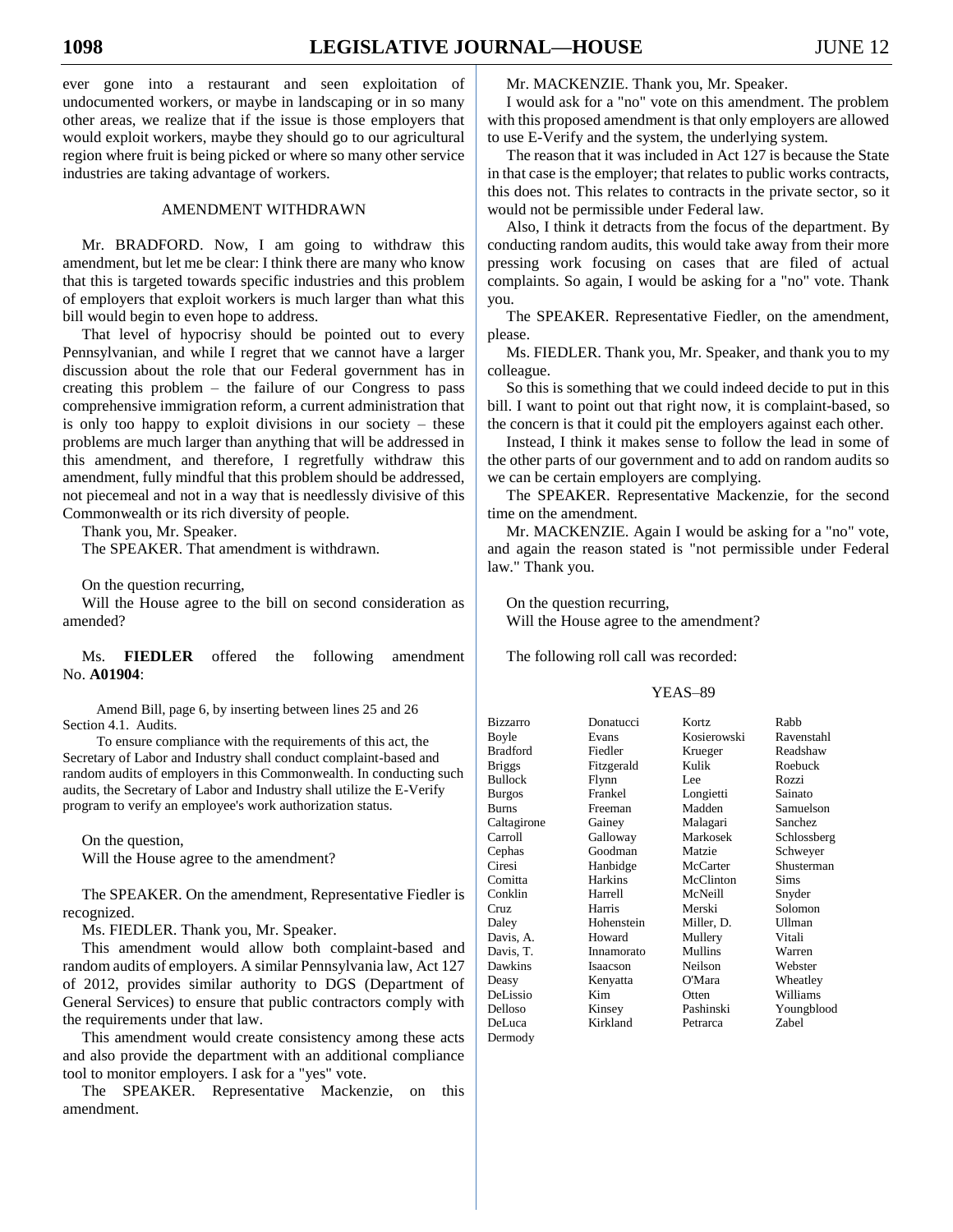## NAYS–106

| Barrar           | Gillespie       | Masser        | Rigby         |
|------------------|-----------------|---------------|---------------|
| Benninghoff      | Gleim           | Mehaffie      | Roae          |
| <b>Bernstine</b> | Gregory         | Mentzer       | Rothman       |
| <b>Boback</b>    | Greiner         | Metcalfe      | Ryan          |
| <b>Brooks</b>    | Grove           | Metzgar       | Sankey        |
| <b>Brown</b>     | Hahn            | Mihalek       | Saylor        |
| Causer           | Heffley         | Millard       | Schemel       |
| Cook             | Helm            | Miller. B.    | Schmitt       |
| Cox              | Hennessey       | Mizgorski     | Schroeder     |
| Culver           | Hershey         | Moul          | Simmons       |
| Cutler           | Hickernell      | Murt          | Sonney        |
| Day              | Irvin           | Mustello      | <b>Staats</b> |
| Delozier         | <b>James</b>    | <b>Nelson</b> | Stephens      |
| Diamond          | Jones           | Neshit        | Struzzi       |
| DiGirolamo       | Jozwiak         | O'Neal        | <b>Thomas</b> |
| Dowling          | Kail            | Oberlander    | Tobash        |
| Dunbar           | Kaufer          | Ortitay       | Toepel        |
| Dush             | Kauffman        | Owlett        | Topper        |
| Ecker            | Keefer          | Peifer        | Walsh         |
| Emrick           | Keller, M.K.    | Pickett       | Warner        |
| Everett          | Klunk           | Polinchock    | Wentling      |
| Farry            | Knowles         | Puskaric      | Wheeland      |
| Fee              | <b>Lawrence</b> | Pyle          | White         |
| Fritz            | Lewis           | Ouinn         | Zimmerman     |
| Gabler           | Mackenzie       | Rader         |               |
| Gaydos           | Maloney         | Rapp          | Turzai.       |
| Gillen           | Marshall        | Reese         | Speaker       |

## NOT VOTING–1

Sturla

#### EXCUSED–6

| <b>B</b> orowicz | Driscoll | Sappey | Toohil |
|------------------|----------|--------|--------|
| Davidson         | Mako     |        |        |

Less than the majority having voted in the affirmative, the question was determined in the negative and the amendment was not agreed to.

#### On the question recurring,

Will the House agree to the bill on second consideration as amended?

Mr. **KENYATTA** offered the following amendment No. **A01910**:

Amend Bill, page 3, line 20, by inserting after "longer." An employer shall notify the department of the employer's initial compliance with this subsection. The notice shall be on a form prescribed by the department and shall be made available on the department's publicly accessible Internet website. The employer shall include all of the following information in the notice:

(1) The employer's name.

(2) The employer's mailing address, including each physical location of the employer within this Commonwealth.

(3) The names and mailing addresses of each owner, partner or officer of the employer.

#### On the question,

Will the House agree to the amendment?

The SPEAKER. Representative Kenyatta, on the amendment. Mr. KENYATTA. Thank you, Mr. Speaker.

You know, I think it goes without saying that I have some concerns about the underlying bill, and this amendment would make it better. This amendment would simply require construction industry employers to actually register their name, their business location, and their offices with the Department of L&I to ensure that we can actually enforce what the good gentleman is asking that we do with the underlying bill.

So I would ask for an affirmative vote just to simply make this bill better, and I am sure that the good gentleman from Lehigh County will be supportive of this amendment.

The SPEAKER. What say he? Representative Mackenzie.

Mr. MACKENZIE. Thank you, Mr. Speaker.

I appreciate this good gentleman's kind words, but again, I will be asking for a "no" vote.

The SPEAKER. Representative Kenyatta, for the second time.

Mr. KENYATTA. You know, I would just – I would urge the gentleman to reconsider. I think that this is a commonsense thing. If we want to enforce this, we have to actually know who the employers are, and this would help us enforce what he is trying to do with this bill, and so I think everybody should be for this. Thank you.

The SPEAKER. Representative Mackenzie.

Mr. MACKENZIE. Again, Mr. Speaker, asking for a "no" vote because it would shift the burden of proof here onto the employers, and the legislation, as it is currently drafted, only once a complaint is filed, then do they have to comply and provide records. And so in the way that it was contemplated, the intent is that, again, it is complaint-driven and they do have a rebuttable presumption to show their innocence once they have actually had a complaint filed against them; if they are complying, they can show that proof at that time.

So again, I do not think we want to shift the burden of proof in this instance, and so I would be asking for a "no" vote. Thank you.

On the question recurring, Will the House agree to the amendment?

The following roll call was recorded:

| Bizzarro        | Donatucci      | Kortz       | Ravenstahl  |
|-----------------|----------------|-------------|-------------|
| Boyle           | Evans          | Kosierowski | Readshaw    |
| <b>Bradford</b> | Fiedler        | Krueger     | Roebuck     |
| <b>Briggs</b>   | Fitzgerald     | Kulik       | Rozzi       |
| Bullock         | Flynn          | Lee         | Samuelson   |
| <b>Burgos</b>   | Frankel        | Madden      | Sanchez     |
| Caltagirone     | Freeman        | Malagari    | Schlossberg |
| Carroll         | Gainey         | Markosek    | Schweyer    |
| Cephas          | Galloway       | Matzie      | Shusterman  |
| Ciresi          | Goodman        | McCarter    | <b>Sims</b> |
| Comitta         | Hanbidge       | McClinton   | Snyder      |
| Conklin         | <b>Harkins</b> | McNeill     | Solomon     |
| Cruz            | Harrell        | Merski      | Sturla      |
| Daley           | Harris         | Miller, D.  | Ullman      |
| Davis, A.       | Hohenstein     | Mullery     | Vitali      |
| Davis, T.       | Howard         | Mullins     | Warren      |
| Dawkins         | Innamorato     | Neilson     | Webster     |
| Deasy           | Isaacson       | O'Mara      | Wheatley    |
| DeLissio        | Kenyatta       | Otten       | Williams    |
| Delloso         | Kim            | Pashinski   | Youngblood  |
| DeLuca          | Kinsey         | Rabb        | Zabel       |
| Dermody         | Kirkland       |             |             |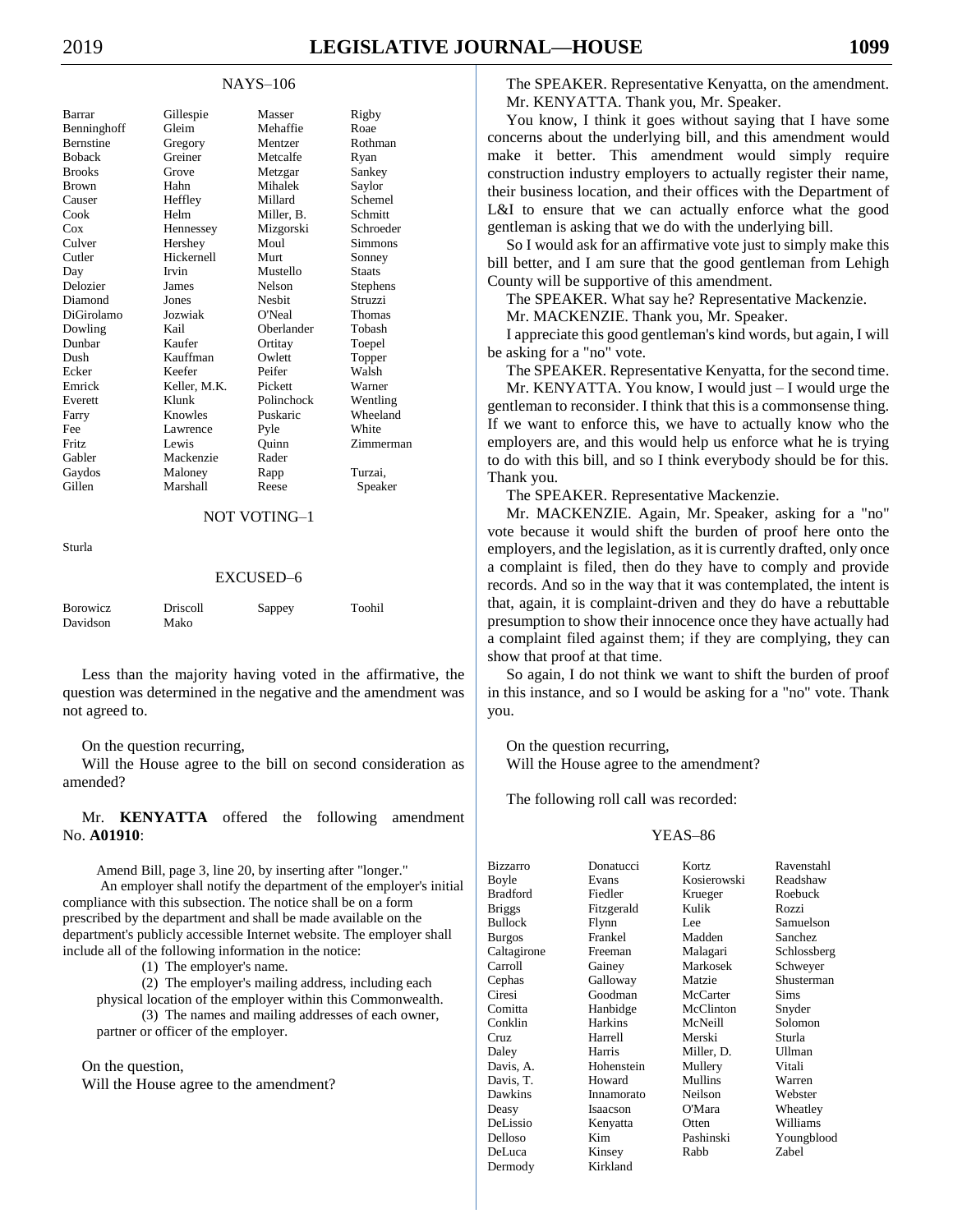7

8

9

### NAYS–110

| Barrar           | Gillespie    | Masser        | Rigby         |
|------------------|--------------|---------------|---------------|
| Benninghoff      | Gleim        | Mehaffie      | Roae          |
| <b>Bernstine</b> | Gregory      | Mentzer       | Rothman       |
| <b>Boback</b>    | Greiner      | Metcalfe      | Ryan          |
| <b>Brooks</b>    | Grove        | Metzgar       | Sainato       |
| <b>Brown</b>     | Hahn         | Mihalek       | Sankey        |
| <b>Burns</b>     | Heffley      | Millard       | Saylor        |
| Causer           | Helm         | Miller. B.    | Schemel       |
| Cook             | Hennessey    | Mizgorski     | Schmitt       |
| Cox              | Hershey      | Moul          | Schroeder     |
| Culver           | Hickernell   | Murt          | Simmons       |
| Cutler           | Irvin        | Mustello      | Sonney        |
| Day              | James        | <b>Nelson</b> | <b>Staats</b> |
| Delozier         | Jones        | <b>Nesbit</b> | Stephens      |
| Diamond          | Jozwiak      | O'Neal        | Struzzi       |
| DiGirolamo       | Kail         | Oberlander    | Thomas        |
| Dowling          | Kaufer       | Ortitay       | Tobash        |
| Dunbar           | Kauffman     | Owlett        | Toepel        |
| Dush             | Keefer       | Peifer        | Topper        |
| Ecker            | Keller, M.K. | Petrarca      | Walsh         |
| Emrick           | Klunk        | Pickett       | Warner        |
| Everett          | Knowles      | Polinchock    | Wentling      |
| Farry            | Lawrence     | Puskaric      | Wheeland      |
| Fee              | Lewis        | Pyle          | White         |
| Fritz            | Longietti    | Ouinn         | Zimmerman     |
| Gabler           | Mackenzie    | Rader         |               |
| Gaydos           | Maloney      | Rapp          | Turzai.       |
| Gillen           | Marshall     | Reese         | Speaker       |
|                  |              |               |               |

## NOT VOTING–0

#### EXCUSED–6

| <b>Borowicz</b> | <b>Driscoll</b> | Sappey | Toohil |
|-----------------|-----------------|--------|--------|
| Davidson        | Mako            |        |        |

Less than the majority having voted in the affirmative, the question was determined in the negative and the amendment was not agreed to.

#### On the question recurring,

Will the House agree to the bill on second consideration as amended?

Mr. **RAVENSTAHL** offered the following amendment No. **A01912**:

Amend Bill, page 3, by inserting between lines 23 and 24 Section 4. Reports.

(a) Report to department.–On an annual basis, an employer shall report to the department the following information:

(1) The number of individuals who did not receive an initial verification through the E-Verify program under section 3(b) and the number of individuals who did not receive final verification under section 5(f).

(2) The number of individuals who contest the initial and final nonverifications under paragraph (1).

(3) The number of known initial and final nonverifications that were issued in error under sections 3(b) and  $5(f)$ .

(b) Report to General Assembly.–The department shall annually submit a report containing the information under subsection (a) to the General Assembly.

Amend Bill, page 3, line 24, by striking out "4" and inserting

Amend Bill, page 6, line 26, by striking out "5" and inserting

Amend Bill, page 8, line 26, by striking out "6" and inserting

Amend Bill, page 9, line 25, by striking out "7" and inserting

Amend Bill, page 10, line 18, by striking out "8" and inserting

On the question, Will the House agree to the amendment?

The SPEAKER. On the amendment, Representative Adam Ravenstahl is recognized.

Mr. RAVENSTAHL. Thank you, Mr. Speaker.

Amendment 1912 would simply require employers to annually notify Labor and Industry of the number of individuals run through E-Verify. Labor and Industry will then report to the General Assembly each year those findings. Retrieving this information will allow the State to understand how often nonconfirmations are occurring.

I think this is a commonsense approach and I ask for your support. Thank you.

The SPEAKER. Representative Mackenzie, sir, on the amendment.

Mr. MACKENZIE. Thank you, Mr. Speaker.

I would be asking for a "no" vote on this amendment. The language does not include a deadline or any kind of date for this requirement. It just says, "On an annual basis" on line 3. And so I believe that it would really be hard to actually work in practice.

The department would have to set some kind of schedule, which is not laid out in statute, and then ultimately report it sometime on an annual basis. Again, it seems rather unworkable in practice without putting in set dates into the amendment, so I would be asking for a "no" vote.

On the question recurring, Will the House agree to the amendment?

The following roll call was recorded:

## YEAS–90

| <b>Bizzarro</b> | Donatucci      | Kosierowski | Ravenstahl    |
|-----------------|----------------|-------------|---------------|
| Boyle           | Evans          | Krueger     | Readshaw      |
| <b>Bradford</b> | Fiedler        | Kulik       | Roebuck       |
| <b>Briggs</b>   | Fitzgerald     | Lee         | Rozzi         |
| <b>Bullock</b>  | Flynn          | Longietti   | Sainato       |
| <b>Burgos</b>   | Frankel        | Madden      | Samuelson     |
| <b>Burns</b>    | Freeman        | Malagari    | Sanchez       |
| Caltagirone     | Gainey         | Markosek    | Schlossberg   |
| Carroll         | Galloway       | Matzie      | Schweyer      |
| Cephas          | Goodman        | McCarter    | Shusterman    |
| Ciresi          | Hanbidge       | McClinton   | <b>Sims</b>   |
| Comitta         | <b>Harkins</b> | McNeill     | Snyder        |
| Conklin         | Harrell        | Merski      | Solomon       |
| Cruz            | Harris         | Miller, D.  | Sturla        |
| Daley           | Hohenstein     | Mullery     | <b>Ullman</b> |
| Davis, A.       | Howard         | Mullins     | Vitali        |
| Davis, T.       | Innamorato     | Neilson     | Warren        |
| Dawkins         | Isaacson       | O'Mara      | Webster       |
| Deasy           | Kenyatta       | Otten       | Wheatley      |
| DeLissio        | Kim            | Pashinski   | Williams      |
| Delloso         | Kinsey         | Petrarca    | Youngblood    |
| DeLuca          | Kirkland       | Rabb        | Zabel         |
| Dermody         | Kortz          |             |               |

6

5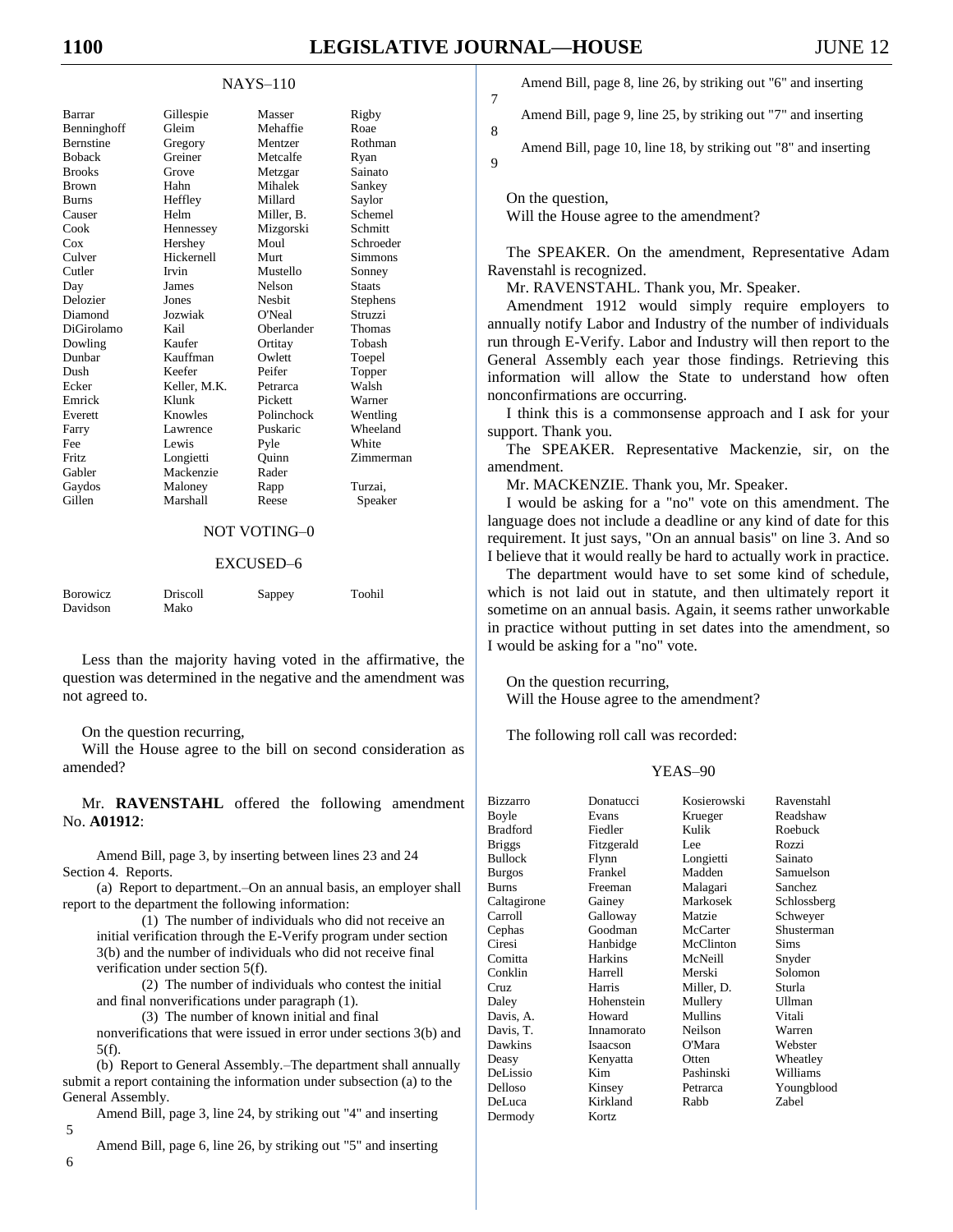#### NAYS–106

| Gillespie    | Masser        | Rigby           |
|--------------|---------------|-----------------|
| Gleim        | Mehaffie      | Roae            |
| Gregory      | Mentzer       | Rothman         |
| Greiner      | Metcalfe      | Ryan            |
| Grove        | Metzgar       | Sankey          |
| Hahn         | Mihalek       | Saylor          |
| Heffley      | Millard       | Schemel         |
| Helm         | Miller, B.    | Schmitt         |
| Hennessey    | Mizgorski     | Schroeder       |
| Hershey      | Moul          | Simmons         |
| Hickernell   | Murt          | Sonney          |
| Irvin        | Mustello      | <b>Staats</b>   |
| James        | <b>Nelson</b> | <b>Stephens</b> |
| Jones        | <b>Neshit</b> | Struzzi         |
| Jozwiak      | O'Neal        | Thomas          |
| Kail         | Oberlander    | Tobash          |
| Kaufer       | Ortitay       | Toepel          |
| Kauffman     | Owlett        | Topper          |
| Keefer       | Peifer        | Walsh           |
| Keller, M.K. | Pickett       | Warner          |
| Klunk        | Polinchock    | Wentling        |
| Knowles      | Puskaric      | Wheeland        |
| Lawrence     | Pyle          | White           |
| Lewis        | Ouinn         | Zimmerman       |
| Mackenzie    | Rader         |                 |
| Maloney      | Rapp          | Turzai.         |
| Marshall     | Reese         | Speaker         |
|              |               |                 |

## NOT VOTING–0

#### EXCUSED–6

| <b>Borowicz</b> | Driscoll | Sappey | Toohil |
|-----------------|----------|--------|--------|
| Davidson        | Mako     |        |        |

Less than the majority having voted in the affirmative, the question was determined in the negative and the amendment was not agreed to.

#### On the question recurring,

Will the House agree to the bill on second consideration as amended?

The SPEAKER. Representative Dan Miller I believe is withdrawing amendment 01890 but wishes to speak on it. If I am incorrect, just set me straight.

Representative Miller, the floor is yours on amendment 01890.

Mr. D. MILLER. Thank you, Mr. Speaker.

Mr. Speaker, I obviously understand that the ruling has been that this amendment is not in order, and obviously, I recognize the time. I would just note, Mr. Speaker, that my concern is that as we move forward into this arena, that we still in this Commonwealth have a massive problem in relation to misclassification of employees. We still have a massive problem in relation to independent contractors and how they are used.

My amendment would have incorporated aspects of a misclassification bill that we are waiting, hopefully, to have a vote on in the Labor Committee, but again, in recognizing the ruling of the Chair, I will be withdrawing it.

My hope is that we will be taking steps that will in some way mirror this bill that will get at the heart of misclassification and wage theft in the Commonwealth.

Thank you, Mr. Speaker.

The SPEAKER. Thank you.

Representative Mackenzie, on the withdrawn amendment, 01890.

Mr. MACKENZIE. Thank you, Mr. Speaker.

I will be brief since the gentleman did withdraw his amendment, but I share his interest in focusing and working on misclassification.

We had legislation which was considered at the same hearing as this bill. It also was voted out of committee at the same time as this bill, and hopefully, we will be taking that legislation up in addition to this bill so that we can have a conversation on misclassification here in the Commonwealth. Thank you.

The SPEAKER. Representative Hohenstein, on amendment 01892. My understanding is it will be withdrawn, but that Representative Hohenstein wishes to still speak on amendment 01892.

Mr. HOHENSTEIN. Thank you, Mr. Speaker.

I rise today to speak for workers that do not have any voice. Misclassification of workers in the construction industry has all kinds of victims. There are victims who have their wages stolen by not being paid enough. They are victims because they have no health and safety regulations, no workers' compensation or unemployment compensation. They are victims because their employers steal their taxes and make them pay the taxes instead. Those are victims that do not have any voice in this process. There are also victims who have to stand on the other side of the fence, people who have learned a trade who sit and watch as other folks have their jobs and they have no recourse.

The bill as currently constructed actually does not protect any of these workers. This amendment that I propose would take those workers who are living in exploitation, living in situations where their employers ship them in from out of State, do not allow them to go anyplace. They make them unwilling and unknowing scabs on these jobs, and those folks need support because they do not have the power or the privilege to advocate for themselves. If they had that power and privilege, I know that they would stand together side by side with their brothers and sisters in the organized labor movement.

The amendment that I propose would allow these exploited workers access to the lawful system that would provide workers who have been trafficked or exploited visas for their cooperation in continuing investigations. When workers are misclassified to the degree that we are trying to address in this legislation and those workers, again, do not have protection, then we are failing in our jobs.

The Federal system does provide for a visa to protect exactly this kind of worker, and that is why I presented this amendment for us to help those folks. And remember, the part of getting this visa is also cooperating and providing the information that will lead to making sure that the really bad actors – the unscrupulous contractors and labor brokers and employers – that those folks pay.

So, Mr. Speaker, I thank you for the opportunity to speak on this amendment. I understand it has been ruled out of order, and I respectfully withdraw.

The SPEAKER. Thank you, Representative. Amendment 01892 is withdrawn.

Representative Krueger was going to offer amendment 01914. My understanding is that it will be withdrawn? Is that accurate? Am I right about that? Amendment 01914. If I am wrong, I will just call it up.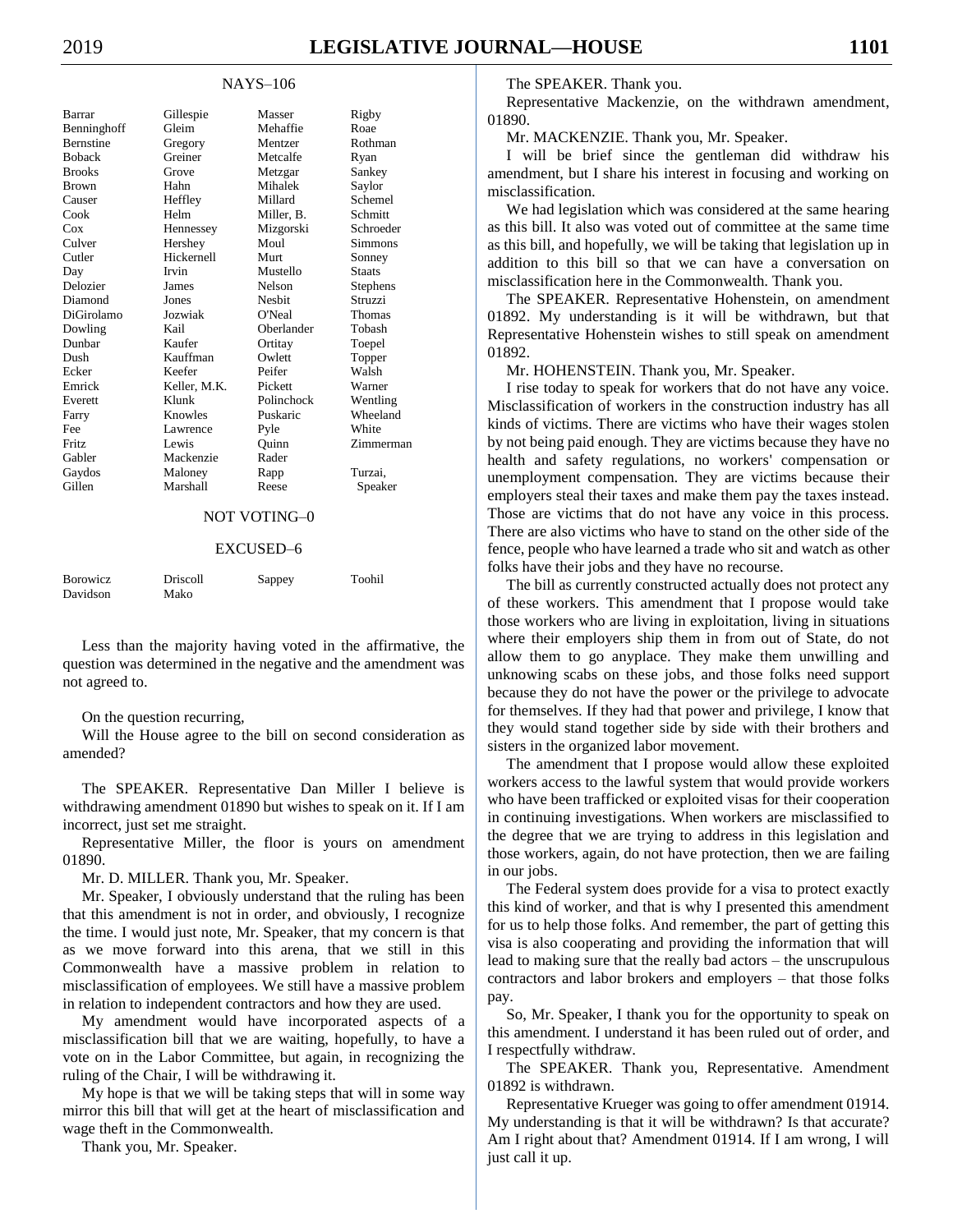Okay, so Representative Krueger wishes to speak on 01914, which will be withdrawn. You may proceed.

Ms. KRUEGER. Thank you, Mr. Speaker.

Over the course of the debate today, we have drawn attention to a number of problems with this bill. We have heard from the prime sponsor of the bill that his intent is to hold unscrupulous employers accountable. Many of us agree that this bill as currently before us has no meaningful penalties and will not serve as an adequate deterrent to labor law violations for unscrupulous contractors in the construction industry.

The Department of Labor and Industry has estimated that this bill will cost over \$1 million to implement and enforce, and believes that it will have little outcomes. This amendment as drafted proposes to build on a proven strategy to hold employers accountable – misclassification – building on Act 72, which does it without the additional cost to taxpayers that this bill includes.

Last year alone, the Department of Labor and Industry collected over \$566,000 in penalties against employers who violated Act 72, and collections have been growing every year.

My amendment would have provided L&I with the additional tools they need to fully enforce Act 72 and guarantee that it serves as a deterrent. Mr. Speaker, I have agreed today to withdraw this amendment, but I hope that very soon we will take up real misclassification legislation on this House floor.

Thank you, Mr. Speaker.

The SPEAKER. Thank you, Representative Krueger.

#### AMENDMENTS RULED OUT OF ORDER

The SPEAKER. Okay, members, the other amendments that are remaining, and I will go through each of them individually in case anybody wishes to appeal, but the remaining amendments, in consultation with the Parliamentarian, have been ruled out of order, and I will go through those.

Representative Bradford had amendment 01875. In consultation with the Parliamentarian, the Speaker has ruled that out of order.

Representative Bradford had amendment 01876. In consultation with the Parliamentarian, the Speaker has ruled that out of order.

Representative Bradford was offering amendment 01877. In consultation with the Parliamentarian, the Speaker has ruled that out of order.

Representative Bradford was offering amendment 01902. In consultation with the Parliamentarian, that amendment was ruled out of order.

And Representative Krueger offered amendment 01909. In consultation with the Parliamentarian, that was ruled out of order.

## **RULING OF CHAIR APPEALED**

Mr. DERMODY. Mr. Speaker?

The SPEAKER. Leader, you may proceed.

Mr. DERMODY. Thank you.

Mr. Speaker, I appeal the ruling of the Chair with regards to amendment 1909.

The SPEAKER. Yes. Let me just turn to that page, please. Okay. So the good gentleman, the Democratic leader, is appealing the ruling of the Chair with respect to amendment 01909.

On the question,

Shall the decision of the Chair stand as the judgment of the House?

The SPEAKER. The underlying bill, HB 1170, PN 2009, creates the Construction Industry Employee Verification Act. It requires employers in the construction industry to utilize an E-Verify program to ensure that employees are in fact authorized to work in the United States.

The amendment, however, actually provides for an entirely new board called the Fair Contracting Board, and it provides for appointment of members and training requirements for membership. Board duties would include: creating a statewide examination, issuing emergency licenses, creating license applications for both in- and out-of-State residents, establishes a fair contracting fund, and makes an appropriation of \$125,000 from the department to the board.

So it is a completely separate board with different responsibilities. The Pennsylvania Supreme Court held in *Commonwealth* v. *Neiman* that the subject matter of proposed amendments must relate to the same subject as that contained in the bill. Please also see *City of Philadelphia* v. *Commonwealth*. We find that it violates single-subject requirements of House rule 20 and Supreme Court cases.

So that is where we stand. Representative Dermody, on the appeal, sir.

Mr. DERMODY. Thank you, Mr. Speaker.

Mr. Speaker, HB 1170 prohibits the employment of unauthorized employees. One of the ways HB 1170 punishes employees who do hire unauthorized employees is to suspend their State-issued licenses. The problem is, Mr. Speaker, the State does not require contractors to be licensed. So as it stands, this bill is lacking an enforcement mechanism.

The gentlelady from Delaware County correctly identified that flaw in the legislation and is seeking to fix it by providing licensing for contractors. Mr. Speaker, amendment 1909 is not only the same subject as 1170, but it is a necessary, and unfortunately, omitted component of it. So I ask that my colleagues join me in overturning the ruling of the Chair.

The SPEAKER. Representative Krueger, on the appeal of the Chair's ruling.

Ms. KRUEGER. Thank you, Mr. Speaker.

I also rise in support of the Democratic leader's motion to appeal the ruling of the Chair. Simply put, the enforcement mechanism in the underlying bill is significantly flawed. Reading the bill, on page 7, section (4), it specifies that really the only means of enforcement for unscrupulous employers is a suspension of the licenses that are directly related to the business. Right now that only means articles of incorporation and registrations of partnerships. These licenses are not required to operate as a contractor in Pennsylvania and there is no real process to suspend or reinstate them. The legislation calls on agencies to suspend each license that is held by the employer, but there is no current statewide construction license in Pennsylvania. Licenses are only issued by municipalities, if they are required at all, but the State has no power to revoke those licenses.

We are appealing the ruling of the Chair because adopting this amendment would provide for licensure of the construction industry, which is essential to ensure that the enforcement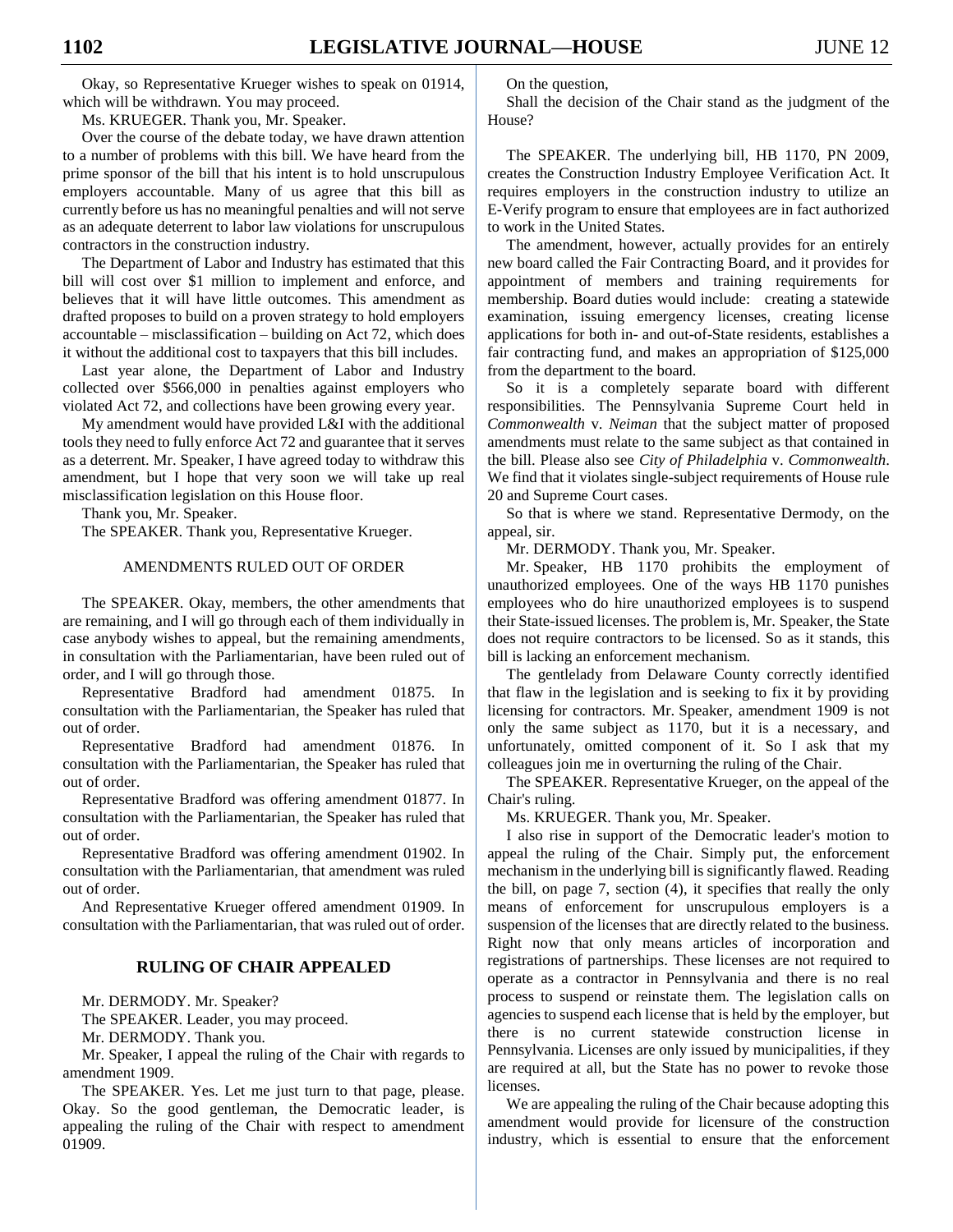mechanisms are in place to make sure that the underlying bill works. Without it, we are doing nothing about unscrupulous employers; we are only targeting workers unless this amendment is passed.

Thank you, Mr. Speaker.

The SPEAKER. Representative Kerry Benninghoff, on the issue that is before us: shall the decision of the Chair stand as the judgment of the House?

Representative Benninghoff, the majority whip.

Mr. BENNINGHOFF. Thank you, Mr. Speaker.

This bill concerns the E-Verify program for the construction industry. The amendment is not germane, and we believe it creates a new assessing scheme and therefore violates the single-subject rule. We would ask our members to please vote to support the ruling of the Chair. Thank you very much.

The SPEAKER. Those in favor of sustaining the Chair's decision will vote "aye"; those opposed will vote "nay."

On the question recurring,

Shall the decision of the Chair stand as the judgment of the House?

The following roll call was recorded:

### YEAS–107

| Barrar           | Gleim        | Mehaffie       | Rigby         |
|------------------|--------------|----------------|---------------|
| Benninghoff      | Gregory      | Mentzer        | Roae          |
| <b>Bernstine</b> | Greiner      | Metcalfe       | Rothman       |
| <b>Boback</b>    | Grove        | Metzgar        | Ryan          |
| <b>Brooks</b>    | Hahn         | Mihalek        | Sankey        |
| <b>Brown</b>     | Heffley      | Millard        | Saylor        |
| Causer           | Helm         | Miller, B.     | Schemel       |
| Cook             | Hennessey    | Mizgorski      | Schmitt       |
| Cox              | Hershey      | Moul           | Schroeder     |
| Culver           | Hickernell   | Murt           | Simmons       |
| Cutler           | Irvin        | Mustello       | Sonney        |
| Day              | James        | Nelson         | <b>Staats</b> |
| Delozier         | Jones        | <b>Nesbit</b>  | Stephens      |
| Diamond          | Jozwiak      | O'Neal         | Struzzi       |
| DiGirolamo       | Kail         | Oberlander     | Thomas        |
| Dowling          | Kaufer       | Ortitay        | Tobash        |
| Dunbar           | Kauffman     | Owlett         | Toepel        |
| Dush             | Keefer       | Peifer         | Topper        |
| Ecker            | Keller, M.K. | Petrarca       | Walsh         |
| Emrick           | Klunk        | Pickett        | Warner        |
| Everett          | Knowles      | Polinchock     | Wentling      |
| Farry            | Lawrence     | Puskaric       | Wheeland      |
| Fee              | Lewis        | Pyle           | White         |
| Fritz.           | Mackenzie    | Quinn          | Zimmerman     |
| Gabler           | Maloney      | Rader          |               |
| Gaydos           | Marshall     | Rapp           | Turzai.       |
| Gillen           | Masser       | Reese          | Speaker       |
| Gillespie        |              |                |               |
|                  |              | <b>NAYS-89</b> |               |
| <b>Bizzarro</b>  | Donatucci    | Kortz          | Ravenstahl    |
| Boyle            | Evans        | Kosierowski    | Readshaw      |
| <b>Bradford</b>  | Fiedler      | Krueger        | Roebuck       |
| <b>Briggs</b>    | Fitzgerald   | Kulik          | Rozzi         |
| <b>Bullock</b>   | Flynn        | Lee            | Sainato       |
| Burgos           | Frankel      | Longietti      | Samuelson     |

Burns Freeman Madden Sanchez Caltagirone Gainey Malagari Schlossberg Carroll Galloway Markosek Schweyer Cephas Goodman Matzie Shusterman Ciresi Hanbidge McCarter Sims Comitta Harkins McClinton Snyder

Cruz Harris Merski Sturla

Solomon

Daley Hohenstein Miller, D. Ullman Davis, A. Howard Mullery Vitali Davis, T. Innamorato Mullins Warren Dawkins Isaacson Neilson Webster Deasy Kenyatta O'Mara Wheatley<br>
DeLissio Kim Otten Williams DeLissio Kim Delloso Kinsey Pashinski Youngblood DeLuca Kirkland Rabb Zabel Dermody

## NOT VOTING–0

#### EXCUSED–6

Borowicz Driscoll Sappey Toohil Davidson Mako

Less than a majority of the members elected to the House having voted in the negative, the decision of the Chair stood as the judgment of the House.

On the question recurring,

Will the House agree to the bill on second consideration as amended?

Bill as amended was agreed to.

The SPEAKER. The bill as amended will be reprinted.

## **ANNOUNCEMENT BY MR. PYLE**

The SPEAKER. Representative Jeff Pyle, on unanimous consent.

Mr. PYLE. Thank you, Mr. Speaker.

Mr. Speaker, there will be a very brief meeting of the House Republican Liquor Control Committee outside of the Lieutenant Governor's Office at the cessation of session today.

Thank you, Mr. Speaker.

The SPEAKER. Thank you, Mr. Chair.

## **BILL ON SECOND CONSIDERATION**

The House proceeded to second consideration of **HB 716, PN 2007,** entitled:

An Act amending the act of April 9, 1929 (P.L.177, No.175), known as The Administrative Code of 1929, in powers and duties of the Department of Labor and Industry, its departmental administrative and advisory boards and departmental administrative officers, providing for joint task force on misclassification of employees.

On the question,

Will the House agree to the bill on second consideration? Bill was agreed to.

## **VOTE CORRECTIONS**

The SPEAKER. Representative Dan Williams is recognized on unanimous consent.

Mr. WILLIAMS. Mr. Speaker, my button malfunctioned during the vote on amendment 1843. I would like to be recorded in the affirmative.

The SPEAKER. Yes, sir.

Representative Mike Sturla is recognized on unanimous consent.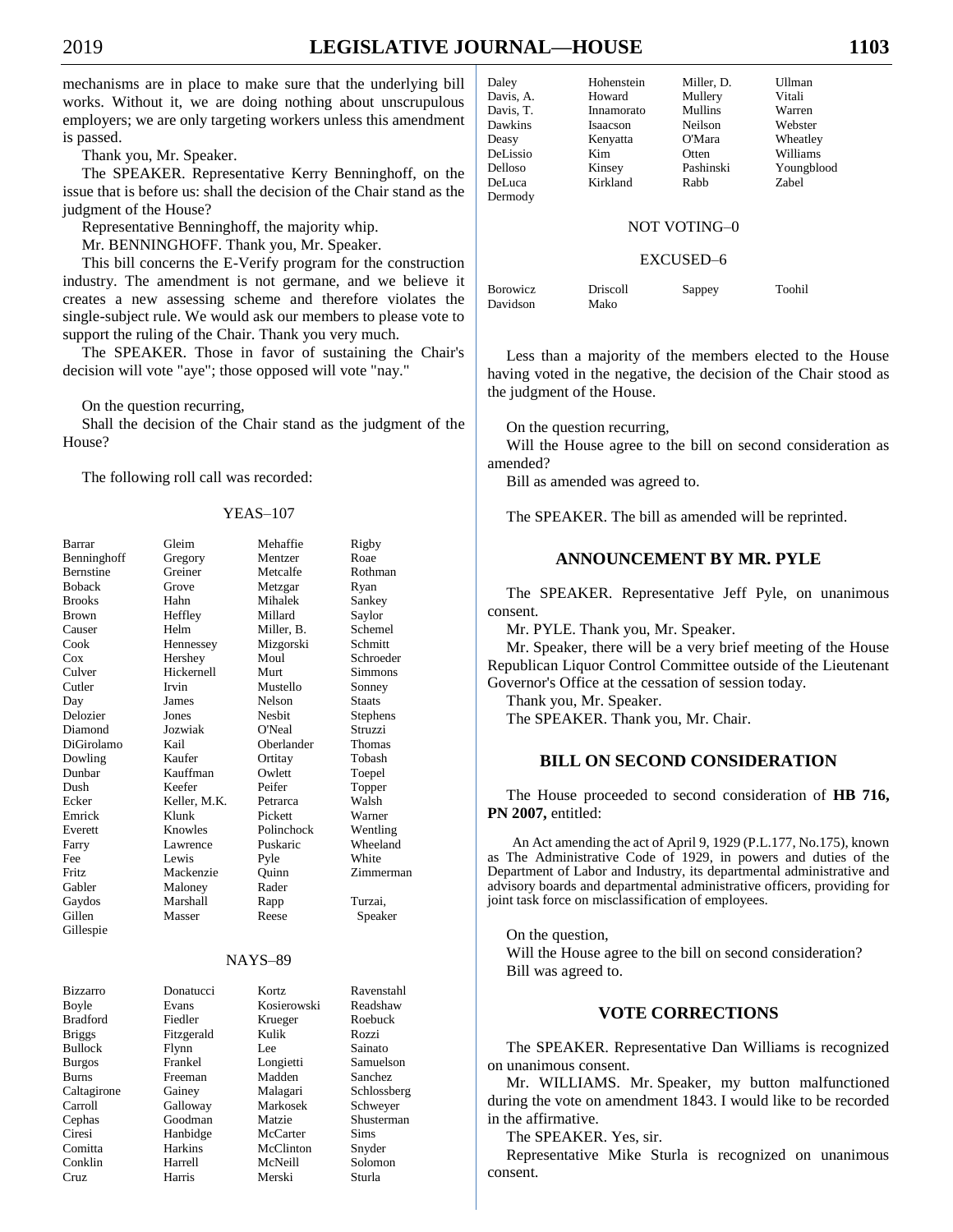Mr. STURLA. Thank you, Mr. Speaker.

Mr. Speaker, on HB 1170, amendment A01904, my button failed to work. I wish to be recorded in the affirmative. The SPEAKER. Yes, sir. The record will so reflect.

## **STATEMENT BY MR. BENNINGHOFF**

The SPEAKER. Representative Kerry Benninghoff, the majority whip, is recognized.

Mr. BENNINGHOFF. Thank you, Mr. Speaker.

I just want to take a moment to say thank you to everybody for their hard work, and also wish our young colleague, Natalie Mihalek, a happy 29th birthday.

## **COMMITTEE MEETING CANCELED**

The SPEAKER. Representative Garth Everett, the chair of the State Government Committee, for I believe a committee announcement.

Mr. EVERETT. Thank you, Mr. Speaker.

The voting meeting of the State Government Committee scheduled for after session has been canceled and will be rescheduled for next week. Thank you.

The SPEAKER. Thank you, sir.

There are no further votes this evening.

## **BILLS RECOMMITTED**

The SPEAKER. The majority leader moves that the following bills be recommitted to the Committee on Appropriations:

HB 716; HB 1170; HB 1514; HB 1516; HB 1517; HB 1523; HB 1526; SB 144; and SB 190.

On the question, Will the House agree to the motion? Motion was agreed to.

## **BILLS REMOVED FROM TABLE**

The SPEAKER. The majority leader moves that the following bills be removed from the tabled calendar and placed on the active calendar:

HB 1032; HB 1033; HB 1034; HB 1035; HB 1036; HB 1379; HB 1405; SB 338; and SB 478.

On the question, Will the House agree to the motion? Motion was agreed to.

# **CALENDAR CONTINUED**

## **BILL ON SECOND CONSIDERATION**

The House proceeded to second consideration of **HB 1074, PN 1614,** entitled:

An Act amending Title 53 (Municipalities Generally) of the Pennsylvania Consolidated Statutes, in municipal authorities, providing for governing bodies of airport authorities located in counties of the second class.

On the question, Will the House agree to the bill on second consideration?

## **BILL TABLED**

The SPEAKER. The majority leader moves that HB 1074 be removed from the active calendar and placed on the tabled calendar.

On the question, Will the House agree to the motion? Motion was agreed to.

### **BILL REMOVED FROM TABLE**

The SPEAKER. The majority leader moves that HB 1074 be removed from the tabled calendar and placed on the active calendar.

On the question, Will the House agree to the motion? Motion was agreed to.

## **RECONSIDERATION MOTION FILED**

The SPEAKER. I am in receipt of a motion to reconsider. Pursuant to House rule 26, the undersigned members of the House of Representatives make a motion to reconsider the vote by which HB 305 received second consideration. Okay. That is signed by Representative Barry Jozwiak and Representative Martina White. We will take that up next week, perhaps; I am not sure, but at least we are in receipt of it.

## **BILLS AND RESOLUTIONS PASSED OVER**

The SPEAKER. Without objection, all remaining bills and resolutions on today's calendar will be passed over. The Chair hears no objection.

#### **ADJOURNMENT**

The SPEAKER. Representative Patty Kim moves that the House be adjourned until Monday, June 17, 2019, at 1 p.m., e.d.t., unless sooner recalled by the Speaker.